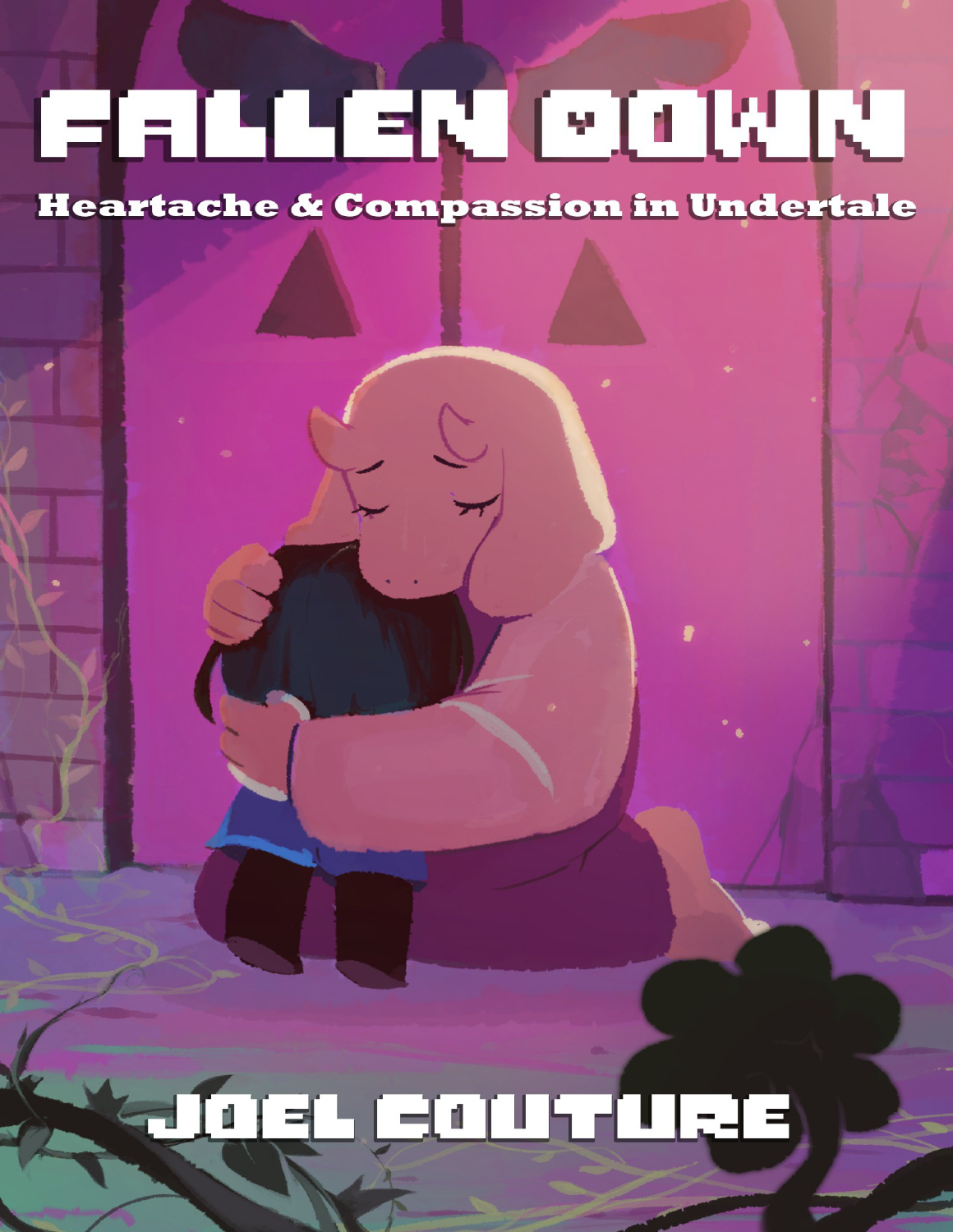*Fallen Down*

*Heartache & Compassion in Undertale*

By Joel Couture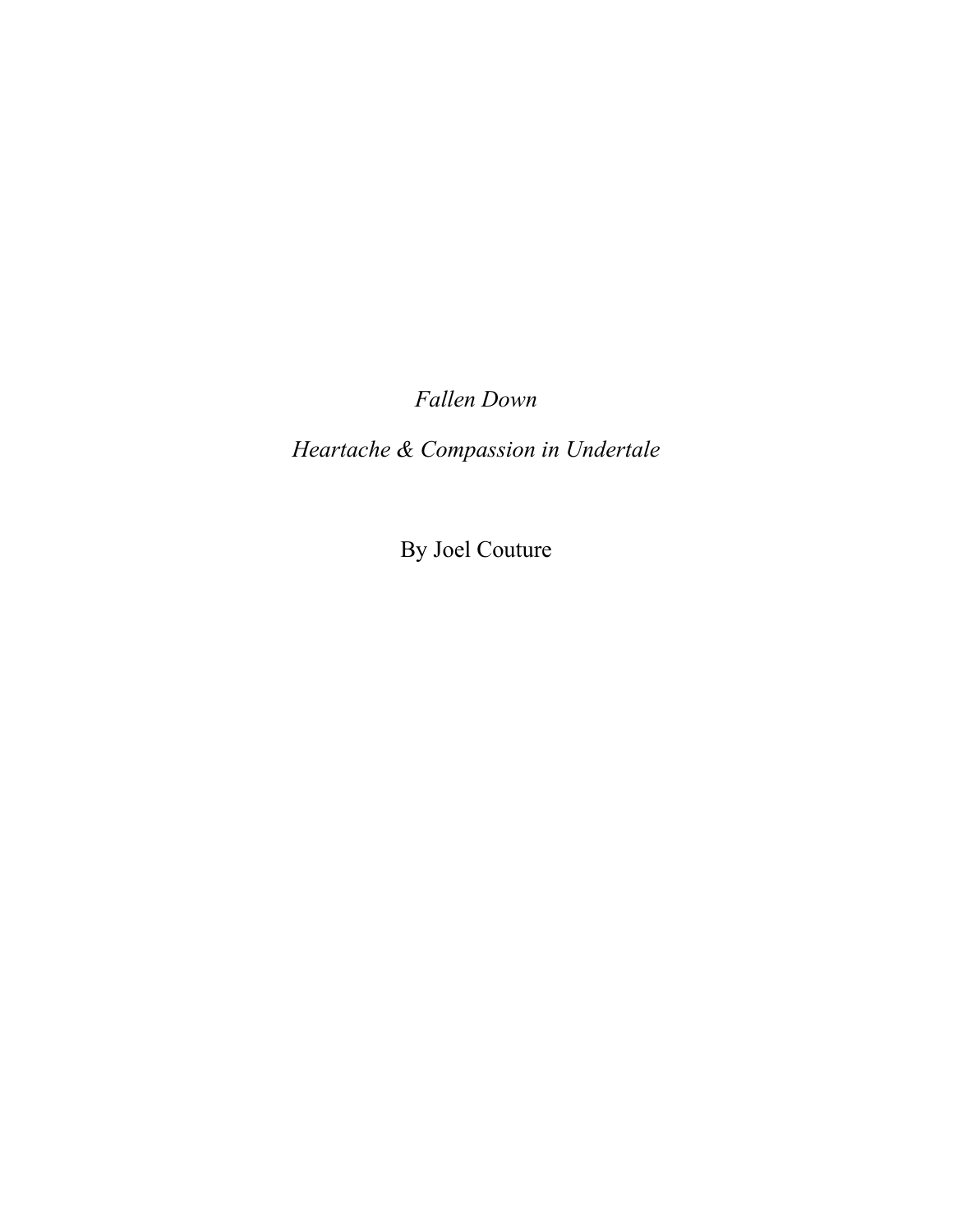Copyright © Joel Couture

All Rights Reserved

First Printing: 2017

Editor: Simon Carless Proofreader: Samantha Frampton Cover: Temmie Chang Cover Title: Julia Couture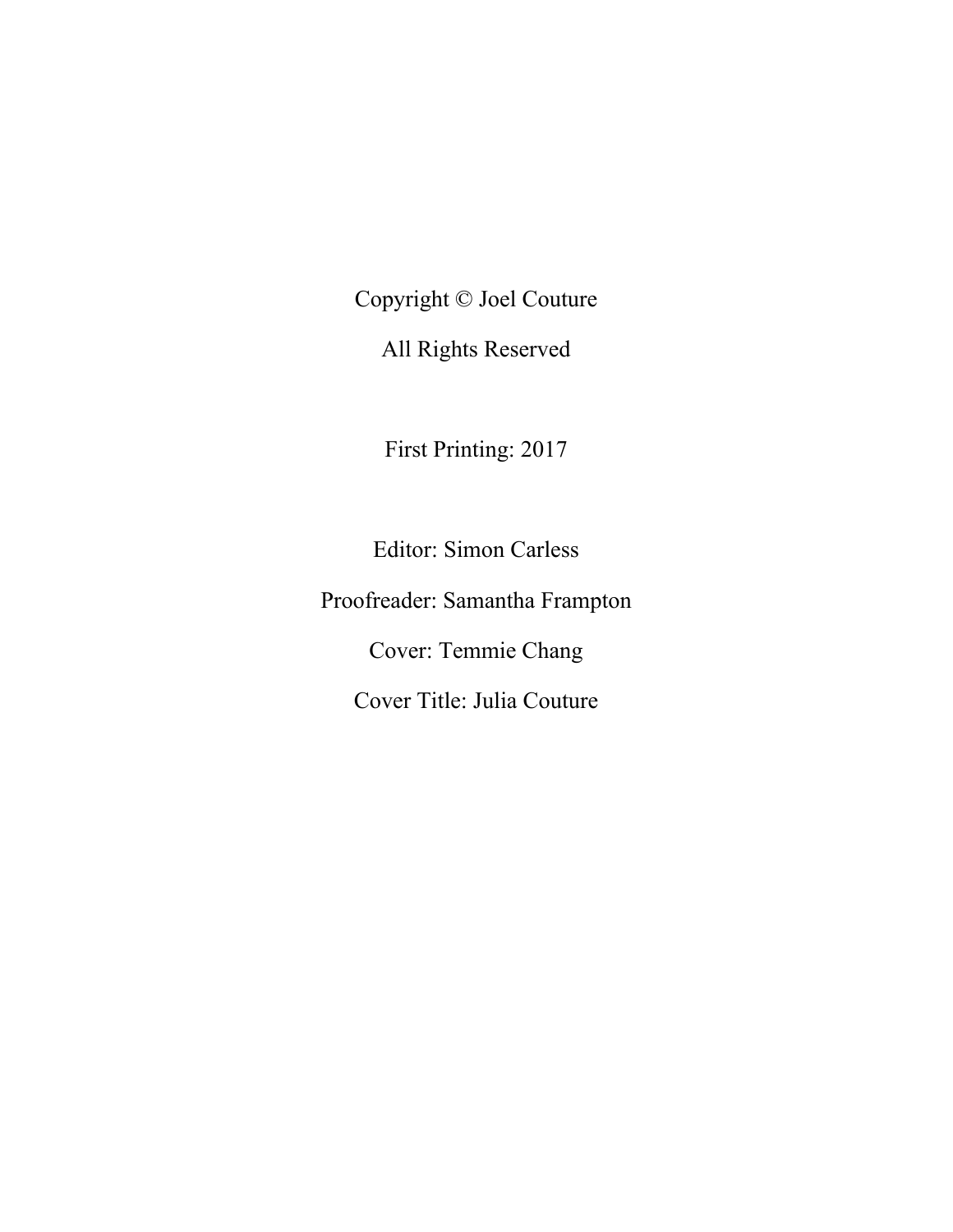*For Julia*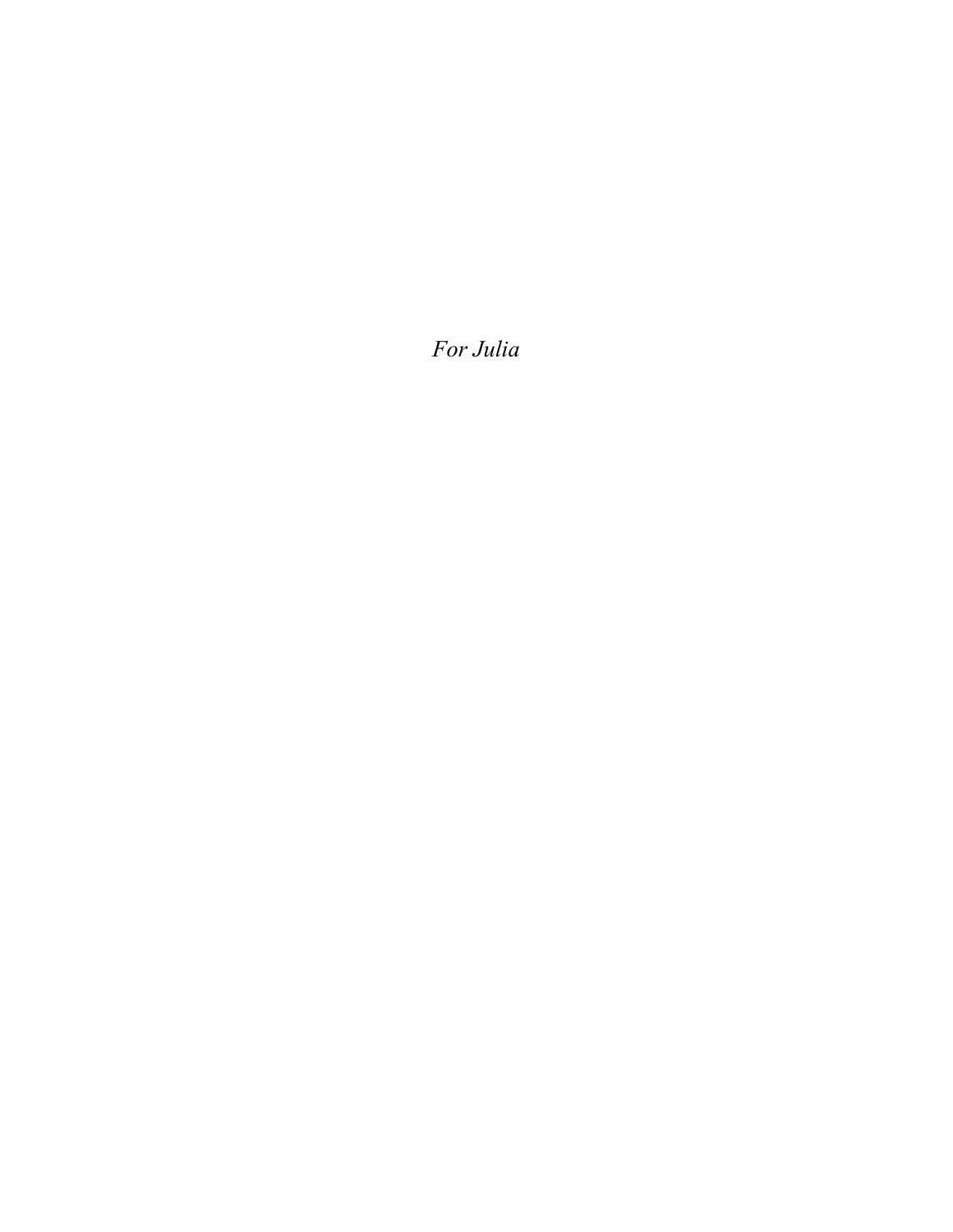*"I'm not ready for you to leave. I'm not ready to say goodbye to someone like you again. I just want you to remember me like this. Someone that was your friend for a little while."*

*Undertale*, "the RPG game where you don't have to destroy anyone," came out on September 15, 2015, bringing with it a relentless optimism, a ridiculous sense of humor, and a cast of characters that would go on to create homes in the minds and imaginations of its players.

A single human has fallen into the Underworld, the place where monsters have been sealed away. There, they'll make their way across the underground confines of this world, meeting all of the creatures and beasts that call this place home, as they try to find a way back to the human world.

Being trapped in a land filled with monsters could be the start to just about any RPG or video game. It's the loose premise for so many games, and largely a look at what many players willingly do to themselves when they boot up their console or PC. We look to throw ourselves, willingly, into these worlds of monsters and creatures, hoping to enjoy adventure, battle, and friendship as we work our way from one side of the game to another.

But players who were already readying their combat abilities needed to pause with *Undertale*. Rather than give players endless hordes of random battles against goblins, slimes, and irritable horses (Garland has nothing on a pair of enraged horses), they were instead given an opportunity to strike up a conversation with the creatures they came across. Yes, they could stab them with the game's timing-based combat system, but talking to the monsters would allow players to end a fight peacefully.

"I always liked talking to monsters in *Shin Megami Tensei*. So I started programming a battle system where you could talk to foes and convince them not to fight. When I started making the game the idea that you could beat it without killing anyone just... evolved naturally," said Toby Fox, developer of *Undertale*, in an interview I did with him back when the game came out.

Players didn't have to kill every monster they came across as they played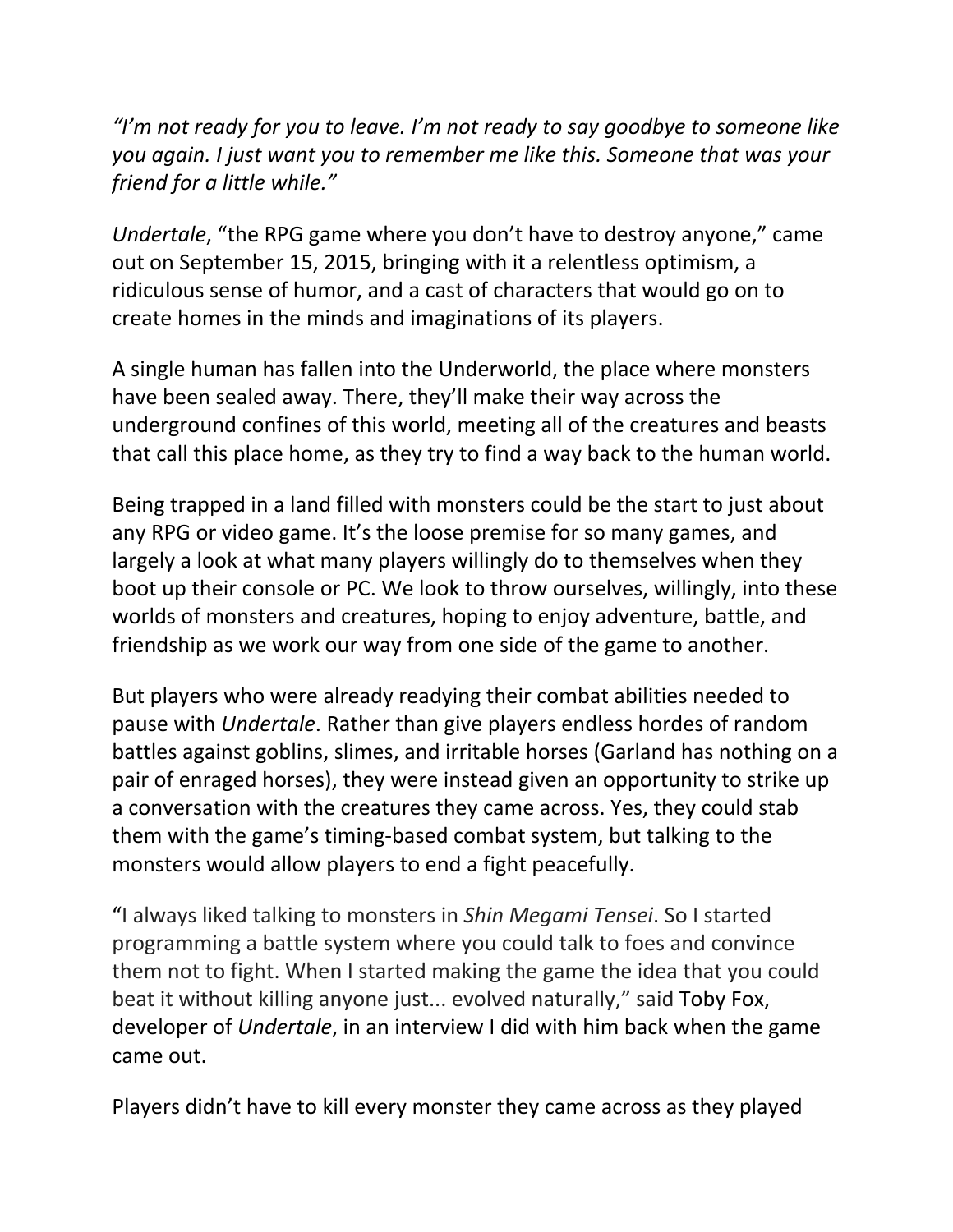through *Undertale*. Instead, players could take a variety of actions, from choosing not to pick on someone, laughing at their jokes, offering to pat them, joining them in song, or doing any number of things that wouldn't involve stabbing or clobbering anyone.

In taking these actions with the monsters, the player could get to know them. Find out what they liked or didn't like. Learn a little bit about the creatures that had stepped in their path, and maybe walk away from a random battle with something other than GOLD and EXP: friendship.

This system of actions paired well with the game's heartwarming, ridiculous cast. Motherly, goat-like creature Toriel, who takes the player in when they're in danger; the joking Sans, a skeleton in a blue hoodie who can't help but tease the player in a friendly way; Papyrus, the ceaselessly positive skeletal hero who provides even more humor when paired with his brother Sans; Flowey, a living flower that is a sinister (yet pitiable) foil for the player; and many, many more charming characters await the player, each one with their own opportunity to talk, bond, or fight.

*Undertale*'s funny, cheerful cast of monsters were the type of characters players would want to know more of. Even if it was just to hear more silly things from these characters, players wanted to keep seeing them, and being able to talk to them or have fun with them in combat, rather than just fight them as standard video game bosses, helped encourage players to give peace a chance.

And who could really feel good about themselves killing Toriel after she took you in? In striking Papyrus down when he's been so kindhearted in his feeble attempts to capture you?

The great characters and the ability to end things peacefully with them form a powerful concoction, one that made players want to do better and be better.

Or maybe it didn't. *Undertale* also lets players lash out at the monster world like any other RPG, killing everyone in their path if they're not impressed at the depths of friendships available for their character. If they tried to do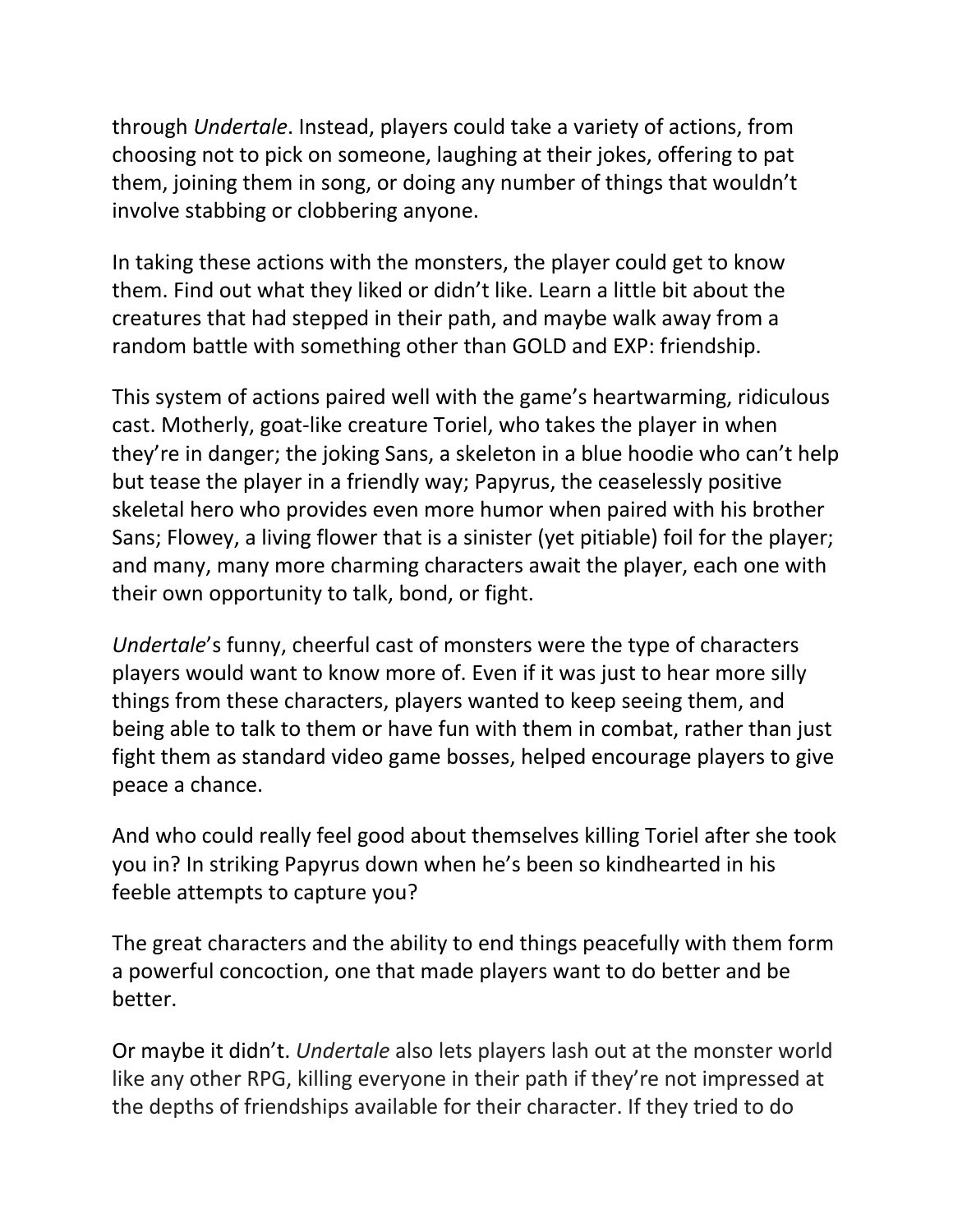that, though, a whole new story, along with an unsettling world and different looks at all the characters many would come to love, awaited them. The world shifted with the player's intent, adding the draw of being able to leave your mark on the narrative.

And if you screwed up in some way while seeking violence or peace, the game still changed. If you slipped up and hurt someone, characters in the game would make reference to it, even if you restarted your game or didn't save. Running contrary to every rule most players know of games, certain behaviors were permanent, even if you wanted to erase them. Some, frighteningly, would never, ever go away.

*Undertale* offered what appeared to be simplistic characters, but there was so much to learn about these characters by talking to them or behaving a certain way in a fight, or even just by watching their behavior in combat. The player could learn even more about these silly beings by playing the game in different ways, eventually reaching a point where they would learn the characters' darkest secrets in ways that broke free of the game world itself.

When *Undertale* arrived, it floored players with its simple, yet deep, charms. With its loveable cast of characters with intelligent stories. With the simple fun of an absurd situation and conversation. With character designs that could kickstart the imagination, or bring out a laugh on a difficult day. With its depths of expression on the nature of games and how we play them. It was a celebration of positivity – a reflection on the power of compassion.

But it also skulks in the darkness. It looks deep into the nature of the player in a world where consequences don't matter, or can be erased. It looks into how we act when we have a world at our disposal and no reason to behave ourselves within it. How we act when we come back to worlds we've already saved, playing through those old games again. It asks questions on our morality in digital worlds.

Don't you get it? This is all just a GAME. If you leave the underground satisfied, you'll 'win' the game. If you 'win', you won't want to 'play' with me any more. And what would I do then? But this game between us will NEVER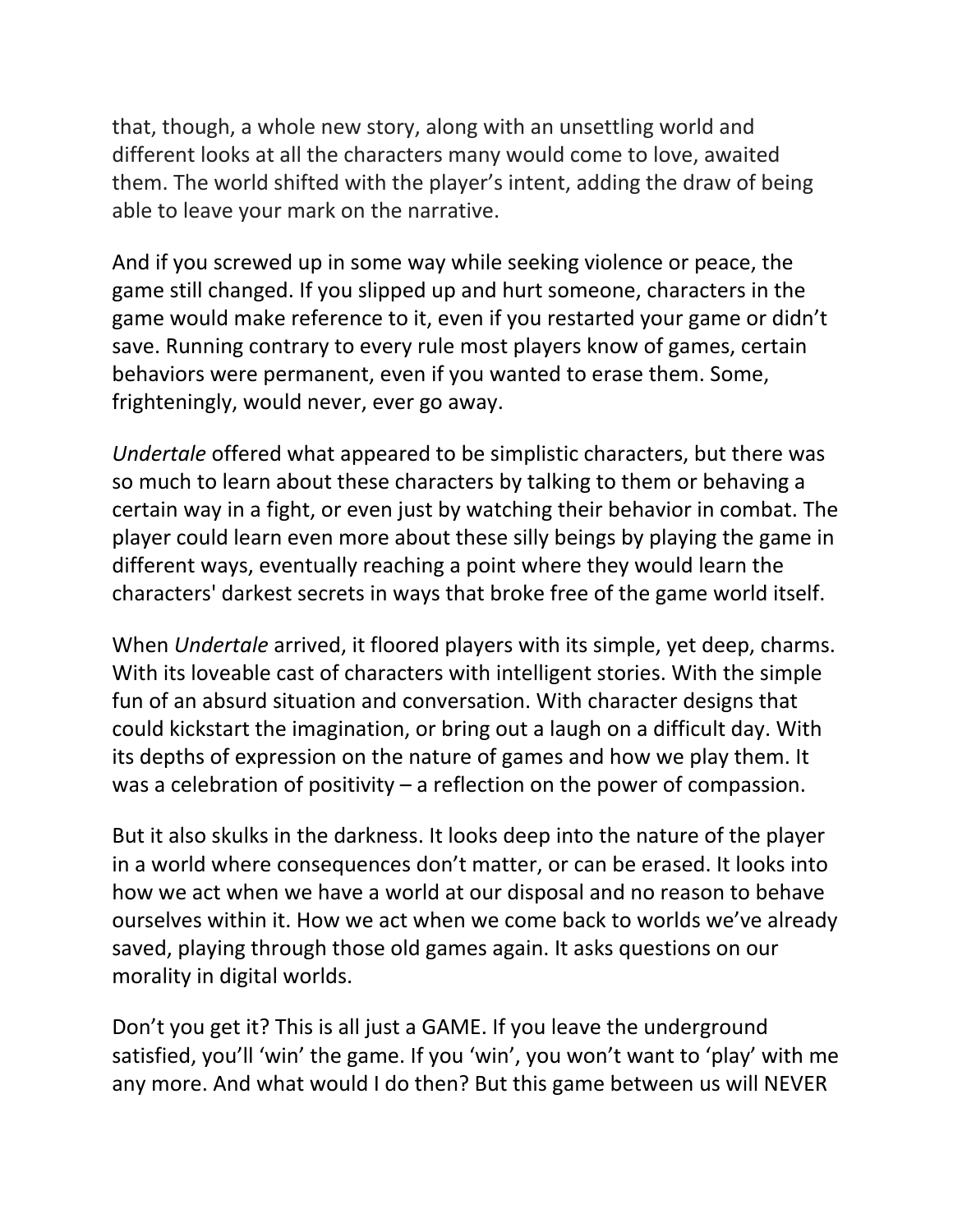end," says Flowey, our flower antagonist. Or just another victim of a power that will drain much of the joy out of this cheerful experience.

*Undertale* has inspired artwork, music, animation, cosplay, toys, and all manner of things across all different ages. Children and adults have fallen in love with this world that Fox has created for a variety of reasons, all of them charmed by that cast and the depths of the stories contained within. It's a beautiful, wondrous world to spend some time in, and within that place, there is much that will inspire thought and contemplation.

And introspection, for good or ill. Because now, in writing this book, I know that Flowey was right about me.

And I will never, ever, come back to *Undertale* again.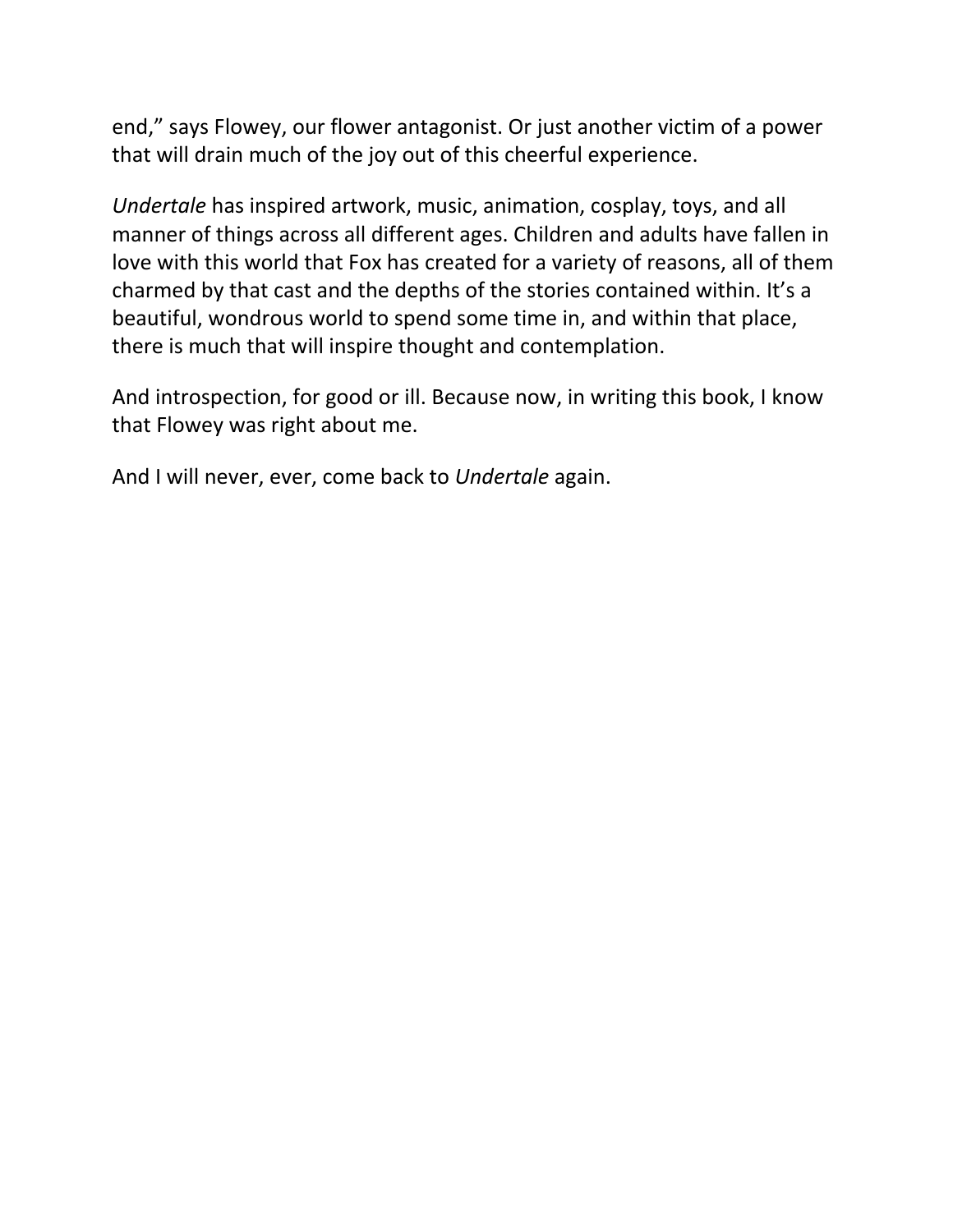**1.**

*"When I was still developing the idea behind Undertale's battle system, I was envisioning Toriel as some kind of overprotective humanoid goddess, similar to Myria from Breath of Fire III. In this original concept, killing Toriel would have been mandatory to proceed. But when I actually started writing the character's dialogue, it felt 'wrong' to have violence be the only choice. That's when I realized what Undertale was really all about…"(1) - Toby Fox*

I killed Toriel.

I'm not proud of it.

Maybe you're not, either.

Toriel may be the first real resistance the player meets while going through *Undertale* (unless you were likewise stomped by that grinning carrot, Vegetoid, after being told to 'Eat Your Greens'). The charming goat mom who leads you through the game's first dungeon, who holds you by the hand as she leads you through spikes, who calls you with cheerful words of encouragement and promised deserts, and who pats you on the head in what may be the most adorable use of pixels in existence, is also a ruthless fighting machine.

Well, maybe not ruthless. Not if you're paying attention. Sadly, I wasn't.

Toriel acts as a guide through the first act of *Undertale*, helping new players learn the ropes of the game, and even going far enough that someone new to games could learn much from her. She's happy to introduce combat mechanics, show how switches can disable traps, and even take the player by the hand to guide them through how puzzles work.

Toriel isn't just a tutorial meant to show players how the game works, though. After teaching the player how to survive on their own in the Underworld, she also offers players a place to stay, offering them a place in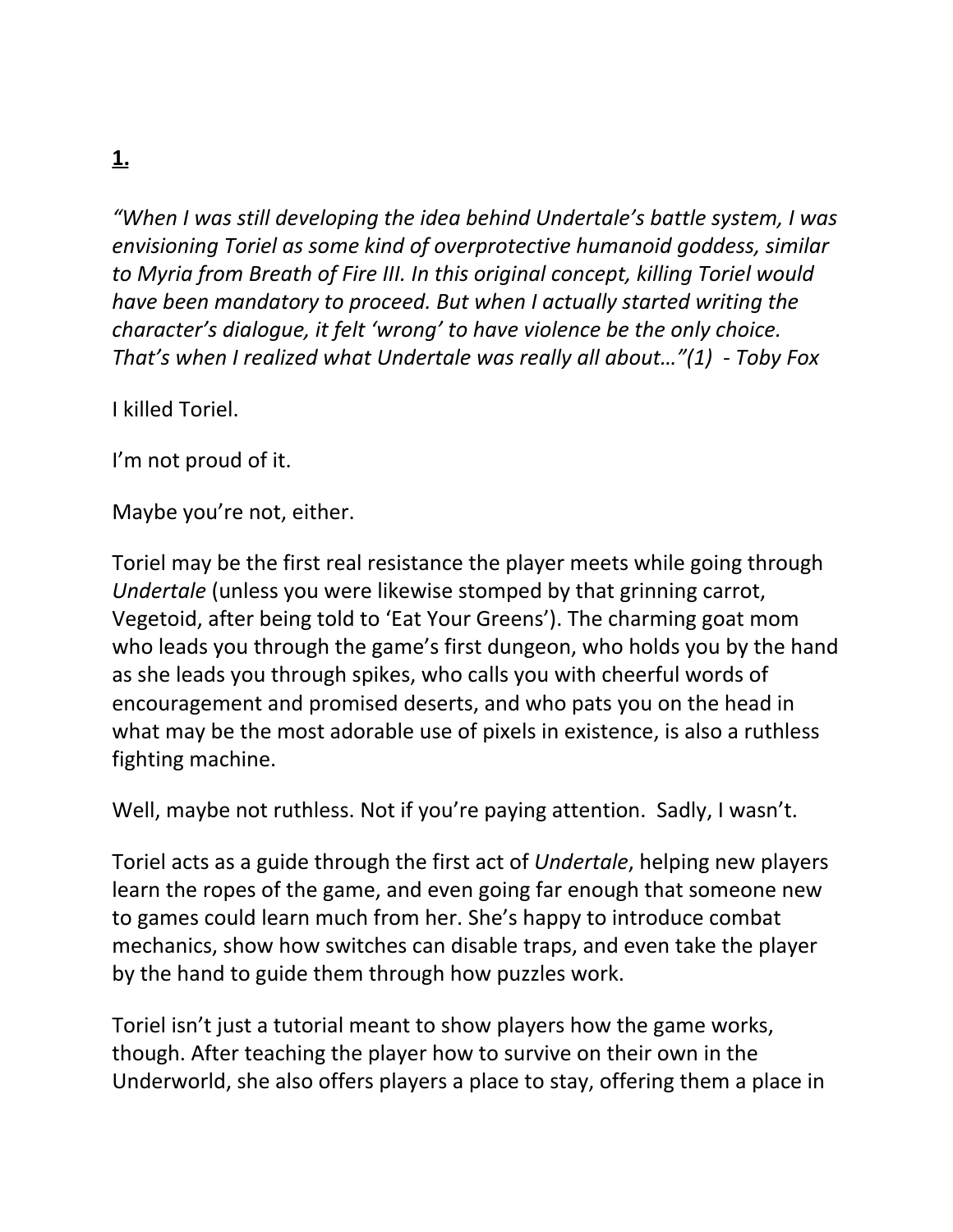her home, a warm slice of butterscotch-cinnamon pie (the game doesn't say it's warm, but I find it hard to believe Toriel would serve it to you at anything other than perfect temperature OH GOD I'M A MONSTER), and a life of peace and tranquility down here.

But we came here to play a game, and we're probably not going to be satisfied just sitting around Toriel's house. We crave adventure. Worlds to explore. There has to be more to the Underworld than this, right? So, as a player, we start pushing back when Toriel avoids our questions about the rest of the world. We ignore it when she asks us to put aside our need to go further and settle down with her.

Curiosity drags players into many game worlds. The desire to see more of what is out there, even if we have to kill a few hundred soldiers, aliens, or monsters just so we can reach the next city or cave or dungeon. We need to know what's beyond our current environments in these digital worlds, and so we push forward. Even if it hurts sometimes, we push forward.

Toriel has no intention of letting the player leave this peaceful place she has set up for them, and her reasons stem from that same compassion in her character that made her help someone she'd just met. "Every human that falls down here meets the same fate. I have seen it again and again. They come. They leave. They die."

She knows that pain awaits the player and character should they leave. A great deal of potential pain, and even death, is lurking out in the Underworld, and she has no intention of letting the player pass unless she knows they can survive it.

And so, she attacks the player. Not that this is unusual for a game. Games attack the player with kindhearted characters all the time. Just a little scrap and we'll be on our way.

But Toriel hits like a truck for this period in the game. Her array of fire and crushing attacks left me dizzied and frightened, so I started hitting back. Cutting into her with that toy knife I'd found lying around outside her home. It didn't feel good to strike her back, but what could I do? In the turn-based,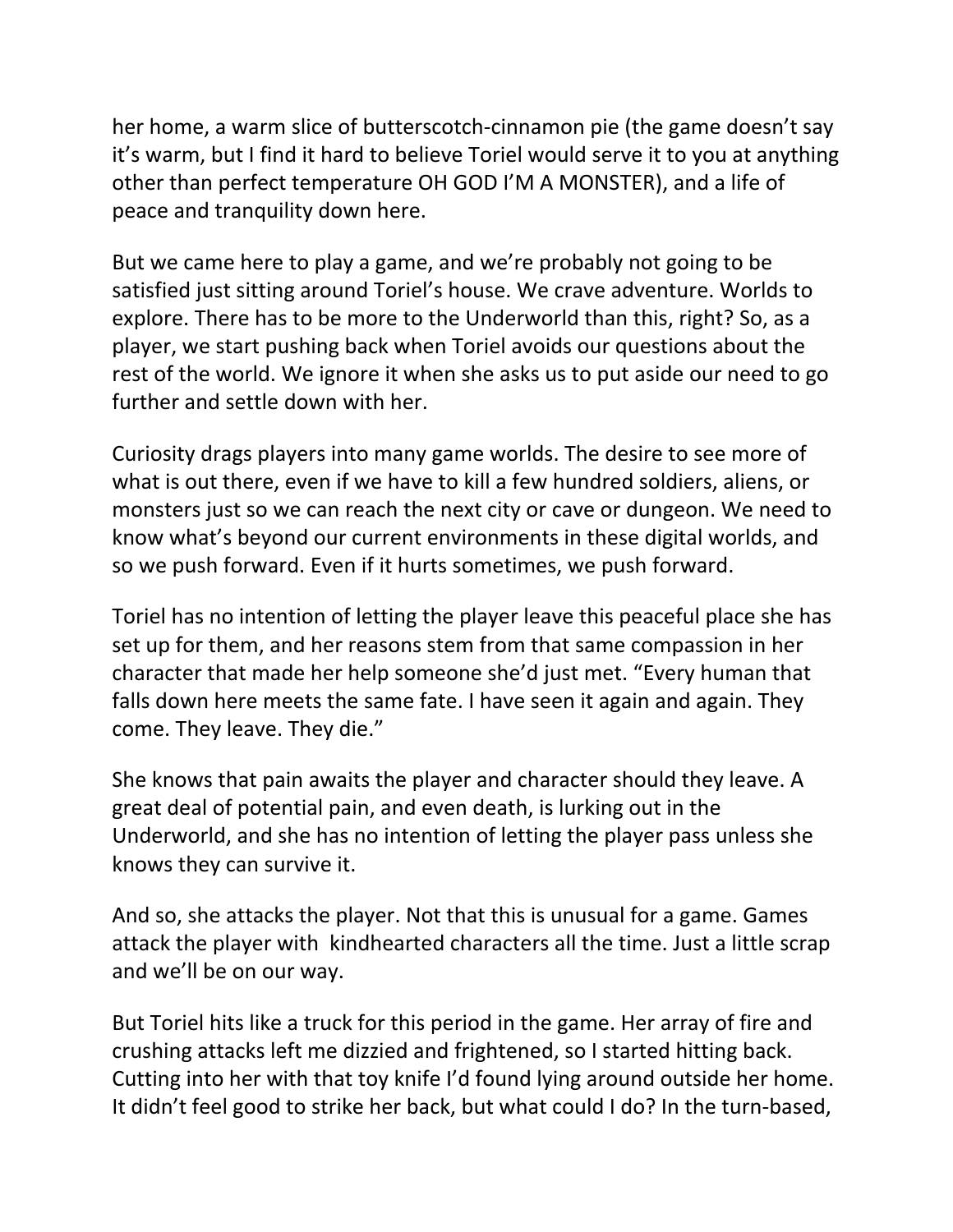dodge-focused combat, I was getting pounded. I was going to die. I was going to fail. The GAME OVER was looming close.

I'd liked Toriel, though. I can feel a pressure and warmth in my chest when I see her patting my character's head. It's a physical sensation, telling me there's a bond forming with this clutch of pixels and code. Within moments, she's shown how much she cares about the player character. The way she made sure they were safe as they walked through the ruins. Helped them learn so much in so short a time. So much different than Flowey.

"In this world…It's kill or BE killed!"

That's what Flowey had said to me in its introductory moments. This grinning flower had seemed like it was being kind to me as the game opened up, offering me helpful advice on the world and how to collect 'friendliness pellets' in combat. After I'd found that those pellets were far from friendly, and that this flower was out to kill me, there seemed like nothing I could do. Then, Toriel saved me, and I would soon find myself wandering ruins filled with other creatures that meant to do me harm.

I had brushed it off. I was better than that. I knew the game was about being good to the other characters and monsters. I didn't have to kill anything or anyone. I was going to be better and play the game correctly. Get the True Ending. Be a Good Person, as far as the game was concerned.

But then came the beating at Toriel's hands. The viciousness of her attacks, compared to anything else I'd run into previously, floored me. Frightened me, in that way only a player can be scared. Not of anything truly important, but of Losing. I was about to lose a game where I was supposed to be friends with everyone. Where I was supposed to talk my way through combat.

"While you are in a FIGHT, strike up a friendly conversation."

That's what Toriel had said to me, back when I was first figuring out what combat even was in *Undertale*. It went against everything Flowey had said about the place. And Flowey had tricked me and hit me. Toriel had saved me there, giving the rude flower the boot.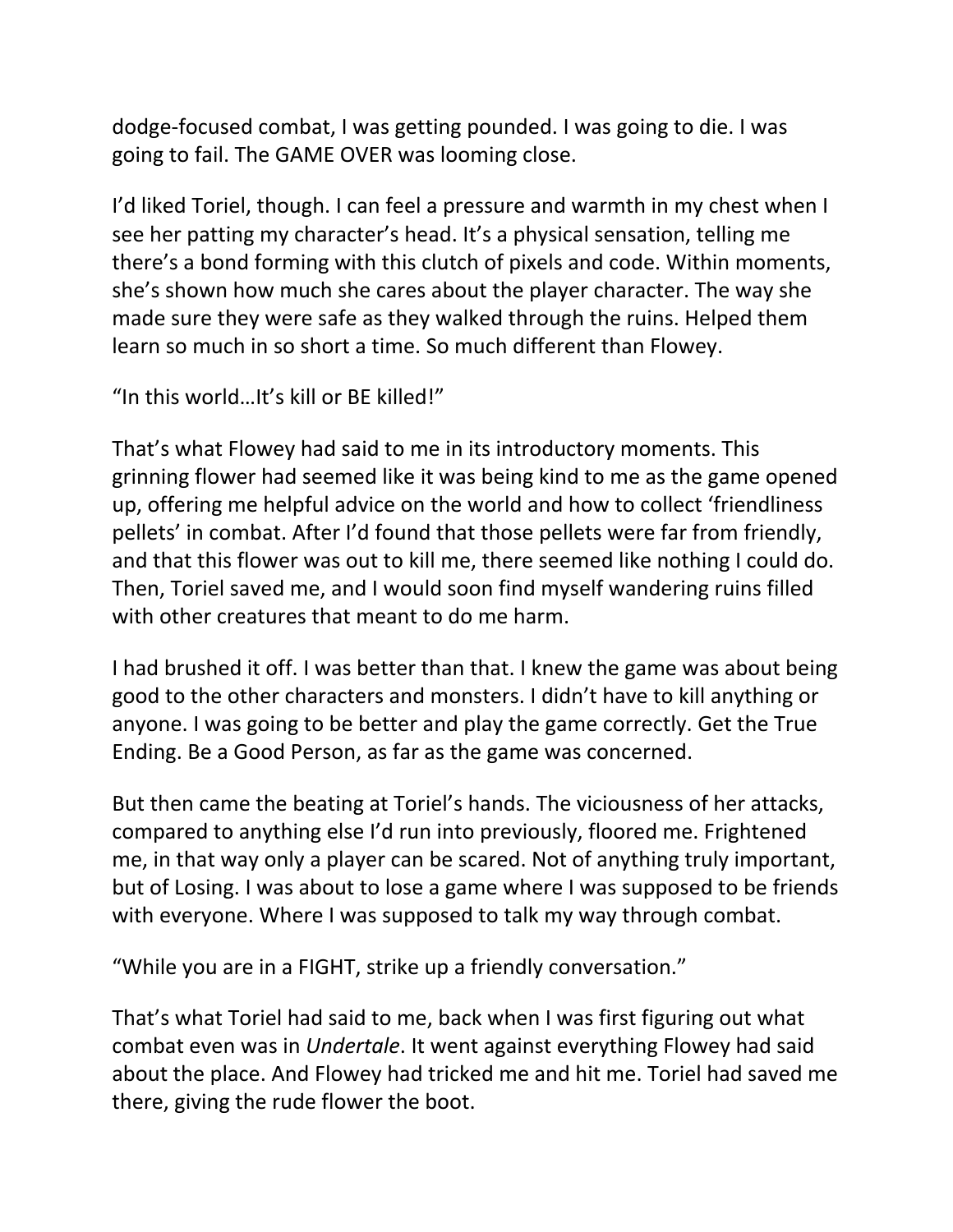Then she'd told me that combat could be resolved by conversations. Every battle was simply a misunderstanding that could be resolved through chat. Every fight, a chance to walk away as better, closer people.

It's a novel approach until someone is kicking your head in. So I fought back. I'd like to say I was thinking of Flowey's words clashing against Toriel's, how I'd felt betrayed by the person who'd told me to talk things out, but who now refused to speak, but I didn't. It hadn't even occurred to me. I just didn't want to lose.

So I started to hit back. Over and over again. My life dropped, but hers was dropping faster. Then, I killed her.

"Do not worry. I did not leave you," she said earlier, when I thought she was gone. Now, silence. She really was gone.

Still, how many games eventually have you sacrifice someone in order to move the plot along? Have you shoot a loved one in order to progress the plot, or kill an old friend who has turned on you and become a BOSS BATTLE? How many times have we hurt and maimed those characters we once loved so we can CONTINUE?

My guts churned. It felt wrong. Not the wrong you feel when you know there was NO WAY OUT. That this good person had to die for VIDEO GAME STORY REASONS. This was not a PLOT DEATH. I got a sense that I had done something INCORRECTLY. That I could have saved her had I worked harder.

It's kill or be killed down here. But I don't want it to be.

I restart. I want to try again. I want to save Toriel from my own hands. So I hold that escape button until what I have done has vanished, erased from existence. Failure and success drawn into the void that is the unsaved game. Now, my actions are nothing but air and memories. The world is as it was before.

This is the appeal of these digital playgrounds, to some extent. It's why I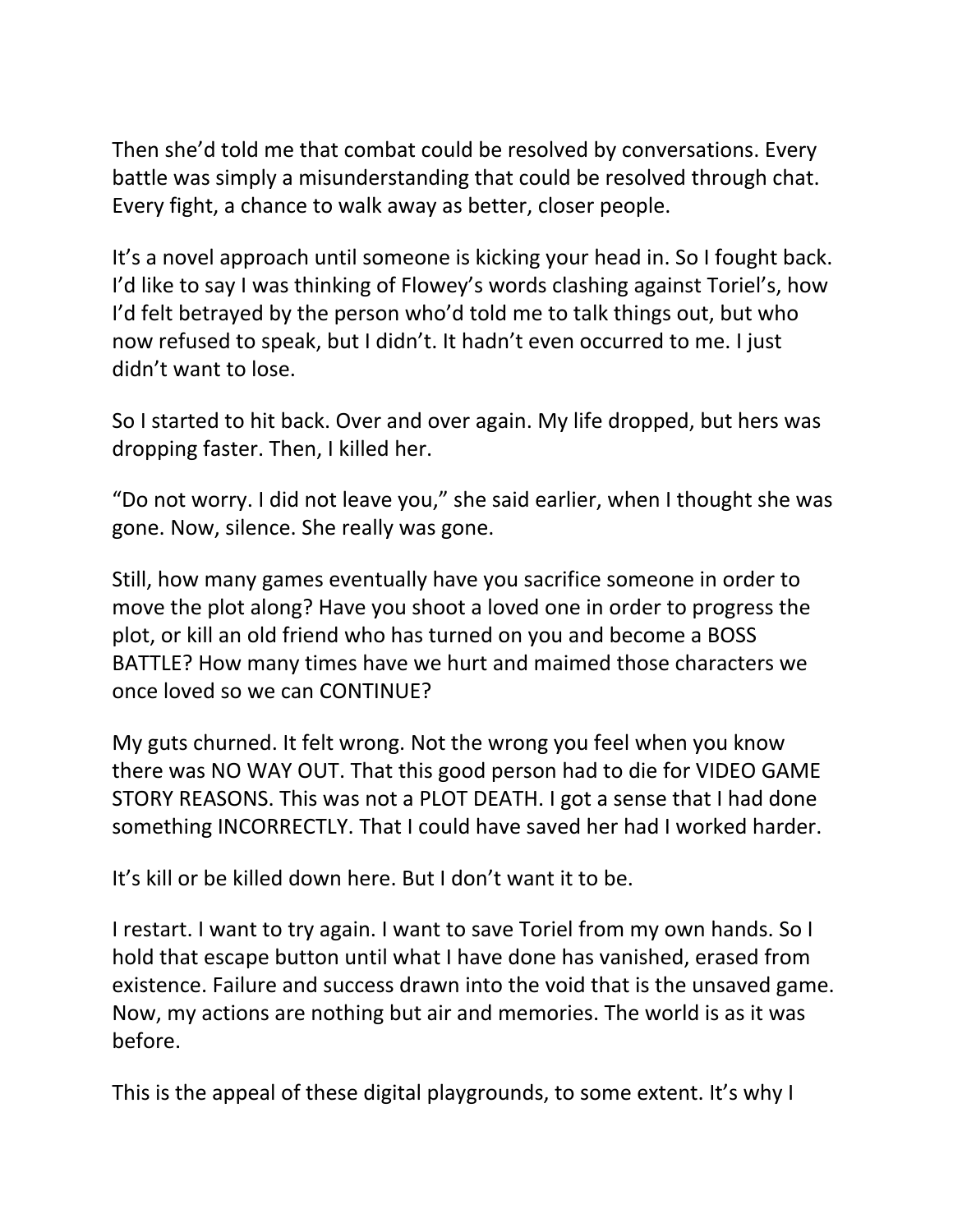understand the popularity of games like *Grand Theft Auto* and *Call of Duty*. They're action without consequence. If I crash my car and fly through the windshield, there is no penalty. If I shoot and punch my way down a city block in my underwear while riding a bicycle, there is no problem. Not just from a societal propriety sense, but within the game world itself. I can unmake what has been done with the press of a button.

I shut the game off, and my actions are gone. I can will them out of reality, returning myself, safely, to the state I held before I'd shut things down. Cities could fall, villains could rise, and carnage could spread throughout these digital lands, but I had limitless power to unmake them.

So, when I broke my own heart with Toriel's death, I could undo it. Kill or be killed could be Flowey's rule, but I was still a God here. I could revive her with a stroke of a key.

And I had! When I reloaded my save, Toriel was sitting in her chair, waiting for me to talk about snails and push too hard on how to get out of the underground. Everything was right again. I didn't need to feel any guilt for what I'd done, since I could just unmake my cruelties as if they'd never happened. And I did.

But then I ran into Flowey again.

"I know what you did. You murdered her. And then you went back, because you regretted it."

Right there, the game changed. We were no longer playing around. The consequences became real.

That was the key difference between *Undertale* and any game I had played before. As I've said, many games are consequence-less, in a broad sense. Barring me breaking a controller out of frustration (which is my own fault, but screw you too, *Spider Man 2*), there are no permanent results in a game outside of my own choosing. If I don't choose to save the game, then I can freely erase all that I have done in it. If I stop playing and restart, my behavior goes away. I am in control of how my destiny takes shape, and my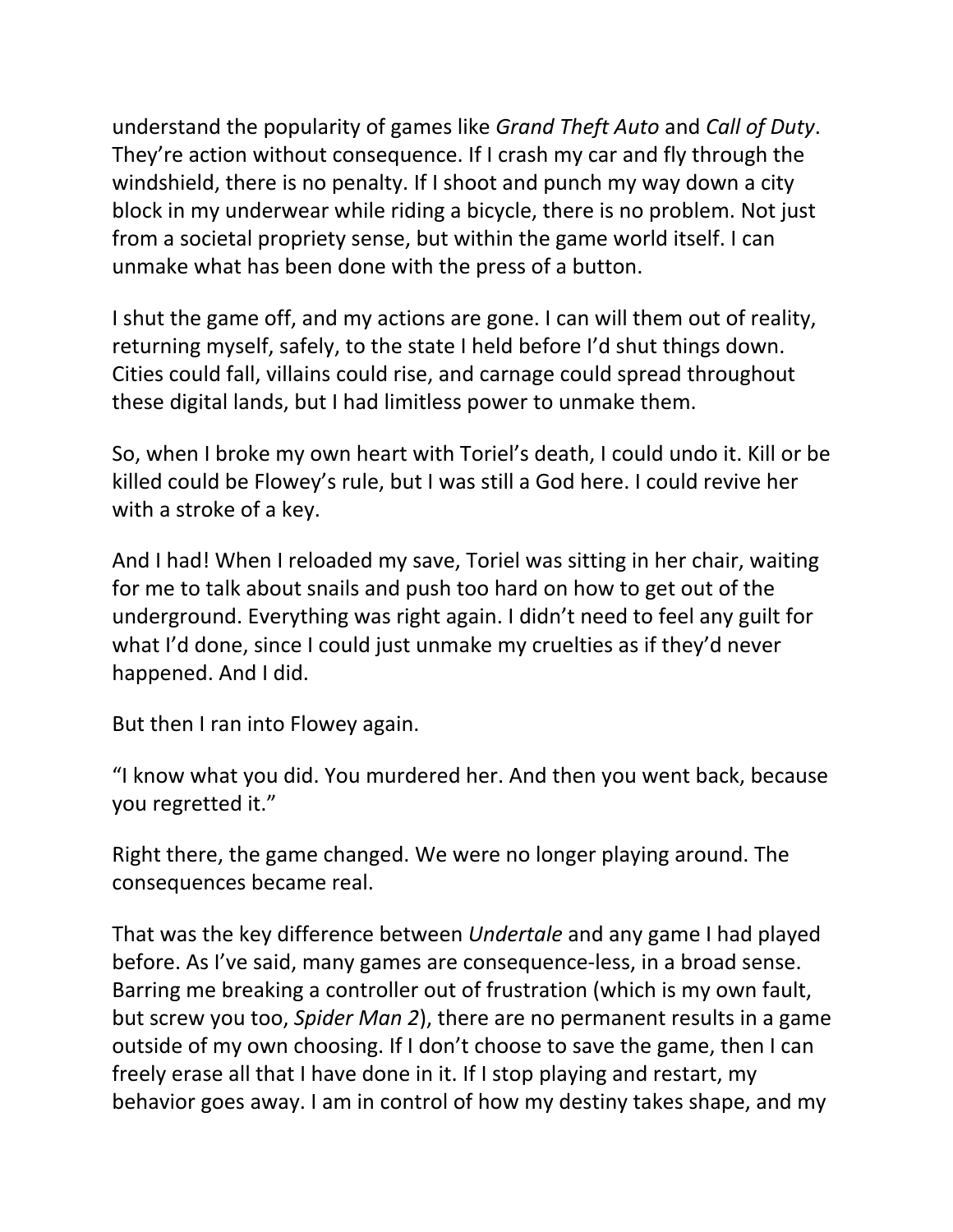involvement in the story.

*Undertale* will not have that. Once you have committed to a behavior, that behavior belongs to you. Much like saying something in anger to a loved one that you will regret for the rest of your life, your actions, however thought out or not, are permanent. The consequences are permanent. Whatever you have done will affect this reality FOREVER.

I reset Toriel. I put her back. But Flowey knew what I'd done. The game didn't forget that I'd killed her in a fit of nervous fear (which could have been avoided had I paid attention and noticed she stops trying to kill you when you're low on health, which made me feel WORSE). That I'd killed this loving character just so I wouldn't have to replay five minutes of dialogue to try again. That I just didn't want to be inconvenienced with a GAME OVER. It's just a game, so why would I care? Take the digital world and just put it all back.

I play games on the 'Good' route when I go through them. I make all of the morally correct decisions to become a paragon of virtue. But I'm not above killing someone and restarting. I'm not above searching people randomly in the streets for drugs (*True Crime: Streets of LA*'s lovely morality system could be manipulated in funny ways), or of killing everyone in Megaton in *Fallout 3* just so I could see the nuke go off, then putting it all back for that Good Boy Ending.

I'm good, but these digital beings are still here for my entertainment. I'm good in that I wish to receive the rewards for being good, but without having to actually commit to real, good behavior as a code of conduct. That's part of the venting process of games. I can be good, and rewarded as such, but can also freely revel in destructive, awful, and murderous ways, all of which can be undone with a button press. I can do whatever I want with these people. I'll be good…if I feel like it.

*Undertale* does not allow this kind of convenient virtue. You can't get irritated and kill something in *Undertale.* The game will always, ALWAYS remember that you took Toriel's life. It will remind you in odd moments, or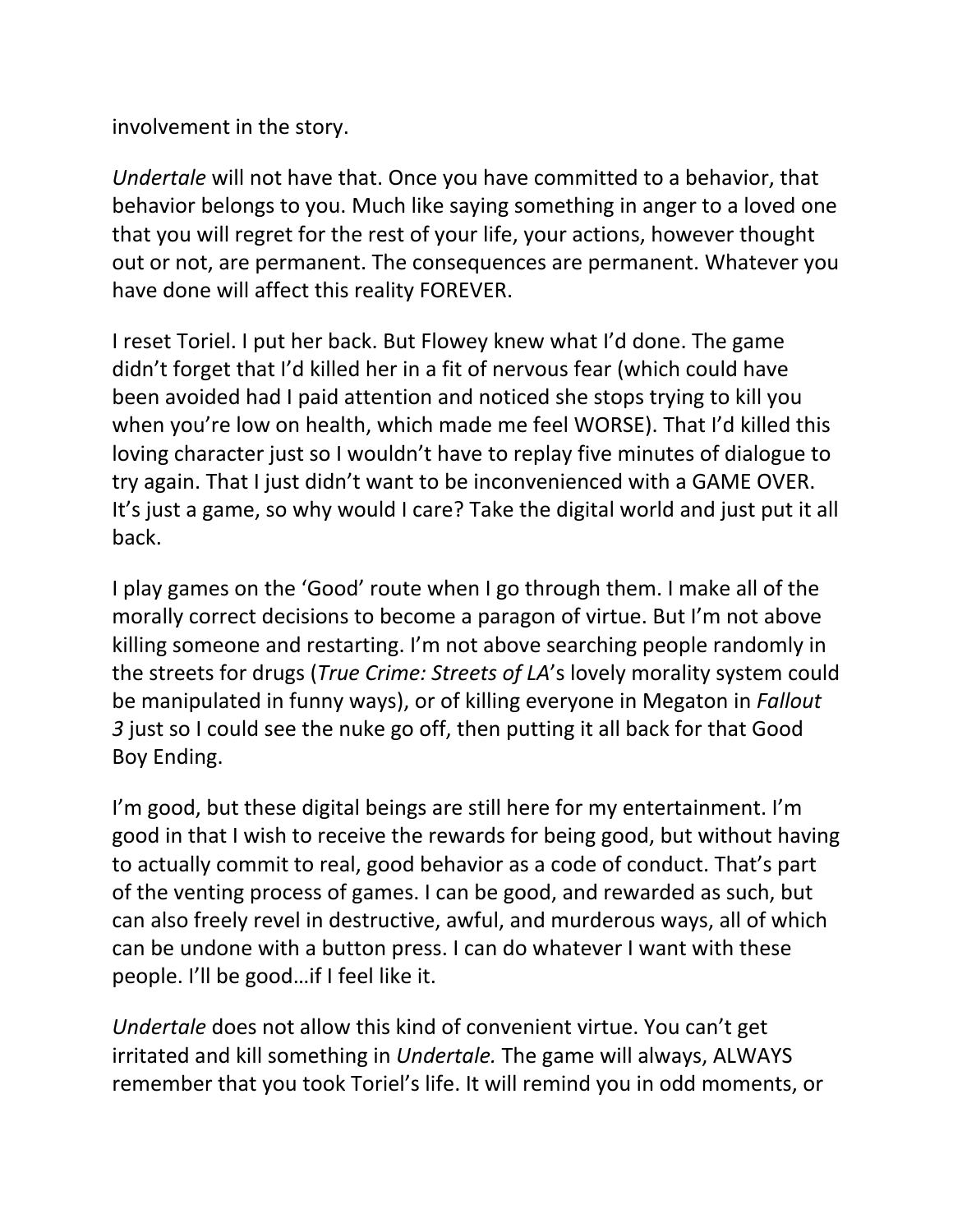change up bits of character dialogue. It keeps track of what you're doing, and when you don't expect it. You're no longer in control of that save function any more. You're powerful and dangerous, but you're not a God here.

Here, for a rare time, your actions have consequence in what have always been transient worlds. Games have always allowed this freedom to discard consequences we don't desire, but *Undertale* intends to hold us to realworld rules. If we commit a horrific act, or don't behave ourselves, or think we can skulk off after being naughty, the game will rap our hands for it. It doesn't forget. It won't let us forget, either.

Flowey didn't bring up Toriel again, but that first instance was chilling. I was paralyzed at the keyboard, having started to hammer through dialogue without paying attention to what was being said. The game was just going to repeat the same old words, wasn't it? I had discarded the world I didn't like, replacing it with this better one. Why would anything have been changed?

But it was different. For all my wishing that I hadn't killed Toriel, the game would never forget it. I didn't know if that would hold some sort of in-game consequence, and with the various ways that *Undertale* messes with the player, I'm still not entirely sure that there isn't some hidden factor beyond the dialogues I've seen that I'm carrying with me as a result of my behavior.

It doesn't matter, though. What matters is that, even if I choose to rewrite the world, there are still consequences to my actions. I would still pay for my acts. My sins couldn't be wiped. Like the real world, I could sting someone with a word or deed, and that would matter for the rest of their, and my, lifetime. My screw-ups would be remembered. They had shaped the world in ways that couldn't be repaired.

But who cares? It's just a fictional world. A made up playground cobbled together by lines of code and imagination. There's no reason for me to feel any sort of guilt or regret about what I've done, whether the game chastises me for it or not. The story moves on, allowing me to finish the game and see it through to its conclusion. I can still collect treasures and go on adventures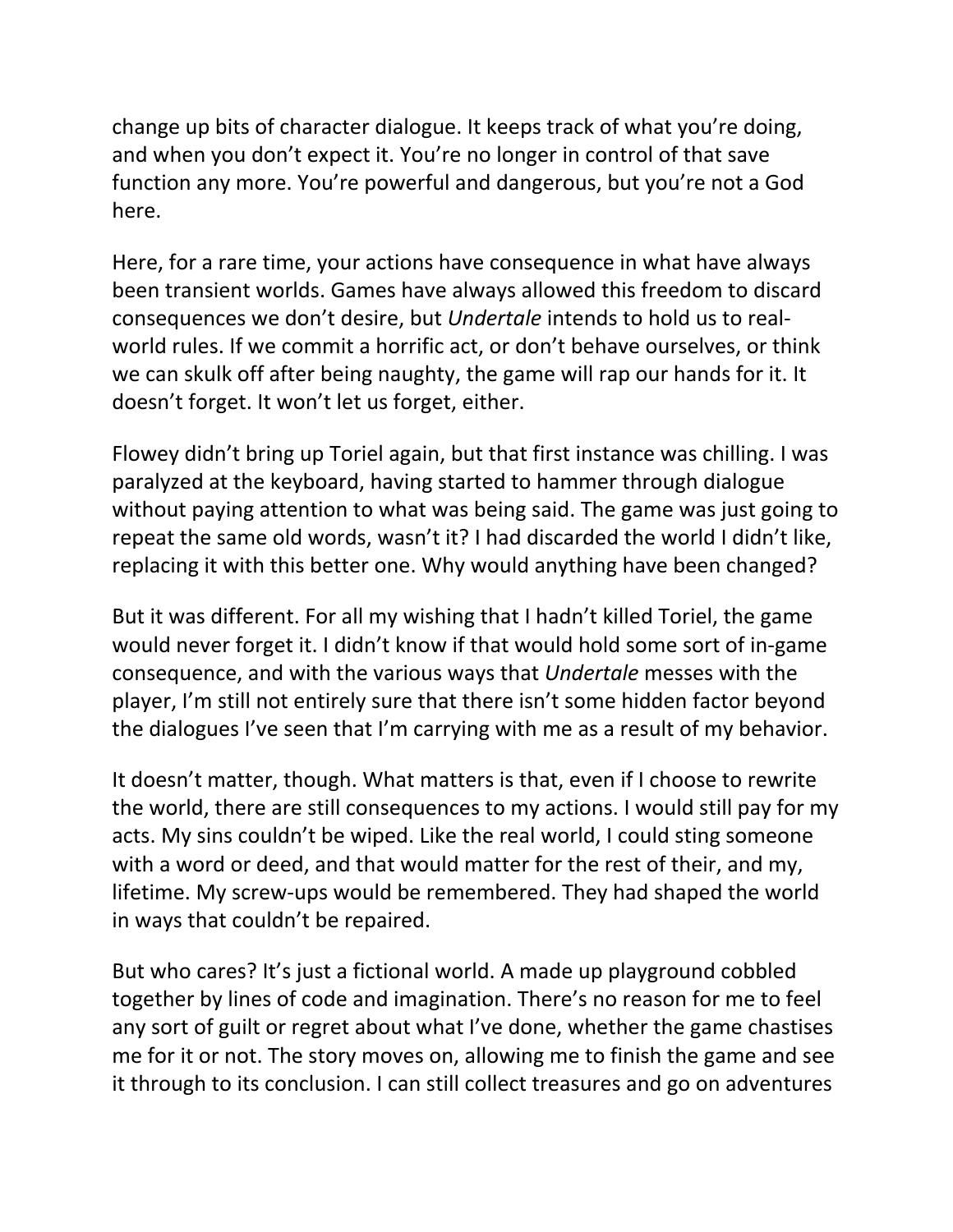with Sans and Papyrus. So a flower chewed me out? Big deal.

Then I remember Toriel's hand on my head. That gentleness of character. The soft music during my meetings with her.

Creating consequences that matter in a video game world is a remarkable feat, and made for an interesting playthrough. However, making me care about the consequences for the monsters and people within it was the bigger accomplishment, to me. It's not just that my behavior carries permanent effects in *Undertale*, but who it affects.

It's not that I hurt the tutorial character. It's that I hurt Toriel, the gentle creature that had taken me in. A character I'd known for less than a half hour. In those thirty minutes, most of which was spent apart from her, I developed a bond that would leave me on the verge of tears when I found out that I could have saved her life, and that the game, and I, would never forget that I'd killed her.

I felt guilty – rightfully so. But I felt a real-world guilt about my actions. A true sense of moral distress in my guts. This was because Toby Fox had drawn me into his world and made me feel for these characters. He'd made me feel a friendship within them, like any great weaver of fiction does. When they were hurt, I was hurt.

But how had he forged that bond? How had he made me feel alongside these characters? Even if my consequences were permanent, why did I care?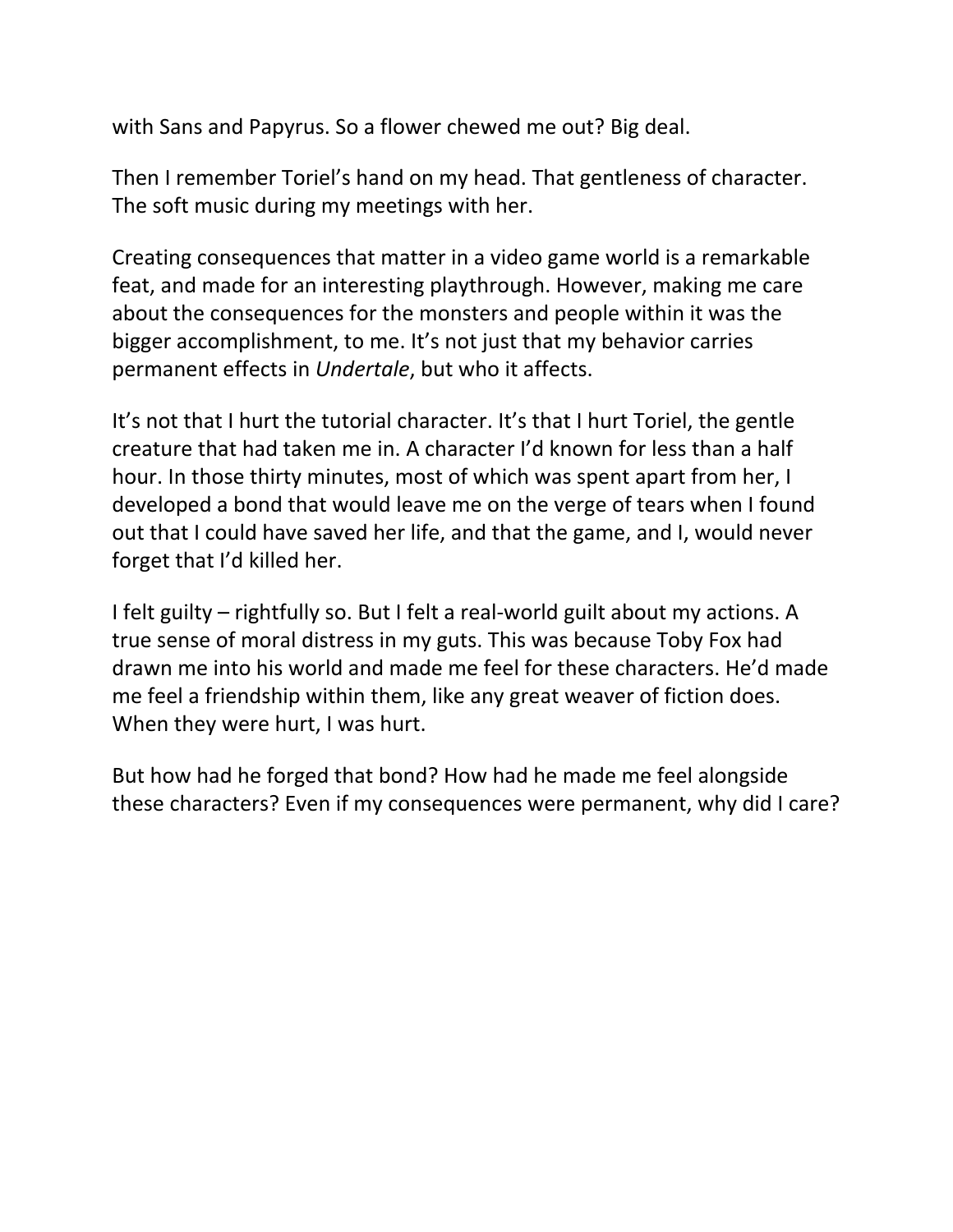### **2.**

*"I feel that it's important to make every monster feel like an individual. If you think about it, basically all monsters in RPGs like Final Fantasy are the same, save for the graphics. They attack you, you heal, you attack them, they die. There's no meaning to that." (2) – Toby Fox*

I learned to care about Toriel in a hurry in *Undertale*. Like I said, I'd barely been playing for an hour before I felt wracked with guilt over doing her harm. It's what triggered my first run-in with the game's system of consequences. I could have pressed on without ever seeing that the game would remember what I'd done within it, but instead, I got an early glimpse because Fox already got me to care about a character.

What is it about Toriel that made me feel a connection with her so quickly? It's not much different than with any other good character in fiction and film – she was a fully-realized character. She was like a person, having believable wants and needs. It wasn't that she was a gentle goat mom, but that she possessed those same characteristics that real people, and characters that connect with the player or viewer, have.

She starts off her connection with the player by saving their life, clobbering Flowey just as the monstrous flower has surrounded the player with dangerous pellets. This sequence is a key moment for both characters, and skews the player's expectations of what is to come in the game.

A flower tells the player they need to collect friendliness pellets in order to play the game. The flower grins and winks as it talks, all while a slow but upbeat track plays. It's a disarming moment, and lulls the player into vulnerability. Then, Flowey turns on them, the music stops, its face twists in a horrific display, the font shivers, and it begins to laugh that harsh, grating laugh that will haunt the player for much of the game (depending on how they play).

We learn much of Flowey's deviousness in this moment, but this is also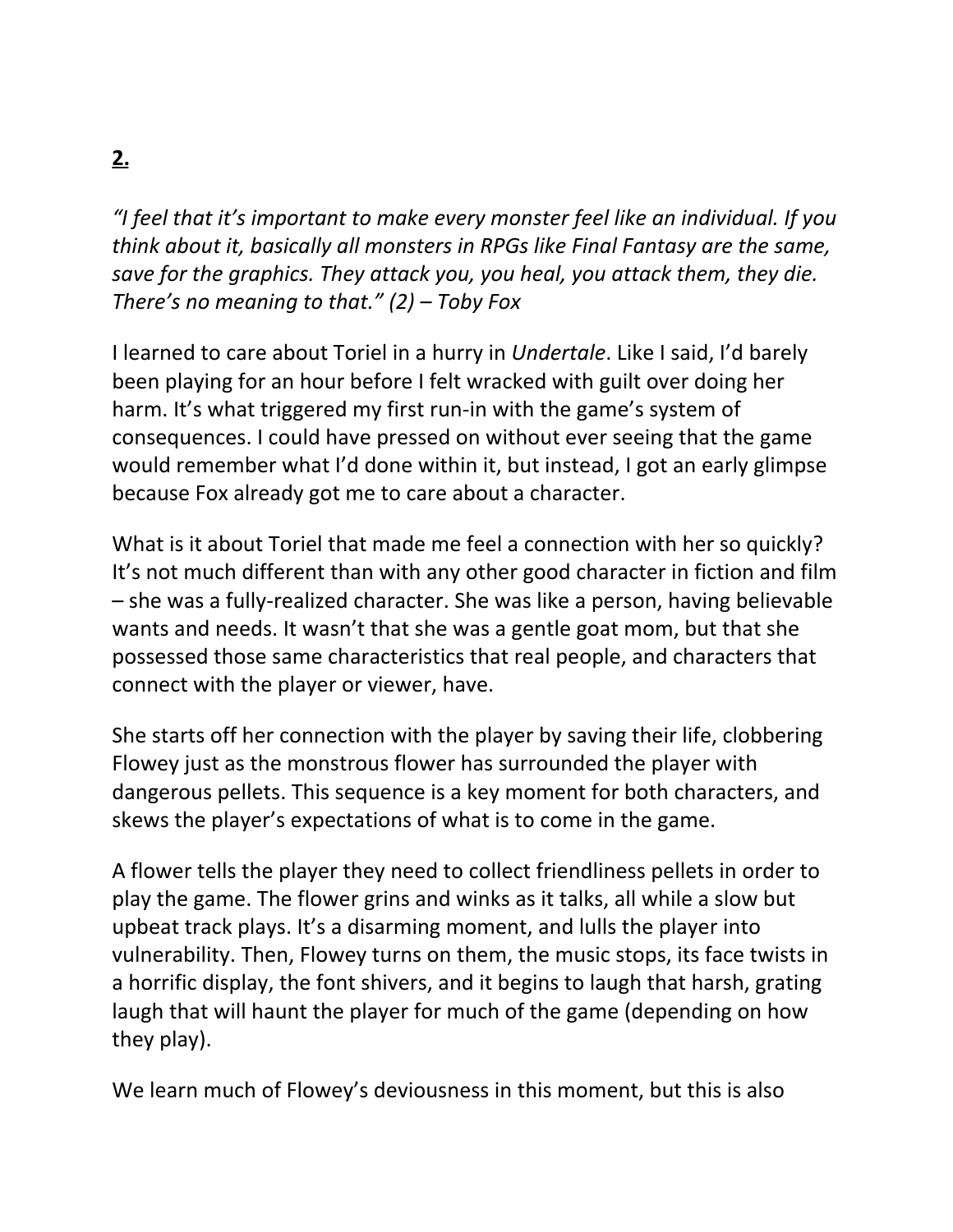when we learn of Toriel's kindness. The player has already been shocked with a moment of vulnerability, one likely made even stronger by preconceived ideas of what the game would be like (much of its artwork on its sale pages show cute characters, silly monsters, and hint at how it's an RPG where "you don't have to destroy anyone."). They feel betrayed. Unsure who to trust, if even a cute flower can turn on them.

Then she comes.

Toriel arrives with a fireball, saving the player's life, and the music shifts from unnerving silence and jarring laughter to a soft, calming track ("Fallen Down").

"What a terrible creature, torturing such a poor, innocent youth…Ah, do not be afraid, my child. I am Toriel, caretaker of the RUINS."

In the span of moments, players have had their expectations jerked around. Many who came to the game blind, expecting a joyful romp or cute adventure, have just had a taste of betrayal from someone they thought they could trust. Here was someone else seeming to offer that same trust. Soft music and gentle words seem to point in that direction, but we've already been turned on, in a similar fashion, only seconds before. Toriel saved our lives, yes, but for how long? When will she turn on us?

This moment sets the player up to be skeptical, causing them to almost over-analyze Toriel's behavior. This makes the player pay special attention to what she's doing, honing the player's focus on her actions, which only makes her kind behavior stand out even more. After this stinging betrayal, Toriel's kindness shines brighter. We can see that this is a harsh place, and that we can easily be killed by being too trusting, but yet there are beings who will help us.

The player soaks in her kindness as she leads them through the ruins. She helps the player learn to work the mechanisms of their adventure.

"To make progress here, you will need to trigger several switches. Do not worry, I have labelled the ones that you need to flip."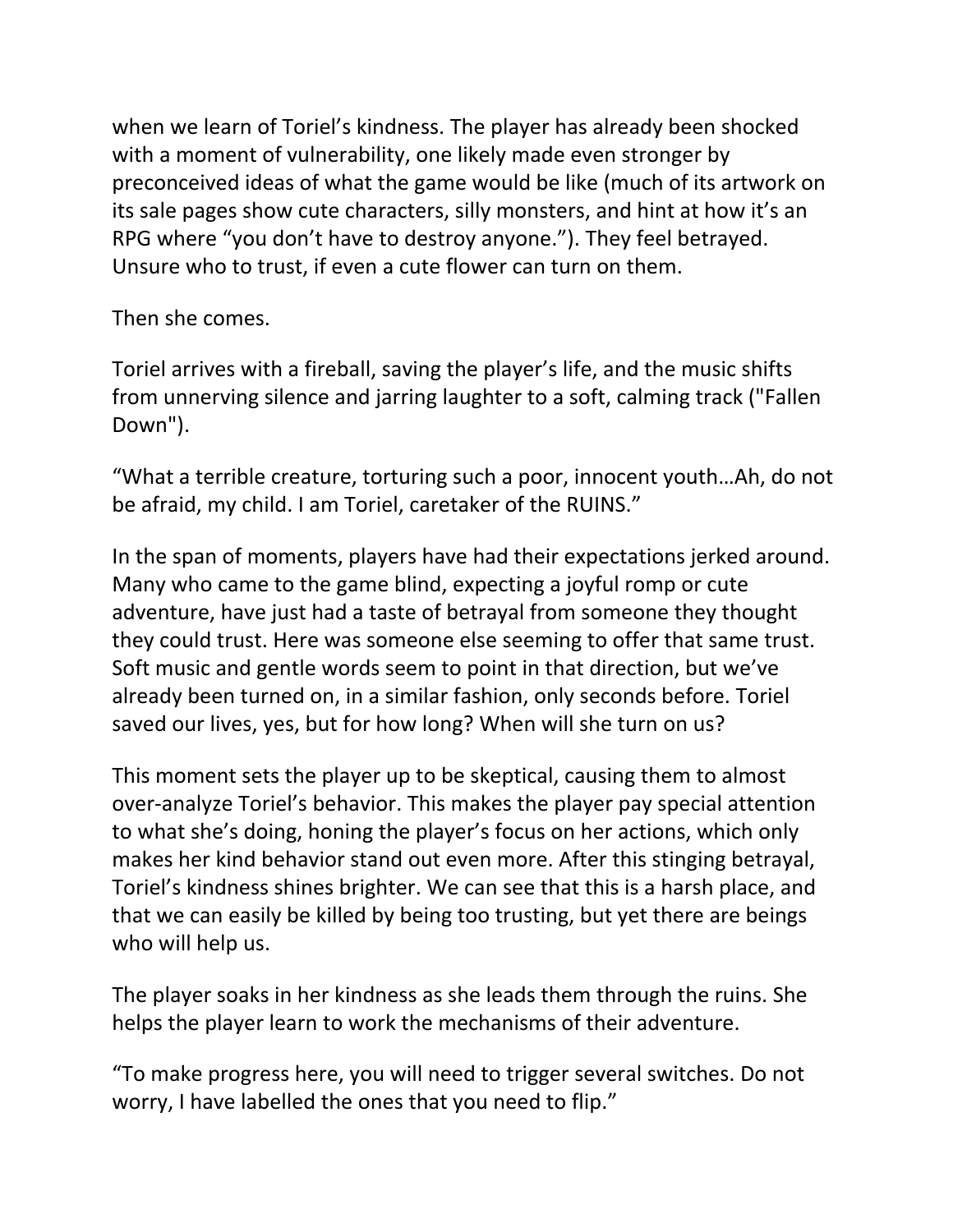She explains how to fight (or how to chat up monsters). "As a human living in the UNDERGROUND, monsters may attack you. You will need to be prepared for this situation. However, worry not! The process is simple. When you encounter a monster, you will enter a FIGHT. While you are in a FIGHT, strike up a friendly conversation."

When the player comes across a deadly set of spikes, she even means to have them work through it to learn about exploring dungeons on their own, but she can't quite leave the player to their own devices yet.

"This is the puzzle, but…Here, take my hand for a moment."

Taking the player's hand, she leads them through the spiked trap.

Almost everything about her communication with the player carries a softness and kindness to it. Even the sound her text makes as it is written out has a soothing pitch to it, less sharp and harsh than the previous text boxes that the player has read through.

All of these aspects serve to show that Toriel is a kindhearted being, and with the player being hyper-vigilant after Flowey's attack, they notice. Whether they notice because they don't feel right trusting her after the last betrayal, or if they are thankful for this extremely helpful person while lost in an unknown world, her kindness is unmistakable.

But being kindhearted is a single trait. No person is made up of any single trait, and characters that exist in this way feel flat and uninteresting. If Toriel was just a very nice goat mom, she would be endearing, but might lack that connection the player would feel with a fully realized character. As such, we get to see another side of Toriel before long. We get to see her anger.

Toriel has set up a wonderful home, with the player having their own room and access to delicious pie, but we have come to *Undertale* to play a game. Calling it quits in Toriel's house would be denying ourselves progress. The game is not over. So, when speaking to Toriel, when an opportunity presents itself to leave the ruins, we push for it. We need to go forward. Retiring here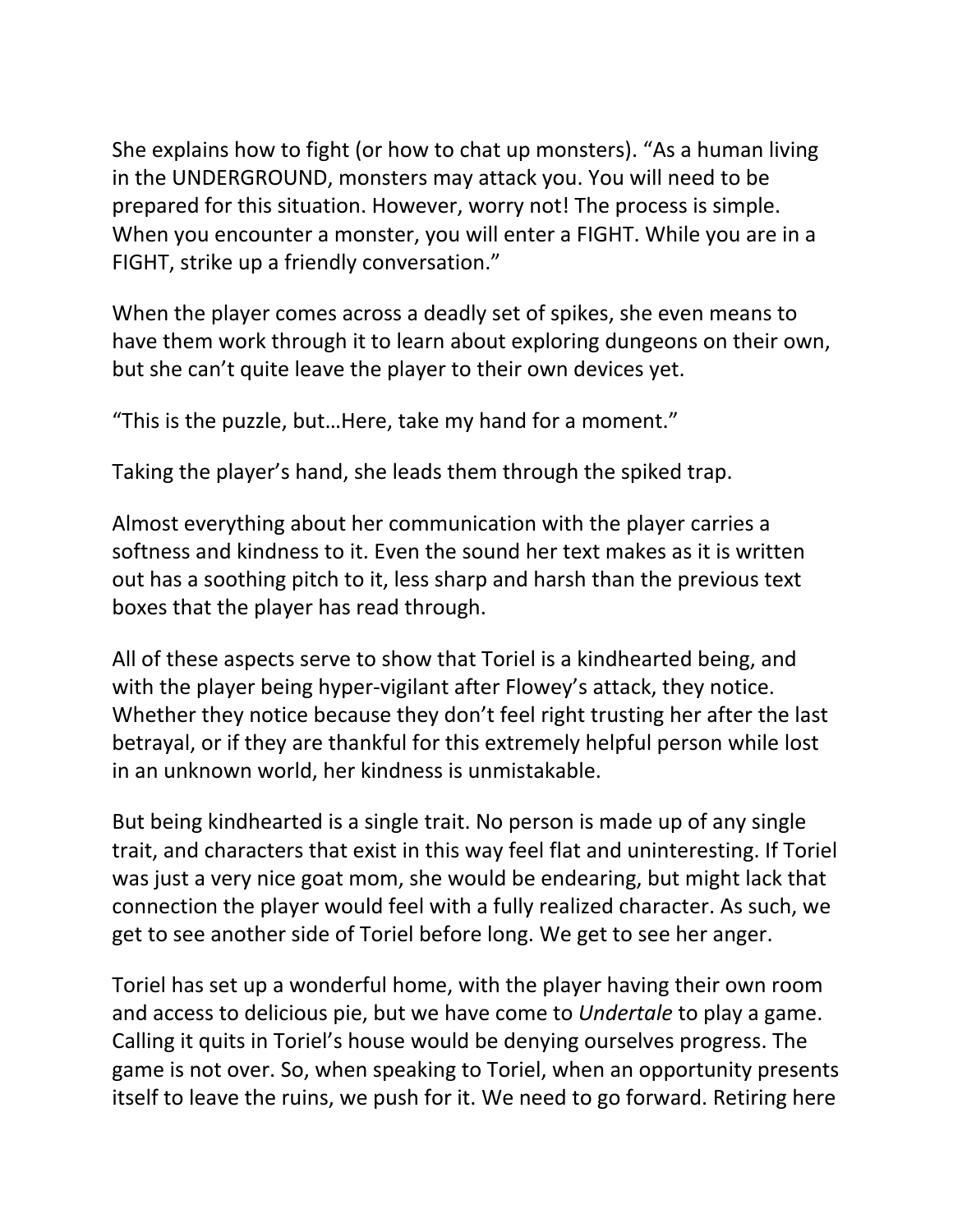is just not a viable plan. We would be missing out on so much more if we did.

So we push.

And push.

And push.

Then Toriel walks away. "…I have to do something. Stay here."

If the player presses on, the cheerful, slow song, "Home", is replaced with something eerie, like wind whistling through an empty cavern (which it… kind of is?). It brings back thoughts of the fight with Flowey from before, where the music faded as things got ready to get dark.

When next we talk to her, Toriel's tone has changed. Not a lot, just yet. She's been so gentle so far, that even seeing the word 'destroy' come from her seems out of place and cause for alarm. If the player keeps following her, she becomes more direct. Less friendly.

"Every human that falls down here meets the same fate. I have seen it again and again. They come. They leave. They die."

Her sentences are clipped. Her picture in the dialogue box looks wearied and upset. Downcast. She is going to destroy the way to the rest of the game, if only to protect the player from what's to come.

Should the player keep following her, she says "Do not try to stop me. This is your final warning."

The words are chilling, especially coming from someone who had been so kind to the player in the past. Even as the player is preparing for the fight that feels like it's inevitable, though, the player can see a different side of Toriel. She's not just a simple, one-dimensional character around to provide the player with a tutorial. Her kindness stems from her character and her beliefs. She is good to the player when she feels they need help, but also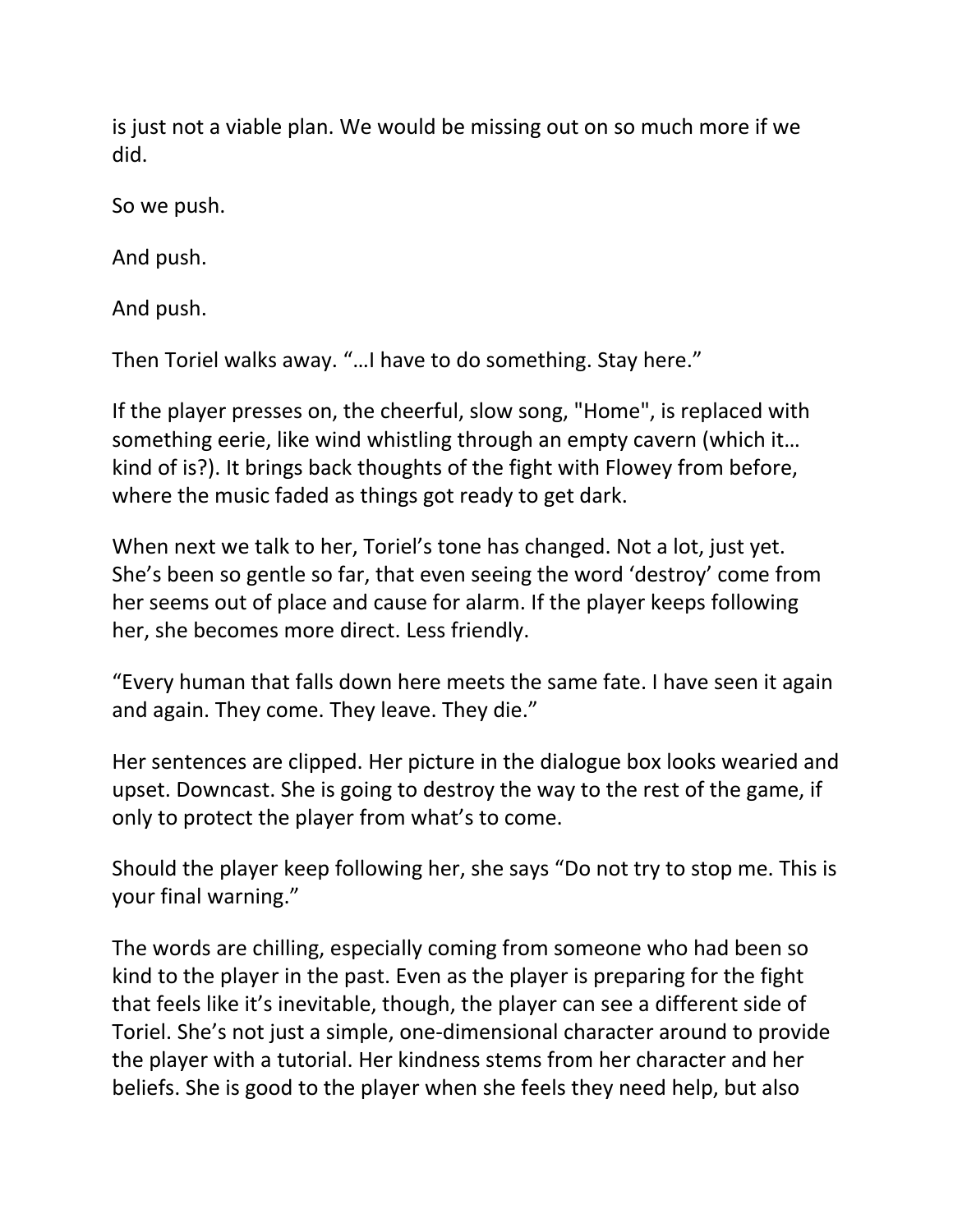stern when the player clashes with her belief that staying in the RUINS will keep them safe. Her actions stem from her desires as a character, making her believable.

Suddenly, her kindness means more. She won't just shower the player with gentleness as a one-dimensional character, but the player's interactions, even if they're necessary to keep the game's narrative moving forward, can affect how Toriel behaves. She responds believably to changes in her interactions with the player. If we push into danger despite Toriel's wishes, she will respond with annoyance, then anger, and then force.

"There is only one solution to this. Prove yourself…Prove to me that you are strong enough to survive."

Toriel will try to stop the player with a battle, with the game warning the player that 'Toriel blocks the way!'. But even in this fight, the player can learn more about Toriel's attitudes toward them, further fleshing out her character. Even when she seems to be ready to beat the player to death for her beliefs, there is so much more the player can learn about her and her motivations. Even while dodging shots, she tells the player more about who she is. Each character hides a depth for the players to dig into.

Undyne, the warrior who dogs the player throughout much of the second area of the game, seems remorseless in her hunt for the player's character. She seeks to bring them to Asgore, providing a final human heart that will free the monsters of the realm from their imprisonment. She has a strong desire to see her people free, and loves them deeply. Yet, when the player shows kindness to a monster, she hesitates. When the player shows HER kindness, she pauses. She is not just a boundless rage, but someone who is conflicted with her duty.

Papyrus, the goofy skeletal brother of Sans, is determined to capture a human so he can join the Royal Guard. He makes it sound like this is the thing he wants most in the world, but cannot seem to override his playful nature long enough to actually capture the player. Even in combat, he can't bring himself to defeat the player, instead shutting them up in a shed. We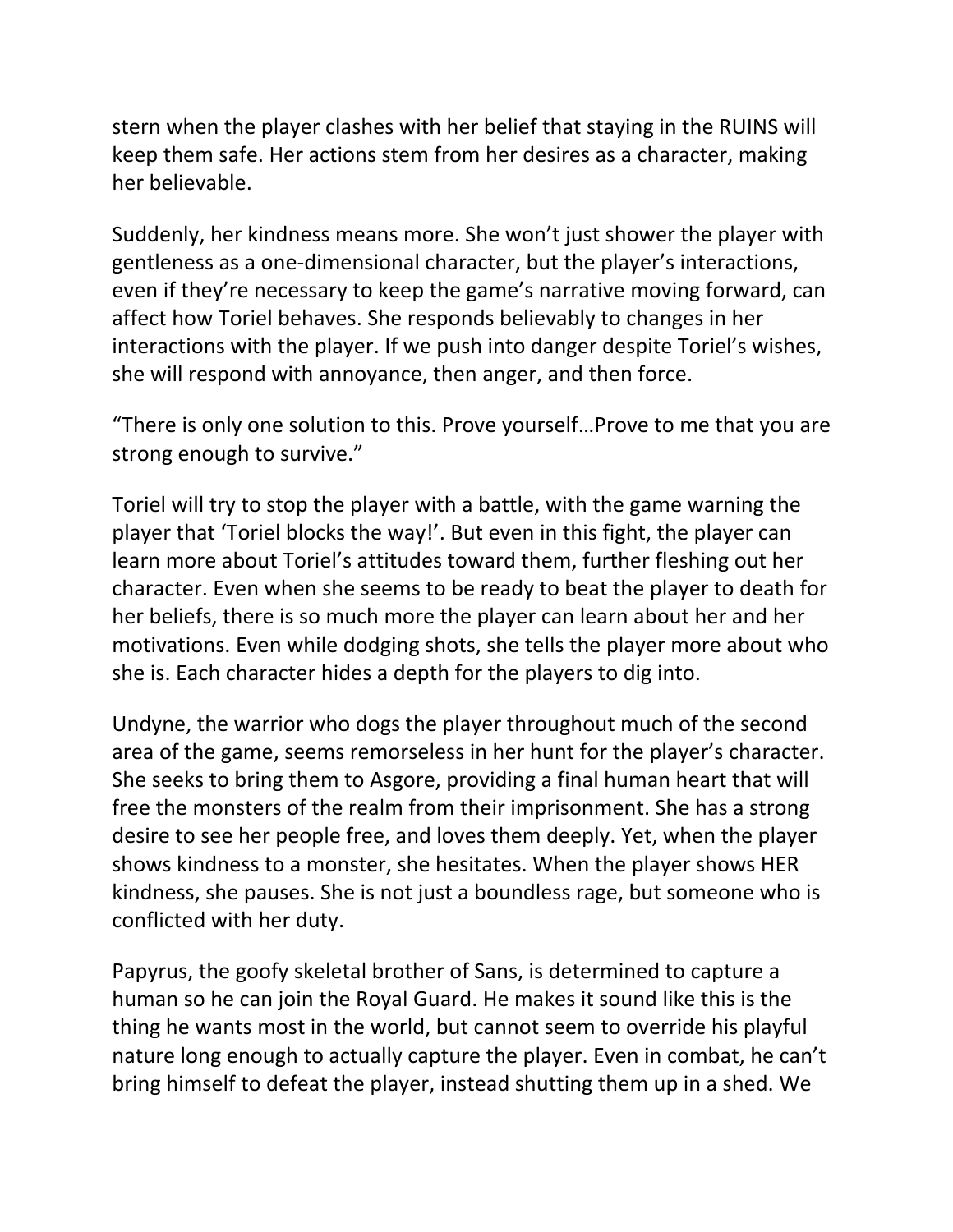see that Papyrus wants something, but isn't sure of why he wants that something, through his actions.

Asgore, the final enemy who means to kill the player to free his people, cannot seem to get himself together to complete his task. "I so badly want to say 'Would you like a cup of tea?' But…you know how it is," he says when the player arrives for the Final Battle, torn between a need to help his people and the immoral act of bringing harm. He is not a being of evil, but one given a sickening choice that has cost him a great deal already.

Even basic monsters have wants and needs that give them personalities. The smallest creature might just want someone to cheer them on, to hug them, or to maybe not stand so close. They all show aspects of character, giving players a reason to connect with them in their human desires and needs. *Undertale* doesn't give players faceless images to beat on, but creatures with lives and thoughts that might mirror the player's own.

There are no monsters within this world that exist just for the sake of holding the character back, or who don't have something to say about themselves. They all stand out as fully-realized beings. There's no smirking slimes or vacant-eyed goblins who are only there to smack around. Everyone has a home and a personality in this world, and it's all there for the player to find as they play.

Even if they have to get kicked around a bit to learn about it.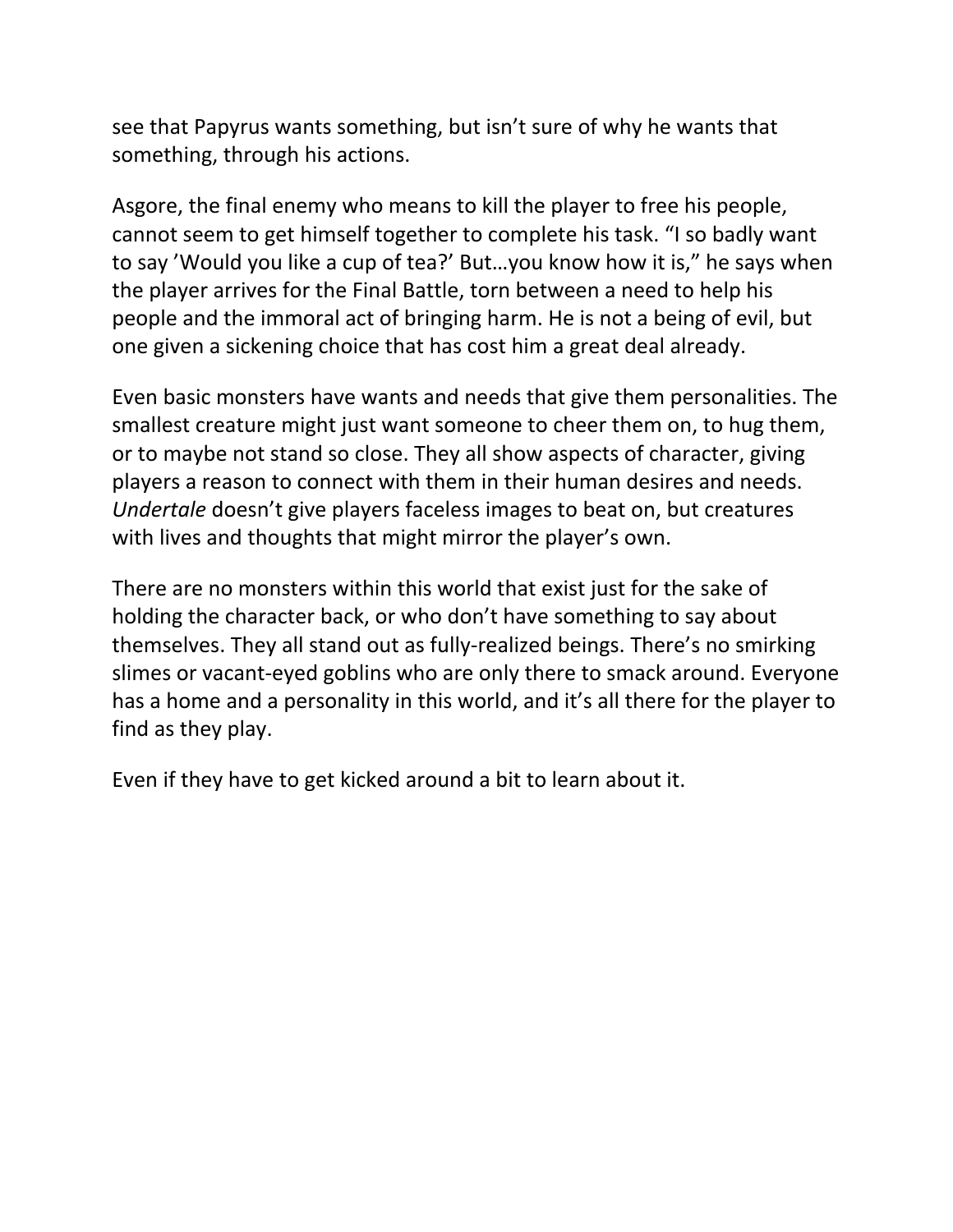## *They aren't very hard to draw, and the low resolution of the pixel graphics allows a lot of artistic interpretation. I was really hoping for that." – Toby Fox*

It's not just the story of each character that is built to help make a connection with its characters. The character designs themselves are even built to tell a story about each of them. Whether through an aspect of their looks, the facial expressions they make, or even the simplicity of their design, the characters draw the player in.

Drawing from the characters the player has only seen within the game's first half-hour, the player has already experienced an expressiveness in their features. Flowey's sinister grin and Toriel's cheerful smile help the player bond with their character and know them, seeing the emotions they go through played out on their faces.

Further characters are just as capable of that expressiveness, even in simplicity as well. Sans shows a great deal of his character depending on the pupils in his eyes, with a simple shift there causing his lighthearted tone to fade in moments. Sans, jokester for much of the game, suddenly becomes an unsettling character when two white dots are removed from his dialogue box image.

# "if you keep going the way you are now…you're gonna have a bad time."

This threat comes up if the player has been especially murderous on their playthrough, and is punctuated with an image of Sans with no pupils in his eyes, showing vacant, black sockets. Normally filled in with a pair of white dots, this moment will send of bolt of alarm through any player that's paying attention, with something so small demonstrating that something drastic has changed. Not only this, but that Sans, our pun-loving skeleton buddy, might just have another side to him that we really, really don't want to know.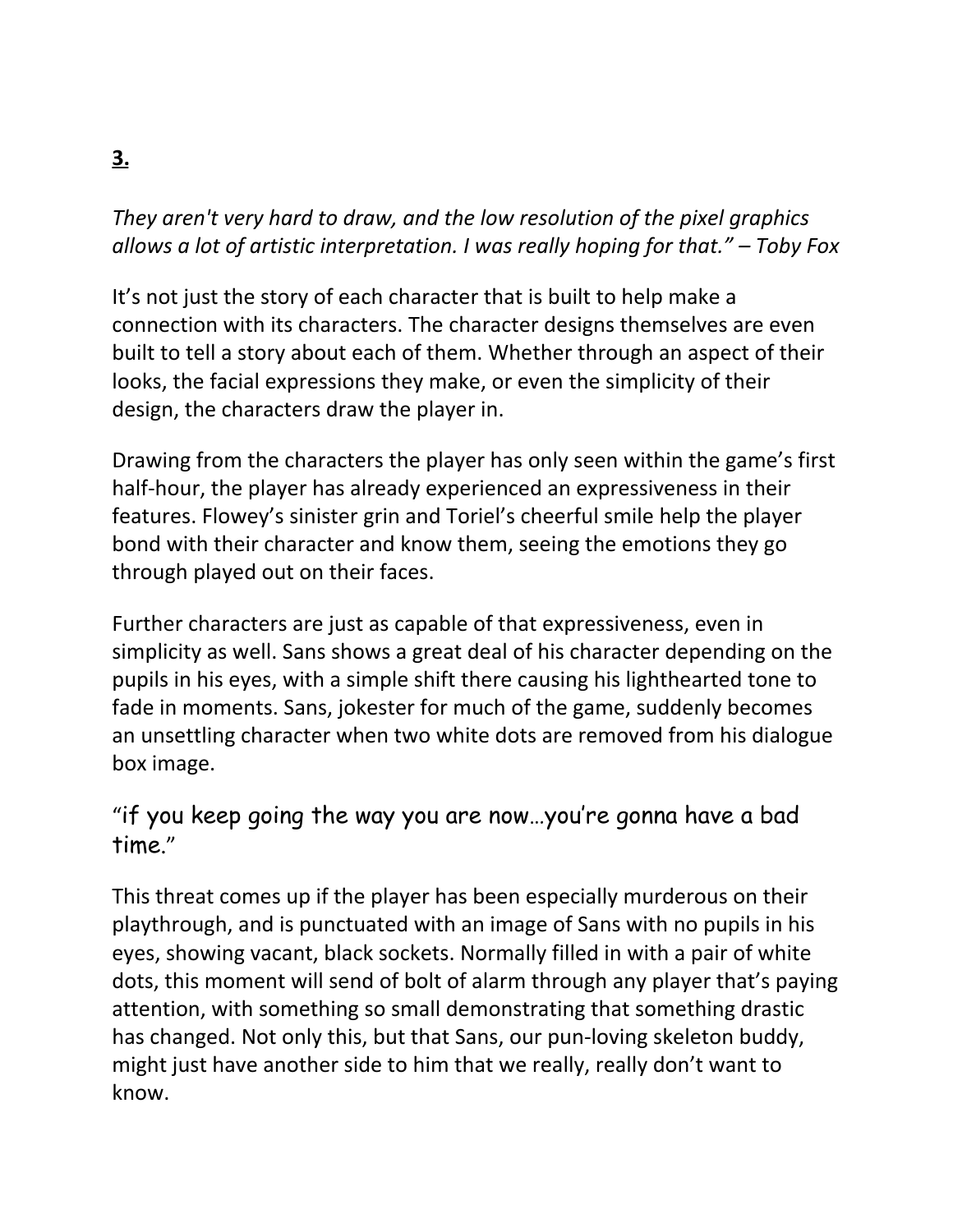Fox does all of this with a few words and the absence of a pair of white pixels. It's a careful design decision, and one that shows the power within the simplicity of the game's characters.

Other characters go through these same expressions, from Papyrus' outbursts of joy, to Alphys' nervousness, to Undyne's enraged faces, all showing a variety of emotions the characters go through, continuing to strengthen that sense that these are people with ranges of feelings. There is not just one image in the dialogue box to indicate that these characters are talking, but a range of emotions to go along with what is being said. The dialogue communicates that emotional context just fine, but these images further strengthen that sense of a being shifting through varied emotions.

It's not just an expressiveness through simplicity that makes them effective at bonding with the player, though. The simplicity in the characters also opens them up to projections of the player's emotions and imagination as well. The characters feature somewhat simple designs (although still with a lot of thought put into details), so some thinking is required to fill in some of the gaps. In creating characters in this style, it forces the player to furnish a place for these characters in their mind.

Like novels, *Undertale* pushes the player to use their imaginations a bit. Not entirely, as books often do (although some describe characters TO DEATH, only to have you imagine them however you want anyway), but *Undertale* does give players a bit of a loose shape to work with, often rendering them in simple white with only a few stand-out details. It provides a structure for these characters so that players can get to know them, but their designs are just loose enough that a player's imagination is coaxed to life.

This can be seen in all of the fan work that exists out there for *Undertale*. Thousands of pieces of fan art, videos, songs, and other forms of media sprang up around *Undertale* before and after its release. The audience that got to play this game and get to know its characters found themselves inspired to create something out of the space these characters now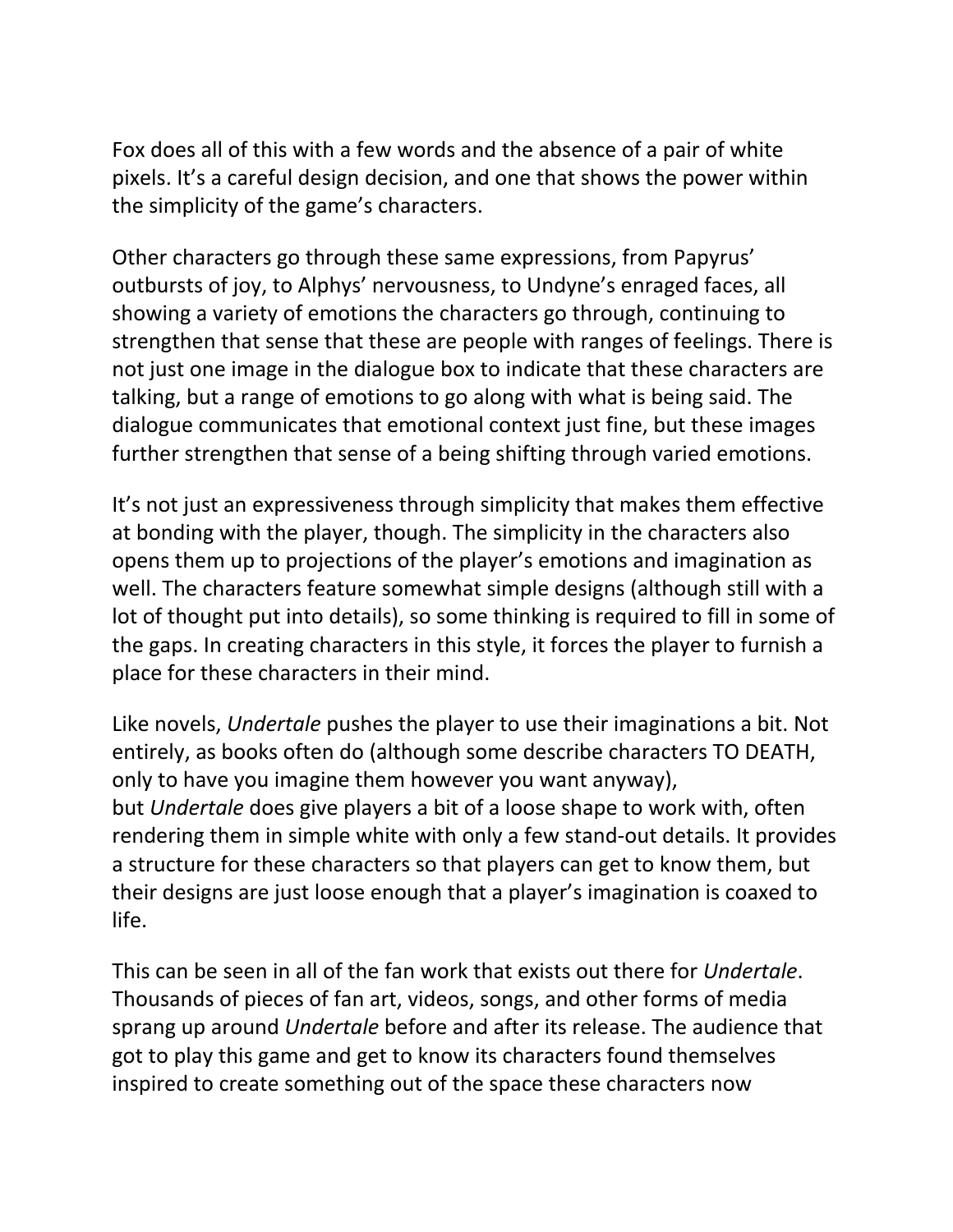occupied in their minds. Yes, they had character traits and designs and color schemes and personalities that were already in place, but the simplicity in their design still got the imagination going.

Again, this is another trick of good fiction. Good fiction often does not go out of its way to overexplain a subject or item. For starters, it doesn't bog the reader down with unnecessary details. Most readers know what a forest looks like, so going into details about the trees can be a waste of time. Readers can be given a lowdown on what a character's physical traits are, but that forces their imagination in a direction it may not want to go, giving them a laundry list of eye colors and clothing types when they should be concerned with learning who your character is.

Fox's designs don't bog the player down with every minute detail of the character. There is a solid representation of what Fox wanted for his character, some important pieces of clothing and colors that help shape their personalities, and that's it. It gives the player room to let their imagination wander with the subject, and in doing so, make the character their own.

With some pixel artwork, there is that sense of interpretation that comes with viewing the style. Not every aspect is laid out for the player, and while occupying that space, the player is forced to create their own interpretations in their mind. The character is not just that clutch of pixels to them. Maybe it is in a simplistic game of say, Pong, but in a game with detailed characters? The mind naturally starts to fill in visual details.

When one pictures Sans, it is not always the simple version one sees on the screen. That is just a representation of what exists in Fox's imagination, used as a means to get his concept of Sans over into the player's. Now, the player has their own version of Sans, loosely guided by the visuals on screen, but also informed by dialogue, his text sounds, and general attitudes. He becomes more than just the pixel image on the screen, here. He's wormed his way into the player's imagination, and taken on a bit of a shape of his own, informed by the player's own life, thoughts, and feelings.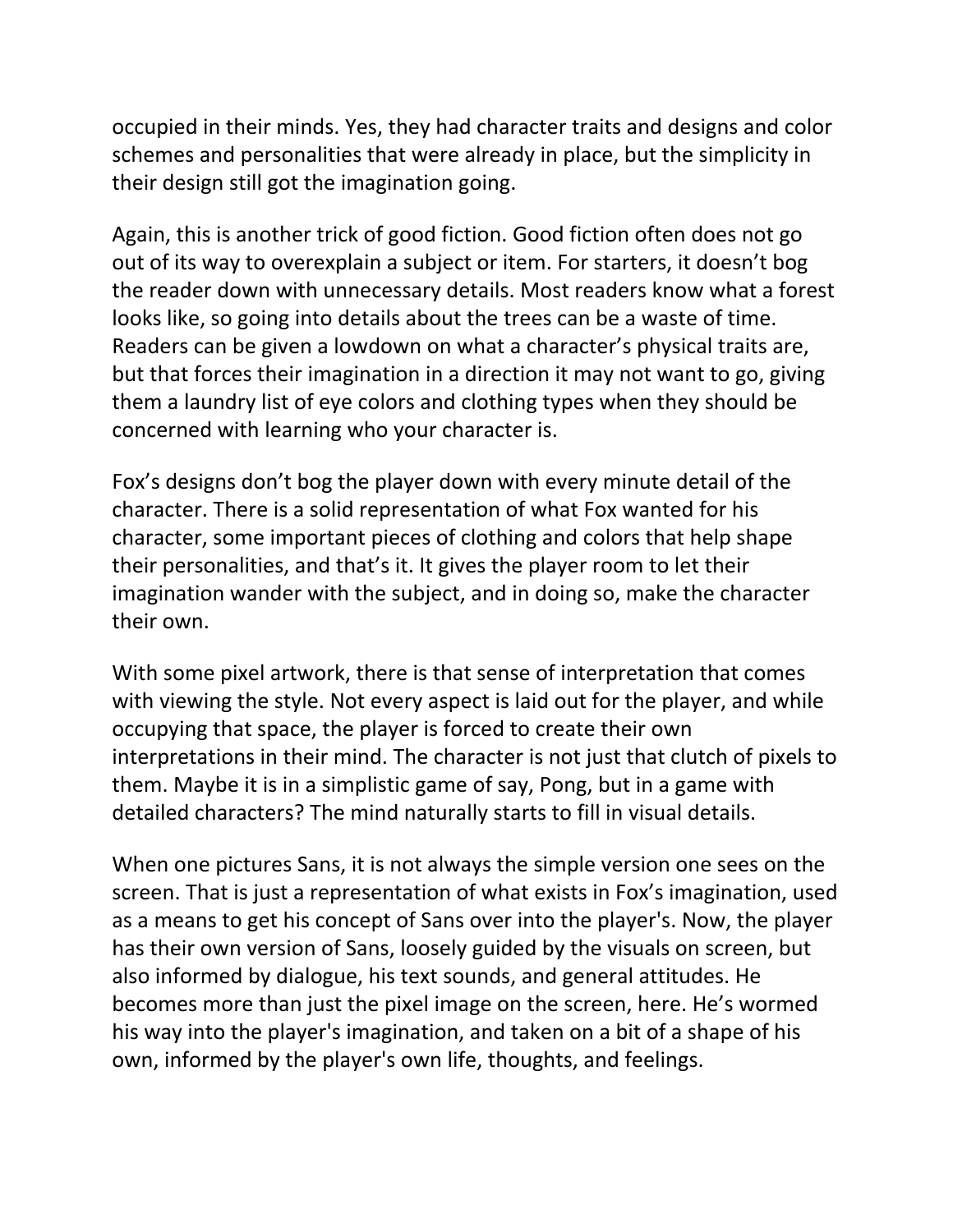As stated in the quote at the beginning of the chapter, Fox wanted to leave things open to interpretation. In doing so, he allows the player to shape more of the character in their imagination, creating a bond between the player and that character. When the player has a hand in creating a character, even if it is only in their own head, that character belongs to them, to an extent. They've been molded and shaped by their creativity, and therefore bond with them more than something that belongs, wholly, to someone else. In the player's interpretation of the art in their mind, they get to keep a part of Sans that belongs to them and no one else.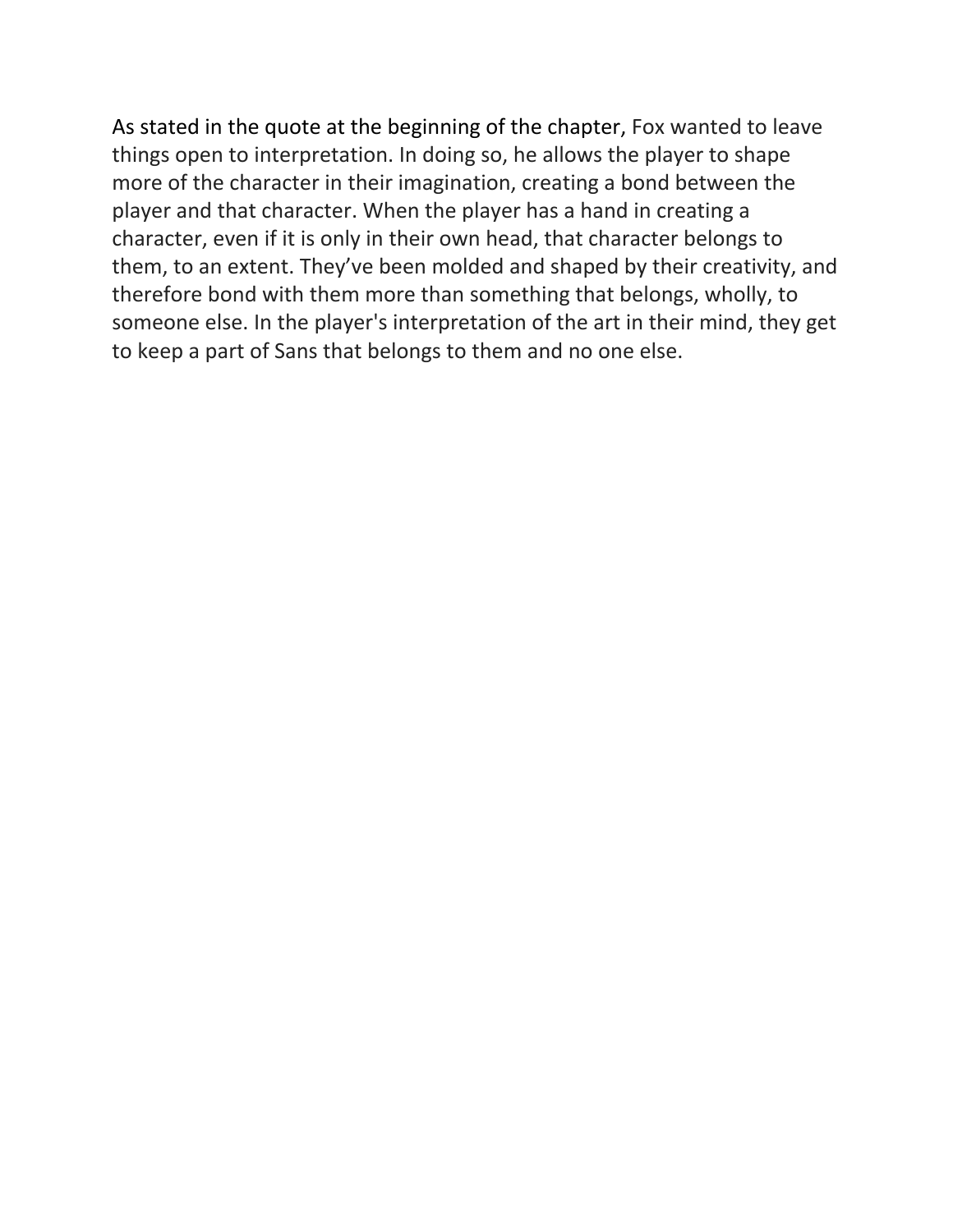# *"It's just 'Toby Humor,'" (3) – Toby Fox*

I chose Sans as an example because another thing Fox's work excels at doing is being ridiculous. Humor is another important part in the creation of that bond between player and character, encouraging them to remember these people and creatures.

I was captivated by my connection with Toriel when I first played *Undertale*, but another key moment, to me, was when I attempted to solve a puzzle by pushing a rock – something that upset the lump of stone I was trying to move.

"WHOA there, pardner! Who said you could push me around?"

I was stunned, and couldn't help but crack up. I was not expecting a rock to sass me just for trying to do what I needed to do to progress. Nevertheless, a polite request got my puzzle solved, and I could move forward.

"Aren't things easier when you just ask?"

Well, maybe I could move forward after a few steps.

"HMM? You wanted me to STAY there? You're giving me a REAL workout."

Now, one of my clearest memories in engaging with *Undertale* is talking to a rock*.* A ROCK. Fox seems to effortlessly create these connections to his world through his sense of humor, creating these absurd situations where the player pretends to be a lamp, where they burn down Undyne's house while violently making spaghetti, where they have to deal with the aftermath of flirting with Toriel after asking to call her mom, and many, many, many others. It is a nonstop torrent of the ridiculous, and it creates these memorable moments with the characters.

Talking with Papyrus was fun. Getting to see his silly personal desires was

#### **4.**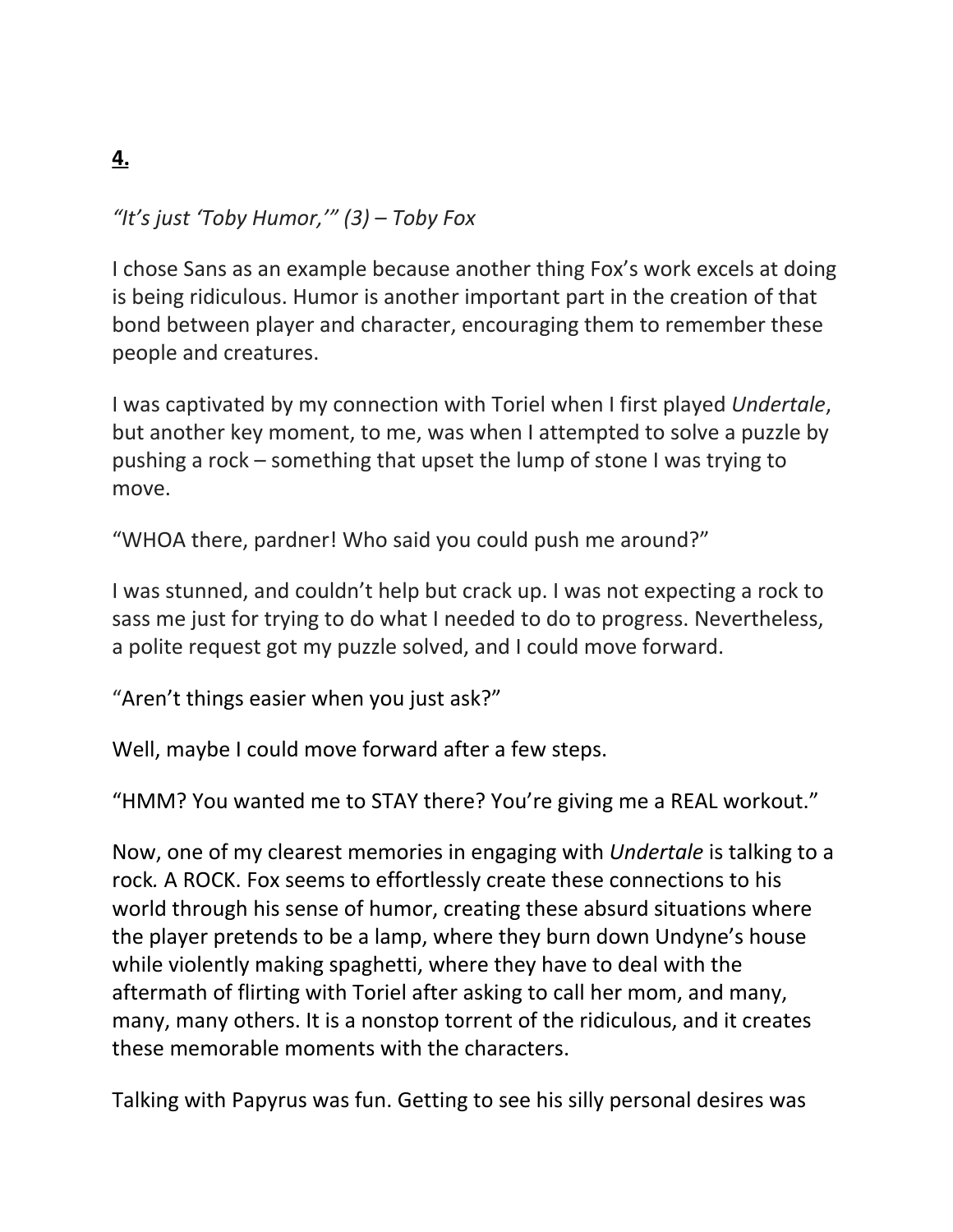fun. However, it is the ridiculous moments that stand out. His obsession with spaghetti is difficult to forget. Going on a date with him and navigating the complex series of relationship questions, all while several pointless meters filled, glowed, and shifted. His change of wardrobe for the date. All of these things stick out in the mind, making the character memorable.

Humor just seems to have that effect. We remember the people who make us laugh, and *Undertale*'s characters excel at making the player chuckle, or at least scratch their heads. Even minor characters offer a hint of this ridiculousness, with the spider bake sale, the misspelled library sign in Snowdin, the bird that carries you over a disproportionately small gap, and several other tiny moments. Fox makes sure you remember your journey through *Undertale*'s world, and all of the oddball characters you run across as you play.

Still, it is the major characters that stand out in these moments of humor. Each of them has made me laugh over some aspect of their character, and in such an absurd way that it has shaped my perception of the world through my memories.

It may seem a bit of a leap, but it's honestly hard to think of spaghetti without a hint of Papyrus popping up in my head. I'm not sure why this particular attachment took hold, but there was something so absurd about a skeleton being obsessed with making spaghetti that the concept continues to stick with me. This memory activates periodically when I look at a bag of noodles, or should I sit down to eat a plate of pasta. It's always there, having reshaped my perception of the world around me.

This could be tied to my enjoyment of the game and of silly jokes. I'm not entirely sure why. What I do know is that my mind has been shaped by a silly aspect of Fox's characters. I look at the world differently than I did before. And you know what? I laugh when I see spaghetti now. Not every time, but I'll find myself looking into a pot of noodles and giggling.

I'm not sure what's more absurd, a skeleton liking to make spaghetti or a writer trying to say that this has changed his perception of existence. Either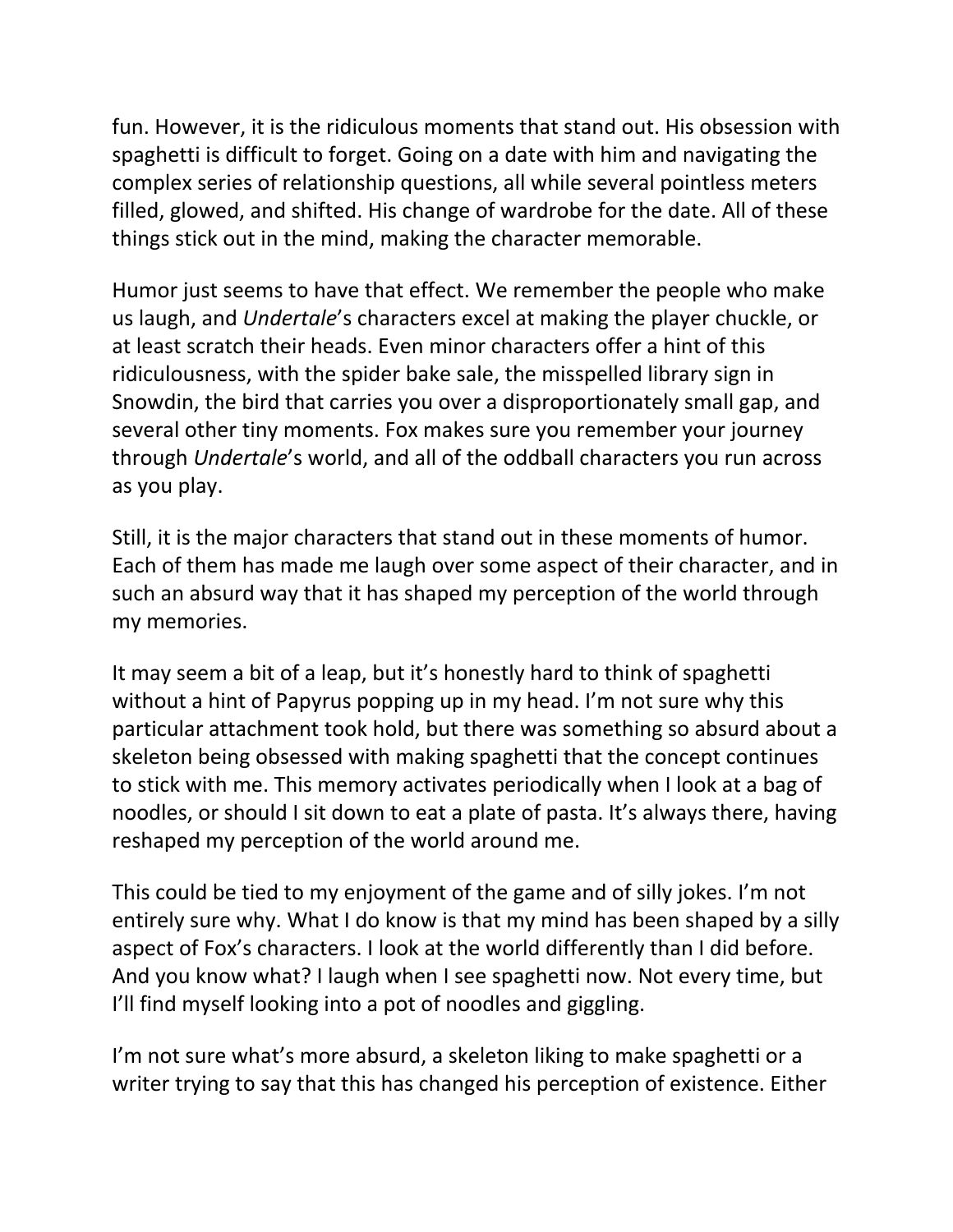way, this is the result of Fox's humor  $-$  a memory trigger that has made his character stick with me. I find it impossible not to remember Papyrus. He's not even my favorite character, and yet he stands out strongly in everyday life because of a silly joke that's tied to his character. His connection to humor has helped give him a greater presence in my mind, ensuring that I will never forget him.

Papyrus now reflects in my everyday life, and I remember his tantrums and odd dialogue and font style just from what food I eat. This won't be the same for everyone, but it's these elements of humor that tie the character to the player. It helps strengthen that bond, helping them stand out in the memory. I won't necessarily remember all of the details of *Undertale*'s endgame events, but I will remember a skeleton's obsession with spaghetti. And I'll never forget going through a ton of effort to solve a musical puzzle for hours, only to have a dog steal my treasure.

These moments were so far off-course from what I expected to experience that they have embedded themselves in my mind. Along with the memories of these events, I recall the characters. I have strong memories tied to these wacky people, and all connected via silly, silly moments that never fail to make me smile.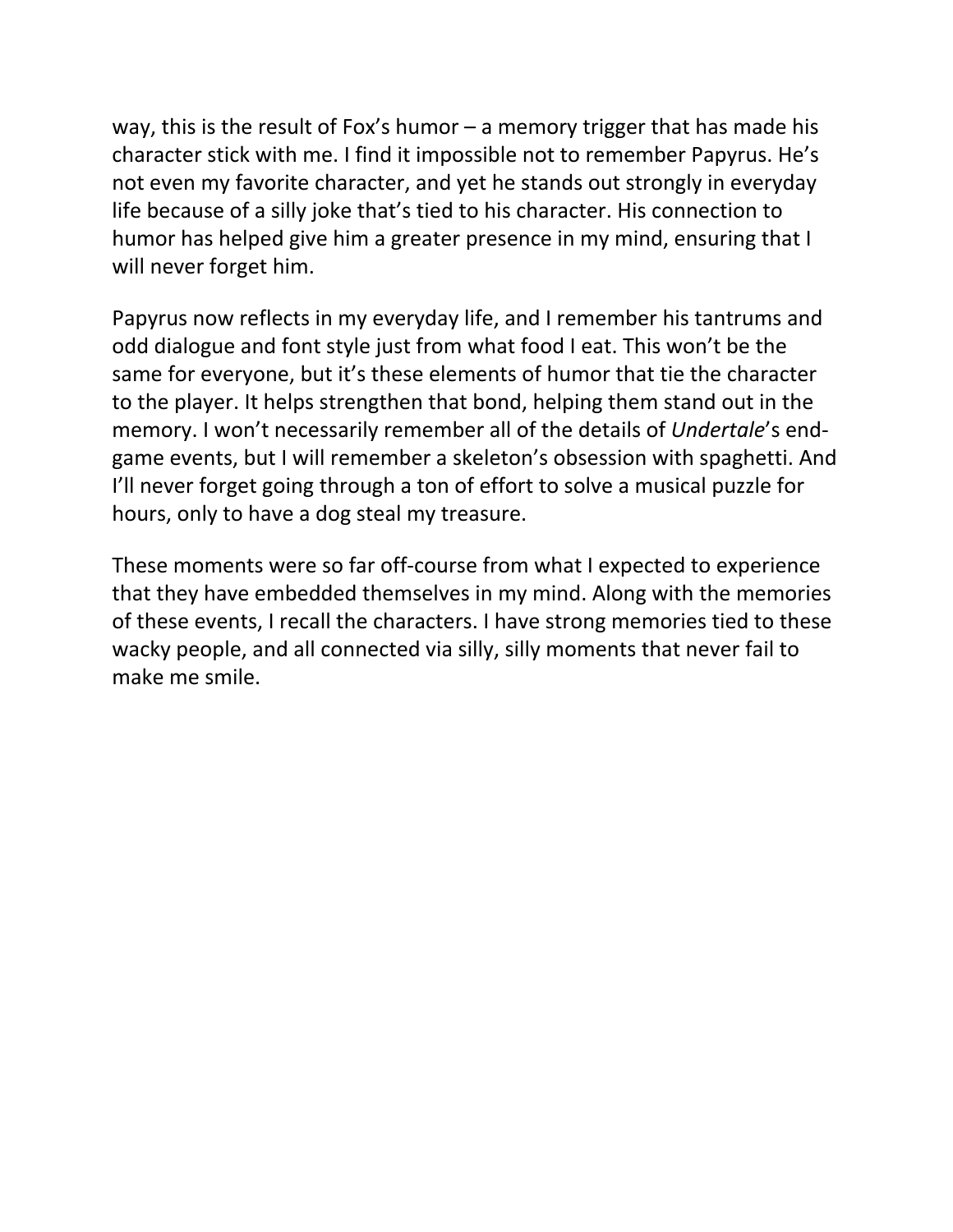#### **5.**

*"Everyone has different reasons for liking characters. There are many. Personality, scenario, visual design, concept, dialogue, emotional connection...I'd say one advantage that Undertale has over many other games in this respect is that the fact that there are multiple routes of the game and multiple ways to deal with each major character allows you to see more sides of them, good and bad." - Toby Fox*

Humor can be a defense mechanism, as well – one used by people trying to hide the hardships in their lives, or overcome them through making the people around them smile. Yes, humor and the absurd can bring us a great deal of joy, but they might come from someone who has a great deal of sadness lurking within. Like most things in life, and in *Undertale's* characters, there are nuances to behaviors and actions.

Many of *Undertale*'s characters hide different sides, and depending on how the player tackles the game, they'll see different aspects of each character. Each one has multiple facets to them, and these can only be seen if the player approaches the game in a different way. In this, we see that someone's joking nature, like Sans, hides a deadly seriousness, or is a means of coping with horrifying knowledge.

Flowey's story is a fine example of this. Players will learn about Flowey's origins and motivations a great deal should they tackle the pacifist route of the game – killing no one and going out of their way to find the game's secrets and friendships. Hidden labs, powerful souls, and sad childhood memories await down this route, presenting the flower in a whole new light.

Should the player go through the much more violent genocide route, killing everything in their path and then going out of their way to murder even more, they'll learn more about the mysterious powers that Flowey has gained, and more of the creature's motivations in their malevolent actions. The dreaded power to SAVE comes more to light on this run, and the player is given a deeper glimpse into what Flowey has become over the years, and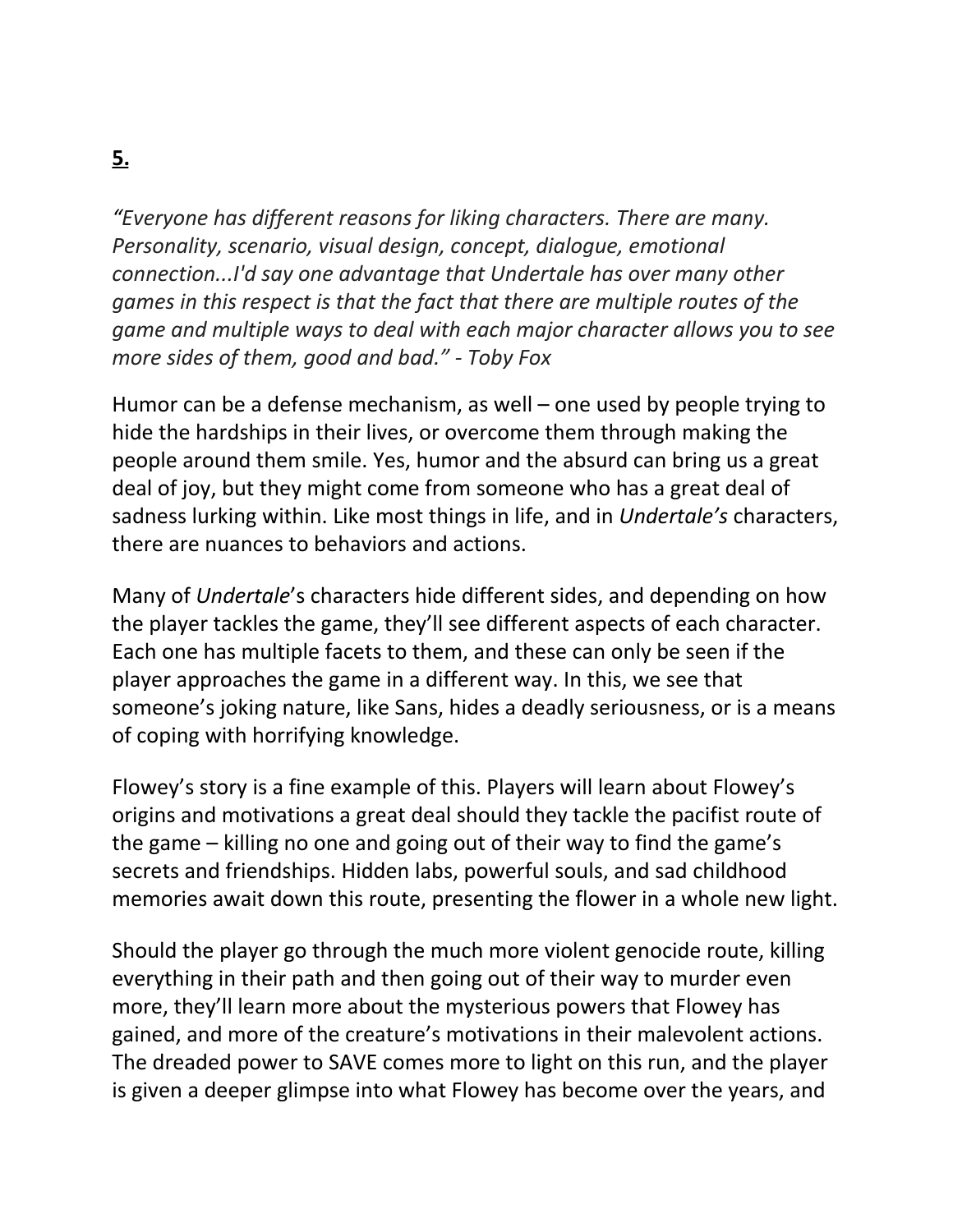why.

Depending on the player's relationship with each character in the game, or through their actions in the game's world, they can learn something different about the characters. Not only does this encourage multiple playthroughs to figure out the whole story, but it also adds more layers to each character. There is not just one story to learn about each of them, but rather an array of facets that come out based on how the player treats them.

Each character, then, is someone the player can get to know. It's someone they've formed a bond with. Alphys seems overly hard on herself, like a typical person with low self-esteem, but there is much more depth to it than that. Should the player push to follow her relationship with Undyne, they'll soon find a hidden piece of Alphys' past that explains why she's so selfdepreciating.

This involves the player in getting to know Alphys, much like the game involves the player in fleshing out the character's visuals in their mind. The player has to do a little work to get a fuller picture of who and what a character is, and that work creates a connection with the character.

Well, not work. It's more like sharing in a bonding journey with a friend. It's in having a shared secret told on a moonlit car ride, rain dribbling across the windshield as the wipers squeak back and forth. It's in knowing more as you choose to do things together, growing closer naturally.

It's in learning something private by caring about a character – in wanting to do more with them and learn more about them – that *Undertale* continues to strengthen the bond between player and character. We've made a conscious effort to get to know them, and there are aspects of the character to know. It creates a more powerful bond, as we've willfully taken those steps to spend more time with them. They are less characters to know than friends who we wish to spend time with.

A similar feat is accomplished in *Deadly Premonition*. The city of Greenvale is filled with all manner of interesting characters carrying on their daily lives.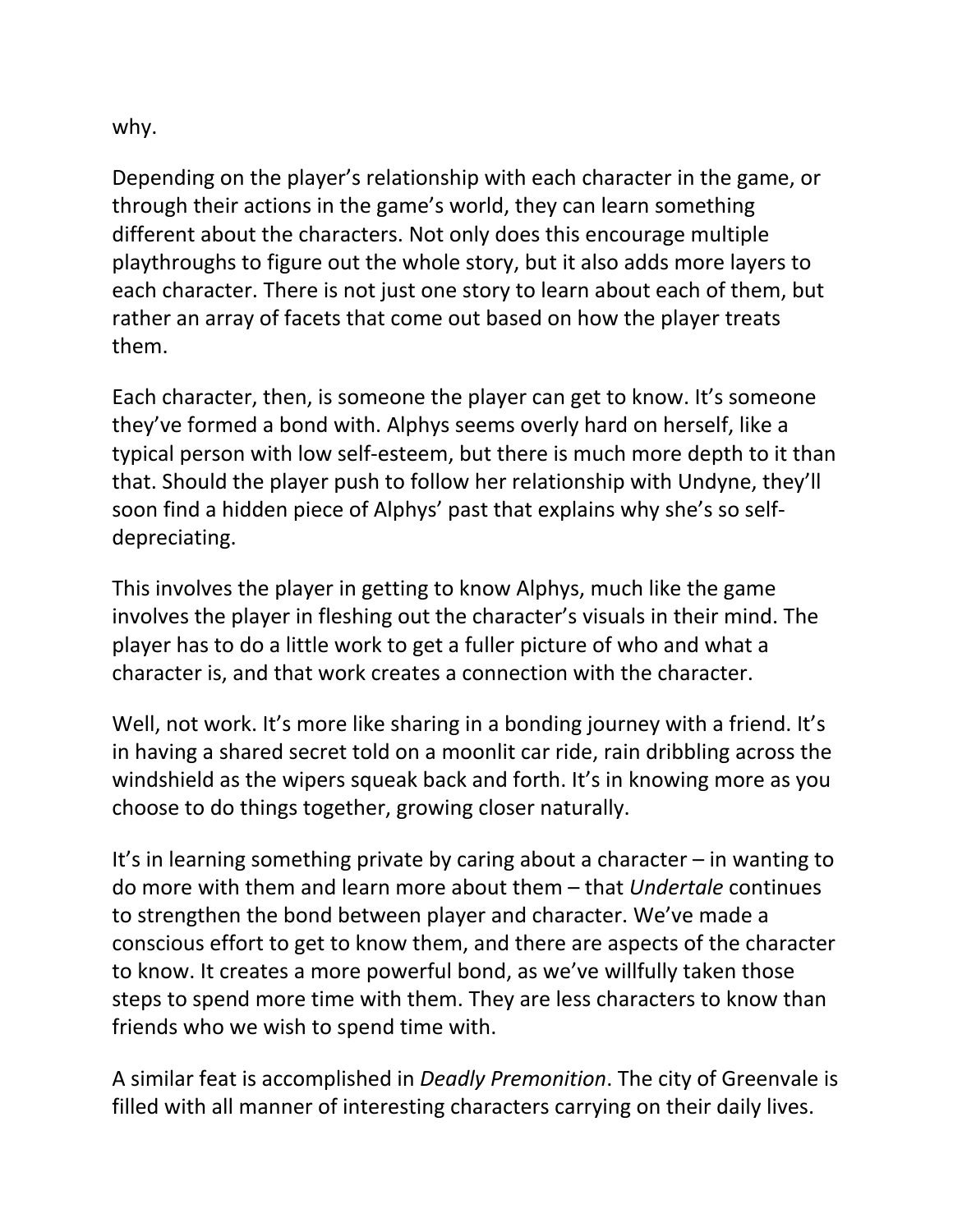You're free to ignore them, if you like, but you learn so much once you start to dig in. Maybe Keith, the guitar-playing father of two who runs the Milk Barn shop, says something that brings you into his life. Maybe you want to know what's going on in Quint's trailer. There are people spread all over town, each one living a life that you can put yourself into or not.

There is a wealth of information and depth to many of these characters, and it's in that ability to miss out on it if you don't care that makes that information special. You can pass these people right on by without getting to know them, and so you make that conscious choice, like a real-life friendship, to get to know these people better. These people, and their depths, exist whether the player gets to know them or not, and change in relation to the player's behaviors, adding that sense of reality in the player's friendships with them. They react to the player.

In *Undertale*, we choose to learn more about the characters. We choose to become better friends and learn more about these characters. We can see the multiple facets of each character if we choose to look, and we can bond with them like a real-life friend by peering deeper. That depth, and its ability to evade us, is yet another way in which the game creates that strong bond between its characters and player.

We choose to know Sans. We choose to forgive Flowey. We choose to harm Toriel. Choice grants us the power to grow closer to these beings and get to know them, and in doing so, we learn to care about and love them.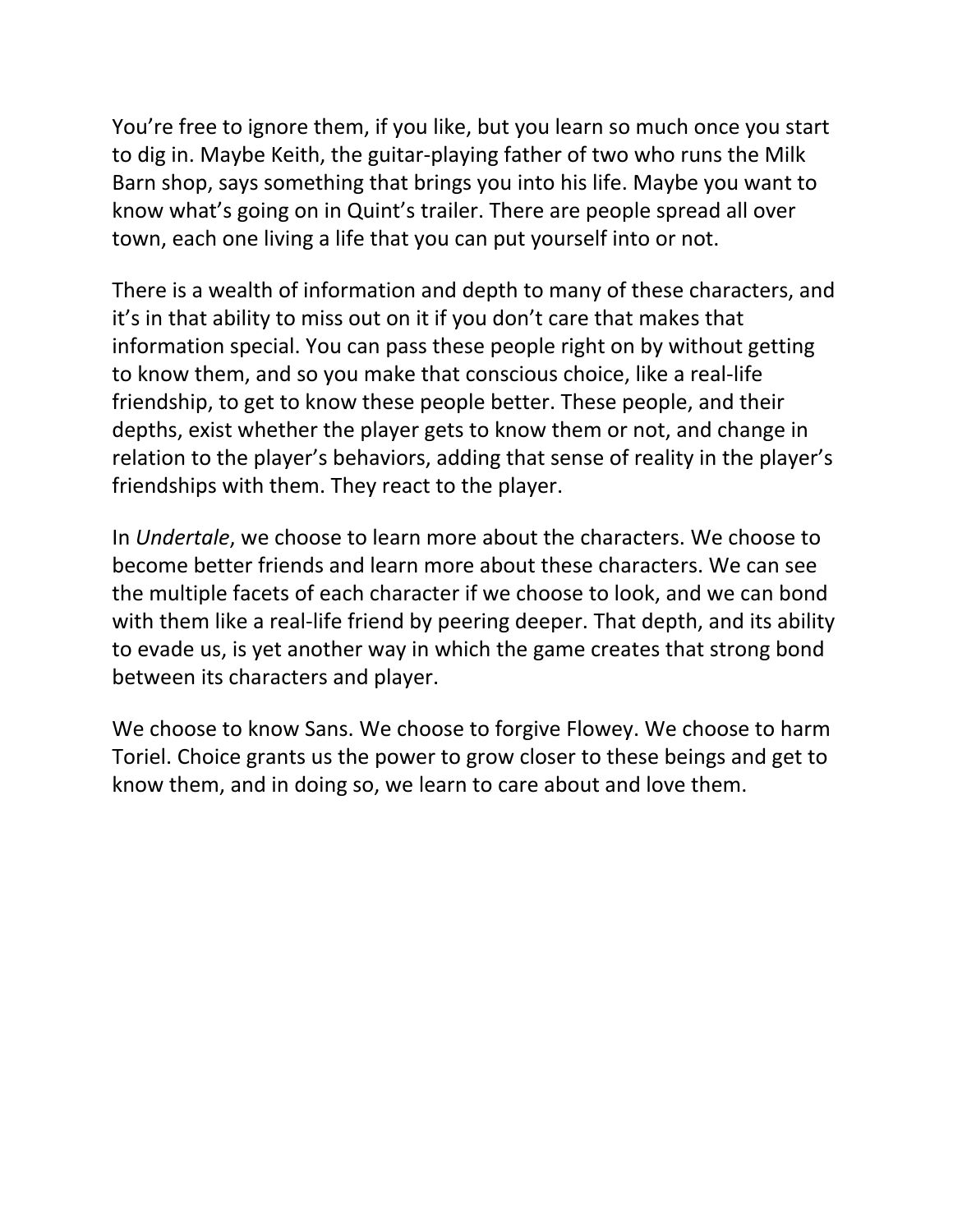#### **6.**

*"Different characters were all created for different reasons. For example, Sans and Papyrus exist because my friend Jones has a comic called Helvetica, about a skeleton named Helvetica. So, I thought it would be funny to annoy Jones by having skeletons in my game that are also named after fonts. But the worst possible ones. Mettaton was created because a bunch of my friends love robots/entertainers. Each character has its own purpose, either narrative or to annoy my friends." - Toby Fox*

What do we know of the blue slime from *Dragon Warrior*? You know, that cute blue blob that grins away as you stomp it into a puddle of cerulean goo just to increase thy experience by one and thy gold by one? Maybe a whole lot now in the age of Wikis, but certainly not from what was told to us about it in *Dragon Quest*. All you knew was that it was there, it would smack you around if left alone, and you could clobber it back to get ever so slightly closer to buying outrageously expensive gear that would be WORTHLESS ONE TOWN OVER.

So, not much. Still, it's a living creature. It likely has some sort of motivations in life. Family of some sort. Is it attacking the player because it's hungry and desperate? Afflicted with some sort of magic spell cast by the Dragonlord? If so, why do some of the slimes have the presence of mind to run away when endangered? What's different between the various types of slime? Is there some sort of slime hierarchy? Clearly, as they have a system of government, as we can see in the form of the King Slime from *Dragon Quest IV* and onward. But wouldn't this kind of leadership imply intelligence, as the slimes can see a need for a governing body? And…

I can go on like this from clues that the games have in them, drawing from the context to inform me enough to make some really silly fanfiction. Still, I had to do this legwork myself. Fox gives you a little bit more to work with as you play through *Undertale*, giving its enemies rich backstories that players can discover, not just through conversation, but also through combat.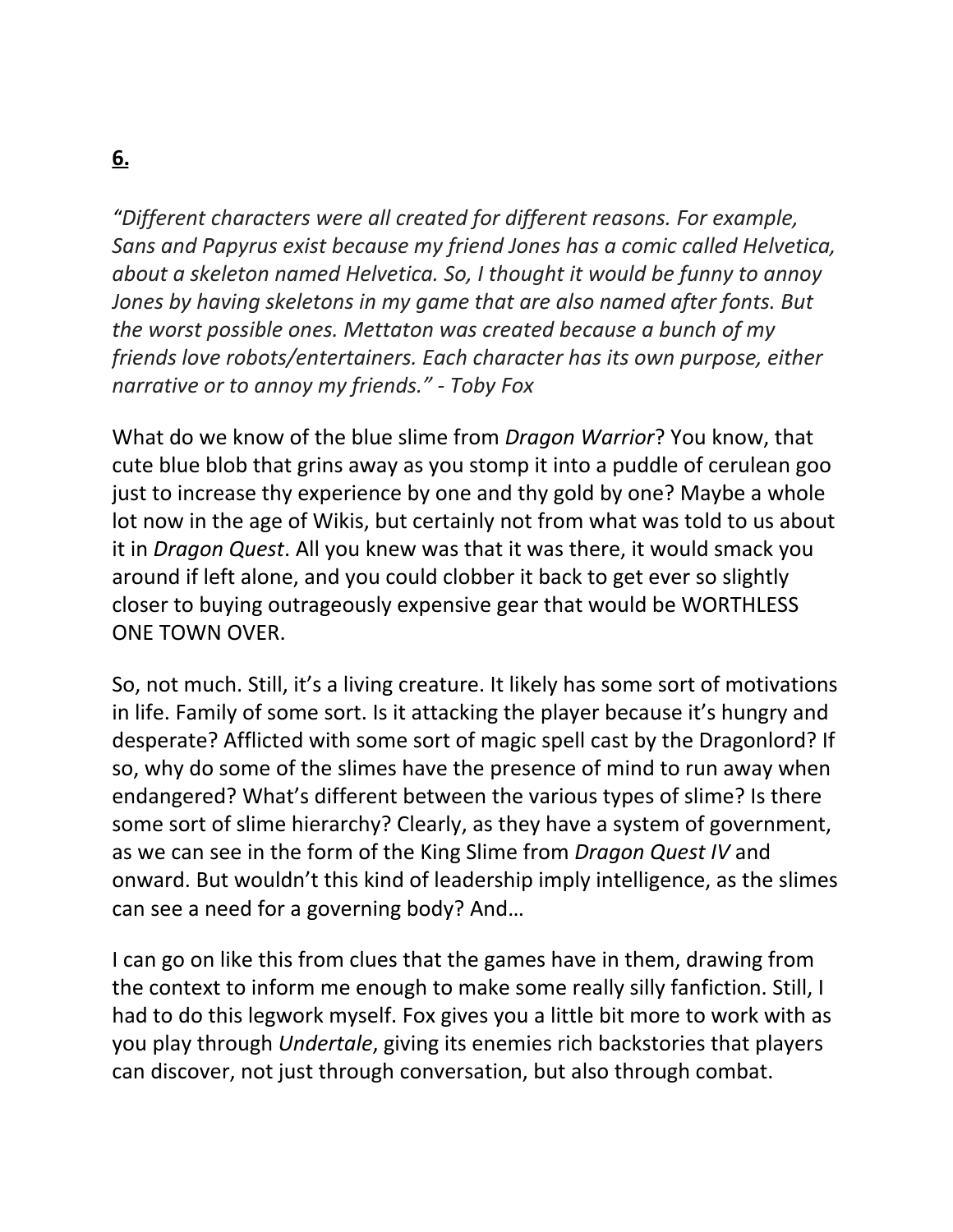Hitting the monster will lead to the requisite RPG experience and gold gain, but there is so much more going on in the menus that will let players learn about the monsters they're fighting, as I started mentioning when I talked about the fight with Toriel. She won't harm the player once they're too badly wounded (and looks horrified should the dying player wander into one of her shots anyway), showing that compassion that is so strong within her. She may be attacking the player, but that doesn't mean she no longer cares.

But let's move on to other encounters. Take the early fight with Napstablook, the downcast ghost who "keeps saying 'z' out loud repeatedly, pretending to sleep". Players could smack him around for a bit and then leave the fight (although he DOES point out that you can't kill a ghost, soooo…), but there is so much more to be learned from this battle.

*Undertale* offers ATTACK and ITEM options – both staple fare for an RPG. On top of them, though, it offers ACT, which offers a variety of actions the player can take that tie in with the current encounter, and MERCY, which tries to let the monster go.

The ACT option lets the player CHECK, THREAT, FLIRT, or CHEER with Napstablook. Using Check on it tells you some of its stats, as well as pointing out that "This monster doesn't seem to have a sense of humor…", although the ghost itself points out "Oh, I'm REAL funny…" afterwards.

As combat goes further, the game points out that "Napstablook is wishing they weren't here." Threatening it prompts it to say "go ahead, do it." Following moments like this, Napstablook will often attack with damaging tears that behave in different ways, or just drop the comment "Really not feelin up to it right now. Sorry" in the combat box where players can dodge the enemy's attacks.

These paint a bit of a bleak picture of our dead enemy, don't they? Much of Napstablook's attacks focus on sadness, with the obvious tears as its main form of attack. Threatening it takes this in an even darker direction, with the ghost prodding the player to make good on what they're threatening. A ghost might not be too worried about dying or getting hurt, but there's a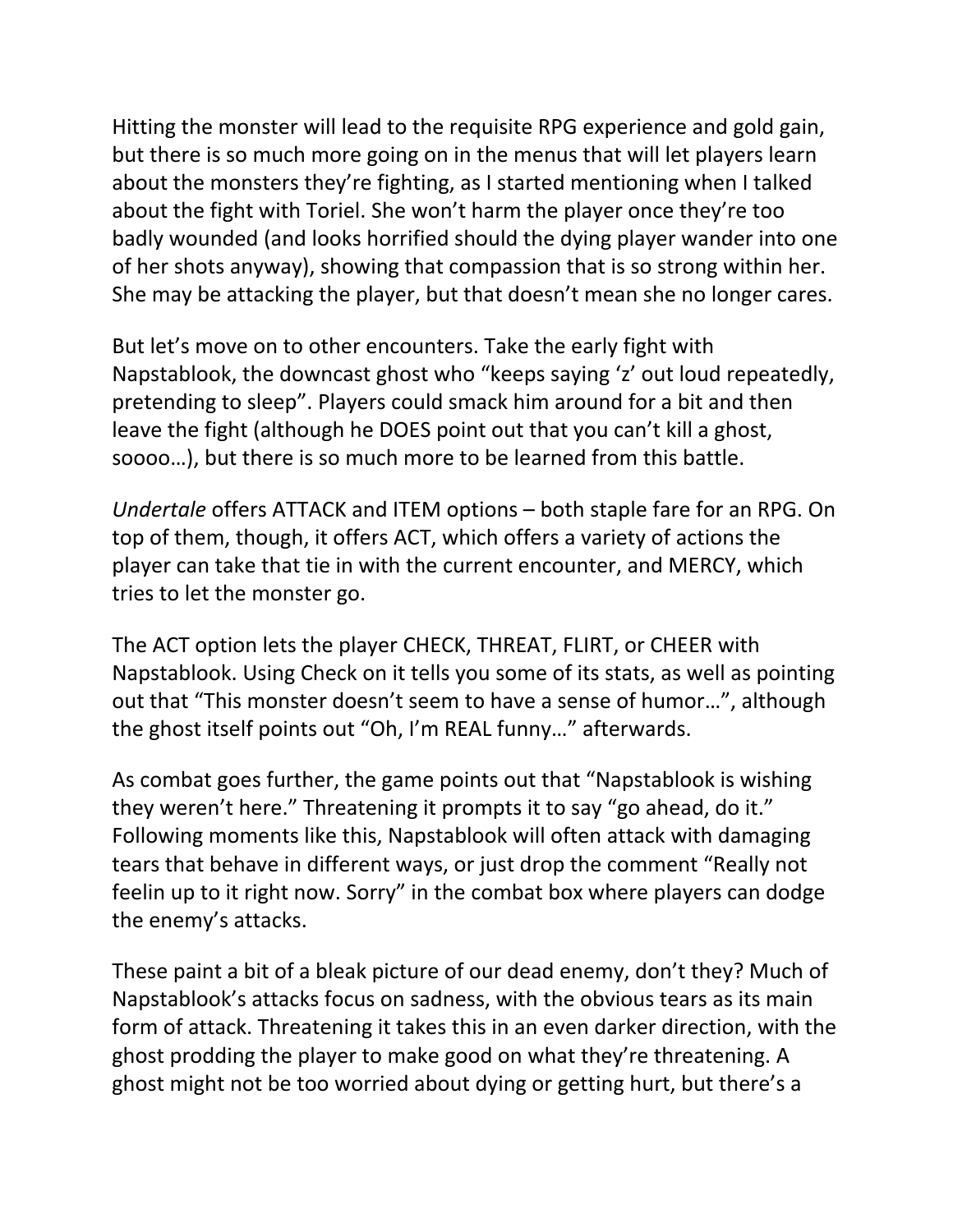powerful sense of depression surrounding the specter. It's listless and without much motivation, only managing to cry (which luckily damages the player) or do nothing.

It's a pretty sad fight. And how big do you feel hitting a creature that is only crying or wallowing in its sorrow? One that is down on itself and doesn't care if you hurt it?

If this were a ghost in many other games, the player wouldn't know much about it, much less have any reason to care that it's sad. It's accepted in many fictions that ghosts stick around due to painful past experiences, but how much do you care about that when you're trying to keep one from killing you? If you've played *Fatal Frame*, you might feel upset at the circumstances that lead much of its cast to become the dangerous phantoms that attack you, but how much do you care about that when a ghost with like fifteen arms is about to cause instant death by touching you?

Combat is rarely a time for introspection or thoughts on the enemy. The nature of video games simply makes it this way. In live action games, you're often too busy keeping your avatar out of danger to think about the depressing background story for the villain. You're busy with the act of survival, which doesn't give a lot of time to think. It's in the quiet moments of the fight that you remember the tragedies that lead you to this point. And even then, how much do you really care if they're standing in the way of you and completing the game? Not enough to stop attacking, to be sure.

*Undertale*'s combat is still quite tense and will force the player to focus on surviving, but there are many moments of silence and stillness as well. Times when the player can take in what is being said between attacks. After spending a few moments avoiding tears, the player is allowed a moment in the menus, giving them time to take in the fact that the ghost is attacking us with teardrops. We're allowed to really take in the sadness of it all, and all of the depressing things the ghost is saying.

Players still have a few more options. Flirting with Napstablook prompts it to continue being down on itself, telling the player "I'd just weigh you down."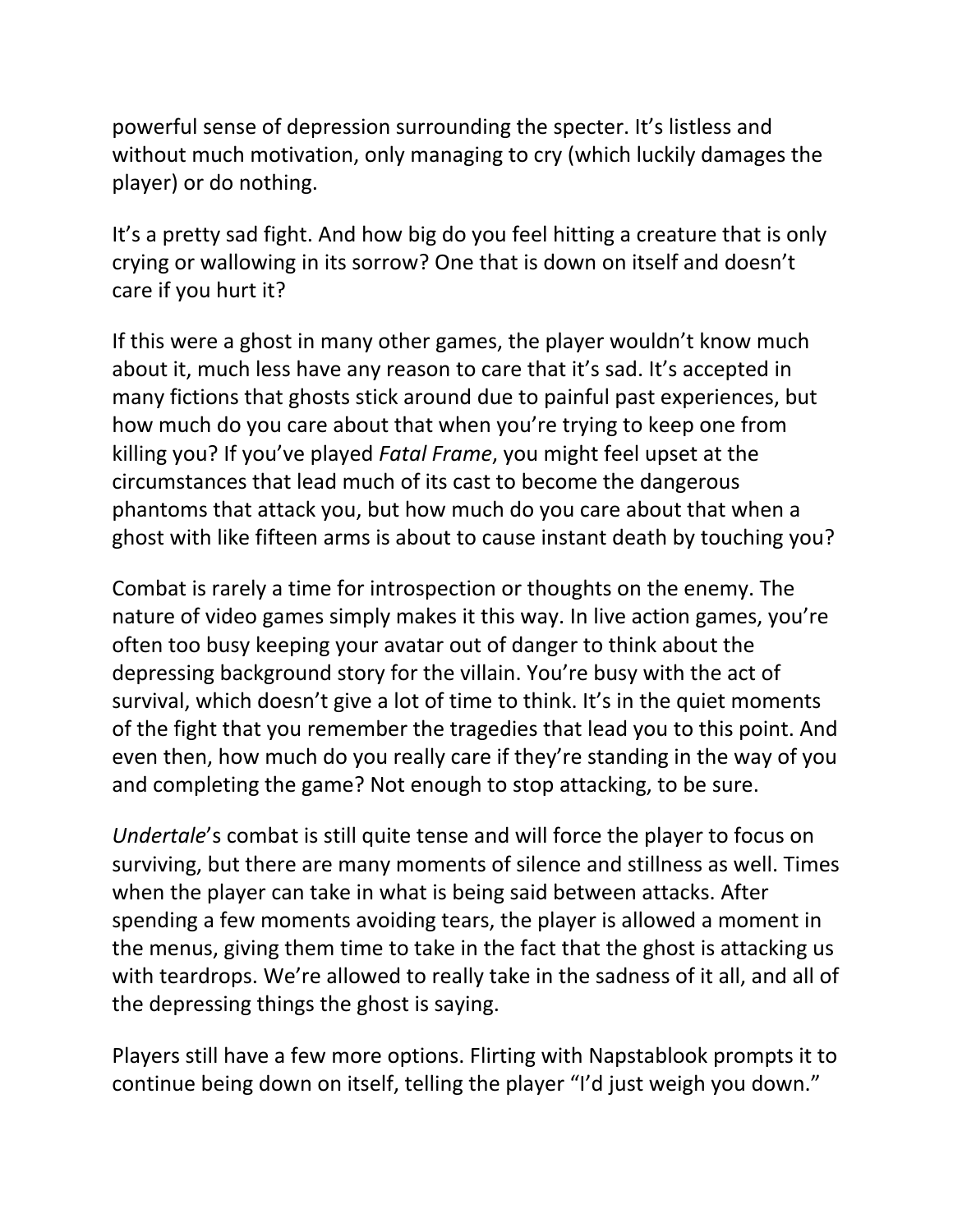Should they choose to Cheer for the ghost, though, something different happens. Something that makes a huge difference after experiencing all of the various downtrodden things it has said before.

"heh…"

It seems like it could be sarcastic. Napstablook isn't a big fan of itself, so it could just be playing off what you've said to it. But then, the in-game text tells you "Napstablook looks just a little bit better."

That first smile means a lot when someone you care about is feeling down. That little turn at the corner of their lip. The hint of change in their eyes. You know you're getting somewhere. You know you're helping them feel better despite the turmoil in their head.

Now, we're seeing that with Napstablook. The ghost has been showing, nonstop, that it is depressed, all through text boxes, dialogue, battle descriptions, and the combat itself. All of it has told a story of a ghost who is really, really sad.

So we Cheer again. This time, we tell it a little joke using the command. "heh heh…" it says. We're told, once more, that "Cheering seems to have improved Napstablook's mood again." We're getting somewhere. We're breaking through that sad cloud around the creature. We Cheer again, and are told "Napstablook wants to show you something.", and then uses its tears to cry itself a top hat.

"i call it 'dapper blook'"

You're then told that "Napstablook eagerly awaits your response." A final Cheer brings about the end of combat, and pleasant conversation follows outside of battle. "i usually come to the RUINS because there's nobody around but today i met somebody nice…"

The ghost then fades out of your path, allowing you to progress. I was happy to be able to move on with the game, but a part of me felt far happier that I'd helped this ghost out a little bit. After following this personal narrative of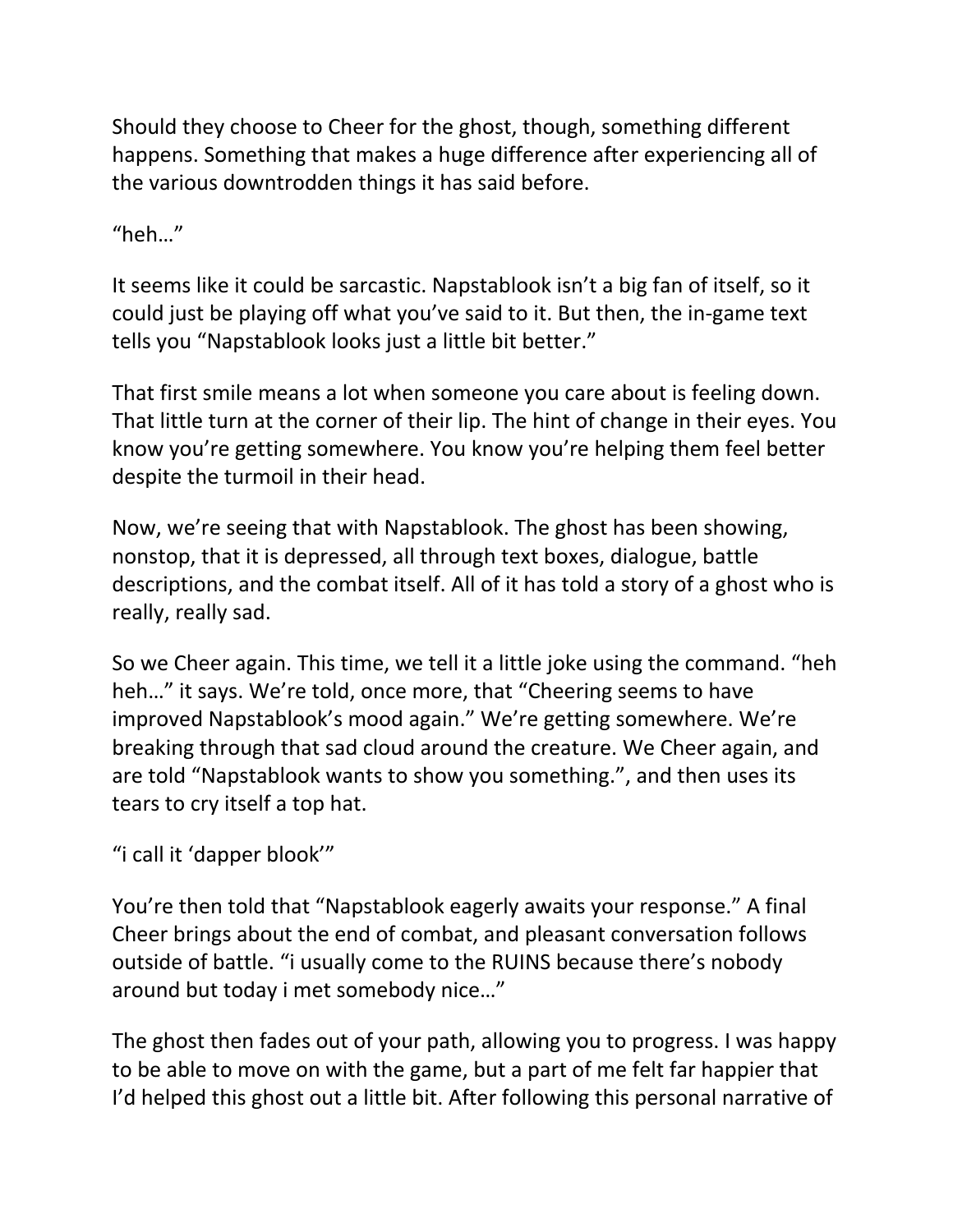sadness and depression through the ghost's actions, I could see a glimmer of positivity within it. Maybe not something life-changing, but the ghost showed small signs of potential happiness. It had showed me something it was proud of, which is honestly a big step for someone so wrapped up in self-loathing.

Through all of these actions, I'd learned how sad the ghost was, but that he wasn't so deep in its sadness that an act of kindness couldn't bring out its sillier side. That it had abilities it was quite fond of, and was just waiting for the right person to share them with. That it often went out to be by itself, wanting to be alone, but also wanting a friend to find it. It wanted solitude, but maybe another part, deep down, wanted companionship.

All of this backstory is revealed through a few menu options and a single battle against Napstablook. Fox has carefully woven elements of the creature's personality into its attacks and spoken words, and also done so through the interactions the player can choose to take with that particular creature. Players learn about the monsters they meet as they fight them.

This isn't just true of bosses, but of every single creature in the game. Gyftrot is a monstrous, deer-like creature with decorations hung all over its antlers, and players can soothe its irritation by removing them. Snowdrakes will leave the player alone if they laugh at one of their puns. Shyren likes it when the player hums to her. Vulkin enjoys being hugged and encouraged despite their volcanic nature.

Each monster in the game has some story to tell, and through the actions the player takes, they will get to know the monsters. They'll learn their likes and dislikes by playing around with combat options, and once a friendship has been struck, or the monster's mood improved, the player can spare them and move on. And for the next time, the player will know how to better help the monster out, because they already know what the monster likes. They already know what the monster is like.

Instead of learning elemental weaknesses or what weapons to use, we're learning about a creature's personality. We're learning more about who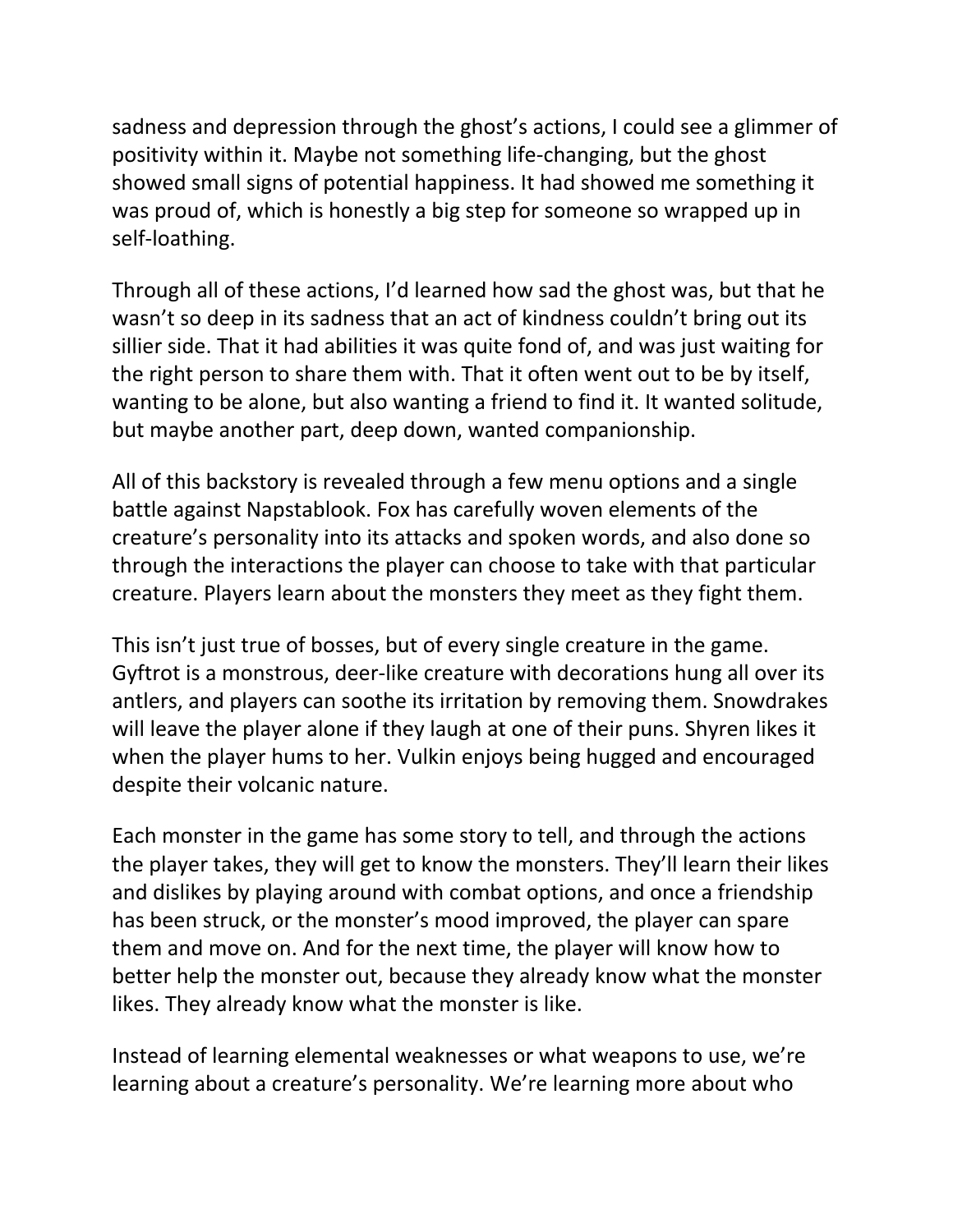they are, and what brings them joy. Monsters, in this way, are less something the player needs to overcome, and more another anchor to the game's world. The monsters become beings the players know, even if only on the level of a neighbor they smile at in passing. They're someone who brings back a pleasant memory of this place, or of a silly moment spent in the Underground.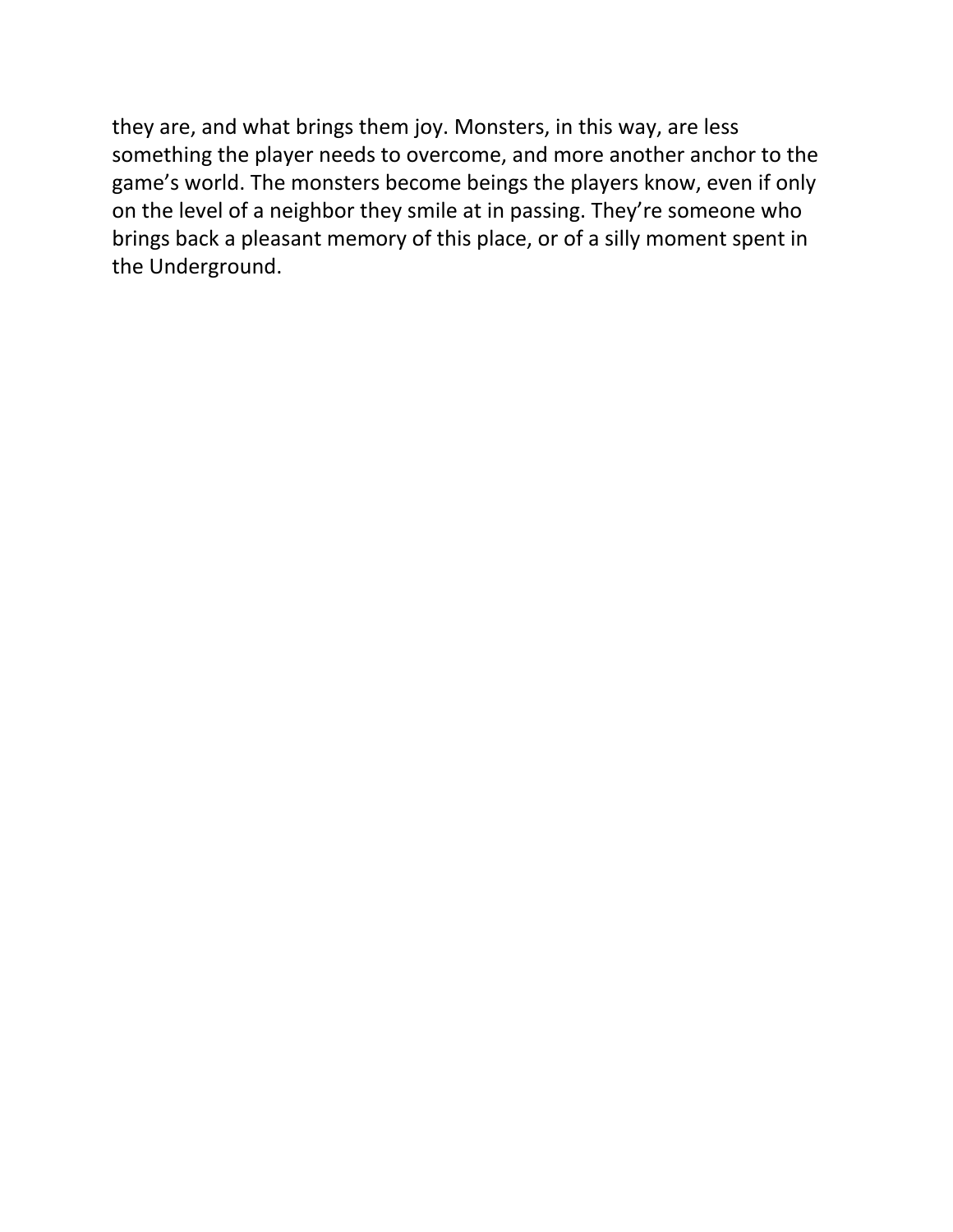## **7.**

*"I started with the battle system because I learned about arrays when reading random articles on Wikipedia and realized I could use them to make one. Then I thought about creating a short game using that battle system. The pre-planning stage was so short as to be practically nonexistent, so there really wasn't much there." – Toby Fox*

From a pure gameplay perspective, there's a huge incentive to get to know the monsters as well. These creatures don't stop attacking just because the player is fumbling with a social situation. The player is still dodging laser blasts or thrown bones inside the game's shmup-like battle box, moving their heart symbol around whatever shape the attack takes.

Not that the player is always flying blind. Woshua likes to have a clean player, hinting at that through saying things like "Wosh u face" throughout the fight. If the player clues into this and asks to be washed, they can wrap up the fight in a hurry and escape with little damage. Then, the player knows for next time to ask for the same thing. The player that takes the time to get to know this monster, or pay attention to its clues, learns how to avoid damage in the future.

If the player ignores this, or puts little effort into it, they'll start taking hits. Monsters attack every round regardless of what the player is up to, so as they fumble to figure out what makes the monsters happy, they'll be taking damage. They may get good at avoiding attacks over time, but late-game monsters will go all out on the player, throwing high-speed, unpredictable attacks at the player's heart. Should more than one monster show up, players will find themselves dodging all of the monsters' attacks at once, each firing a variant on their ability that will layer the screen with damaging shots.

Therefore, the game encourages the player to get to know the monsters well enough that, when the time comes to fight one again, the player knows the correct actions to take to make the monster back off. For a purely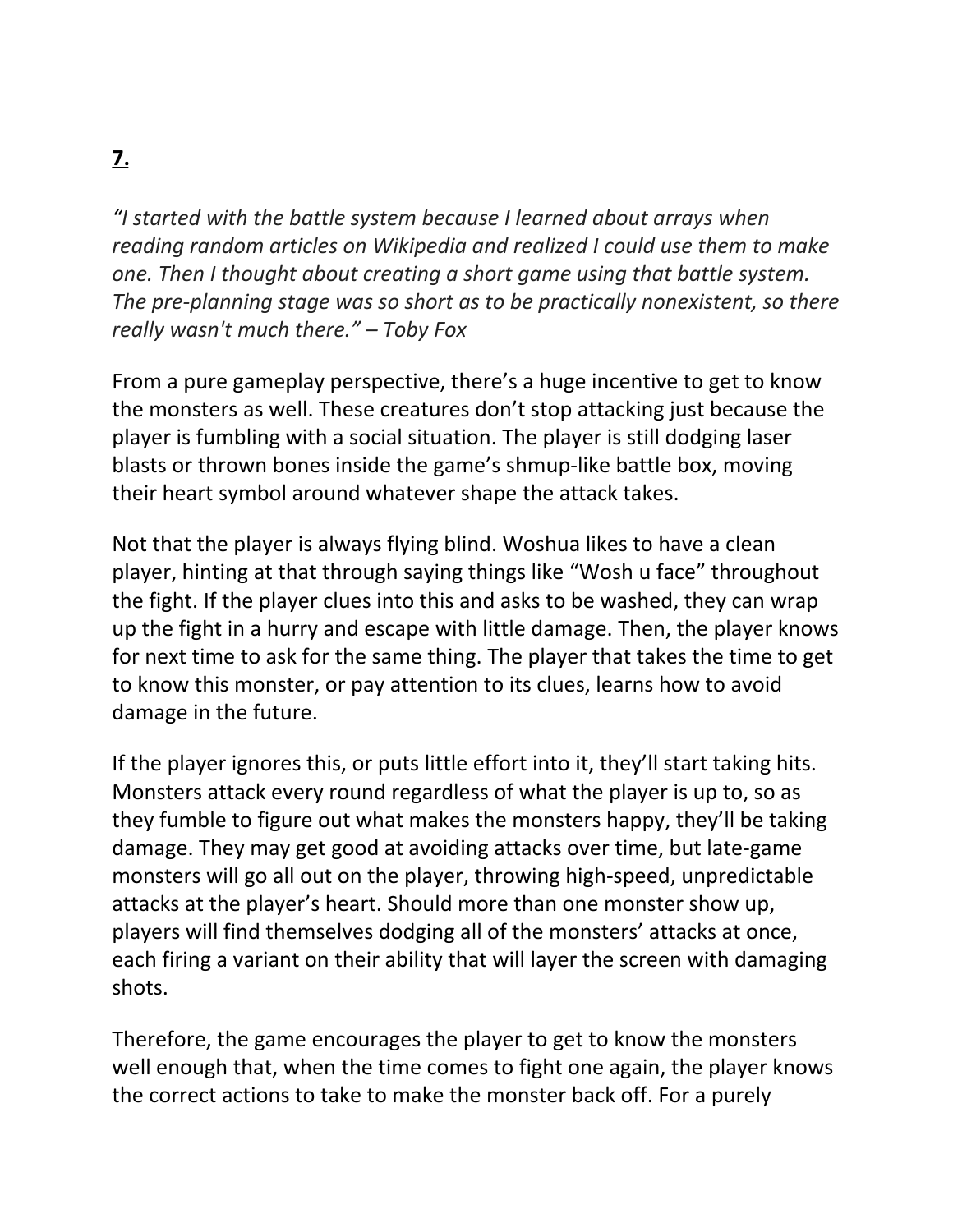practical player – even one who has little interest in what Tsunderplane feels about personal space, or the budding feelings between the Royal Guards – it is still useful to learn who these creatures are.

This continues to deepen that bond with them as well. It's not like the constant array of goblins and orcs the players has mindlessly bashed by spamming the attack command. Few people remember the faceless soldiers they fought while playing through the last *Dynasty Warriors* installment. This practical combat application makes each monster memorable, in its own silly way, and in doing so strengthens the player's connection to them and the game world itself.

These may be monsters, but they're still characters that the player gets to know. They're not creatures with a set weakness the player needs to recall, but a goofy horse-man who likes to have a flexing contest with the player. A frog that can be mystified to show that it still has much to learn from this world. An amalgamation of dogs can still learn to love to be petted and played with despite the horrific events it has been a part of. The player learns who they are, even if only to make playing a little easier, but in doing so still gets intimate knowledge of who they are, and bonds with them over this shared connection.

The player knows the monsters' secrets, and it strengthens the player's ties to the world and its narrative. It's not just sparing some cute volcano-like thing for the sake of getting a specific ending, but it's knowing that this creature, despite its damaging outbursts, likes hugs. It likes to be supported in what it does.

Likewise, it makes striking these creatures seem more abhorrent. When you know what these creatures like – when you really start to get to know them for who they are, it hurts to attack them. How do you feel when you cut the throat of a creature that just wanted you to wash up, and spoke in such a silly, childish way? When you know the silly, playful, and affectionate nature of Lesser Dog and Greater Dog?

Knowing these monsters helps the player internalize the gravity of their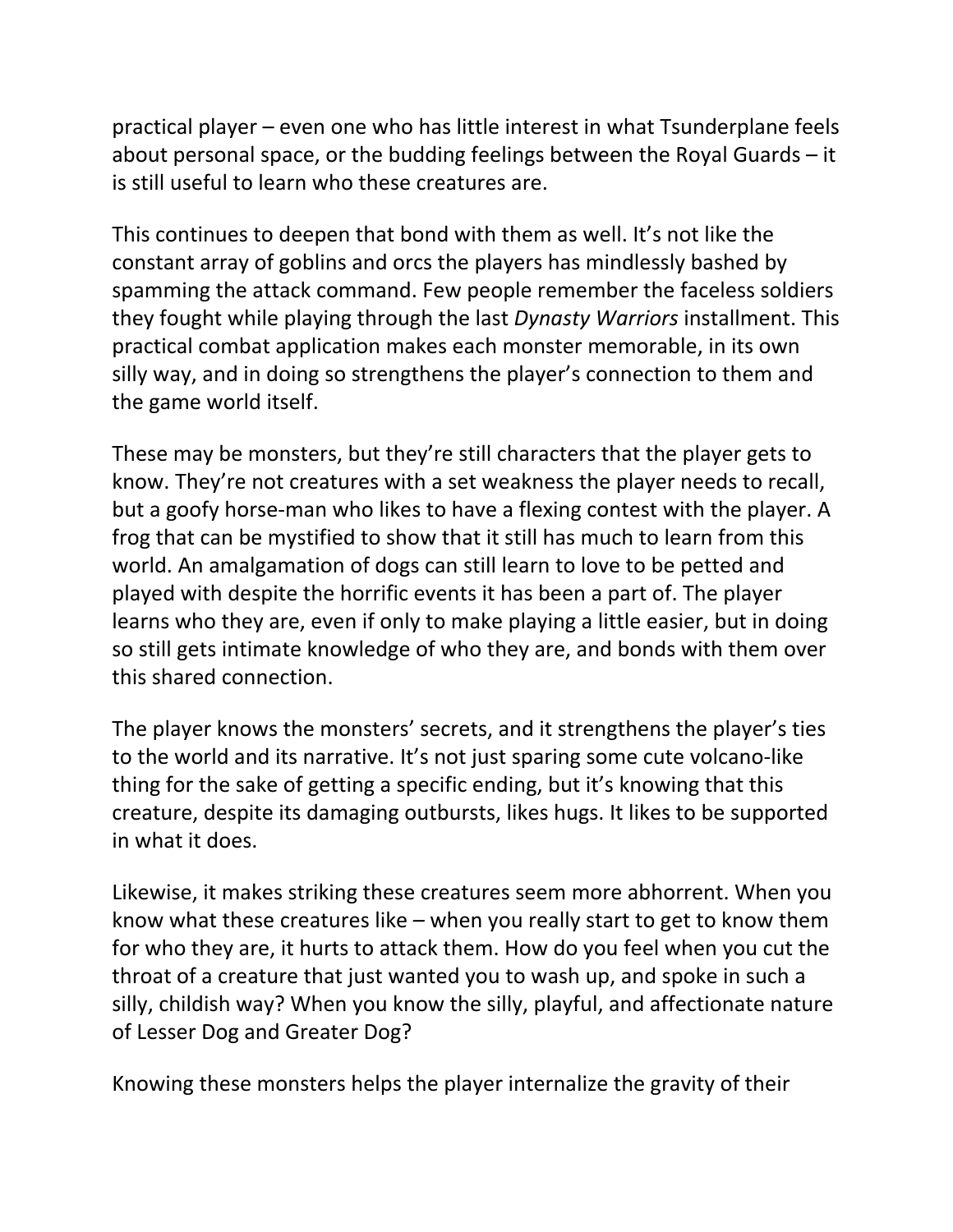actions in combat. Even if they choose not to get to know them, lashing out while ignoring the option to take other actions, the monsters will speak and act in certain ways. They'll still talk about eating vegetables, or shiver and whimper out of fear, making sure the player knows these are more than just obstacles with different attacks and animations. They're more than something to cut down to grow strong enough to cut down the next thing that gets in their path.

Combat is filled with hints to each creature's character, both in ways the player has to seek out and ways the game makes their character overt. Whether the player is ignoring these or looking deeper into them, it helps give the creatures more of a presence in the game world. They're characters to remember instead of obstacles, and they give the world a greater depth for the player to get dragged into.

It is also important to note that all of them are like this. Every single monster in the game features these hidden aspects and overt stories. They all have personalities and characteristics for the player to pick up on. They're all unique beings, and they all stand out in their own way. Through this, the player is brought into a living world where every being has a place within it. No one is disposable, and as such, they all become a part of the full tapestry of *Undertale*.

If even one monster had no personality, it would all fall apart, as together, they form a world where each person matters. Each person has a right to live. Each monster has a place within this society. Every single creature has a home, has loved ones, has a life outside of the player's interaction with them. They are living beings with things to return to. They have friends who will miss them when they're gone.

Well, maybe not Jerry.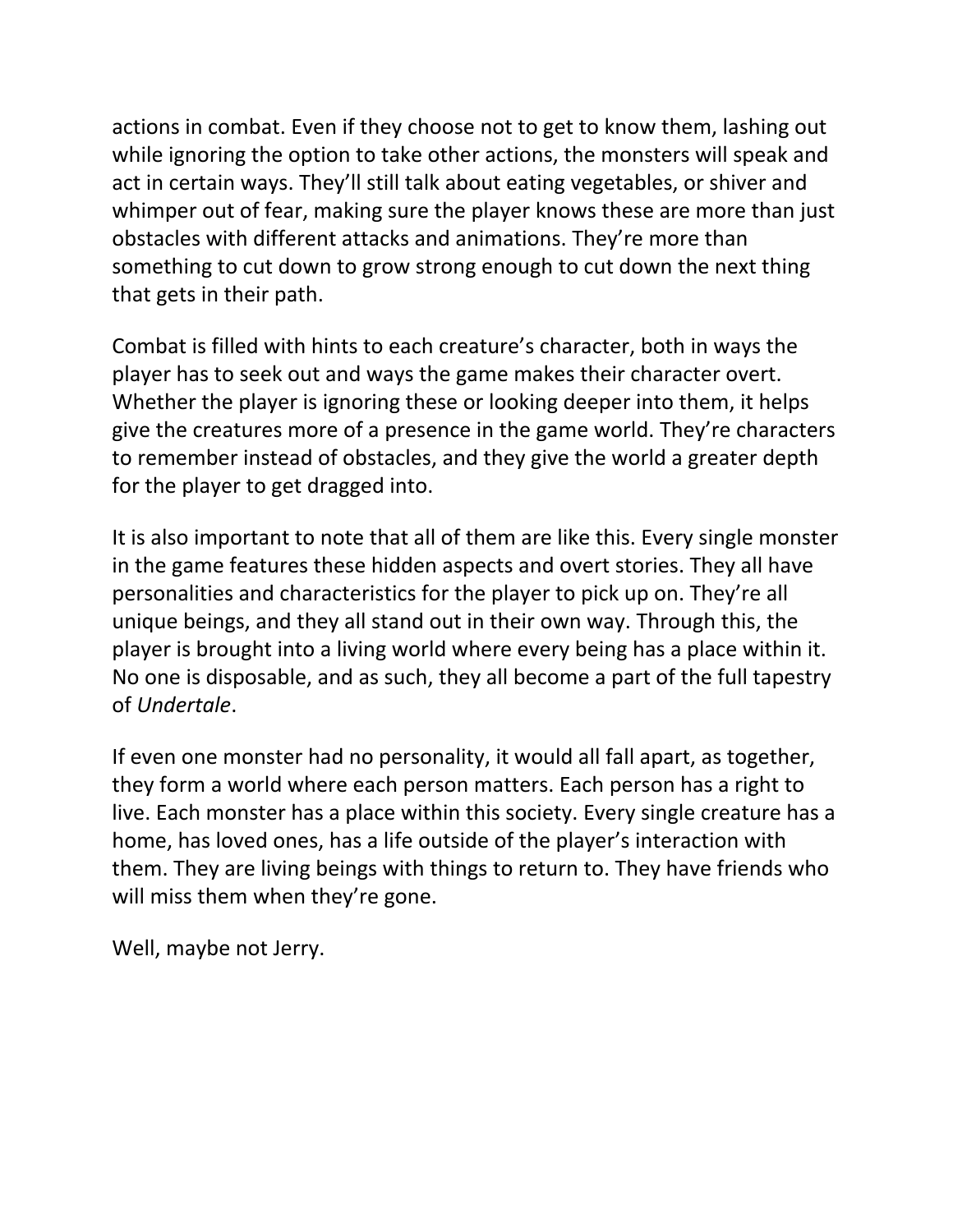### **8.**

*"I think the funniest story was the reason Lesser Dog exists. Originally, Lesser Dog was just a regular dog with a sword but Temmie drew the concept art for it with a weirdly big neck. So I kept editing the file to make the neck longer and then sending it to her over and over to tease her. Somehow that turned into part of the game." - Toby Fox*

Whether the player cares about the enemies or not, it's hard not to feel some attachment after hearing all of the silly jokes the game makes with its monsters. From Lesser Dog's ever-lengthening neck, Metaton's absurd math questions (with some useful assistance from Alphys), to Papyrus losing his special attack when a dog steals his bone, it makes for some unforgettable encounters with the game's 'enemies'.

Like the rock that just wouldn't sit on its switch that I mentioned earlier, the goofy sense of humor that runs throughout the game continually creates these absurd moments that stick out in the mind. Even when the game is at its darkest, with Sans opening up with his most powerful attack to pound the player into submission during a Genocide run, the game continually drops little jokes or refuses to take itself seriously.

## "huh. always wondered why people never use their strongest attack first."

These moments, for starters, make the dark times seem that much more horrible. Should the player decide to take out their anger on Napstablook and 'kill' him, the death feels that even more terrible due to the creature's potential good humor. Banishing a ghost doesn't make the player feel guilt when working through *Fatal Frame*, but there's something awful about knowing that Napstablook has that glimmer of hope inside of it, and that you're the one who stomps it out.

Every enemy has some element of this humor to them, offering playful words or having their entire appearance and theme run with this goofiness.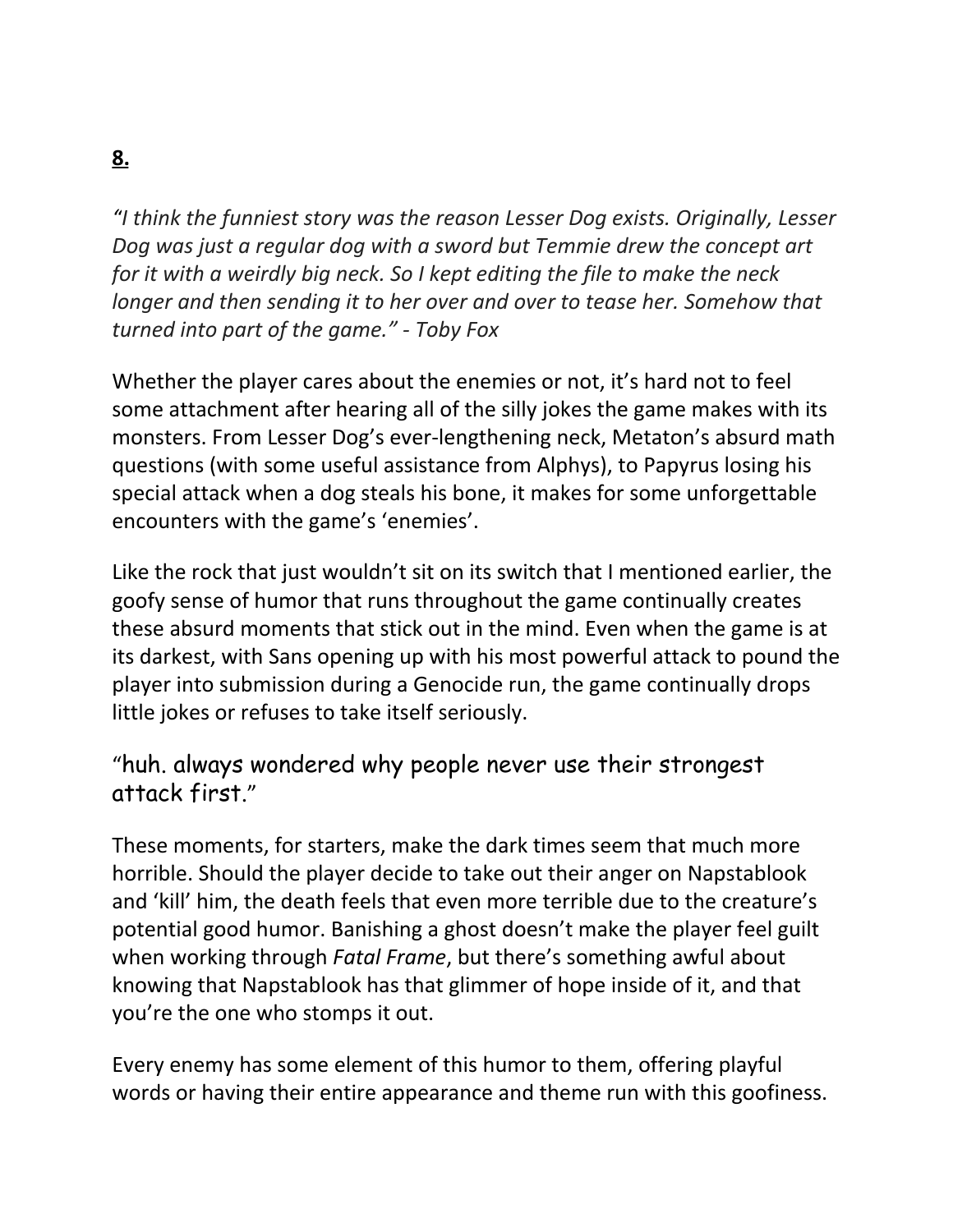The Vegetoid is a carrot that wants the player to eat their greens, and while that may not make someone want to laugh out loud, it's still pretty silly to be fighting a huge carrot that just wants you to be healthy. Migosp is a bug that just wants to dance on its own. Doggo flips out when the player doesn't move, and then secretly pets them. It's all quite ridiculous.

The monsters' back stories humanize them, letting players identify with them. This humor only strengthens that. People are ridiculous creatures. We use humor as safeguards against the pain of the world. We use it to escape those same pains. Laughter and silliness are our shields against the rougher parts of our lives, and it resonates with us when someone does something silly or makes us laugh. We can recognize a part of ourselves that wishes to escape that pain in something that is being kind of goofy, or recall back to a point in our lives where everything was silly and cheerful.

Fox's monsters draw on that kind of silliness. They make us recall childhoods spent laughing at goofy jokes. They make us see the funny things we do around the office to make light of the day, or of the ways we work to make each other laugh when we're down.

Let's not forget – the monsters are trapped in the Underground. Humans locked them in here with little hope of escape. The monsters are all living out their lives in what should be misery, and are all toiling under the same crushing issue. They're all prisoners in a place they don't want to be, and all while their ruling couple has endured a horrible loss that split them apart. With the schism between Toriel and Asgore, brought about by the deaths of both of their children, the world is left without rulership or hope to be free.

Despite this darkness, the monsters still act silly. They still respond to hugs and tenderness. They still have ridiculous lives and sleep in sports car beds. They laugh off the fact that the library sign is messed up, or get into conversations about how "DOGS ARE JUST FIRM CATS!!!!". They haven't been consumed by the darkness around them, and have turned to jokes, kindness, and love to keep themselves afloat.

And these are the creatures you're supposed to fight. The big, bad monsters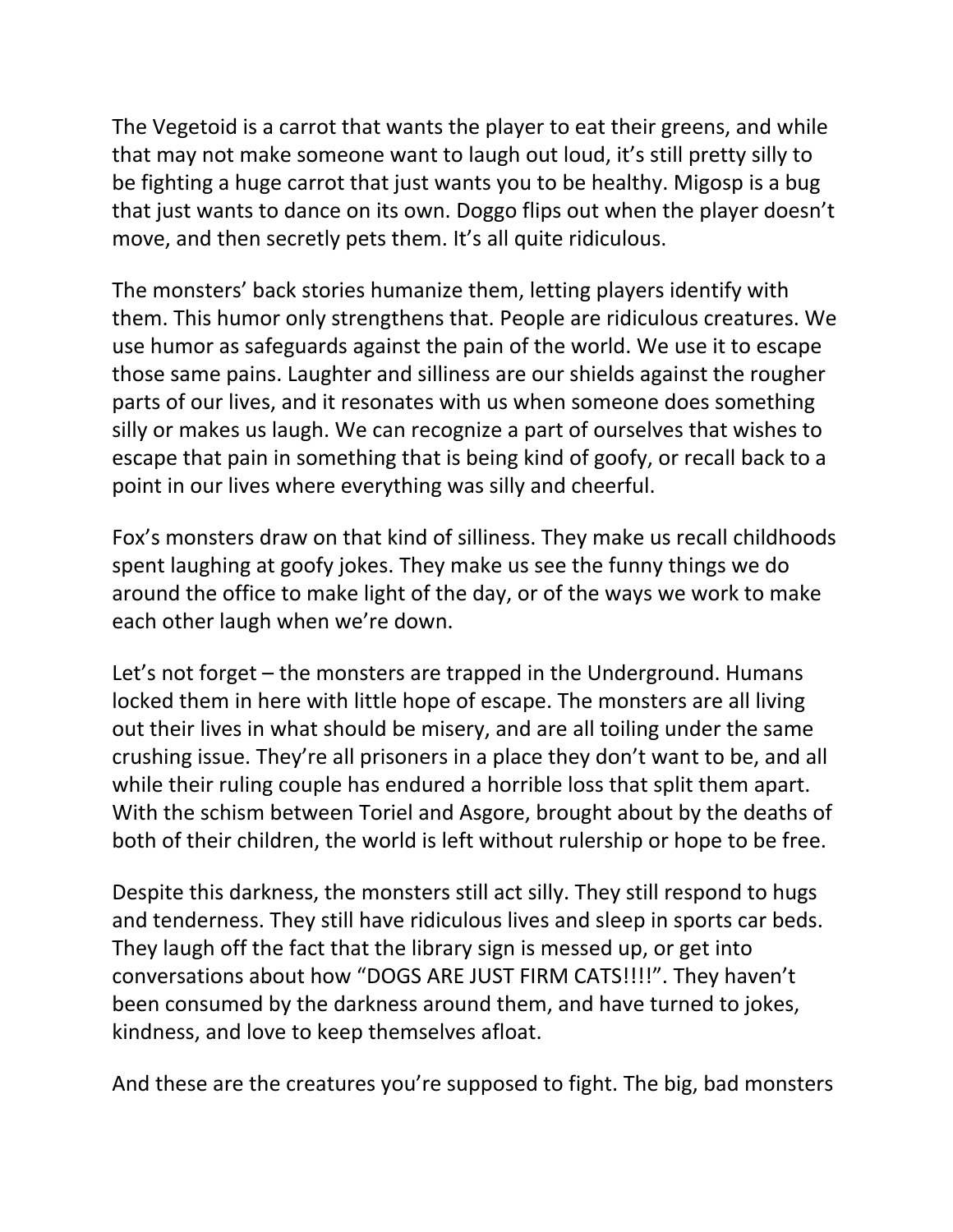that stand in the player's way to Beating The Game. They're supposed to be obstacles, but they grow to so much more through that humor that runs through them. They're creatures that have turned to the absurd to stay smiling – turned to hope rather than despair.

Even when a human – one of the beings that ruined their lives – walks among them, and could end their lives in moments, they give them the benefit of the doubt. They open up to them, in all of their silly glory. They share parts of their lives. They try to clean them up. Offer hugs. Sing a song with them. If the player shows them the slightest kindness, they'll open up with laughter and joy, even if they've been turned into twisted amalgamations, mangled by science and a need to be free.

These creatures are endlessly funny and endlessly cheerful, and this resonated with me. I saw creatures that could have become vicious and heartless due to their lot in life, but they hadn't. Despite the weight on them, they chose to respond with a laugh. Even as their king labors with the guilt of so many human deaths, his agents still can't help but attack with a white, puffy dog on a rope, or with word jumbles. They cannot help that lighthearted nature, as it isn't within them to do harm. They've consciously chosen a life away from this, and the player only has to extend their hand in kindness to embrace it.

That silliness makes it easy to love these monsters. It makes it easy to internalize them and remember them. Every encounter has that memorable goofiness to it, and in that humor, a sense of humanity – a sense of facing the dark with positivity. It makes killing them a reprehensible act, and encourages players to care for them. In their jokes, I saw my own ways of dealing with difficult times, growing even closer to these creatures who smiled in their suffering.

*Undertale*'s greatest strength comes from making the player care about the beings they encounter, and Fox does this through combat by giving each monster a personality and giving the player a reason to care about it. Even if they only want to play better, learning who these creatures are will do that. And eventually, one with a cute feature or silly quirk just might worm their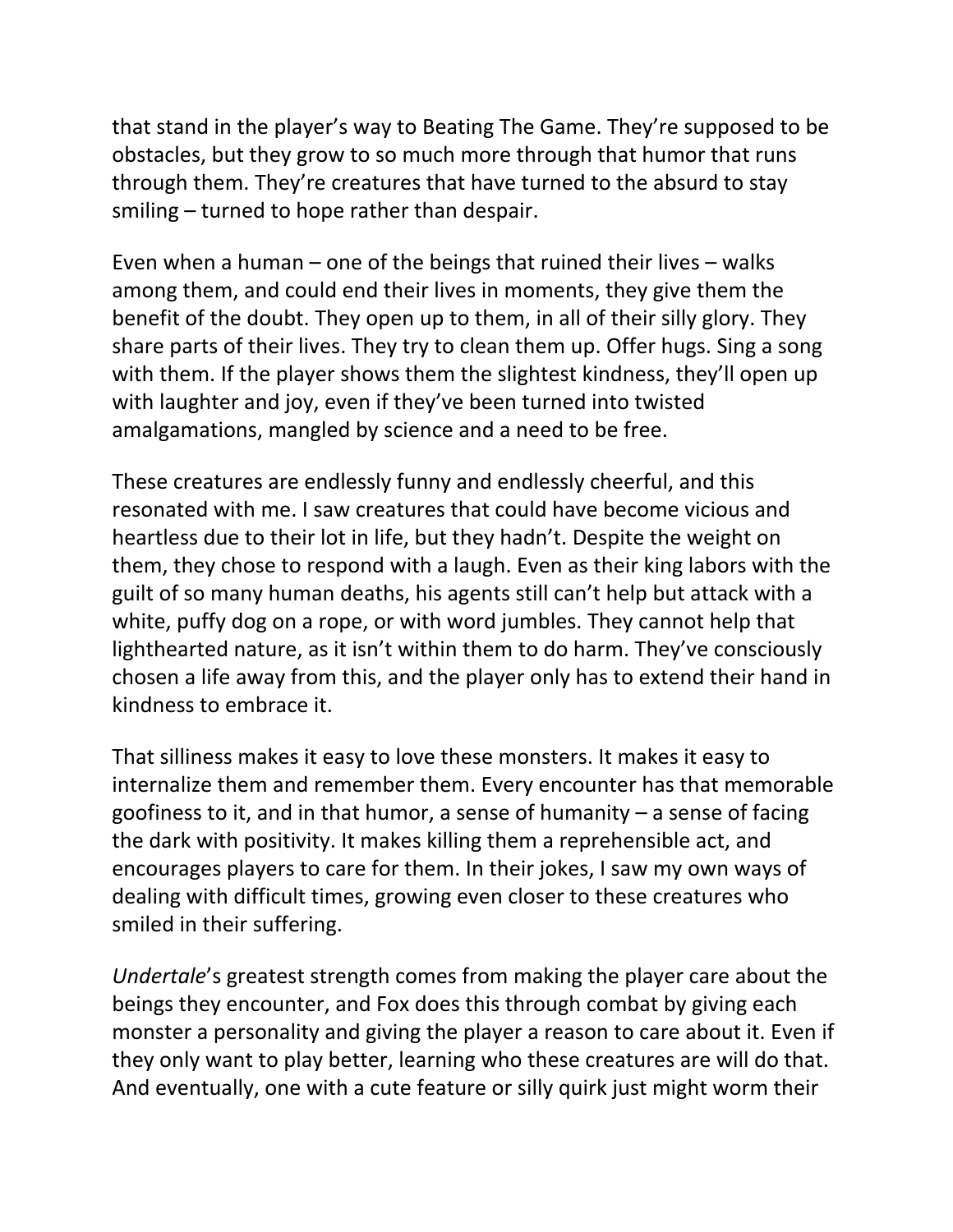way into that player's heart, bringing them into the world and making them feel something for it.

Except Jerry (not really Jerry I'M SORRY FOR DITCHING YOU).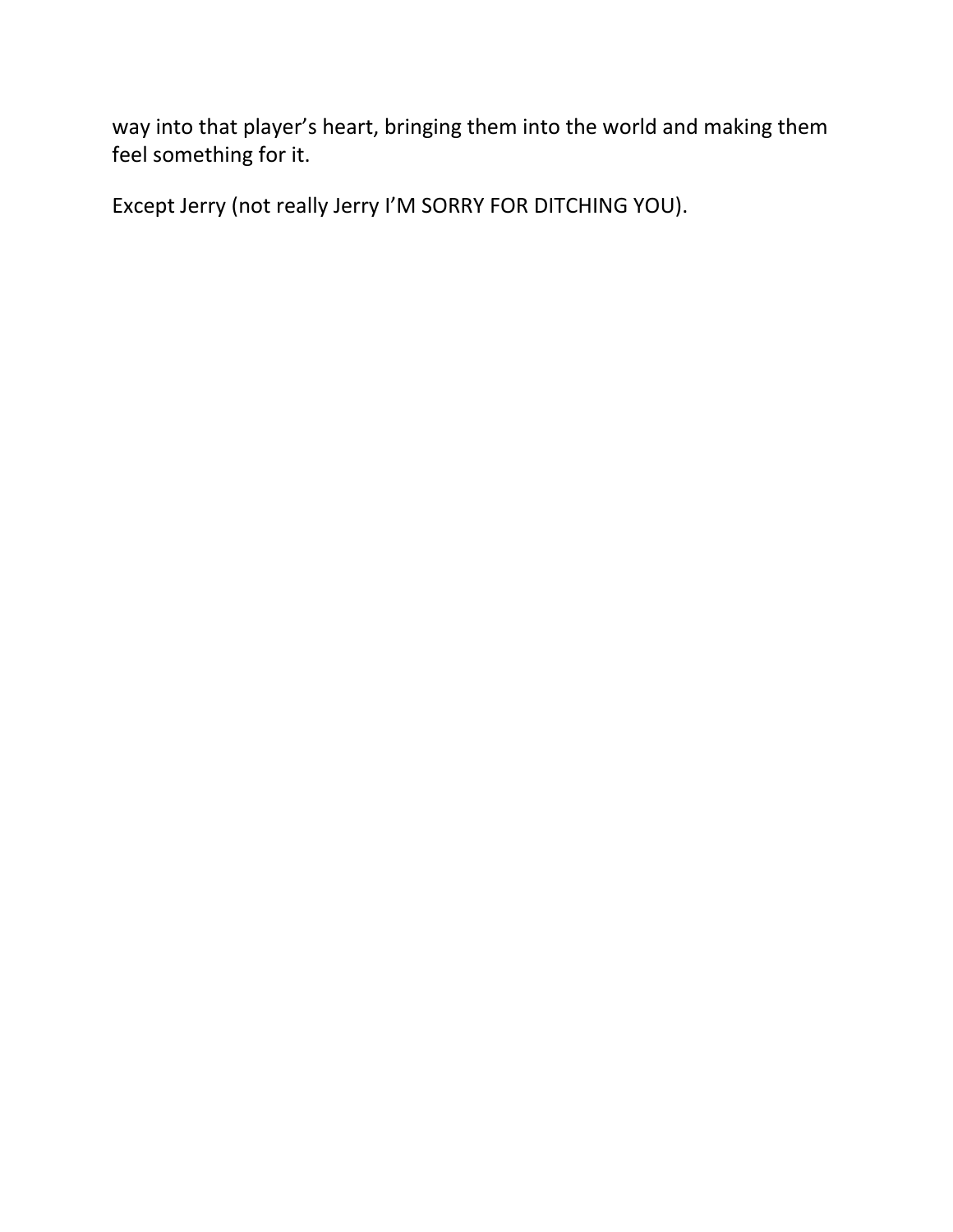### **9.**

*"I feel like the thoughts and feelings are evident in the music and the game. However, I will say that three of the songs that you mentioned weren't originally composed for Undertale, so it's interesting how a song feeling perfect for a situation is somewhat of a retroactive illusion. "Megalovania" is an arrangement of an old song I made when I was a teenager, "Sans" was for a game I didn't get anywhere on and "Bonetrousle" was the main battle theme of that game." – Toby Fox*

Players are drawn into the characters of *Undertale*, made to give them a place in their imagination through their simplicity, see their depth through their hidden stories, and feel the love that fuels them through their humor. However, there are other connections that attach the player to the world of *Undertale*, connecting them through the senses and through their experiences in the world itself.

It's undeniable that music forms a part of that powerful connection to place and character, with sounds and effects giving each creature and place its own personality, known before they even speak a word. It was something I brought up with Flowey's introduction, with the playful notes of its appearance creating an opportunity for betrayal. The music sets the stage of *Undertale*, creating connections and expectations from them.

The track "Sans", despite not actually having been made for the game, implies a joking nature. It's bouncy and playful, but there is a subdued nature to it. It hints at the teasing trickster, someone waiting to pull a prank and then elbow the friend who was in on it with them. It's a fine fit for the character, and it instantly breaks the tension the player might feel when first meeting Sans. Well, that and the whoopee cushion in the hand trick.

# "It's ALWAYS funny."

This music tells us much of what we need to know about the character, right off (which is really interesting, given that it was never designed for him, but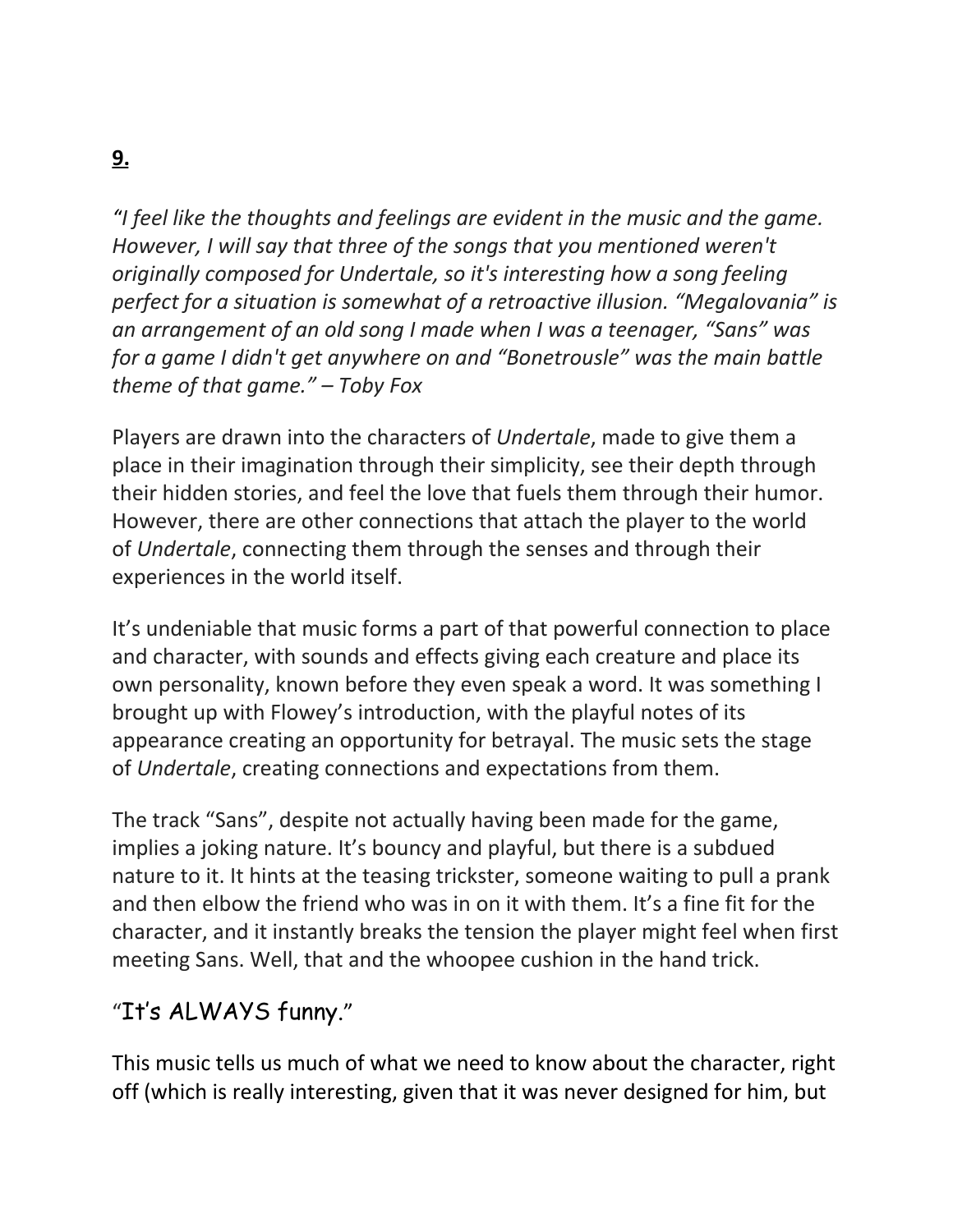rather fit with his character in Fox's mind). It tells us about his lighthearted, but calm, nature. It implies who he is, and already hints that this is a goofy person we might wish to see more of.

We get the opposite from Sans' late-game Genocide run track, "Megalovania". The song doesn't fit with the light and soothing tones of the rest of the game, coming at the player with an aggressive, electronic style that is at odds with all of the music that came before it. It only plays if the player has done everything counter to the peaceful, loving nature of the game's creatures, playing at the culmination of the player's murder-spree through the Underground. It also makes it abundantly clear that our joking buddy will no longer be elbowing us over a well-played prank.

It was never made for *Undertale*, but that makes it work far better as a song that plays when the player distances themselves from the humanity of the monsters as far as they can go. They are no longer a being of this world, but a destroyer come to leave it in ruins. The music for this kind of being shouldn't be like anything else of that world, because the player has firmly rejected everything about it.

This isn't the only music that reflects this. As the player goes through a Genocide Run, going out of their way to kill each character and enemy in the world until nobody is left to fight, the music changes and distorts. It shifts to slower, discordant versions of the music, or meets the player with an eerie, haunting wind. It feels at odds with the joyful tone of the rest of the game's music, and tells us that we are doing something terrible to this place.

In this, "Megalovania", as a song from another place and time in Fox's life, becomes the perfect song for a destroyer from another world, one who has left the Underground in ruins and its people dead. It is, arguably, Sans' battle theme, but as the last warrior of his world (save whoever else Alphys managed to help escape), it is not his music. Here, we are the last boss, and it is our music as another being outside of space and time, one with a relentless nature and endless lives to throw away. This is the player's own hellish chorus.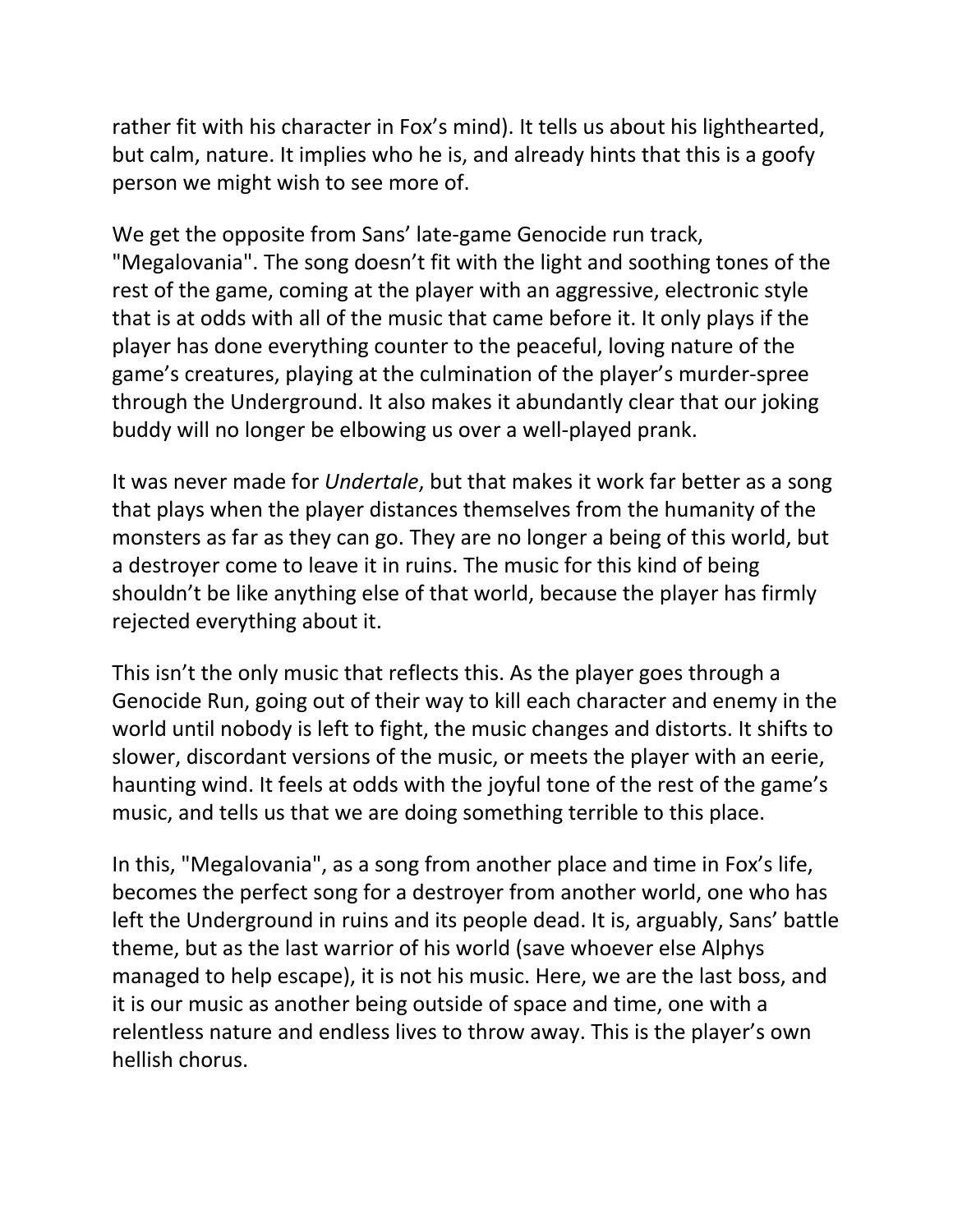Not that, you know, it's all bad. "Megalovania" stands out so much because of how positive, heartwarming, or emotional the rest of the game's music can get. "Snowy" conveys a loneliness throughout the snowswept first area outside of Snowdin (heh), joining the player as they are lost and confused while trying to understand the game's world.

This is followed by "Snowdin Town", a more robust, upbeat version of the track. It feels like a fuller song, and goes along with the peaceful nature of the city and the population of friendly monsters who inhabit it. If the player has been killing monsters on the way there, that song's absence is another indication that there are consequences to their actions.

That "Snowdin Town" track is light and cheerful, enhancing the friendly mood of the characters the player meets there. The goofy interactions, like getting your money back after only dozing for a few seconds at the inn, or the fun responses the player gets from knocking on doors, grow more powerful through this music. We can read the story, but we also feel it through the song.

And when we step out into "Waterfall", a subtle menace creeps into the music. It's a pretty track, using chimes to instill a sense of awe in the player, but the horns and strings that follow rise with a power that is frightening compared to what the player has heard before. It is no wonder that the player comes to battle Undyne down here, fighting against the first real source of menace the players will find in the game. It's a lead-up to an encounter with a real warrior, and the music ensures the player feels this coming.

And if the player wasn't sure they were finally playing for keeps, "Spear of Justice" will make that abundantly clear as they get brutalized by Undyne. The music is fast-paced, and shows no hint of softness or silliness. It's powerful, but aspects of its tone feel like a part of this place. There is still just that hint of silliness to it that makes it feel like it belongs to the *Undertale* world, but it is still a track that implies danger.

All of Fox's music is carefully crafted to enhance the mood of a given scene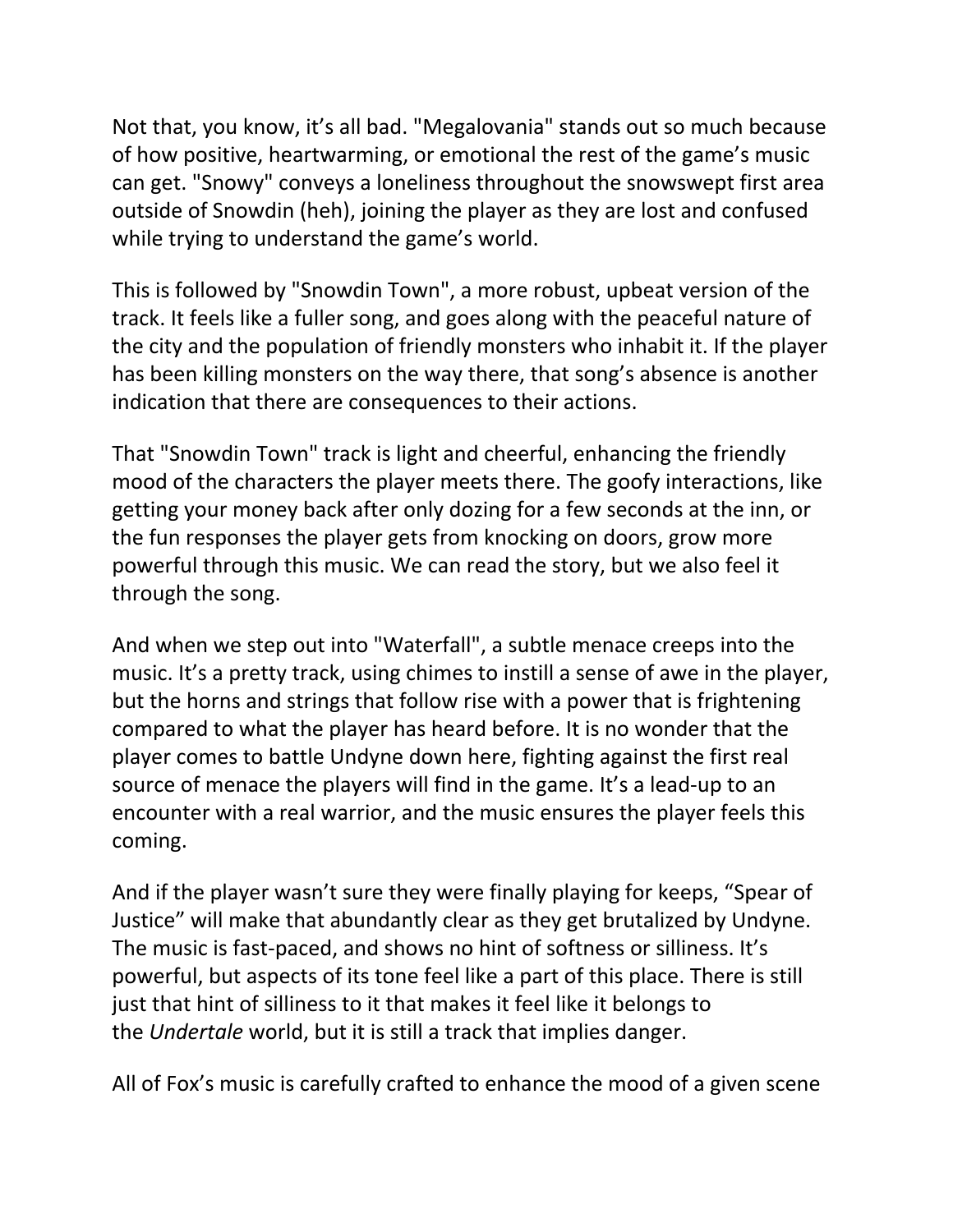or encounter. It adds onto the feelings they would already be going through due to the actions that lead them to this moment. Whether it be the end of a Pacifist Run bringing the soft, ever-rising emotional tidal wave that is "Undertale" (the song), or just knowing that this next battle with be a spectacle through "Death By Glamour", Fox's musical work enhances the player's knowledge of setting, character, and their place within it all.

Players can experience these things intellectually and emotionally through the written narrative and their connections with the characters, but they *feel* it through the music. The music is what swells the emotions, taking the player to a wordless place where their senses guide them. Music is what speaks to the heart itself, and with what the words have already told the mind, strengthens what they feel here.

This music ties them to the emotions of this experience. Music is what ties us to locations and memories in our own lives, after all. Songs bring us back to the places we heard them and the times we shared as the songs played. They bring back people long dead, or places long left behind. It's no wonder that this same power is used to bring *Undertale*'s characters and world that much closer to our hearts.

It's not that music simply does this, but that these striking tracks stand out for the characters and places that are tied to them. The music feels like a part of these characters and locations, and has that resonance of memory to make us recall the silly, sad, happy, and dark times we've shared in *Undertale*'s world with its charming cast.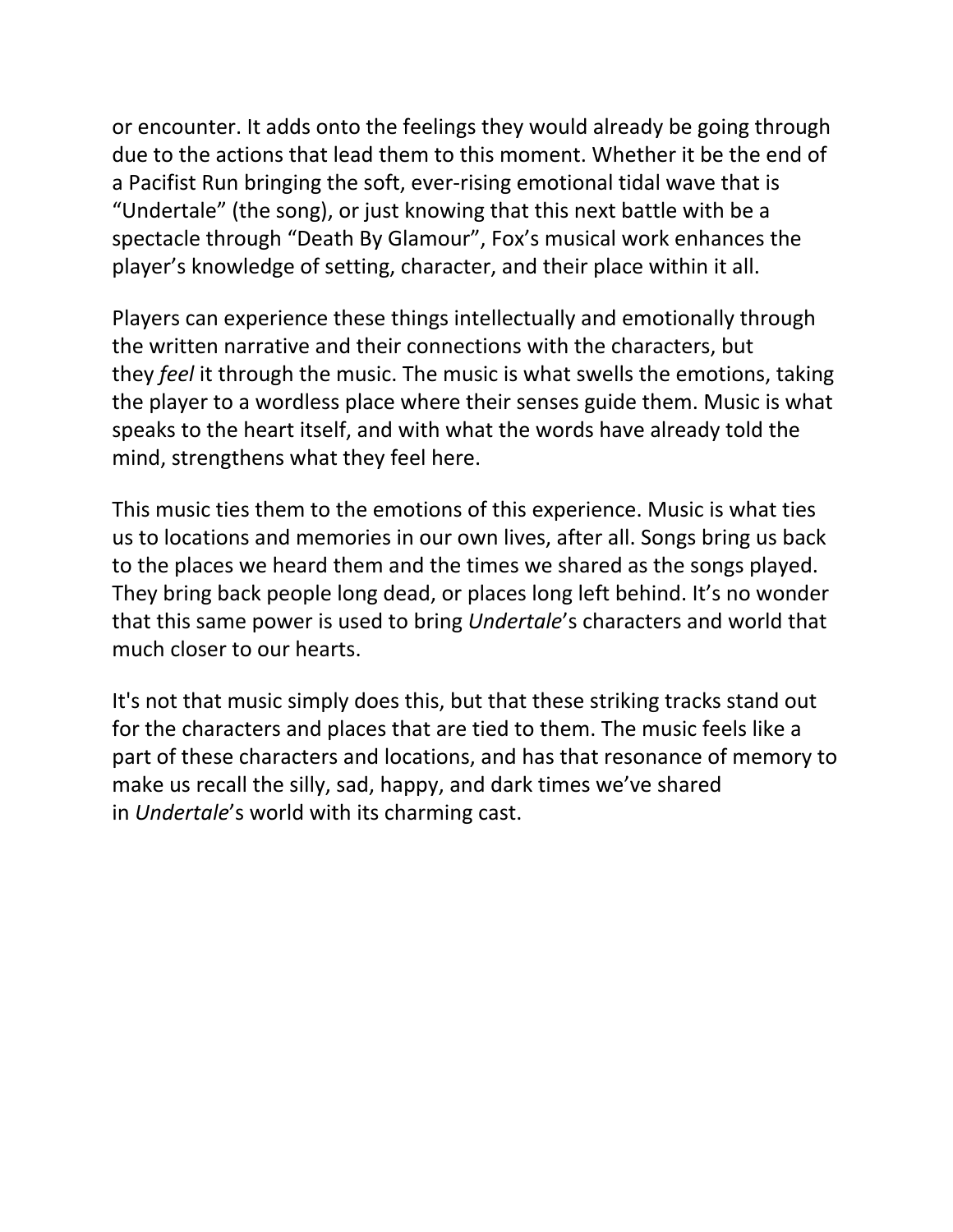## *"Isn't it natural for a game like this to end looking at a sunset…?" (4) - Toby Fox*

Music ties us to place, but *Undertale*'s locations aren't just static worlds that we run through. They aren't just staging grounds for the gameplay to occur, but memorable places that the player develops a bond with, just like with the characters. The Underground is a place of secrets and connections – an environment with its own story to tell, should the player wish to look for it.

Frozen peaks and lava caverns aren't exactly uncommon in video games, or stand out as storytelling places, but there are still small aspects of these places that tell their own tales. A hidden door buried deep into the hills, a strange symbol emblazoned on it, or something as simple as the snow dogs that litter an area of the woods outside Snowdin, hints that the world of *Undertale* can tell as many stories as its characters can. It will just be up to the player to decide what that story means.

*Undertale* offers several closed doors and secret places, many with hidden notes (like the house beside Napstablook's home) that can reveal more about its characters and world. Simply by turning the right corner in the final area of the game, the player can see a hint to some horrific events that have transpired long before they got there, learning why Toriel was right to try to keep them from reaching Asgore. Or, in the case of the snow dogs, it can be a reminder that the bosses you face aren't dangerous monstrosities bereft of kindness, but innocent, playful people who have been caught up in something awful.

This happens all throughout the game. As early as Toriel's house, the player can see a blocked bedroom door, leaving them to wonder what lies behind it. And what tragedy lead to all of the shoes that are lying around in the room Toriel gives the player? *Undertale* starts hinting at its secrets early, using the world itself to grab the player's attention and plant ideas in their

### **10.**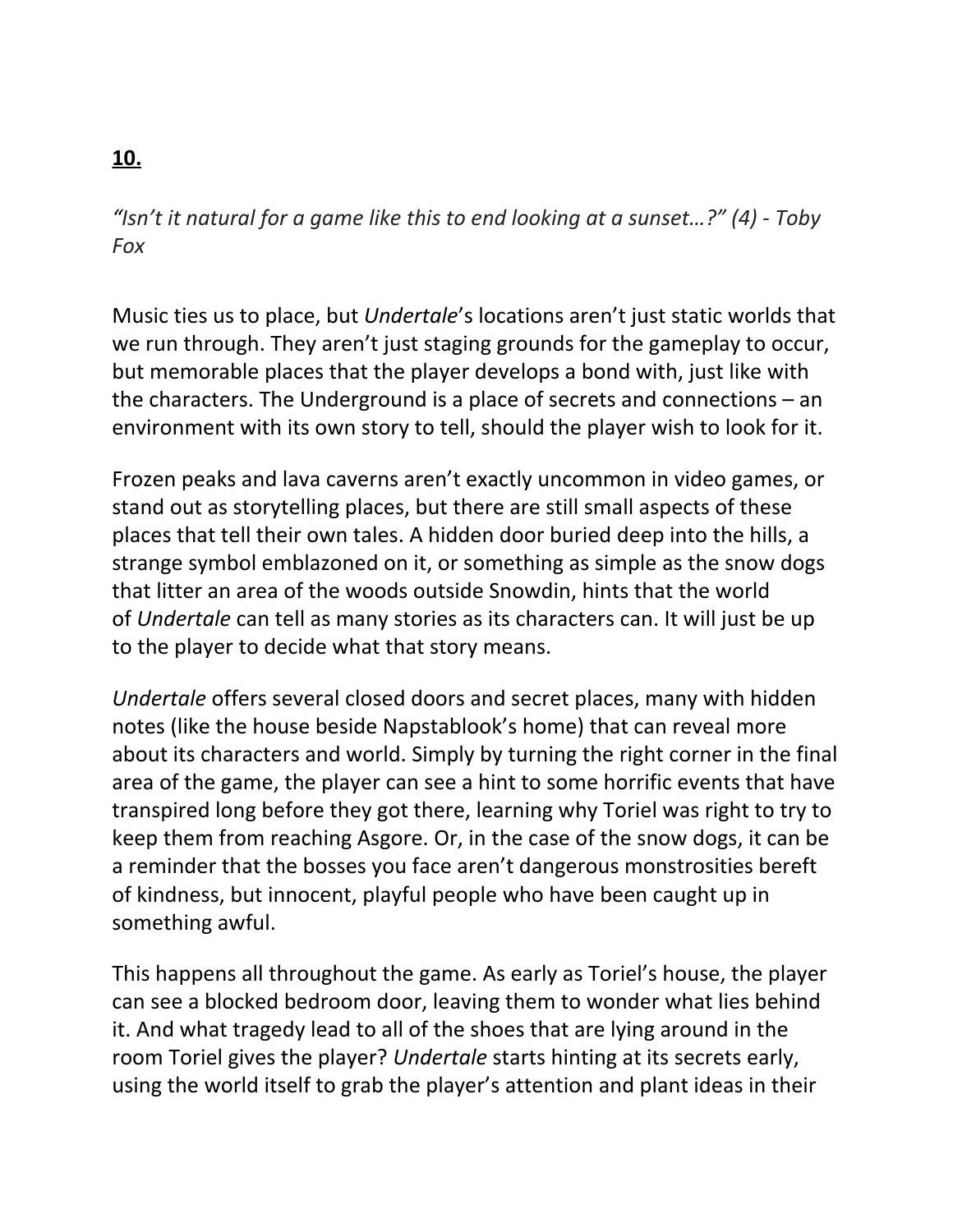head.

It's not an unusual storytelling technique, but one put to subtle effect in *Undertale*. The shoes are left lying around the room with no apparent reason given. The door sits there, uncaring whether the player ever, EVER understands it. The notes in a later locked house talk about an event, but do not go into deep details about it, leaving the player to imagine what has happened.

"Dear Diary: She surprised me with something today. Sketches of a body that she wants to create for me…a form beyond my wildest fantasies. In a form like that, I could finally feel like…'myself.' After all, there's no way I can be a star the way I am now. Sorry, Blooky. My dreams can't wait for anyone…"

It is not so much what these things tell the player, but what they don't. *Undertale*'s environments hint at their meaning, but are careful not to overexplain it. A statue in a cave, rain pouring down on it, doesn't tell you that it needs an umbrella. It's clear what it needs when the player sees one later in a bin, should they take the time to think about it, but Fox simply presents the player with items and notes and lets them make the connections.

Even at its most overt, within the confines of Alphys' lab with all of the notes on the walls, it only implies what has happened in this world. The player, through their actions in the story and combat, will end up deciding if they see all of what the game has to offer, and come up with all of its conclusions.

This will require multiple playthroughs as well, as Pacifist, Neutral, and Genocide routes diverge in dialogue and events, telling players shards of the single story that forms the history and events of the Underground. No one run at the game gives the player everything they need to know, but rather offers pieces for the player to put together. When assembled, they form a whole, but even then, the player has much to think about when putting it all together.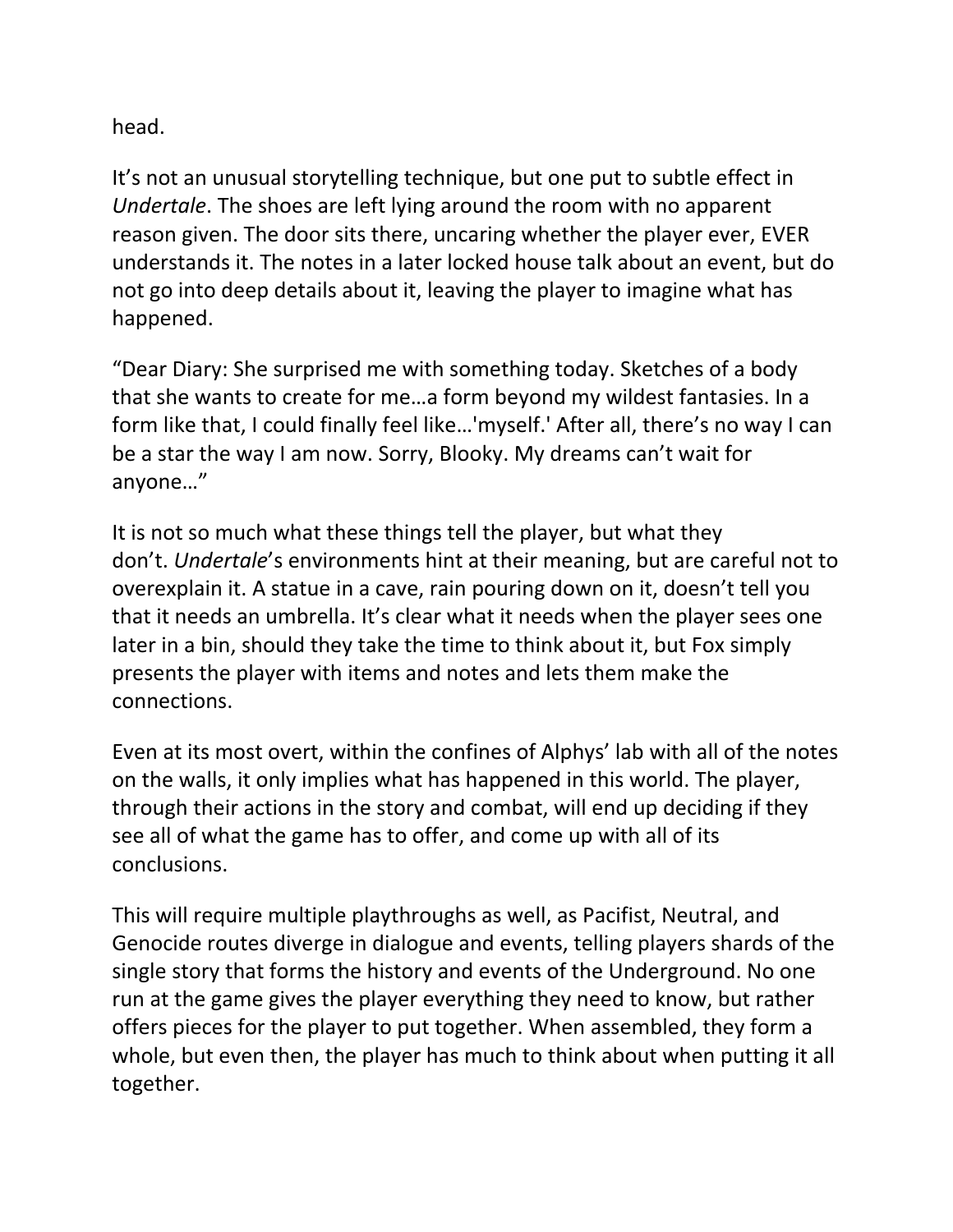"The game speaks for itself."

That's something Fox has said to me a great deal whenever we spoke about the game. Especially in terms of the environments and objects, the game will whisper its secrets to the player who is willing to listen. Sometimes the pieces are all there and can seem quite clear, but in others, the game only drops small hints at what is to come – the kind of details that are rewarded on repeat playthroughs and with the benefit of knowledge of the varied endings and later events.

Across multiple playthroughs, these little pieces start to pop out more for the player. What may have only been meaningless gibberish on one playthrough becomes clear on the next. Alphys' notes seemed quite clear to me when I was down in her lab, but was that only because I had tried the game several times and knew a handful of its outcomes? I was mystified by the lab on an earlier playthrough, catching the hints as they came together into a horrible truth, but it was only on the run I played for this book that I really took in what they meant, appreciating the facility and its meanings in its entirety.

*Undertale's* secrets feel obvious when you understand them later, but when you first encounter them, they only whisper at their meaning. The coffins may seem meaningless to some, but convey a dread that becomes sickening once you've seen Flowey call up those same colored hearts that are on each casket. The game hints at many deeper horrors, tragic events, and buried secrets (some deep within the code of the game itself), and offers the player new understanding of its game world as they learn new aspects about the story.

*Undertale* is designed for players to play through multiple times. As such, it is littered with mysteries and hidden tidbits that become clear on further runs. Players can see that Fox was hinting at many bits of the story throughout the game, and so each run feels like it peels back a layer as the environments and items within them add onto the narrative.

And like the characters themselves in their simplicity, this piecing together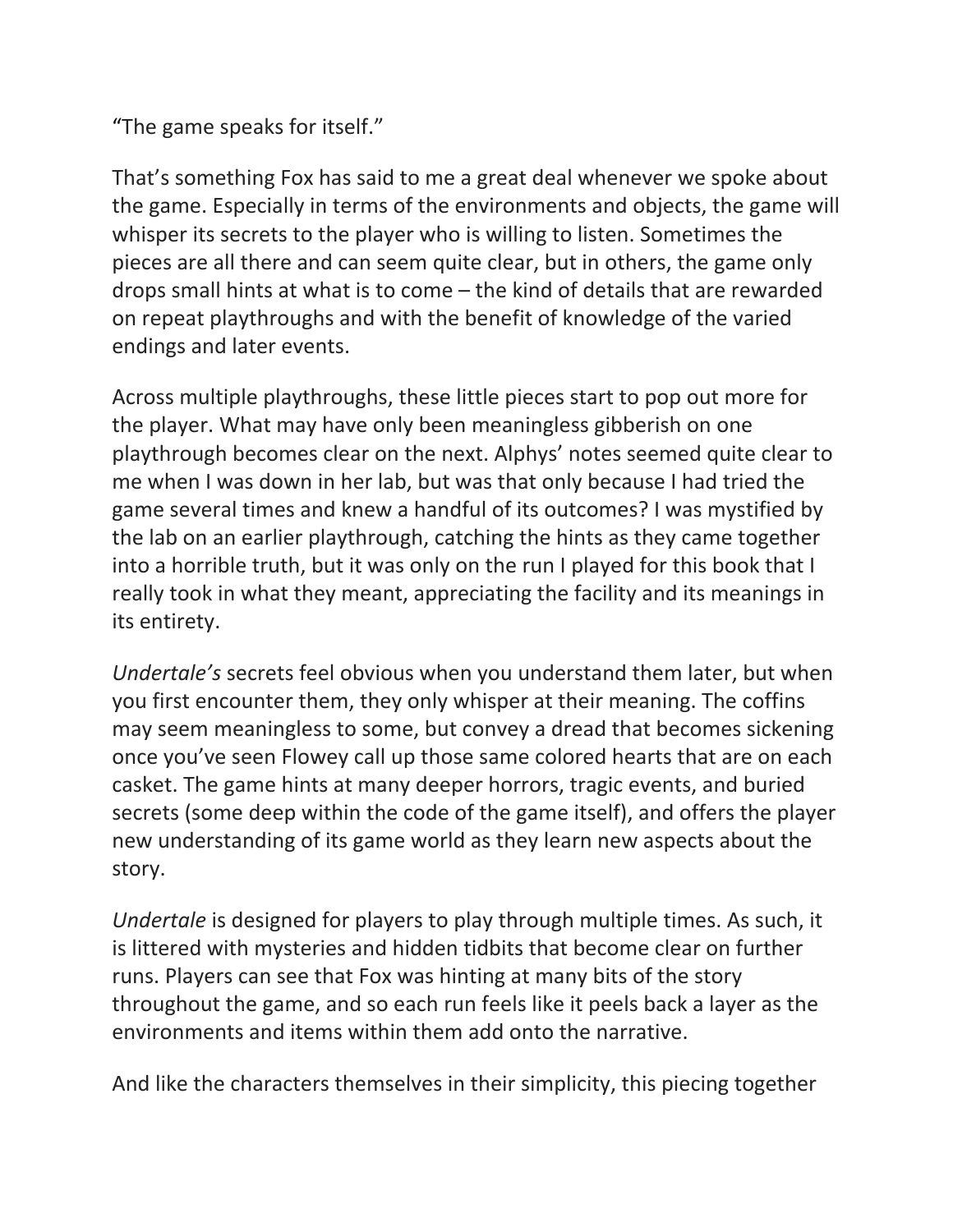of the side narrative makes a part of the game feel like it belongs to the player. Yes, the story is there and set in stone, but it was the player who interpreted it based on what they witnessed as they wandered through the world.

When the player makes these connections themselves, the revelation belongs to them. When the game doesn't clarify this for the player, it forces them to engage with the story and place. They have to make all of the connections on their own, using evidence that pulls them to their conclusion, and in doing so internalize part of the game. Even years later, it can be exciting to draw up some new tidbit that hints at Sans and Toriel's relationship, especially when you put together that idea from evidence that was laid out in the environments, not because the game made that explicit.

And it was you who figured it out. The game didn't tell you things overtly. You just found some clues and came to the conclusion on your own. This feels good, creating a memorable bond with the game where you engaged with it on a deep level. You found your proof and came up with your own theory on the game. Maybe it encouraged you to post on the forums or talk about it with your friends. It drew the game out of the game itself and into an action you took in your own life.

Even if you didn't say your theory to anyone, it was likely something you mulled over in your own head for some time. You weighed the evidence while awake one night, or on an idle walk or drive. The game's story elements, in their vagueness and hinting, entered your life outside the game. It wasn't you thinking about playing it  $-$  it was you engaging with characters and narrative and place beyond the game's world. It connected you within it in a personal way, and you drew your own story out of the events within.

Like characters, the player puts their own stamp on the story through this "simplistic" storytelling. By offering the shape, but not the fine details, the environmental storytelling brings the player into the world of *Undertale* and furnishes a place for it in their mind. It helps them reshape it, internalize it, and make it their own.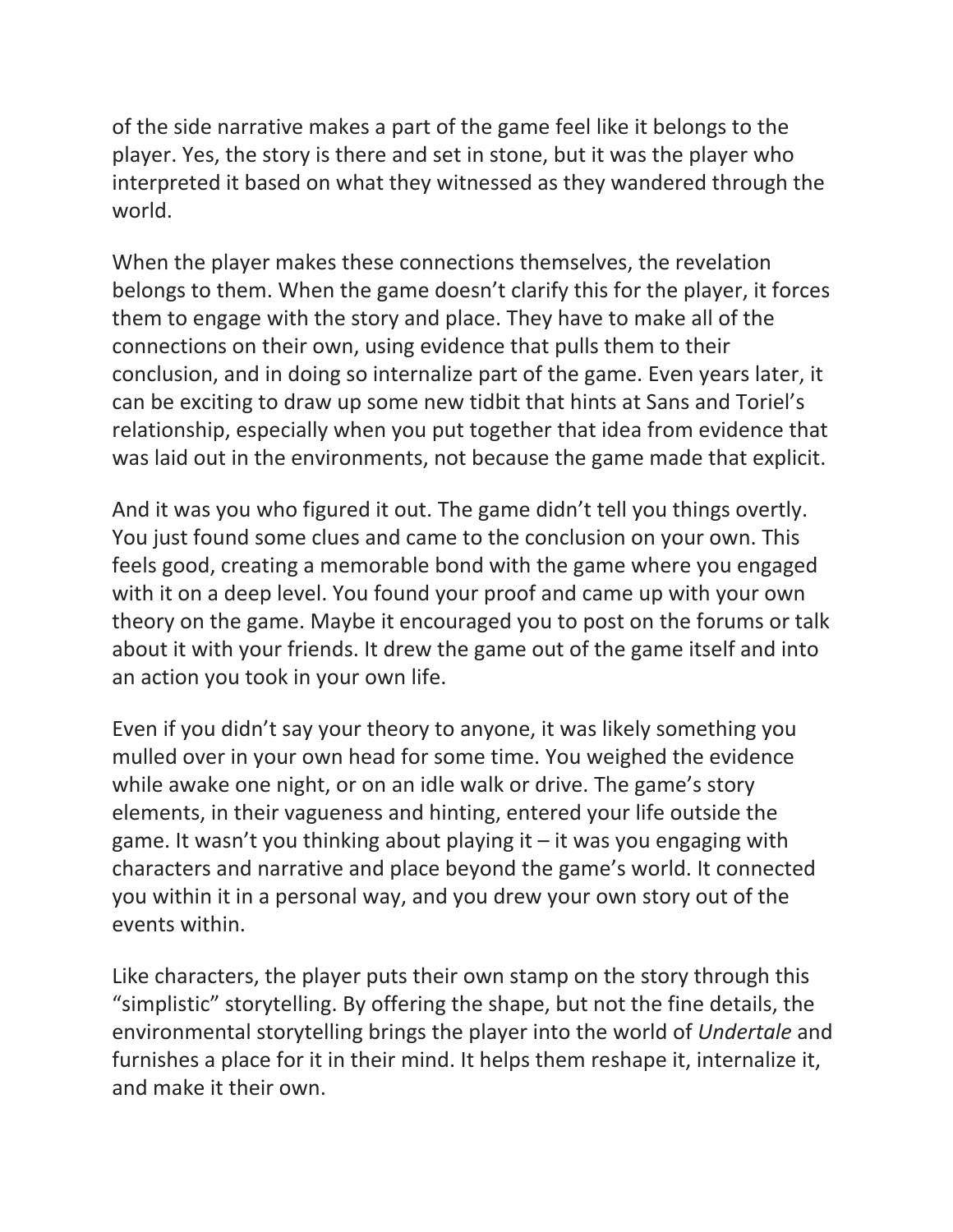#### **11.**

*"Many factors further influenced this decision's development. The strongest one might be my desire to subvert concepts that go unquestioned in many games. You kill a lot of random monsters (sometimes even humans) in every RPG and the consequences for this are never addressed. What if they were addressed?" – Toby Fox*

Players are also able to connect to the world because their actions directly affect it. By choosing violence or peace, they will soon be able to see just how their actions will have an effect on the Underground, changing its future as if it were a real place.

Players who do a lot of backtracking may note that, should they show Mercy toward many of the monsters and bosses, they'll pop up all over the world. Creatures that the player had spared will wander around old dungeons, or stop in for a game of solitaire at Grillby's. The player can chat with these creatures, hearing a quick word about their lives or what's on their minds after combat.

It's strange to see combat monsters and NPCs form a shared role like this. Typically, creatures encountered in combat don't make that jump over to someone the player can interact with in the game's world later. It is kind of a downer to kill someone you just talked to about how "Mountains're nice."

That's just the point, though, isn't it? Players who see a monster show up in the general Underworld are being shown that these creatures have lives outside of combat. They hang out with their friends. They go back to wandering the forests and caves around the world. They are living beings with things they want to do.

This is an important aspect. Combat is often carried out in a separate screen and battlefield that differs from the regular game world, further increasing that sense that monsters/enemies are an "other" to be eliminated in RPGs. The enemies only exist in this other combat screen, dredged up from the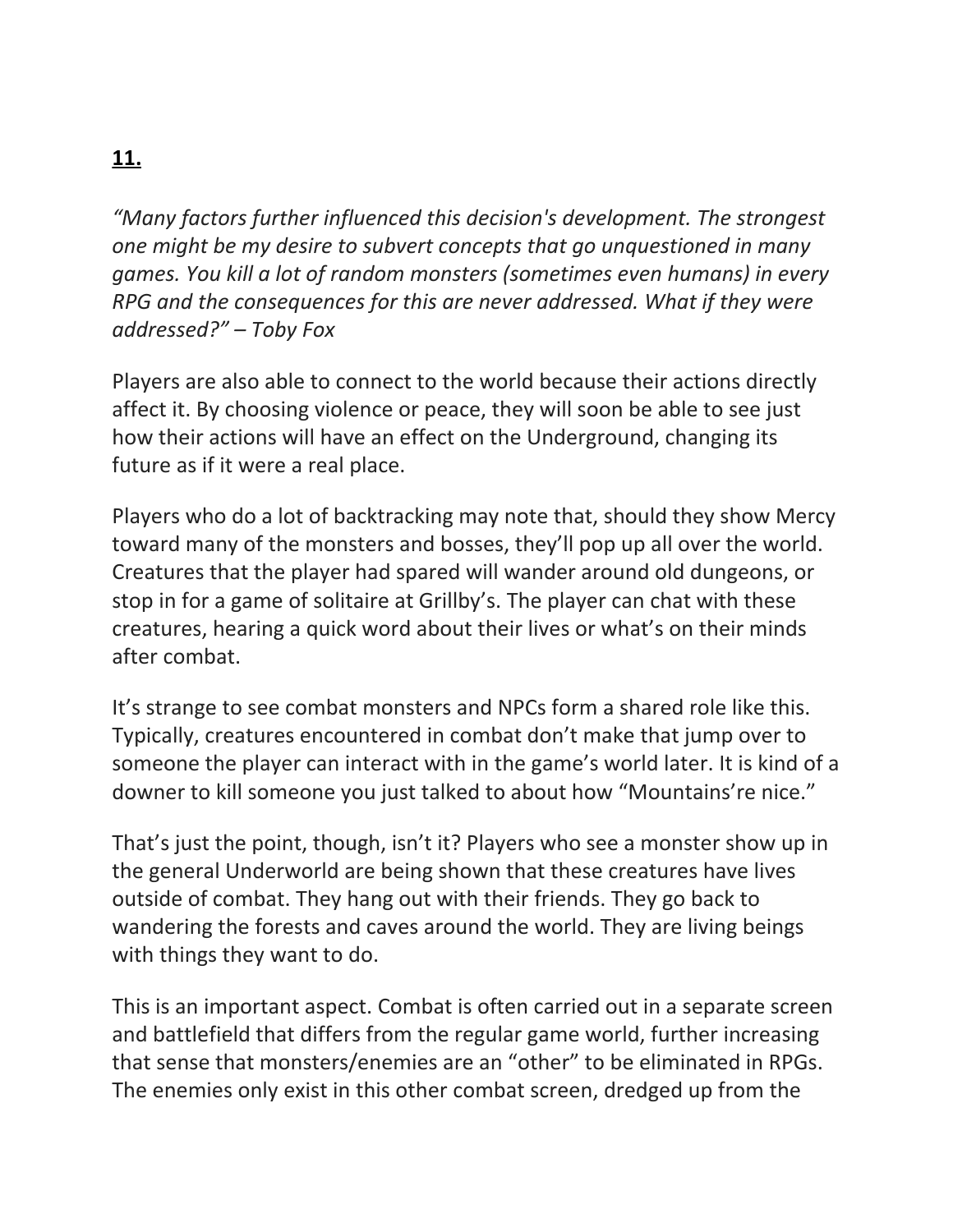aether to antagonize the player when they aren't actually visible within the world. Some RPGs have visible encounters, yes, but *Undertale* doesn't, falling more in that camp where the monster's only existence in the world is to hold the player back. They aren't a part of the world, instead belonging to this otherworldly force that only exists to challenge the people who belong.

Some games have dabbled in this form of guilt, like *Chrono Trigger* with Medina Village, featuring monsters players can encounter in combat having lives outside of it, but here, we instantly see a more simplistic side of it. The player can be attacked within Medina, and the monsters clearly don't like having humans around (until they shuffle time around a little bit).

*Undertale* takes a different route, having the monsters exist in that "other" space outside of combat, but should the player be kind to them and spare them, then they appear within the game's world. They make that transition from just being creatures who fight the player to beings with lives outside of combat. They're not just something for you to clobber, but people with friends and friendships.

This also rewards the player for saving them. They get additional gameplay in the form of new story and dialogue that others may not have seen, and emotionally, it rewards them for saving the life of someone that would not have a place in this world, otherwise. The player's kindness gives the monster its place back in the world, turning them from feral creature to something gentler. Perhaps this act is what allows the monsters to forgive humans and come back to their families and friends, having abandoned an aspect of their hatred.

Or maybe it's just funny to see Lesser Dog playing cards with itself and losing, letting players meet the friends they made through combat. If the player took the time to befriend a monster in combat, it's nice that they get to see that friend again. Having gone through some truly silly fights, it would be a shame never to be able to experience that connection with the monster again. After all, I did let Woshua "wosh" me. If I let you bathe me, I'd probably want to talk to you again at some point.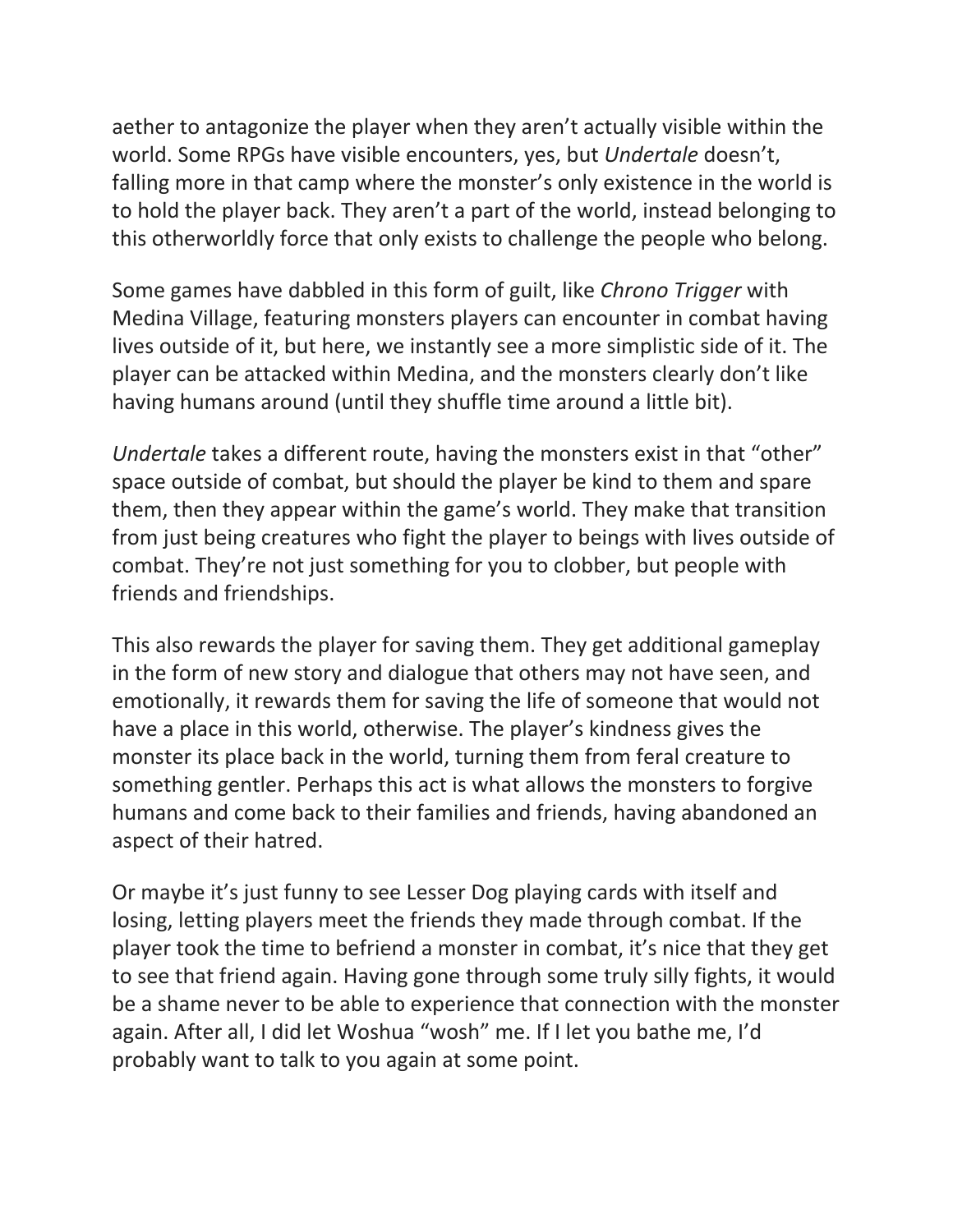The player gets to see the world changed by their kindness, and it helps them strengthen their bond with the monsters they saved by placing them in the world to interact with again. It reminds the player that their actions have consequences for these creatures, making them out to be something more than just killing monsters that have no place in reality. The player's actions have weight in this world, but it is a good weight. It is a way of making the place better and cheerier.

Or they could go another route and watch the land rot and empty before them as they kill everything in their path. If the player could only save monsters, their actions would not be as powerful as they are.

Through the Genocide Route, the player not only kills the monsters they run into, but has to go out of their way to kill more. Each area requires killing through far, far more encounters than the player would normally run into if they just went through the area at a regular pace. They have to grind out enemies, like they would do in many other RPGs, gaining extra experience from it to grow stronger and kill faster. They have to linger until every monster's life is snuffed out.

That part is key to it all. Players aren't just fighting a lot of monsters, they're fighting ALL of them. The player can only move on to the next area in a Genocide Run when given the message "But nobody came" in tiny (and discomforting) print. The player has to go out of their way to kill everything that lives in a given area. Their violence has to linger in an area until nothing more comes from it.

This creates the opposite effect of the Pacifist Run. Instead of making more monsters show up in the world, the ones who are there on the Pacifist and Neutral routes fade away. They've fled before the player's torrent of violence, leaving shops empty for the player to clean out, and streets devoid of any life. It's unclear for a while how many have fled or if the player has just killed them all, but places that used to be filled with funny creatures are now completely empty. And they FEEL empty, with many players having already experienced what they were like back when they had charming monsters wandering within them.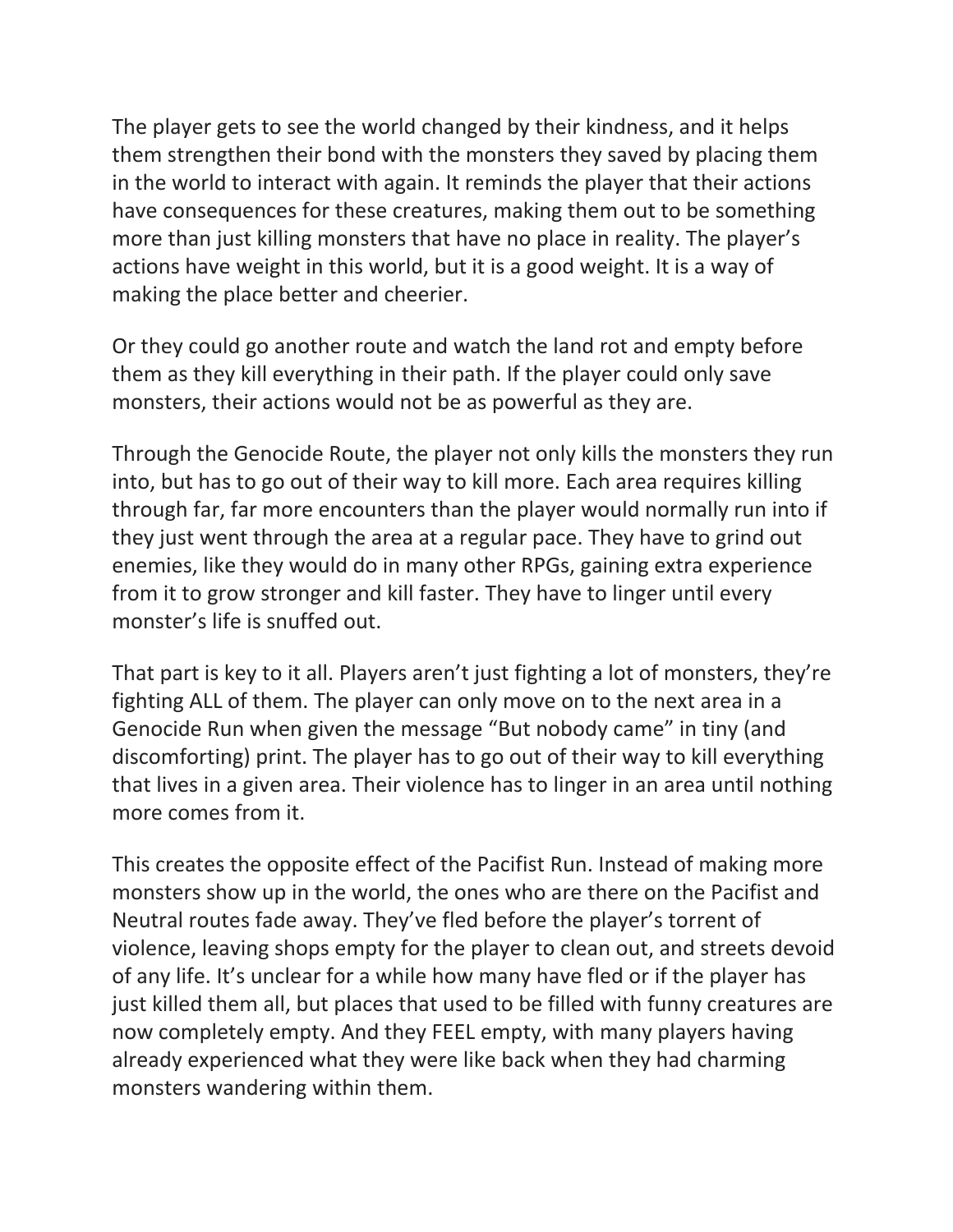Even if they haven't, it feels surreal to play through an RPG with no NPC encounters. It's odd to play through one that doesn't have a single person wandering the overworld save for the player. RPGs typically have towns and people to make the world feel fully-realized. They want players to feel like they're in a real place, and so there has to be non-combatants, even if they're not exactly riveting conversationalists with their talk of bandits in the north. Still, they're people who wander about town doing their own thing, even if that's just meandering. It's a strange sort of life, but it's still life that exists outside of battle.

*Undertale* uses that sense of emptiness to let the player really feel the implications of what they're doing. It doesn't flat out say it for some time, but it lets the player feel the distorting effect they're having on life in the Underworld. Through shifting music and the emptying towns, players see that there are repercussions to their actions – moreso if they've seen the good they can do.

The player knows that what they do will affect this place, and like in all other aspects, it's that connection to *Undertale*'s world that strengthens its bond with the player. Saving or dooming the world is not something that will just result in a different series of dialogues at the game's end with no other effects. It's not like joining with the villain in *Breath of Fire*, simply taking a seat beside it (although that did blow my mind that I could do that). If the player engages in certain behaviors, there will be repercussions. Their choices change the world.

The world is theirs. It's shaped by what they do. They have an ownership in the shape the world takes. If it's full of life, it's from their doing. If it's a cold and eerie void, it's their doing, too. This makes the game stick with the player, and through all of the varied ways Fox has crafted that connection, it creates a bond where the decisions they make matter.

Still, these are just decisions within a game world. It's sad to kill all of the people in a town created through code, but I doubt I'm the only person to have punched their way through a city in *Oblivion*. You can see this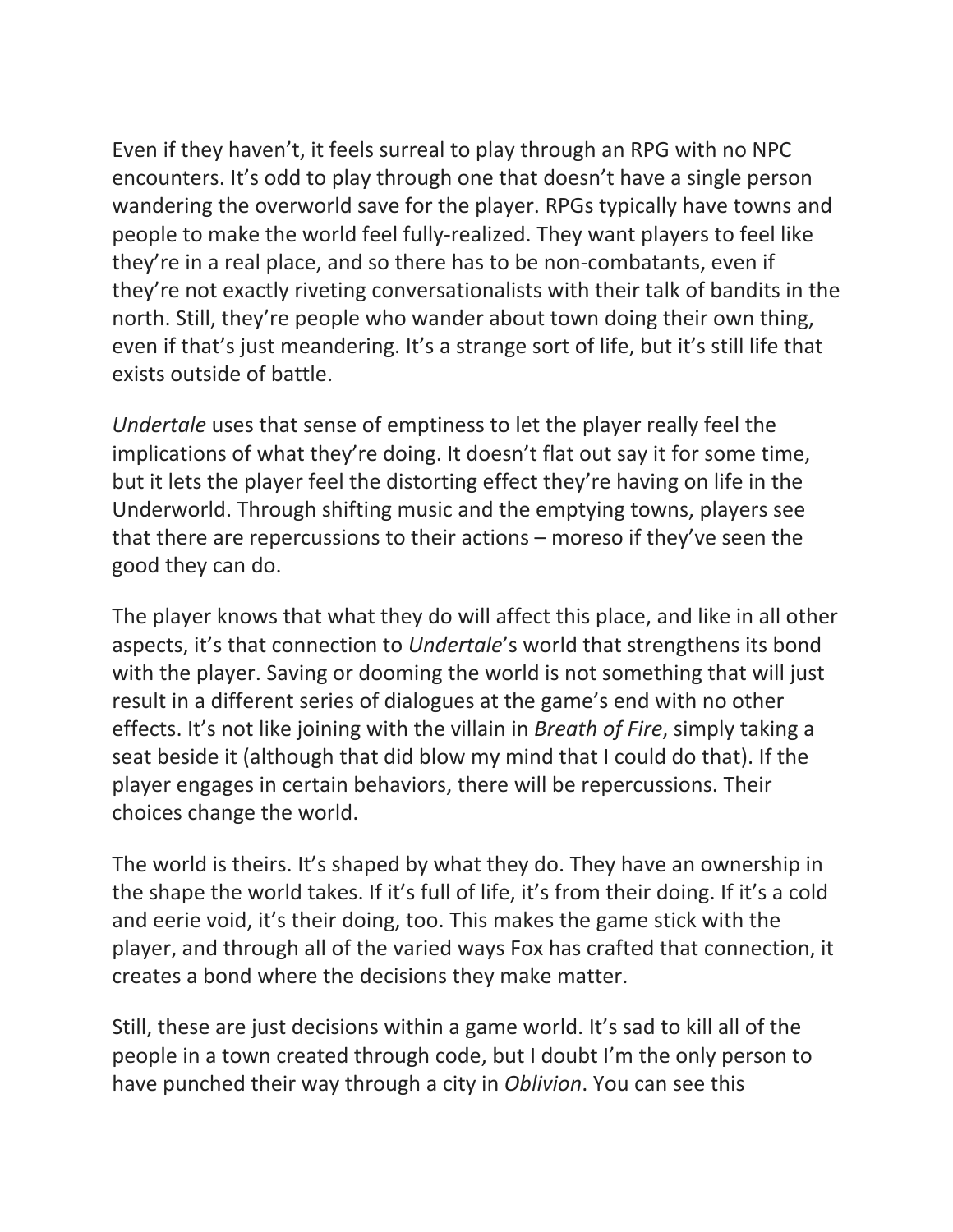emptiness in plenty of other games when the cities are cleaned out. Players have been doing it for years.

Which is why Fox took the repercussions outside the game.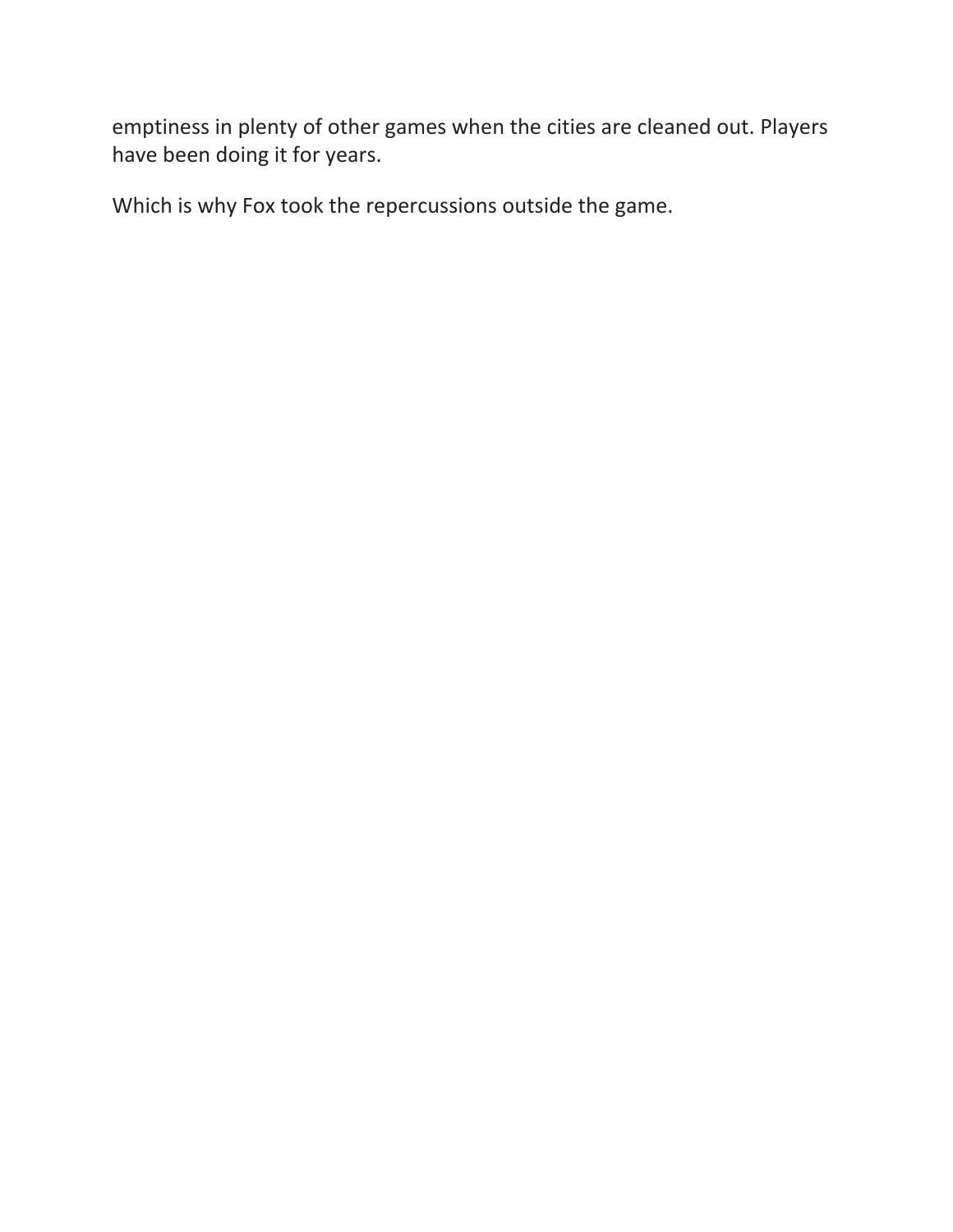### **12.**

*"One fan of the DEMO said 'I'd never played an RPG game where I never had to press the Fight button before...' That inspired me to try to keep that philosophy, though I may have disappointed some people in the end." – Toby Fox*

For consequences to matter, players must have a choice, and the consequences must be noticeable. Many games try to offer these kinds of choices, but offer meaningless conclusions or don't actually have an effect on the plot. Many of Telltale's games play up this angle, giving players dozens of choices and hinting that they will matter a great deal when they don't have any effect at all. It's a wonderful trick at first, but soon players start to catch on to the gimmick and the choice-based aspect loses its charm.

For players to feel a connection to a game, their decisions within it have to matter. Further, those decisions become more powerful, and tie us to these worlds even further, when we don't even know that we're making decisions at all. Often, games also make choices into obvious decisions, like deciding to punch a certain reporter or not in the *Mass Effect* series. It's not hard to see the moral stripe here, and it is obvious which direction the player is taking their character in.

*Undertale* offered choices that had drastic effects on the game's world, but offered little explanation on how or why. Sure, it's a question of simple morality to kill or not kill someone, but killing monsters in RPGs has always been a pure, noble act. Even if *Mass Effect* feels you're a Renegade for punching reporters, it gets kind of quiet when you shoot a few hundred aliens. Yeah, they shot first a lot of the time, but *Undertale*'s enemies strike first, too.

The player has likely been warned by *Undertale*'s Steam description "The RPG game where you don't have to destroy anyone!" and that "Killing is unnecessary." Still, it's hard-wired, isn't it? Grinding out monster kills in an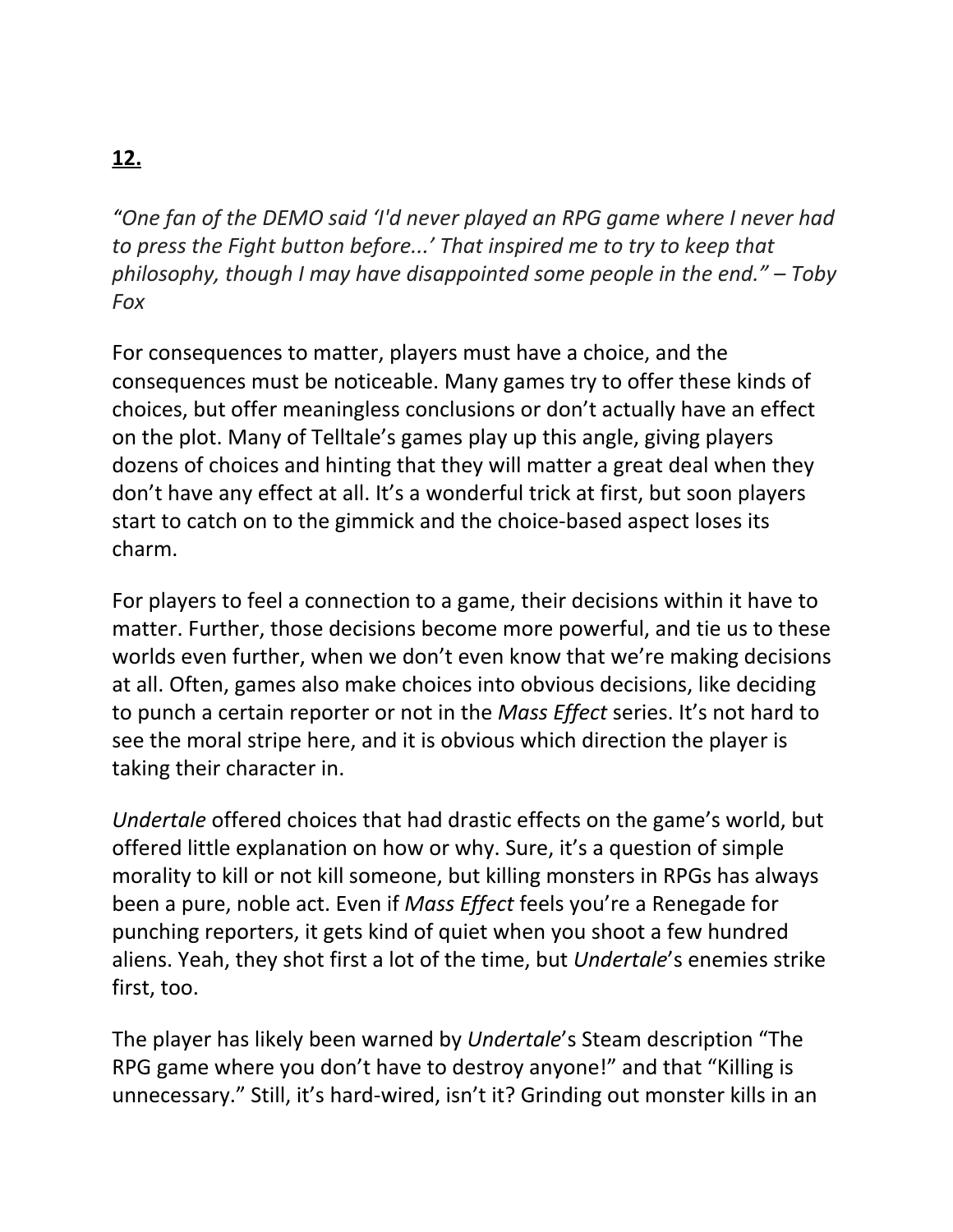RPG is just normal behavior. And Flowey, your first encounter in the Underworld, did point out that it is a kill or be killed world. And monsters are still trying to hit you and hurt you, even if you do try to be peaceful with them.

It's not like they go easy on the player, either. They attack relentlessly as you try to figure out which ACT option will be the one that calms them down and makes them back off. It's hard to do this when you have to live through dozens of turns of Toriel's attacks, or flee from Undyne's stabbing strikes, or deal with Asgore's barrage of spear swipes. It feels like a game where you should fight back.

*Undertale* doesn't explicitly ask you if you want to go easy on these monsters. It doesn't make it clear that your decision to hit back will matter, or that you will pay for killing that carrot that was trying to fight you.

The Vegetoid was my first kill in *Undertale*, far before Toriel. I was a ways from a health-recovering save point, and didn't want to lose my progress. I was getting pounded by the game's shmup-like combat system, and hadn't found many healing items. I was low on health. I was confused as to how I would get stronger as I played the game. Was I supposed to survive the entire thing with this much health? Was I supposed to be fighting a few monsters to level up, while only saving the bosses? Would my actions matter?

I was thinking of the game in terms of it being a game. If I was a Good Person, would I get the True Ending? What were the criteria for being a good person in *Undertale*? Games play fast and loose with morality most of the time, allowing for genocide should I periodically save a puppy or give someone \$20. Having just started *Undertale*, I figured it would be more of the same. I'd be free to kill a couple of monsters, but if I was kind of good overall, I'd be rewarded with that Best Ending For Good Folks.

I was used to morality being made overt and clear, the kind of morality that comes up when answering a quiz, but not when you're faced with an actual, difficult life decision. When I was hurt and dying, wondering if things were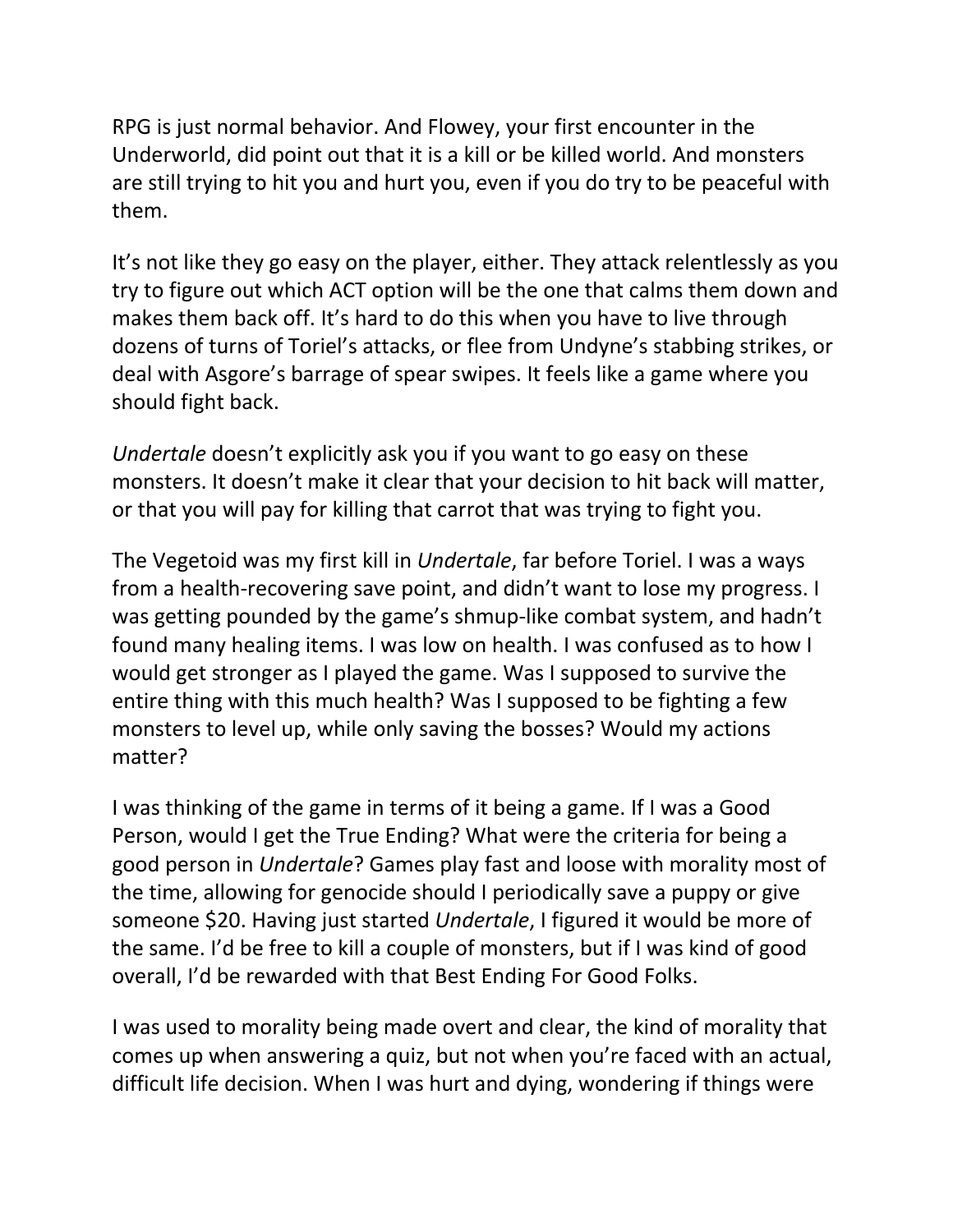only going to get more challenging for me, I made a decision, all right. I made the kind of decision that I, myself, would make when endangered. I was panicked and afraid (in a video game sense), and that guided my true, personal morality, one that chose a dark act purely to avoid the inconvenience of having to replay a short area. One that wanted an easier route through the game later, even if I had no idea what was to come.

It paints a darker picture of me, and the more common kind of morality we see in games – we're moral because we want something. We play good because we want the Best Ending, or some unlockable power or gadget or character. We're good because we hope to gain, not because of some sense of altruism for a clutch of code and art assets.

This is why, largely, I didn't think about it when I killed the Vegetoid. I was more concerned with making it to the next save point so I wouldn't have to repeat something I'd just done, and besides, they weren't going to punish me for killing one lowly enemy, were they? It was just a grinning carrot, after all.

So I killed it. And the game didn't fault me for it. Didn't hint that I'd done something wrong with a growing evil meter, a change in my character's appearance, a note saying my morality was shifting, or any of the other things games do when they want to show "morality." No, it just let me go along my merry way with that fresh batch of EXP and new level I gained. Gave me a few more hit points and everything, making my journey easier. I mean, surely if I wanted to survive against all of these monsters, even if I intended to be nice, having a bit more health would help? So what if I killed a few creatures in the beginning?

"So what if I killed a few?" was the question I think Fox expected of many of his players. Yes, it was a game about playing nice, but after having played RPGs for so long, I doubt many people thought there'd be much harm in offing a few critters. I mean, you can see them again if you only kill a couple. It's not like they're gone when you kill one or two.

But what I did mattered a great deal, and I didn't know it because it didn't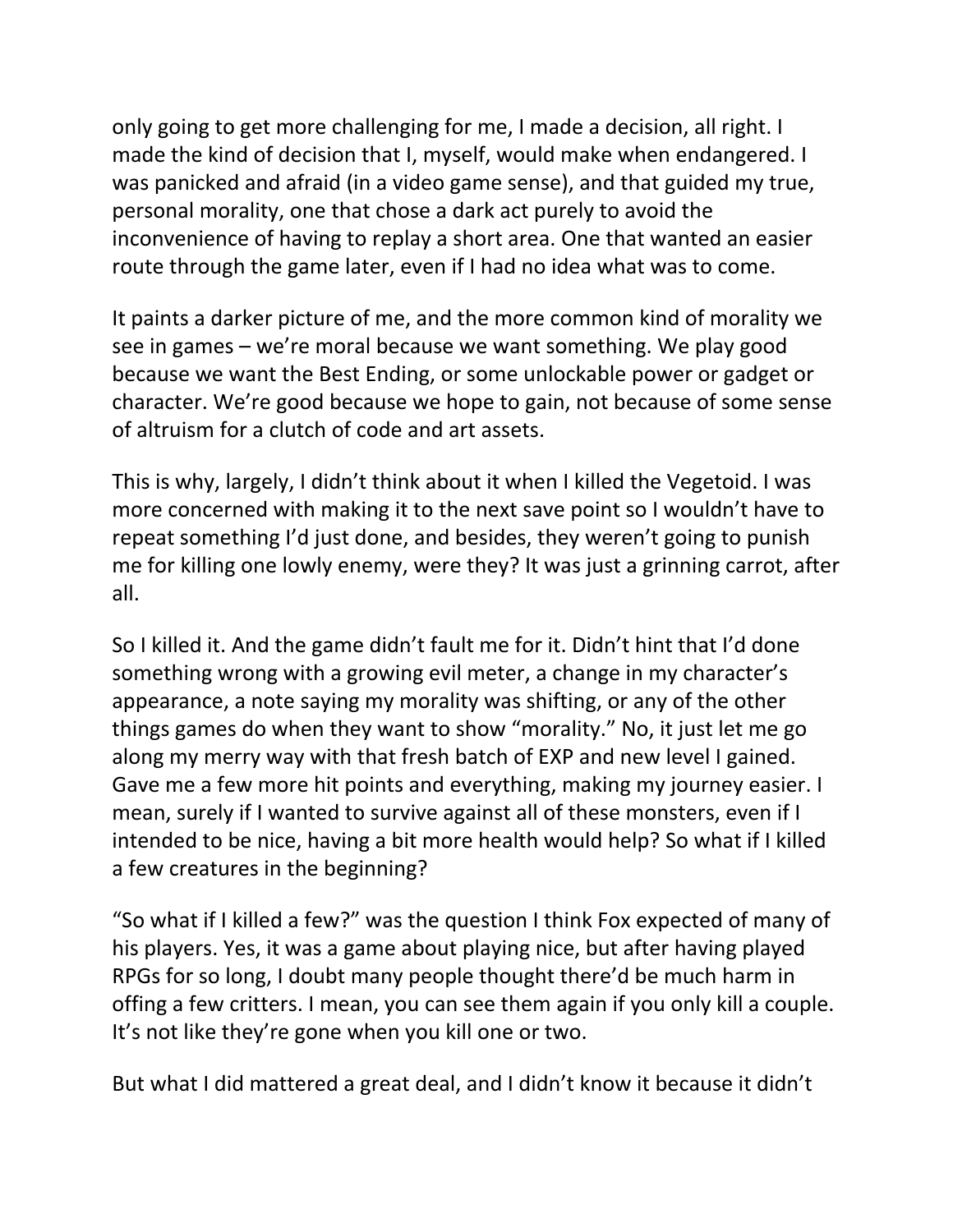come in the form of an obvious moral choice. The game hadn't prompted me with dialogue or anything, but had simply given me a world to act in and then provided me with consequences I wouldn't know until it was too late.

I was judged for my sins by the end of the game. Before you face Asgore, you run into Sans in a hallway bathed in light, and he calmly explains the consequences of the people the player hurts throughout the game. That there is a penalty for doing harm, no matter how inconsequential I thought it was at the time.

Those creepy carrots were indeed living things, and all of that lovely EXP turned out to be Execution Points, and my LV (or LOVE) wasn't an indication of personal strength, but instead my Level Of ViolencE. That carrot I had killed on a whim to avoid a minor inconvenience had come back to haunt me, dooming me to get the neutral ending, facing Flowey in combat that was surreal and disorienting. No Good Boy ending for me.

But that still reduces it to a simple morality system, doesn't it? It's still nothing more than: killing monsters is bad, saving monsters is good. It's still a simple, binary choice. One is pure good, another is pure evil.

Gameplay-wise, it's also still just me deciding not to kill anyone because I wanted the best ending. I pushed on to try for the True Pacifist ending immediately after "failing" to get that best ending on the first run. I wanted that "best" ending. I wanted to be a good person, and have the game reward me for being a good person.

But *Undertale* muddies the water of morality. Yes, deciding to kill a monster or not isn't a leap of morality, but sparing a creature is not an easy decision. As we've seen, saving them requires players survive an onslaught of attacks, dodging complex arrays of shots for turn after turn, weaving through them as they struggle to figure out which ACT decision will finally calm their foes down. This can take dozens of turns, and with limited inventory space for weak healing items, this will wear most players down until they know combat well.

It's very, very hard to live through being good in *Undertale*. If you're not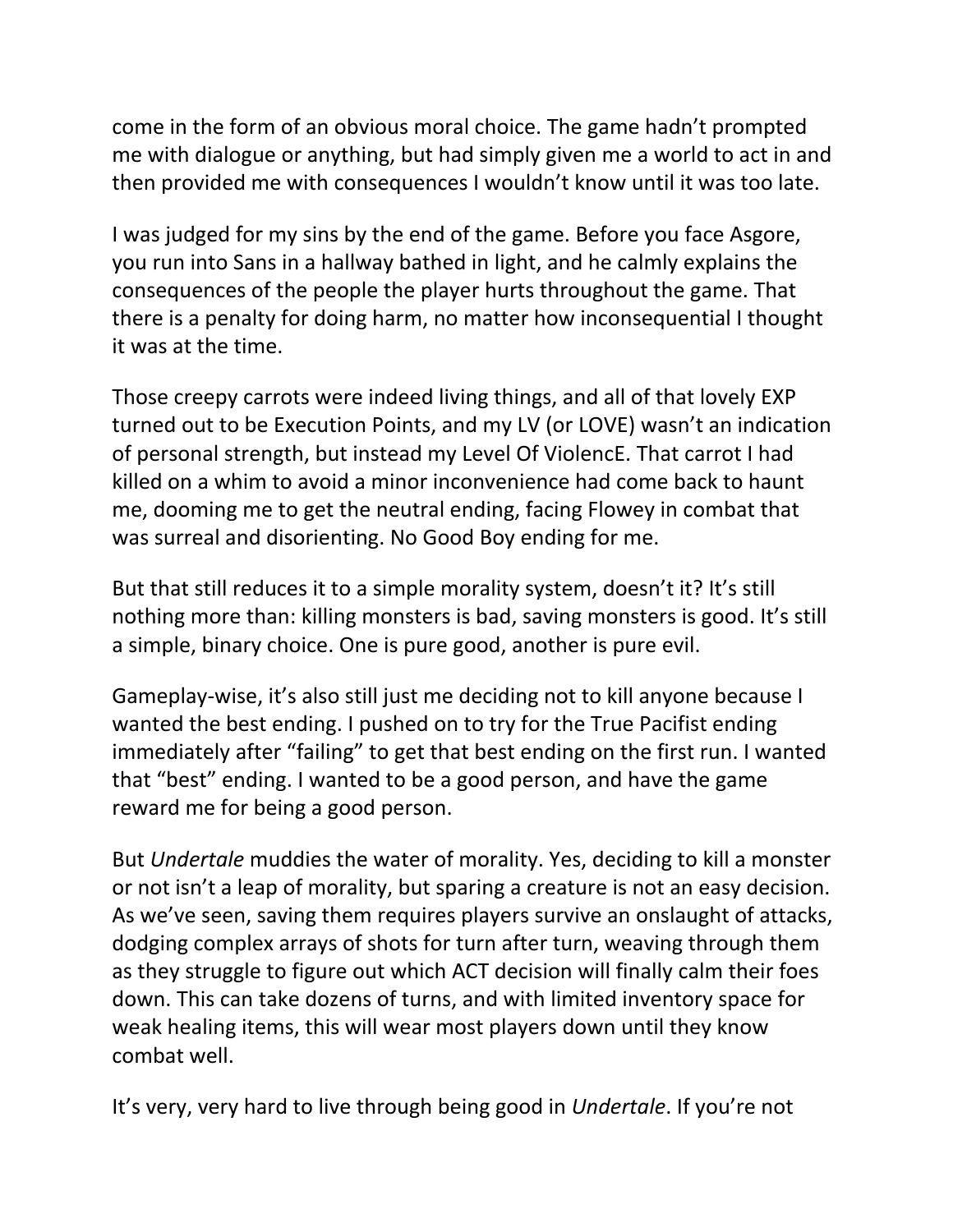good at threading that little red heart through tight spaces, you will not live long. If you can't guess your way through the monster's wishes, personality, and desires, you will have a hard time surviving long enough to make peace with them and spare them. It takes a great deal of time and effort to help these monsters survive.

And the whole while, that ATTACK option gleams, waiting for you to choose it. It's so easy just to select it and wipe out an attacking beast in a strike or two. It's so much simpler to just lash out and be done with it if you're having a bad run, killing your foe and figuring you'll try again next time.

That's the point, though. It's easy to decide to attack. There's no obvious consequence, either, telling players nothing if they haven't already been through the game a few times. All you know is that it's easier to kill when you need to. It's hard to be good and just, and all it takes is a single slip-up for it to all fall apart.

*Undertale*'s morality does come down to a single binary choice, but it makes that choice matter by not making it an easy one. Players don't get away with just clicking a dialogue option or choosing which abilities are "good." Instead, they have to commit to being good, and fight hard to stick to the path they've chosen. Making peace with monsters that have every reason to despise you will not be easy, and it's only when you know them and care for them that you'll start to get some sort of a foothold. In the meantime, being good is a challenge, and you will ache with the need to just break from it that one time.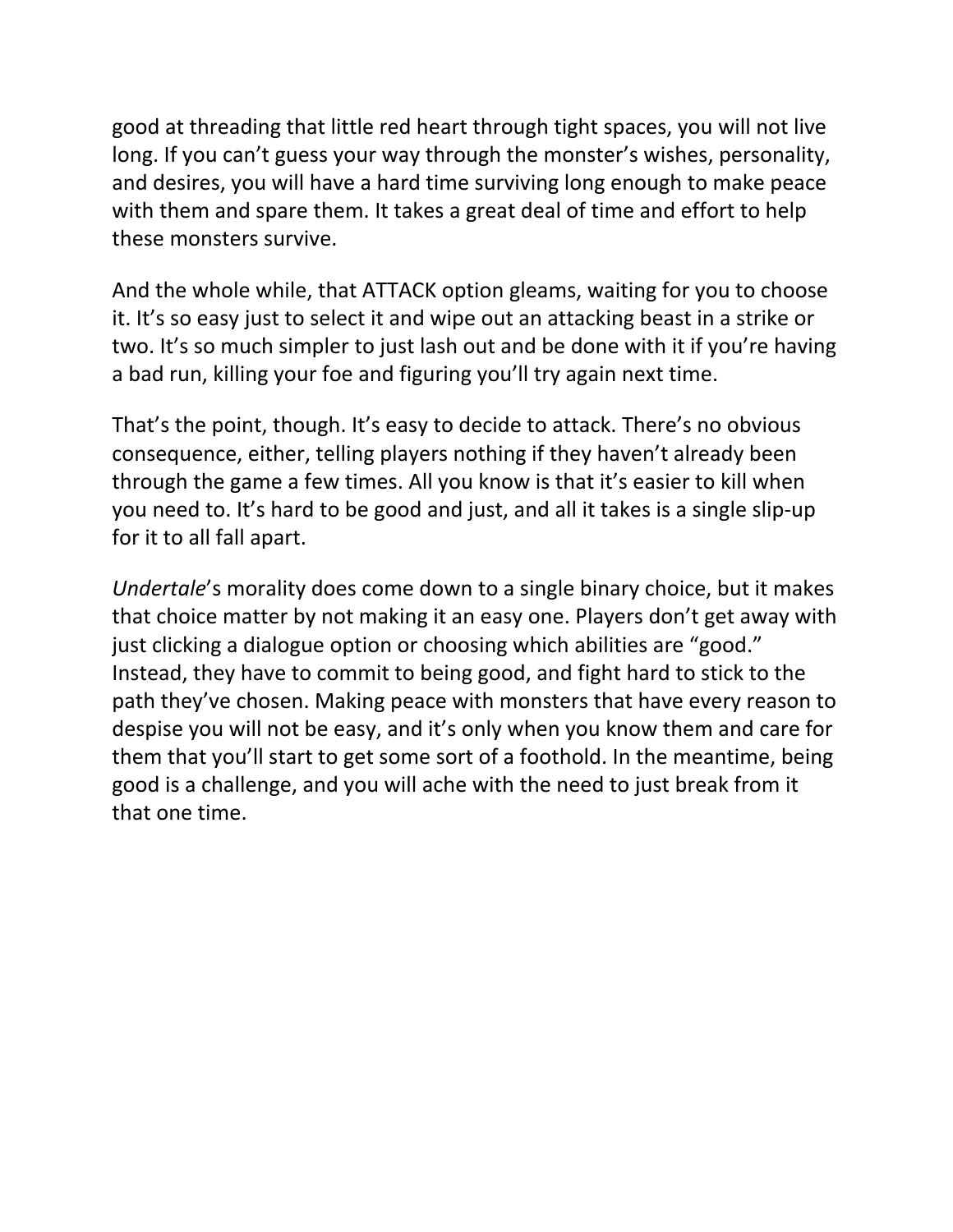#### **13.**

*"My original idea for him [Papyrus] was way different. He was going to wear a fedora and be kind of creepy, with no obvious redeeming qualities…I'm so glad I decided to change him completely. It wouldn't have been right to have such a mean-spirited character." – Toby Fox (5)*

What if that choice to kill starts getting a little too easy? That first break did it to me, and soon, I was killing a handful of creatures. Just enough to level up, really. I mean, I'd already messed up and killed one monster, so what was a few more?

And in all of my failures in the future – all of the GAME OVERs – it grew stronger. It wouldn't take much to tumble over that edge, and finally, in a later Genocide Run, where the player sets out to kill EVERYONE, I got to give in to that side of me a little bit. To revel in power. To eradicate life without thought. It was just a game, after all, so what's a little bit of fun wiping out all life in the Underworld?

But making the decision to go full-on evil isn't an easy one, either. Yes, it's an easy one in the moment, when a certain spider boss is just steamrolling you and nothing seems to be working (why, oh why, didn't I eat something from the spider bake sale during that fight?), or when you can't quite sneak around Dogamy and Dogaressa's pair of axes. But soon, killing all of those inconvenient creatures starts to bring about other problems.

I'm not just talking the handful of brutal bosses you'll come across (although Undyne the Undying and Sans will test your keyboard's durability). If you're really, REALLY committed to killing everyone, it starts to chop away at you for various reasons. It starts with that delightful music that I already spoke about. Rather than playing the usual array of striking, cheery, or fun songs as you wander the world, the music shifts into this droning, unsettling series of tones as you kill enough creatures to enter a Genocide Run. It sounds oddly mechanical and distorted – a far cry from the pretty piano music of the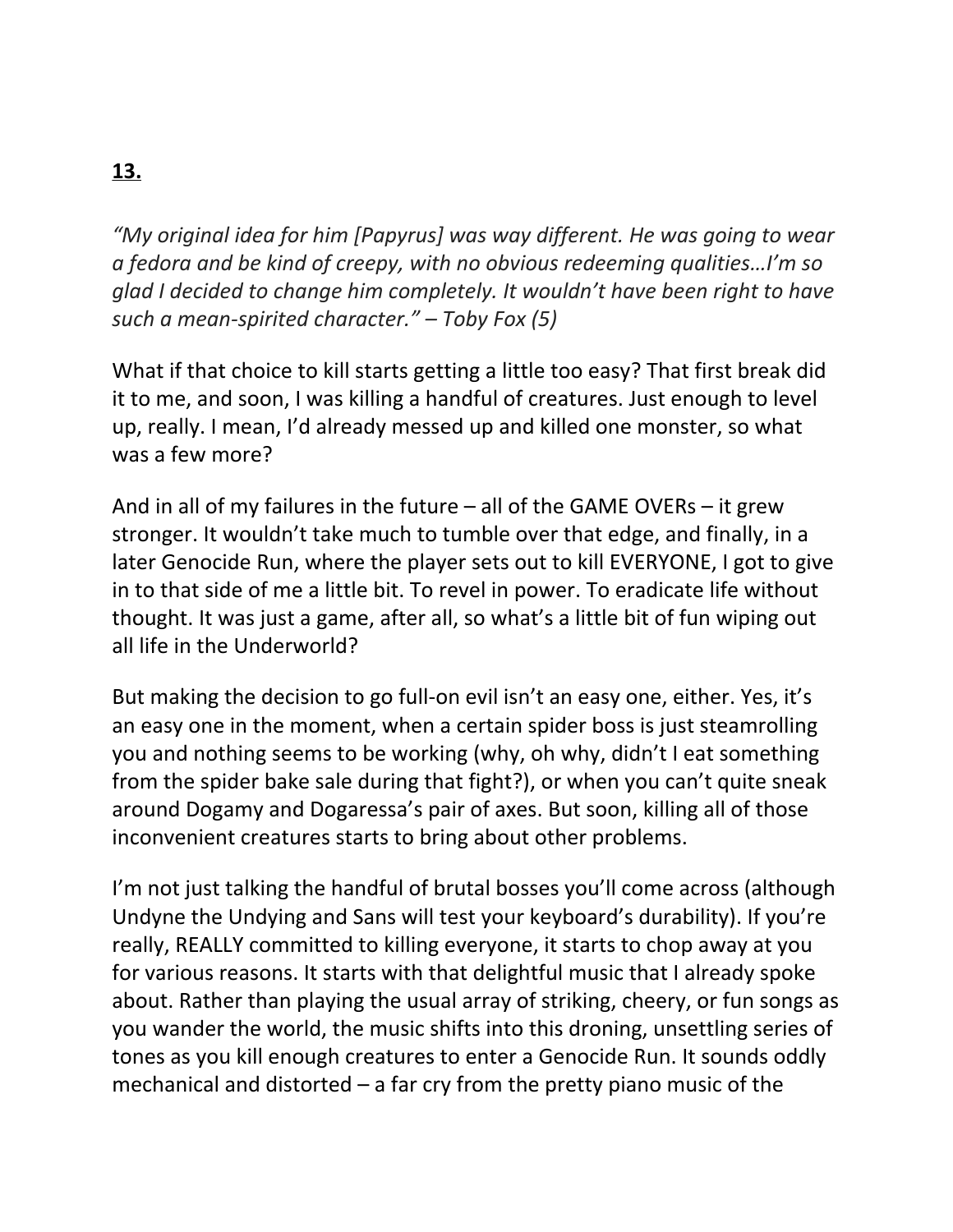### Ruins.

It reminds a bit of *Silent Hill* – an alarming shift in musical tone to something discordant that drags on and on. It grates on the ear, but in a subtle way. It's not aggressive, but rather creeps under the skin, making me feel sick with worry. In this distorted song, one can sense the world changing, especially when it abruptly starts up after you've been idly killing monsters, and right after the "but no one came" message spontaneously appearing when you thought you'd entered a normal battle.

This jarring shift in music changes everything about the reception of the game, and things get very, very lonely and uncomfortable. What once seemed like a peaceful ruin filled with odd creatures is now an empty, endless series of corridors. Not even so much that it is empty, either. This music, and what the player has already seen of the place and its talkative inhabitants, tells them that there were people here, and that they're gone, now. It's empty and lonely because it was once populated, and now it's not.

### Because of you.

That's what makes this feel especially eerie. It's not some plot point the player had no control over. It's not "supposed" to happen. It didn't come from the player choosing too many evil points (at least, not overtly). It came from the player taking on a series of actions that they just wanted to, or from trying to achieve a certain ending, or acting in the same way they typically act when playing an RPG. It's something the player chose, accidentally or purposely. They were just grinding monsters and levelling up. Nothing weird about that, right?

But we don't just stop at music. *Undertale* slowly shapes itself around how the player acts in its world, changing many different aspects over time. NPC characters begin to disappear from locations. Towns are empty, with players able to take whatever they like or do what they want. Plot points change, with early encounters with Sans and Papyrus growing uncomfortable as the player character grows more cold, distant, and silent. Soon, even those runins dry up, and the player is only periodically stopped for boss battles where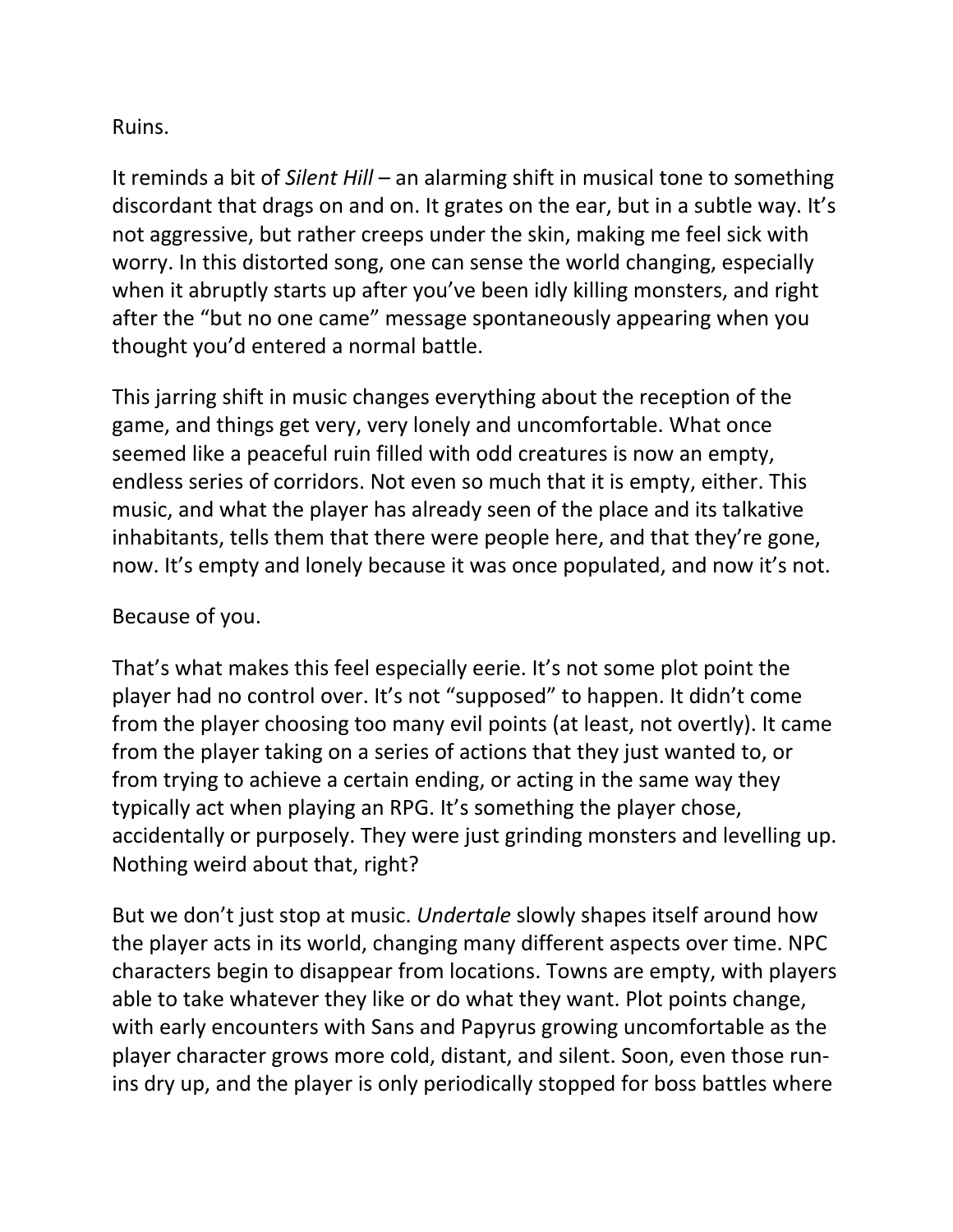the game's main characters try to stop their onslaught.

If a player were to do this on their first run, they might not notice the difference, but they would notice that SOMETHING was off. If they'd played any RPGs, the empty towns and lack of any helper characters might leave a sense of loneliness. The music and warnings of no one coming to battle give an unsettling sense that something is horribly wrong. The warnings from the population about the player's evil acts would work on a player had they never played any games at all. The game comes out and tells you that you're doing terrible things, growing more and more explicit over time. You are not a good force in this world, and *Undertale*'s characters are unafraid to tell you that.

Even if you haven't been paying attention to the dialogue, can you honestly feel good about killing all of these grinning, happy characters? Is there not something childlike and innocent on many of their faces, smirking and happy as they meander through the world. Yes, Greater Dog could be demolishing you, but how do you feel about hitting a puppy that's smiling at you? *Undertale*'s simple, cheerful characters seem too innocent or friendly to hurt, even as you're taking damage from them in the box below. Whether you feel anything or not, the appearance of these happy creatures seeks to make the act of killing them uncomfortable.

This grows much, much harder on the player that has already gotten the other endings, though. The ones who've gone on a date with Papyrus, shared a meal with Sans, or helped Undyne with a little cooking. The more the player digs into this world - the more they know about the characters who live there - the more reprehensible it becomes to hurt those characters

I never really felt like I knew the people of *Fallout 3*'s Megaton that well. I didn't particularly like Moira, and I never much cared when I blew them all up. Besides, I could just reset and fix everything (but we've already talked about that a bit, and will more later). *Undertale* was different. Through my encounters with them, in battle and on the world map, I'd gotten to know these creatures well. I'd seen their good and bad sides, I'd seen into their personal lives, and they'd welcomed me as a friend. Resetting the game to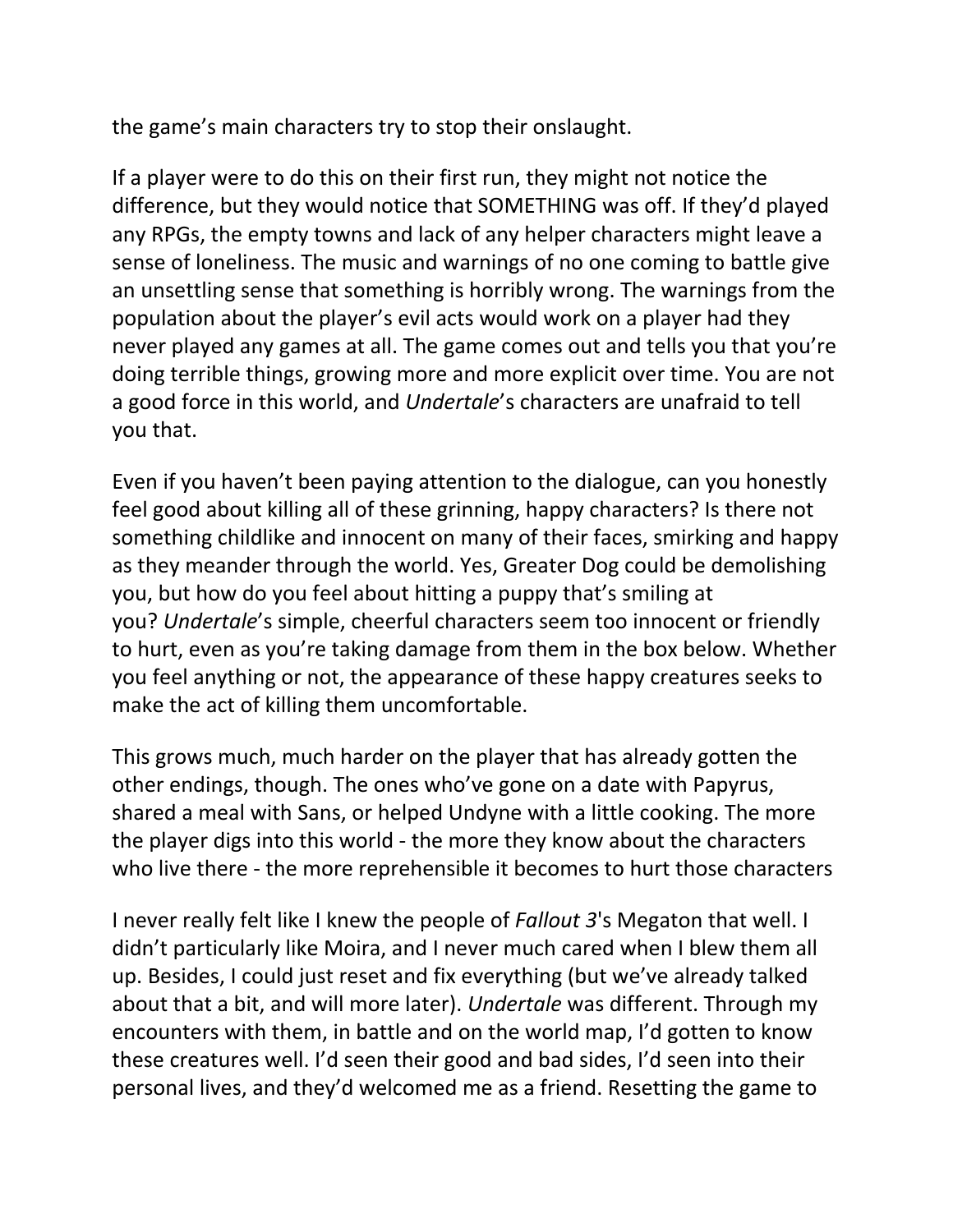do a Genocide Run did not reset my memories of these people. I still could recall their friendships. I'd only just recently said goodbye to them in my previous Pacifist run, honestly. Our good times were only a few days old.

Now, I was here to kill them. Toriel, who'd taken me into her home and tried to keep me safe, had to die. Even after all the work I'd put into saving her the first time, I still cut her down - in one hit that did colossal damage, which was another indicator of the dark path I was walking down. These creatures who'd stood before me now didn't have a single hope (And as for making things easier, you don't have a better example than how you can just demolish early bosses. Revenge is, for a time, *sweet*).

"You felt your sins crawling on your back."

But it wasn't sweet. I didn't feel good as I cleaved through all these smiling, friendly, but somewhat aggressive monsters. I didn't get that same idle thrill I'd get from running people down in *GTA III*, my first experience at just crushing a powerless populace with powerful weapons. I didn't revel in the sort of goofy fun I'd had when I punched my way through an entire town in *Fallout 3*.

Sometimes it does feel good to just cut loose with some mayhem in a video game world, knowing there's no real consequences to what you're doing. I didn't feel that, here. Killing Toriel again made me feel like my mouth had filled up with ash. Stomping these monsters flat, especially going out my way to do so, didn't have that same dumb thrill that often comes with going on a video game rampage. Even getting stronger didn't feel much better, taking away that joy of levelling up I usually get in RPGs. I just felt…empty.

Worse than empty, I would find when I came to Papyrus. The spaghetti cook's innocent, hyper-positive attitudes kept assaulting my desire to see a Genocide Run through. It hurt to want to hurt him.

"Wowie!! I have friends! And who knew that all I needed to make them was to give people awful puzzles and then fight them?"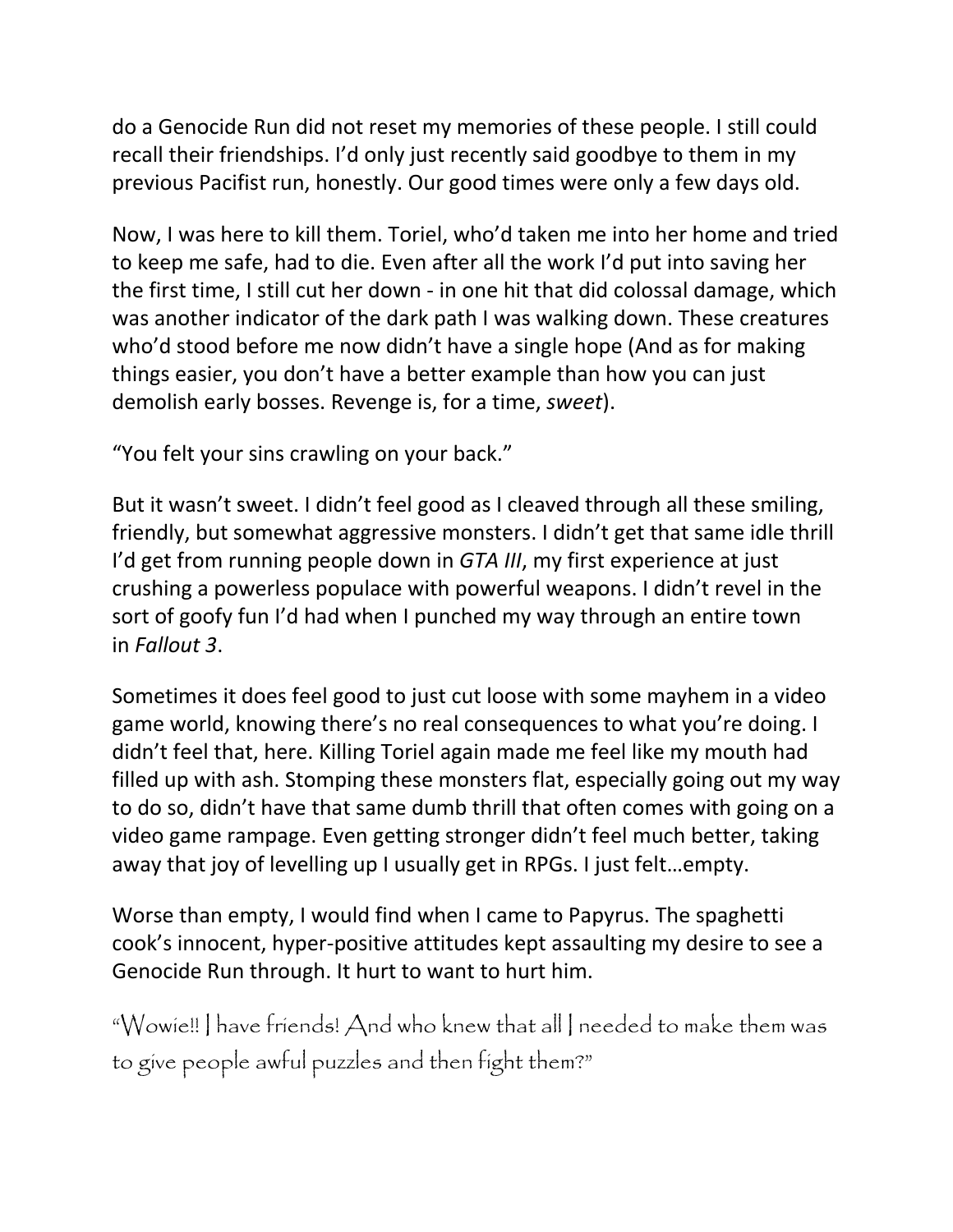I could remember so much of the goofy things he'd recently said to me.

"Prepare yourself!! For high jinks! For low jinks! Dangers! Puzzles! Capers! Japers!"

He was so…goofy. So genuine in his desire to have friends. Even when capturing me would make all of his dreams come true, he didn't do it. It was still all in good fun for him. Just an excuse to joke around and have a good time, maybe making a new pal.

"Howdy! If it isn't my good friend who trusts me. This is Papyrus, your also mutual friend."

I knew Papyrus pretty well. He'd made me laugh most of the way through the first hour of a game that was already pretty ridiculous. He just ramped up that silliness, being a perfect mirror to Sans' equally goofy sense of humor. There was just a genuine desire within him to make the people around him happy. He just wanted to be my friend (and ONLY my friend).

"Human. It's clear now. You're madly in love with me. Everything you do. Everything you say. It's all been for my sake. Human, I want you to be happy, too. It's time for me to express my feelings. It's time that I told you. I, Papyrus…I…um…"

He just came to encapsulate everything good and positive about *Undertale*'s world. He was tasked with capturing humans in order to get a spot in the Royal Guard, which he claimed to desire so much, but he couldn't help but be kind to everyone he met. Even in death, when you're cutting him to pieces, this doesn't stop.

"But…St…Still! I believe in you! You can do a little better! Even if you don't think so! ... promise..."

The other monsters, understandably, turn on the player in powerful ways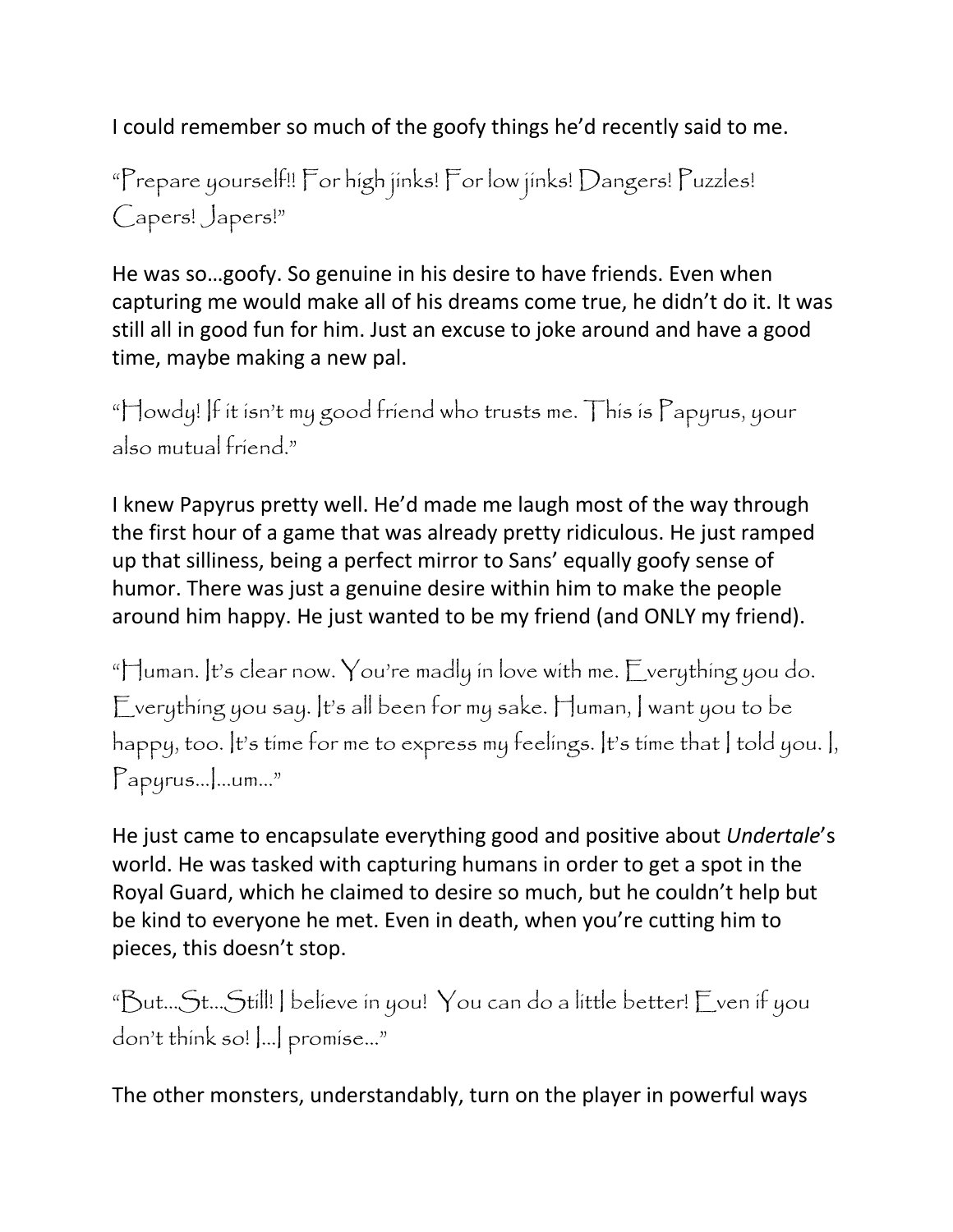when the player sets out to kill them all. Undyne becomes Undyne the Undying, a stronger, more aggressive version of her regular self. Sans becomes a beast of monstrous power, one who overwhelmed me dozens and dozens of times – far more even than Smough and Ornstein from *Dark Souls*. It's only Papyrus who believes in the player no matter what they do. No matter their actions, Papyrus tries to be a positive influence, endlessly offering jokes and a smile, right up until he's left as nothing put a pile of dust.

This wasn't the fun of going on a rampage that most games provided. This was hurtful. Sickening. I knew these creatures. Had grown to care about the smallest among them from learning their personalities in battle. They'd made me laugh, even as they kicked around my in-game character.

And really, what did that matter? Save points were so frequent throughout *Undertale* that I never lost much progress if I didn't win a fight. What did I care that I'd lose five minutes of progress if I didn't find out how to best befriend an airplane with a bow on its cockpit?

This wasn't killing faceless characters in a game. This was an assault on characters I knew and loved. This was like seeing a favorite character in a book or movie die, only I was the one choosing to make it happen. I was the one deciding which characters lived to the end. I was doing this. Me.

I felt guilt when I killed Toriel again, but it was killing Papyrus that made me sick. Papyrus never stopped believing in the good in me, and now, here I was, breaking his bones for nothing more than curiosity. Boredom. I wanted to see what else the game contained, so I had come to town to end his life. Sorry, guy who was so fun to hang around, but I want to know about some more story stuff that I could read online. So you have to die. No hard feelings. After all, I'll just put you back together again someday. No one needs to feel put out by this temporary murder.

"That's the trash can. Feel free to visit it any time."

Players who take the time to get to know the cast of *Undertale* will share in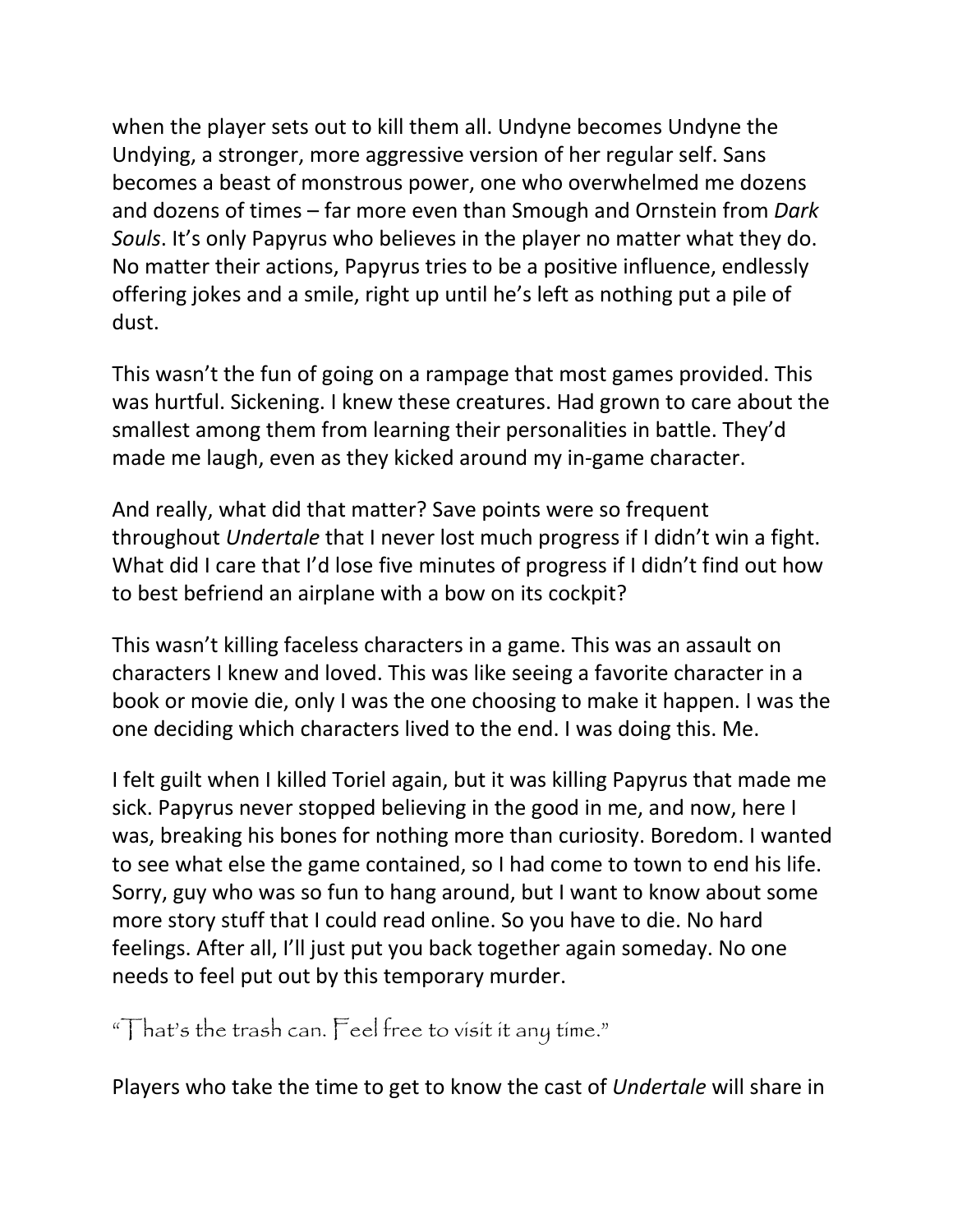that guilt. Maybe Papyrus won't be the one to trigger it, but someone in this silly, heartwarming place will do it. Maybe it will be a small monster, or one of the overworld creatures who just isn't there anymore after you kill them (Grillby's gets startlingly empty if you kill the various dog enemies, as opposed to cheerfully full if you save them), but someone will make the player crack – make them realize the gravity of what they've done.

Because you know them. You've laughed with them. You've shared in their pain, and likely helped them see you in a more positive light. You have bonded with these characters, and through everything Fox has put into his world, you've come to be close to these beings. Killing them hurts so much more in this situation. It means so much more since you've spent this positive time with each of them. There are no disposable beings (no matter what I feel about Vegetoid). They all have a place out in the world, and by taking them out, you are harming beings you've grown to care for.

But how much pain can we really cause a digital being? Hold the escape button for a few seconds and we've corrected our dark deeds. That's part of the appeal of messing around in a game – you can do whatever you like, but then a quick reset gets rid of it all. It's consequence-less should we choose to have it be that way. We're free to do whatever we want, and then wipe the slate clean. It's being able to be whoever we want to be, even if that's an insufferable jerk or murderous monster, and then come back as if nothing had happened.

As we've seen, though, we cannot escape what we've become in *Undertale*. As we've seen with Toriel, in *Undertale*, our sins are ours, crawling on our backs, forever.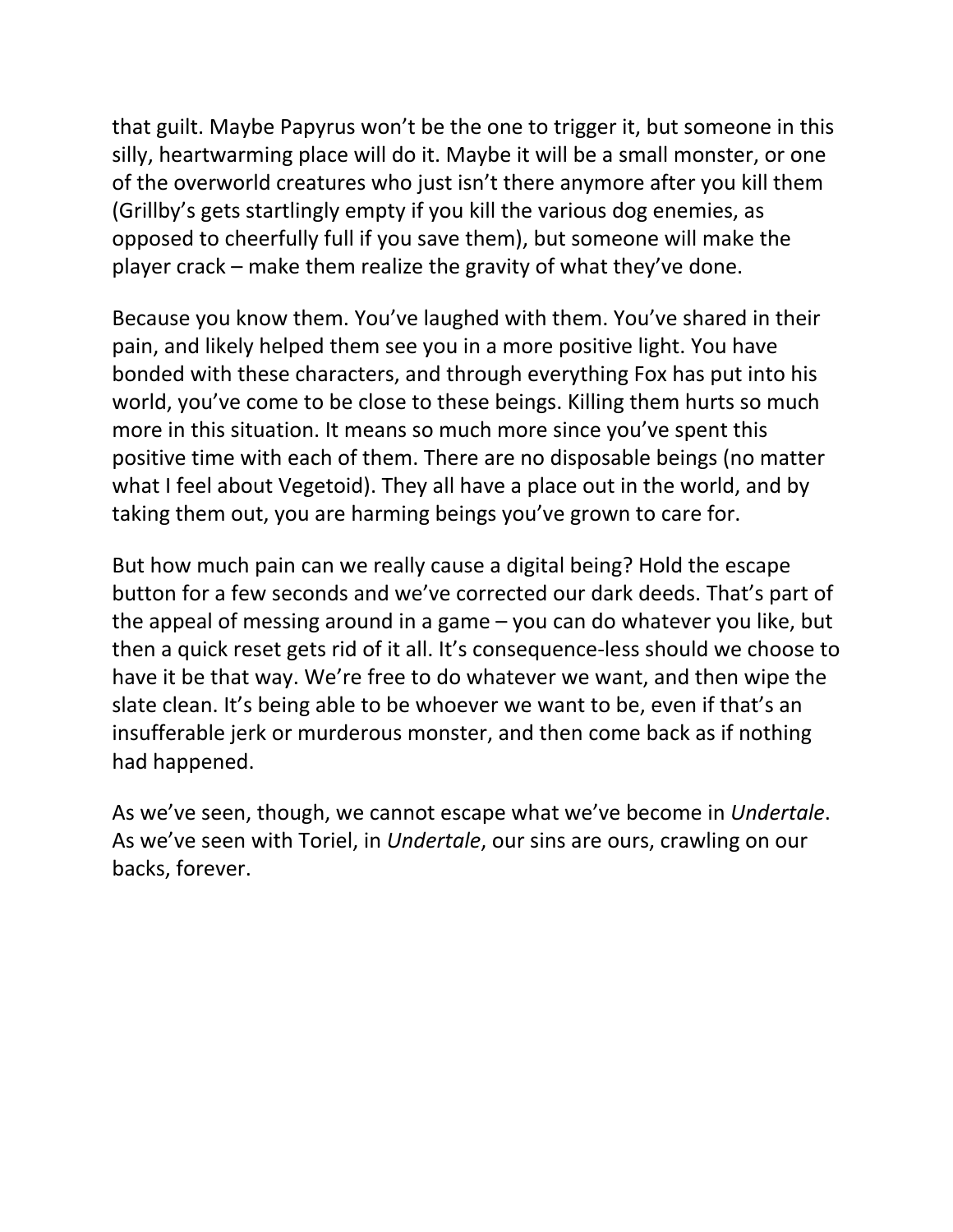#### **14.**

*"Yes, the choice to kill or not kill will continue to be significant. If you kill certain people, then you can't be friends with them. Is there any benefit to being friends to people? Is it possible to play the game without having anyone die? Hahaha... I can't tell you..." – Toby Fox (6)*

Consequences are permanent in *Undertale*. Not everything you do scars the game forever, but there are several actions you can take that cannot be undone. Like when Flowey spoke directly to me about the harm I'd done to Toriel and how I'd reversed it, the game is continually keeping track of what you're doing, ready to throw it back in your face should you feel you can just walk away from it.

This was jarring during that first run at *Undertale*. I felt bad for killing Toriel, to be sure, but I still knew I was just playing a game. The harm I'd done could be undone by just shutting the game off or restarting it. But as I said before, you can't just throw away your past in this game by playing around with saving. *Undertale* may forgive, but it doesn't forget.

This went completely counter to anything I was used to. I couldn't just play around and do whatever I wanted. I had to behave myself as if my actions would continue to have effects I couldn't expect, and repercussions I couldn't walk away from. My actions would carry forward, even if I thought I'd eradicated them by saving.

There are many minor ways that this system of consequences takes shape throughout the game, or that your actions will always be remembered. Characters will mention that you seem kind of familiar. Sans will notice that you turned around a little too quickly when he meets you outside the Ruins on later runs, or that you already seem to know what he's going to say when you meet him for a second time at the end of the game. While these actions are not consequences, per se, they do imply that the world remembers you, and follows a single timeline even if the player chooses to reset it or not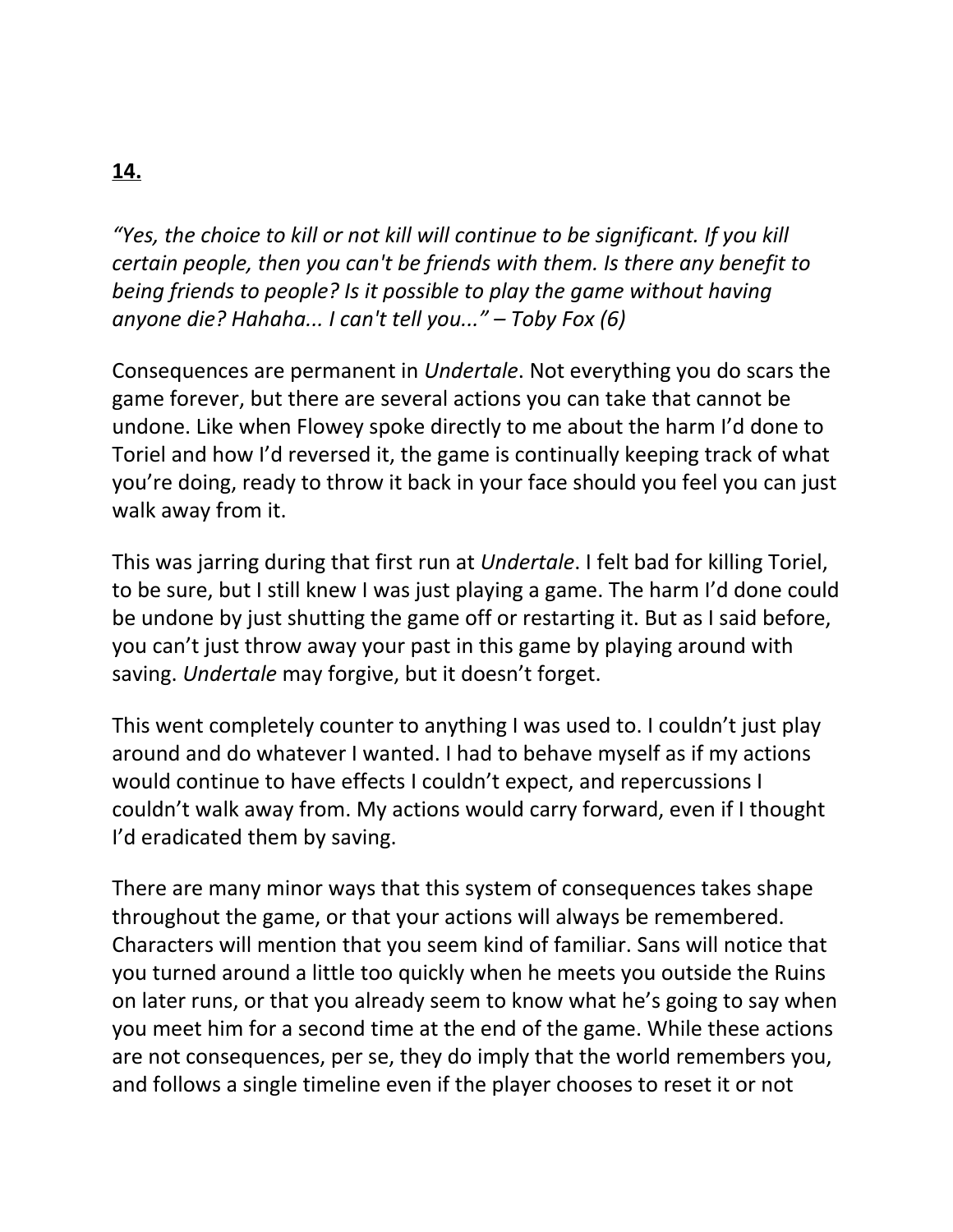save. Put short, your actions will always carry weight. You cannot unmake something you have done.

Not all of this is negative. Most of it is tiny moments of recollection, but they tell the player that what they do here will have permanent effects. A part of these characters remembers what the player did to them, for good or bad. This does not actually occur, but these small moments of recollection from sporadic characters make the player weigh their behavior more carefully, especially after seeing it show up after harming Toriel. The player has learned that they cannot erase that harm, even if they so desire. The consequences of their actions will last forever no matter how many times they revive Toriel. And perhaps, on the same level that she recognizes you on new runs, she remembers your cruelty as well.

Suppose this doesn't bother you, though. Most characters only hint that they recognize you, and besides, the characters don't recoil in fear from you if you've hurt them. They don't actually remember. It's only a mental leap to assume they can remember your past misdeeds from recalling a moment or two.

Suppose your curiosity is piqued, rather than you feeling horrified at your repeated toying with this world. That you want to know what sort of changes await the world when you see it through to its destruction, rather than making peace with everyone. What happens when you kill them all push events to their conclusion, killing everyone in the Underworld on a successful Genocide Run? It's at that point that you get to meet…yourself. Well, a white-skinned, alarming version of yourself.

This dialogue slowly plays out with no text sounds, but with a sharp, shuddering tone burrowing its way into your ears, accompanied by a slow, steady thumping, like an echoing heartbeat. It feels like something sinister is returning to life, shaking off ancient dust before turning to stare right at you.

And it does feel like it is looking right at you, the player, black dots peering into your eyes. And that smile. Something about its smile makes the whole thing feel even more frightful, alongside the music.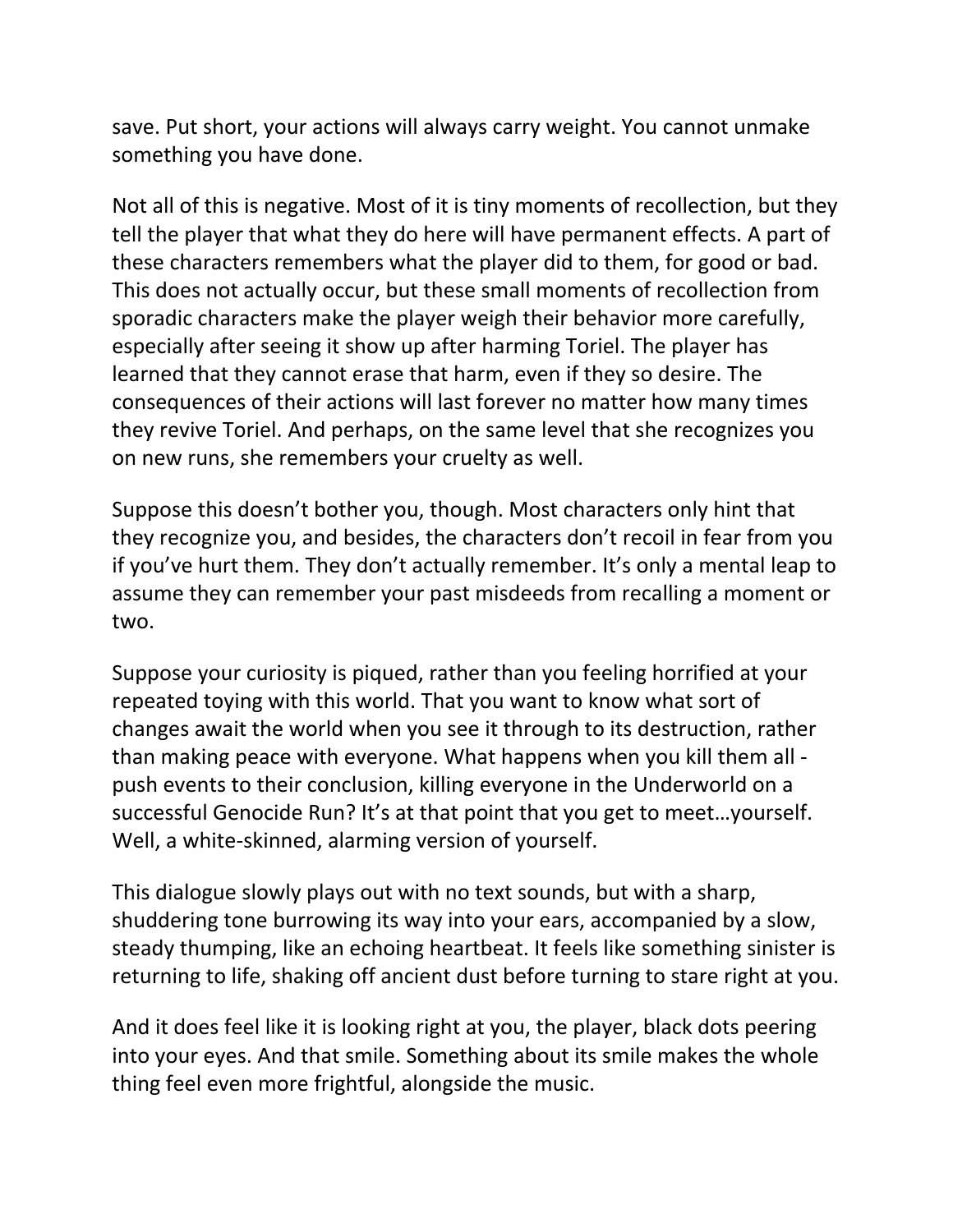"Greetings. I am <player's name>. Thank you. Your power awakened me from death. My 'human soul.' My 'determination.' They were not mine, but YOURS."

You've been in control of the horrific events that took place in this game. You wanted to see them all the way through, even if they hurt the people you used to be friends with. But what was the harm? You can delete it all and be free, right? And while the characters knew what'd you'd done, Toriel was still back in one piece. You could still have your bloody fun and then put everything back.

"At first, I was so confused. Our plan had failed, hadn't it? Why was I brought back to life?...You. With your guidance. I realized the purpose of my reincarnation. Power. Together, we eradicated the enemy and became strong. HP. ATK. DEF. GOLD. EXP. LV. Every time a number increases, that feeling...That's me. '<player's name>'."

"Now. Now, we have reached the absolute. There is nothing left for us here. Let us erase this pointless world, and move on to the next."

You're given a choice to erase the world or not at this point. There is nothing to return to whether you do or not, but maybe you pause here. Maybe erasing a dead world feels like too much, as some part of you has an attachment to this world you've been having so much (murderous) fun in. Maybe a part of you feels you should leave a testament to your cruelty, either as a pleasant reminder, an idle curiosity, or a symbol of guilt.

The decision has already been made, though. You made it a long time before, and there is no sense in hesitating. So you erase the world, whether willingly or not (not agreeing is far, far more frightening, if you haven't experienced it yourself).

You've made the ultimate change to the game's world. Committed the ultimate crime. What sort of differences would await you when you came back to it for a NEW GAME? What would be new, based on your final act of cruelty?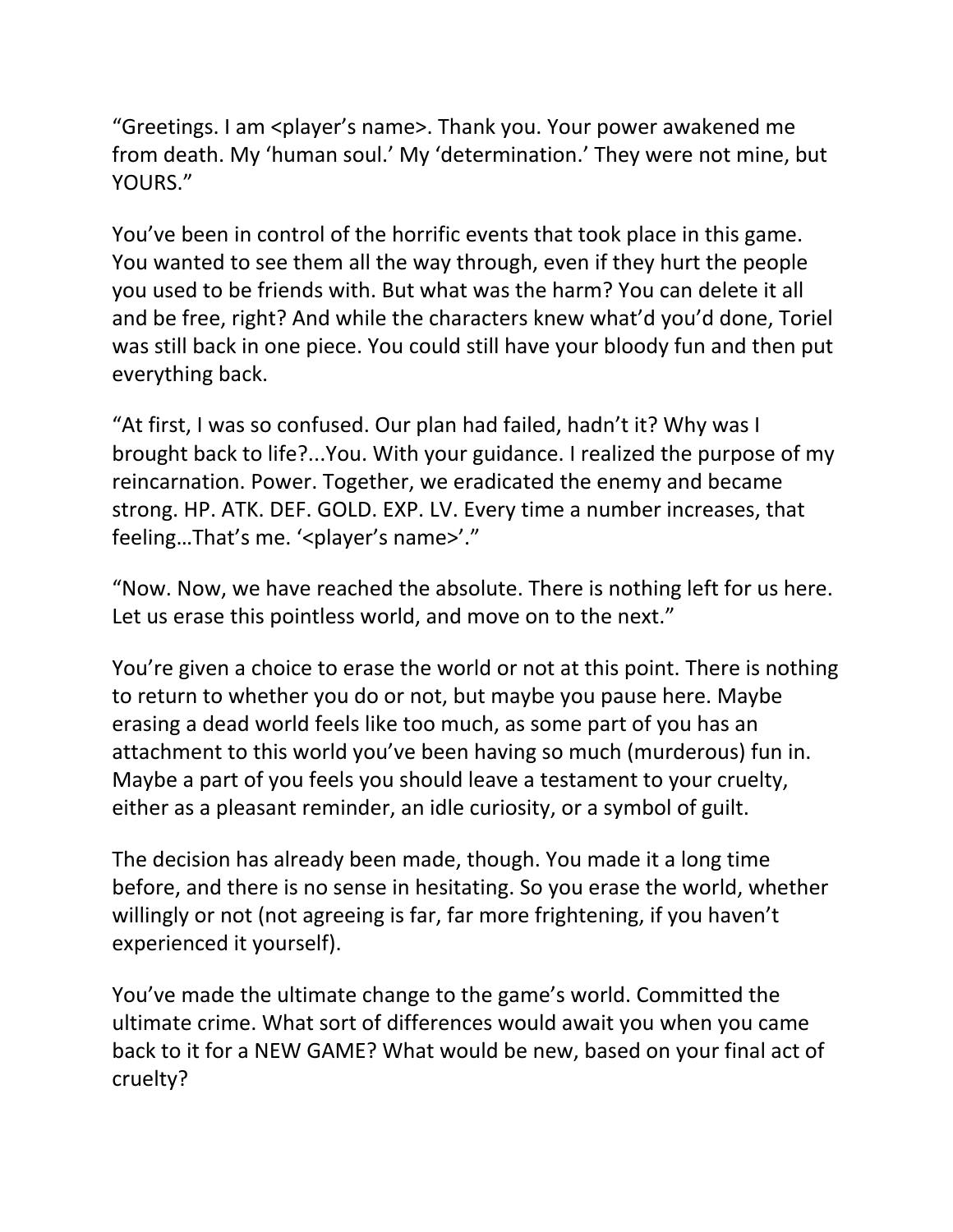Maybe you want to come back and make pals with everyone again. Delete the old save and start over. Maybe you just feel like messing with Flowey one more time, or to experience the challenge of fighting Undyne the Undying or Sans yet again. Maybe you don't like the state you left the world in, and wish to correct it. To erase your sins, completely.

No matter what your reasoning is, you come back to the game and turn it on. And you're presented with nothing but a blank screen.

The wind howls. Darkness envelops everything in the window. A minute passes. Two. Five. You destroyed the world, remember? What is there to come back to? The game world is gone.

*Undertale* strongly hinted that your actions would have a permanent effect on this place. That your choices would matter, within the game's world and, in a sense, outside of it. These consequences seem extreme, but you did choose to kill everyone on that Genocide Run, did you not? And part of the experience of killing everyone is to truly embrace that sense of solitude – that loneliness that would come from being the only thing left. Maybe you just wanted to know what it would feel like. Well, a part of that is in embracing the void. In knowing you cannot ever, EVER come back.

Now, *Undertale* is playing a game with you.

Fox isn't without some compassion for players who regret their decision, though. This IS a video game that you paid for, and locking you out of it forever for killing everyone and destroying all life is a bit extreme for a commercial product (IS IT, though?). So, if the player waits for ten minutes, a familiar voice will speak to them again.

"Interesting. You want to go back. You want to go back to the world you destroyed. It was you who pushed everything to its edge. It was you who led the world to its destruction. But you cannot accept it. You think you are above consequences."

The player is given the option to reply, here. Not that your reply matters a whole lot. Events have already been set in motion by your actions.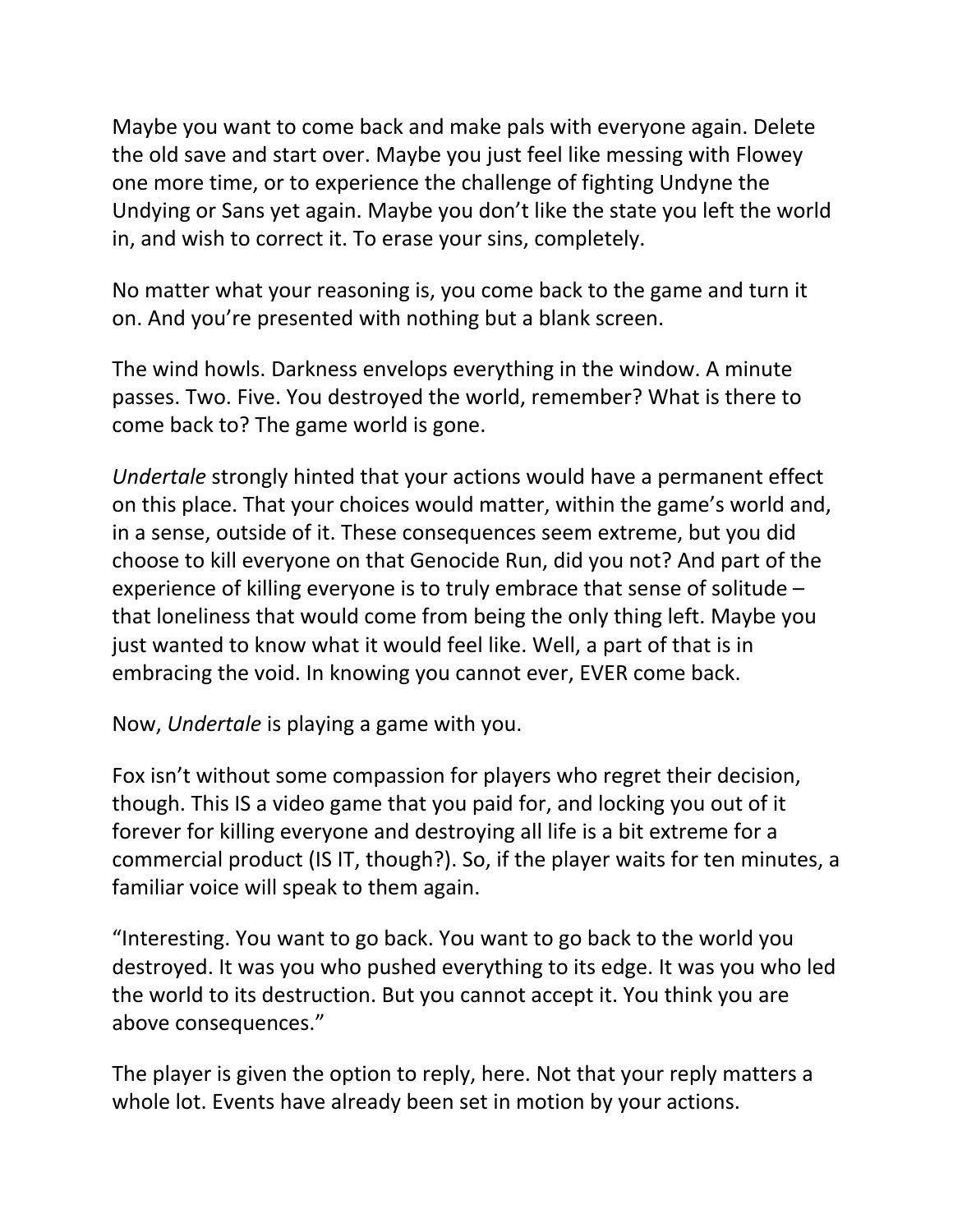Consequences, pesky things that they are, tend to play out once their criteria have been met. Things spiral out of your control, and there is little you can do. You have set a stage, and must live with the domino effect of what you've done, no matter what you feel about it.

"Perhaps. We can reach a compromise. You still have something I want. Give it to me. And I will bring this world back."

Whatever this creature wants in its void of howling wind, it feels uncomfortable to give it to them. But refusal just boots the player out of the game. Then, they must wait another ten minutes to be given a similar offer. This will go on and on until the player gives in, offering this force whatever it wants.

"Then it is agreed. You will give me your SOUL."

And should the player agree to this (because if they don't, ten more minutes of waiting in the shrieking darkness awaits)…

"…Then, it is done."

And the game restarts. But it will never, ever be the same again.

Players can be friends with Papyrus all over again, going on a happy little date. They can play a goofy quiz with Metaton. Visit the ridiculous Temmies in their village. Help Royal Knights take time for ice cream. They can have all of their good times with their friends again, all the way up to the end where they embrace their lost friend Asriel in a bed of flowers, tears streaming down their cheeks from this act of forgiveness.

But then the end rolls, and something is wrong with that picture of you and your friends, their faces all crossed out as those empty black eyes peer out at the screen. Or you turn up from your covers after Toriel brings you a late night snack, twin voids glaring at you from under the sheets. It knows what you did. And it will never let you forget it, either.

The game has not changed, but these moments hint at a world that suffers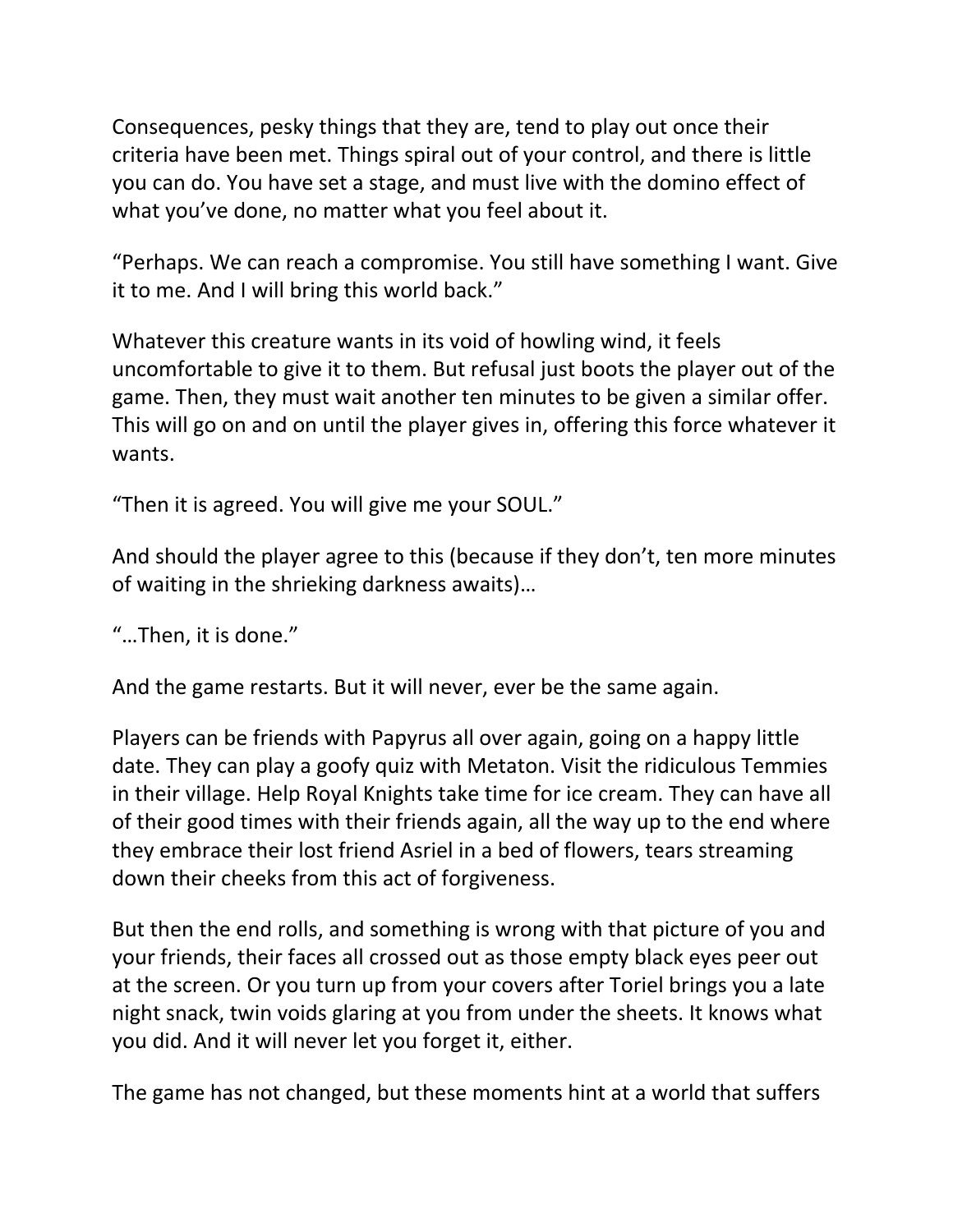from the player's toying. That things may appear the same, like the aftermath of our own personal grievances, but something festers beneath the surface. It's a lie, cobbled together by everyone trying to pretend that everything is all right. That no one remembers how you viciously cut them down.

They were like toys. Toys one could break and then put back together again. Most games are. But Fox went out of his way to give the player the means to get to know these people. To learn to like or love them, in their own way. To feel close to them. And then many, in their curiosity, chose to tear them apart just the same. Because we wanted to know more about them. Or maybe just see what would happen when the knife plunged in. So we poked and prodded, and now we're in a world we know is lies.

Whether the characters show it or not, we know what we did, here. And if we forget, the game will make us remember. It will force us to confront that we hurt these creatures because we felt like it. That we cut down our digital friends on a whim. A boring afternoon and a curiosity about what would happen should we play the game in a different way. They all lead to these twisted versions of the game's ending, and those hideous black eyes. Our eyes.

Even if we choose to discard our actions as simply those of someone playing a game – exploring separate versions of a generated reality with no connection between the two, this moment ties them together. When <player's name> turns to the camera, looking right into the player's eyes, or when it speaks to us at the beginning of the game, it shows that *Undertale*'s playthroughs form a single, interconnected timeline. Ours.

We are the link that ties all of *Undertale*'s playthroughs together. We're the single experience that knows all of the varied ways we've saved or abused the world. And we continue to make these people suffer for our amusement, in one way or another. That is the consequence of what we do in this world – that all of our actions have occurred, whether we feel they've been discarded or not. Instead of games as separate trips to a multiple, similar realities, they form one reality where we continually revive the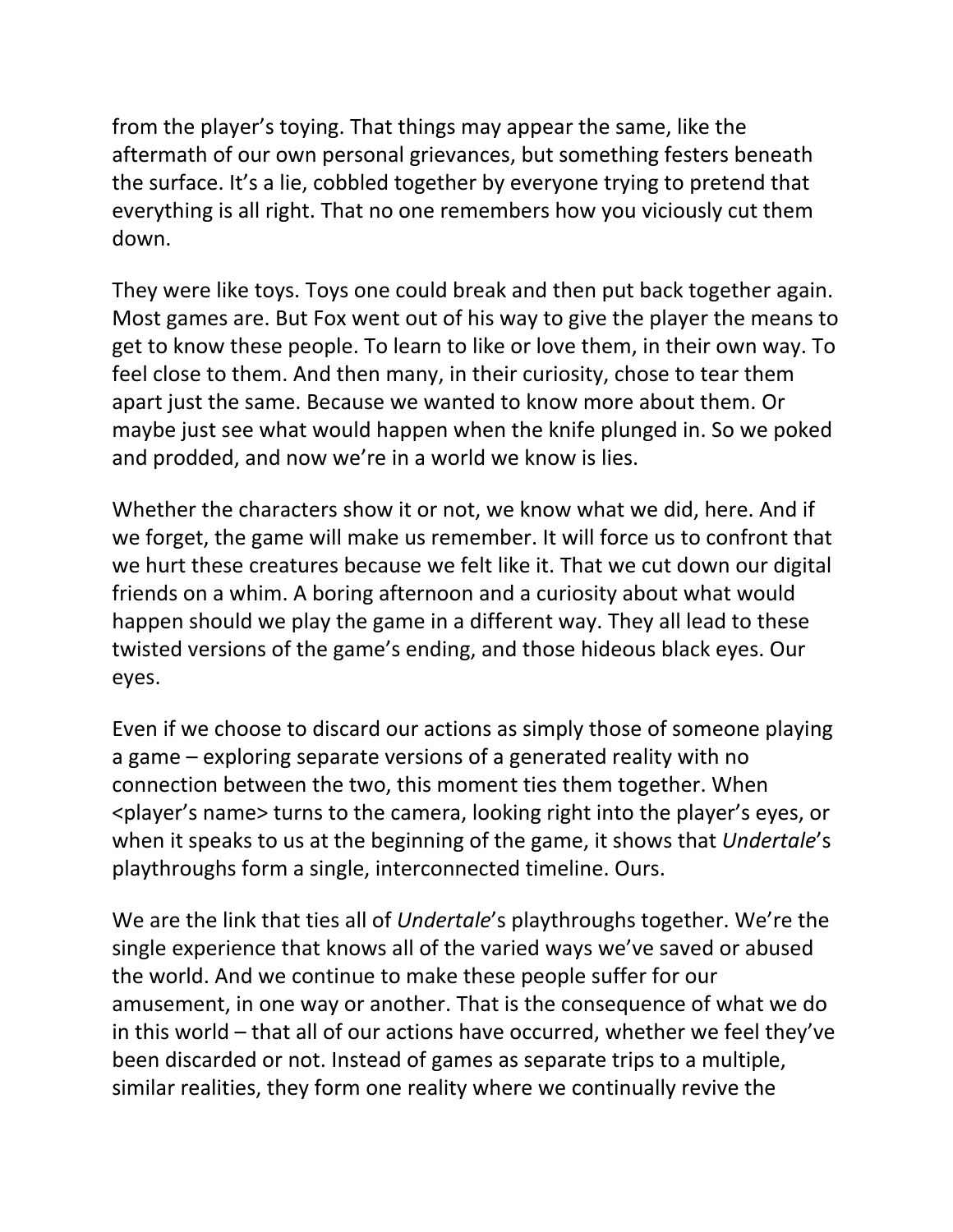beings within it, forcing them to relive their suffering for our entertainment.

This power is the heart of what *Undertale* seeks to explore. Beyond kindness to monsters in games, beyond experiencing the world as a pacifist or murderer, besides consequences in the game world, there is the morality of repeatedly bringing back a suffering world to make them feel that pain again.

"Ha ha ha ha…You naïve idiot. Do you think you are the only one with that power? The power to reshape the world…Purely by your own determination. The ability to play God! The ability to 'SAVE.' I thought I was the only one with that power. But…I can't SAVE anymore. Apparently YOUR desires for this world override MINE. Well well. Enjoy that power while you can. I'll be watching."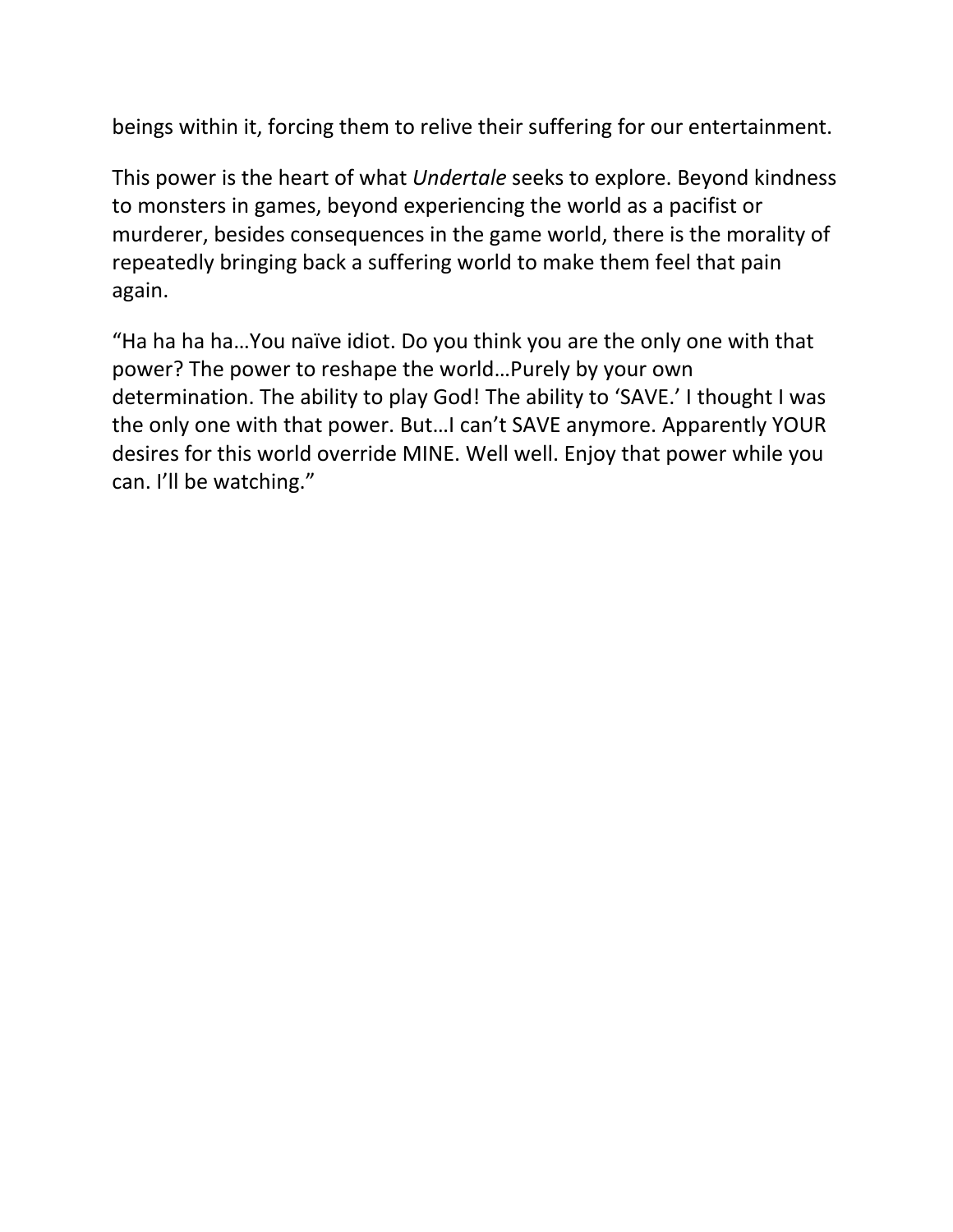# *"Hi. Seems as if everyone is perfectly happy. Monsters have returned to the surface. Peace and prosperity will rule across the land. Take a deep breath. There's nothing left to worry about…Well. There is one thing. One last threat. One being with the power to erase EVERYTHING. Everything everyone's worked so hard for…You know who I'm talking about, don't you?"*

*"That's right. I'm talking about YOU."*

This was the warning Flowey gave me when I came back to my game for my Genocide Run. After I'd spent wonderful times with Sans, Toriel, and the gang on my Pacifist Run, becoming best pals with every living creature in *Undertale*'s world.

It was as if it knew what I would be up to. Even if it didn't, it knew that I would be putting all of the characters in the game through the same pain they'd already just overcome. These creatures would have to suffer all over again for my curiosity and entertainment. Suffer even more, given my current intentions.

"YOU still have the power to reset everything. Toriel, Sans, Asgore, Alphys, Papyrus, Undyne…If you so choose…Everyone will be ripped from this timeline…and sent back before all of this ever happened. Nobody will remember anything. You'll be able to do whatever you want…That power. I know that power. That's the power you were fighting to stop, wasn't it? The power that I wanted to use."

And it was right. I was planning on using all of these creatures I'd come to know, all of these places I'd taken soothing walks through, and all of these joyful songs, and relive them in another way to sate my curiosity. To poke at them like an experiment and see what shook free. To prod and torture. Not that I thought of it as torture. I just wanted to see how this game world changed when I did something different. I didn't see it as a cruelty, even if I loved these characters. I just wanted to know what happened.

#### **15.**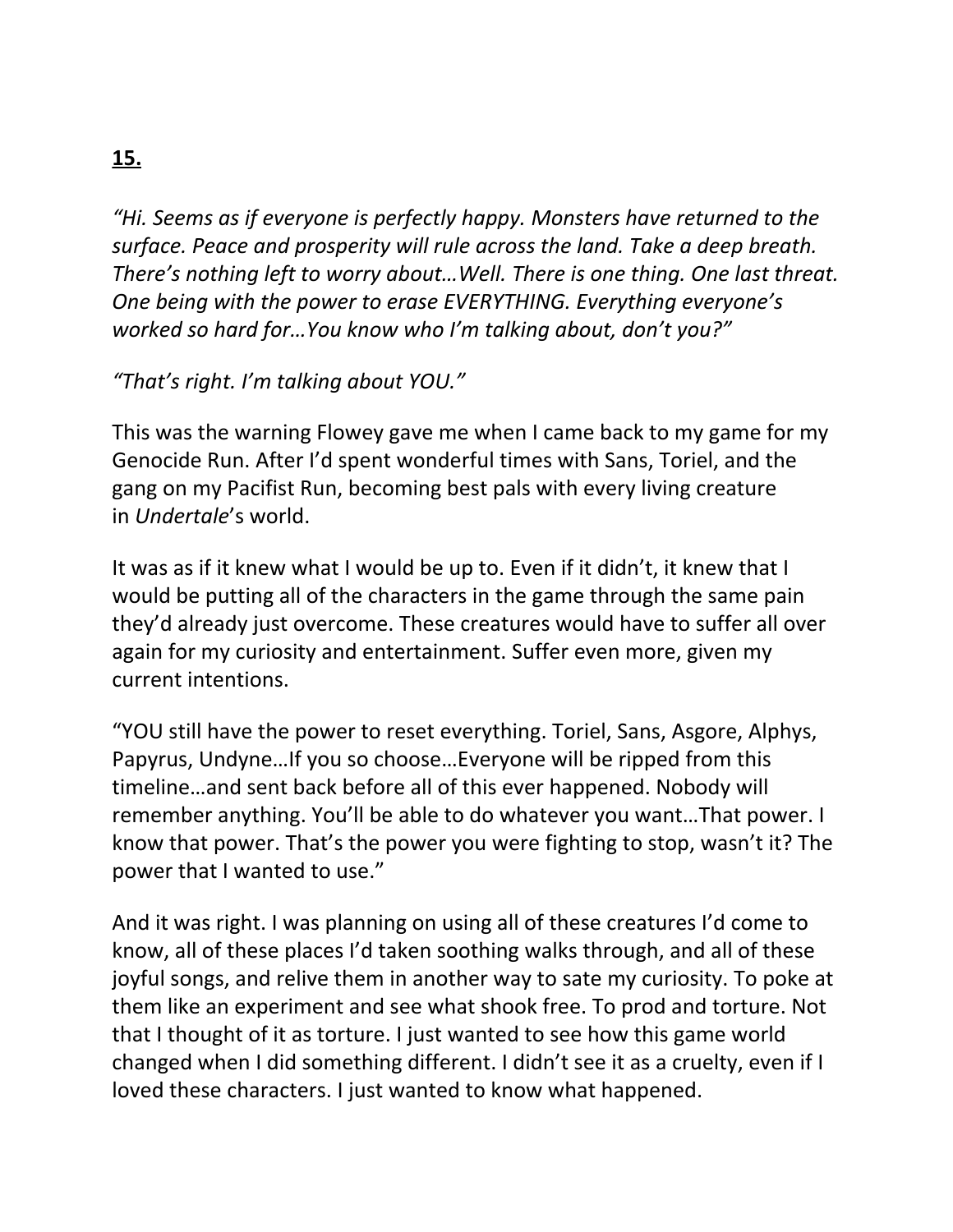But Flowey has no clue what kind of run I intend to do, does it? It'll say the same thing should I be coming back for another Pacifist Run, simply looking to go back and re-experience that growing friendship and love between the characters I felt before. That sense of getting to know the creatures, and watching how happy some of them get when you show you understand them. To help Napstablook find a friend. To feel all of that warmth just wrap itself around my heart as I relive all of those wonderful, happy moments that made me treasure *Undertale* so much.

To do that, though, these beings need to feel pain again. I need to take them out of the world they've escaped to, and put them all back where they were. Rip them out of a time when they're happy and free, and place them back in the mire of their people's misery. I've already saved the world, but doing so scattered my friends to all corners of the earth. In game terms, there is no other way I can see them. They're gone, as the game offers no further meetings or encounters. There's no more time to spend with them. No memories left to make.

I miss them. Even that silly rock at the beginning. I want to see them all again. The only way to do so, though, is to exercise a power that would throw them back in time to a place that hurt them. To make them fear and fight me all over again. To take away their happiness for my own.

That's not even taking into account the time I did that purely to make them suffer for it, if only so I could understand more of the game's story and more of their character motivations. When I chose to kill these cute creatures to sate an intellectual curiosity about them and their world. That's a dark moment, to be sure, but that doesn't mean my actions in bringing them back to their old lives to bring them back to the happy ending isn't any less cruel.

I've done this many, many times before. Kefka falls to me every few years when I replay *Final Fantasy VI*, but each time, Cyan must watch his family die to poison, Terra has to deal with her fears surrounding herself, and a world must see itself come to ruin. James Sunderland has to return to the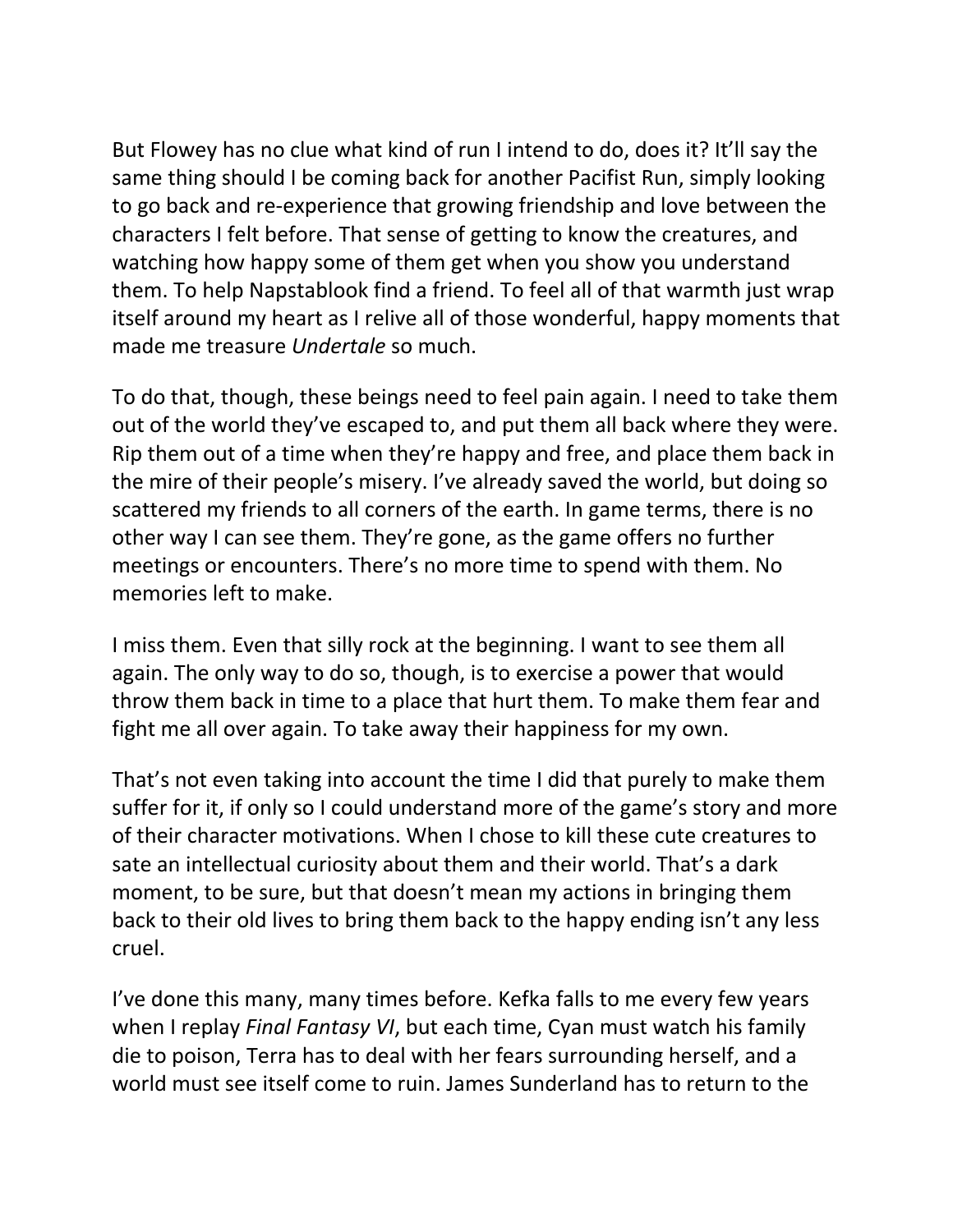hell of Silent Hill, reliving his penance every time I want to see that town again. Even Princess Peach finds herself thrust into captivity just so I can dress like a raccoon and run around flying boats one more time.

We do this regularly in games, feeling nothing for the digital constructions that live there. We thrust our favorite characters back to a place of pain so we can grin and experience their worlds again. So we can have a laugh for an afternoon. So we can kill a few hours before work.

These are beings who've been constructed to have lives. To have existences. Some are fleshed out and more realistic than others, but these beings we've built are only designed to suffer. We build up men and women, give them lives and lovers and personalities, to an extent, and then we drag them out to make them hurt or hurt others to amuse ourselves. That's just what many video games are.

And the strangest part of it all is that we do this the most to the games and characters we love. After we take these characters to a place of peace and safety, we drag them back out of it after a few months or years so they can endure that pain all over again. We do this the most to the characters we love.

Trevor Belmont has dispatched Dracula, but I get bored one afternoon so I revive the vampire and make him forget all of his past friendships. Dr. Wily is imprisoned, but I just want to hear some good music so I restore the doctor to power and strip Mega Man of all his abilities. I just want to goof around with the grappling arm in *Bionic Commando*, so I have Super Joe recaptured, revive the cruel Master D, and have the hero lose all of his weapons, powers, and health. And I do this sort of thing ALL THE TIME.

*Undertale* looks at this form of behavior as a form of cruelty – the player as a powerful anomaly in these worlds, one that goes beyond the avatar they control. Through the game, we see the player as this invading force, one that wants the beings within these worlds to suffer. Through that suffering, they can fight and be entertained. Or relive memories they enjoy, even if that means forcing everyone within that world to go back to a bad time. Or to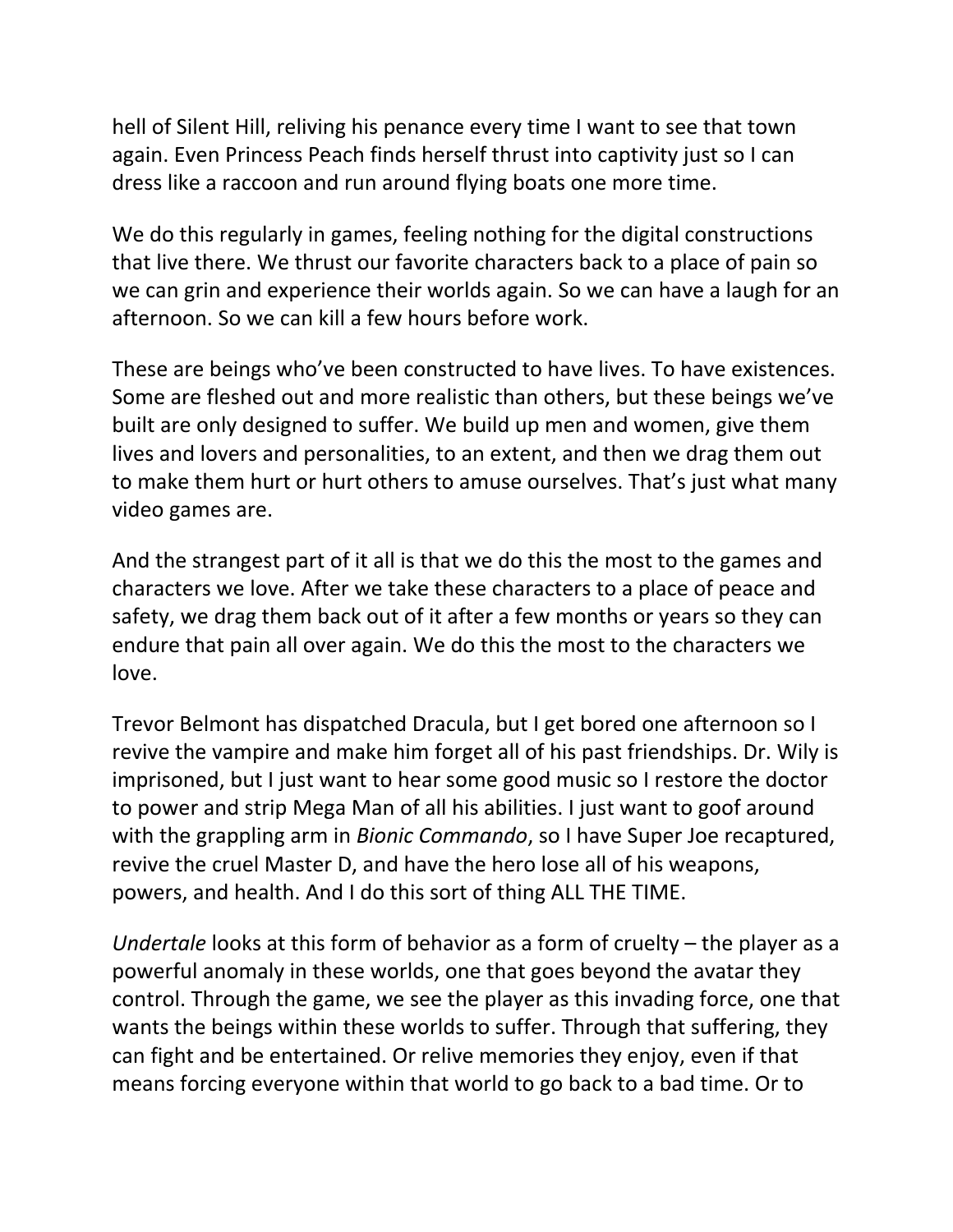just goof around, messing with weapons or tools for no good reason.

The player is that force – that guiding energy between all of the games they play. That force that wants to come to a place and find it in turmoil, for turmoil means action and change we can make to the world. It gives us a place to exercise our wills, whether good or bad. Maybe we want to do good in that world, but what happens when we want to come back and do good again? Even if I play Paragon again when I come back to *Mass Effect*, how good am I really being when I've forced these people, who I've already saved, to face the Reapers again?

*Undertale* tells us that there is a cruelty to coming back to these worlds to play through them again – in resetting lives we've helped better just so we can see our friends and re-experience things again. That these digital worlds and the creatures within them are forced to live with pain we've already fixed just so we can have fun again. It's a bleak look at the replay, and the flippant attitude many of us have toward the digital peoples we spend so much time hanging around with.

Two characters in *Undertale* know all about this, though. Sans has an idea of what you're up to, as he explains while kicking your head around in a Genocide Run.

"our reports showed a massive anomaly in the timespace continuum. timelines jumping left and right. stopping and starting… until suddenly, everything ends. heh heh heh…that's your fault, isn't it?"

Sans is aware that you keep messing with time. That the player is hopping into a body like some sort of cosmic force, shifting time and space to feel better about themselves or play through something in a different way. To toy with the world, gently or destructively.

"you can't understand how this feels. knowing that one day, without any warning...it's all going to be reset."

But Sans wants the player to know that there is a cost to this. That they're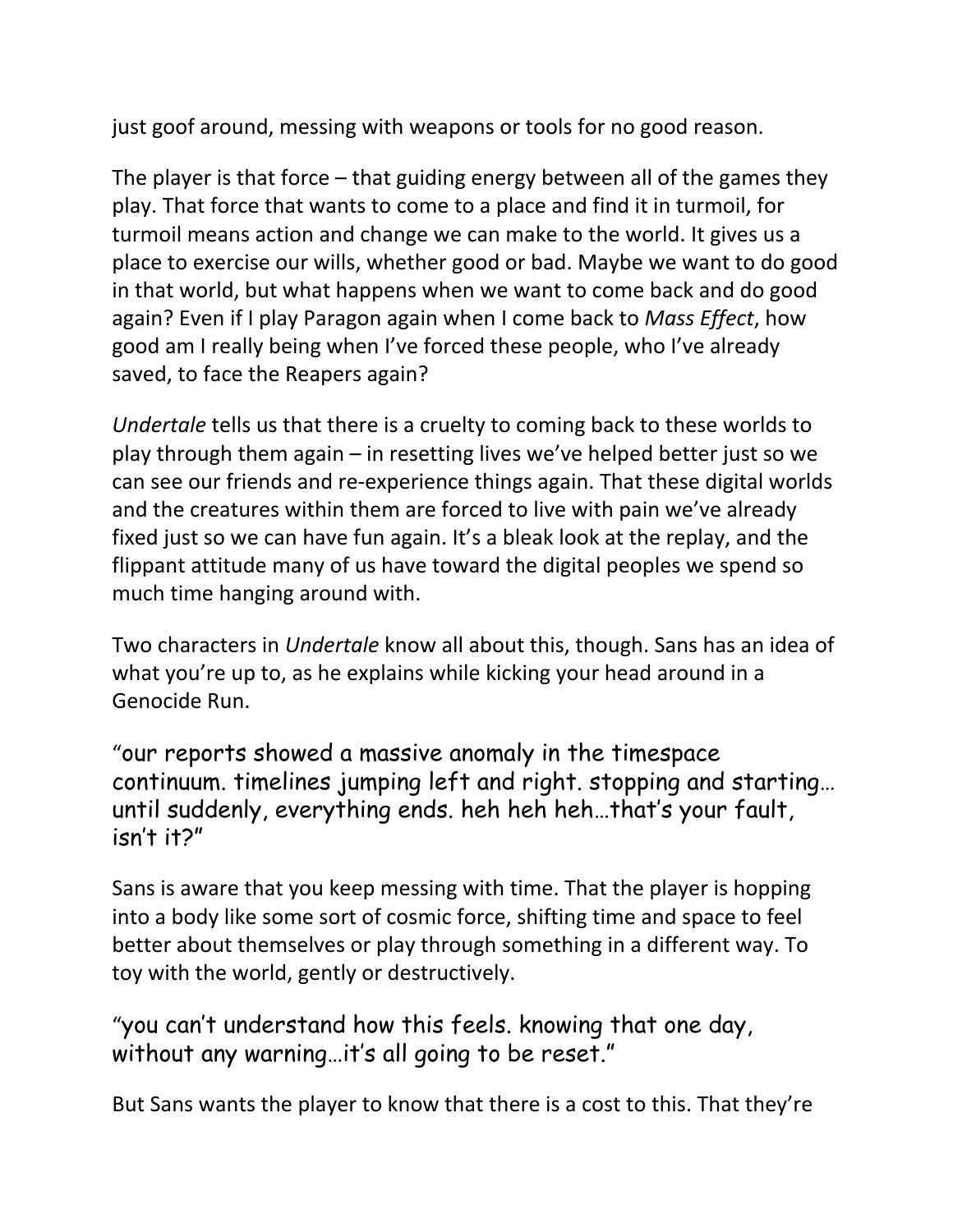not just creating new worlds with each playthrough, but instead drawing in those same characters to suffer all over again. Not that most in-game characters are aware of their lot, but they do feel paineach and every time the player brings them back to that place of suffering. And that he, now that he is aware with it, carries a terrible burden that fills him with constant fear.

Sans. That funny skeleton who asked you to pretend to be a lamp. Who greeted you with a whoopee cushion in the hand. Who pops out with a trombone for a laugh, or is quick to drop a pun. Whose laziness makes him seem somewhat goofy. Who has a cute, joking relationship with Toriel. This loveable character lives in constant fear of what your might do to him and his friends.

"look, I gave up trying to go back a long time ago. and getting to the surface really doesn't appeal any more, either. cause even if we do…we'll just end up right back here, without any memory of it, right?"

Our happy, joking buddy has been hiding this sense of defeat within himself for an unknown amount of time, and only when the world is teetering on the edge does he reveal it. How long has he been holding this in? How many playthroughs did we make him suffer through? How much does he remember of you? How much does he resent it when you drag him back, over and over again?

How much does any character when we make them relive the worst part of their lives for our own amusement?

"sounds strange, but before all this, i was secretly hoping we could be friends. i always thought the anomaly was doing this because they were unhappy. and when they got what they wanted, they would stop all this. and maybe all they needed was…i dunno. some good food. some bad laughs. some nice friends."

"but that's ridiculous, right? yeah, you're the type of person who won't EVER be happy. you'll keep consuming timelines over and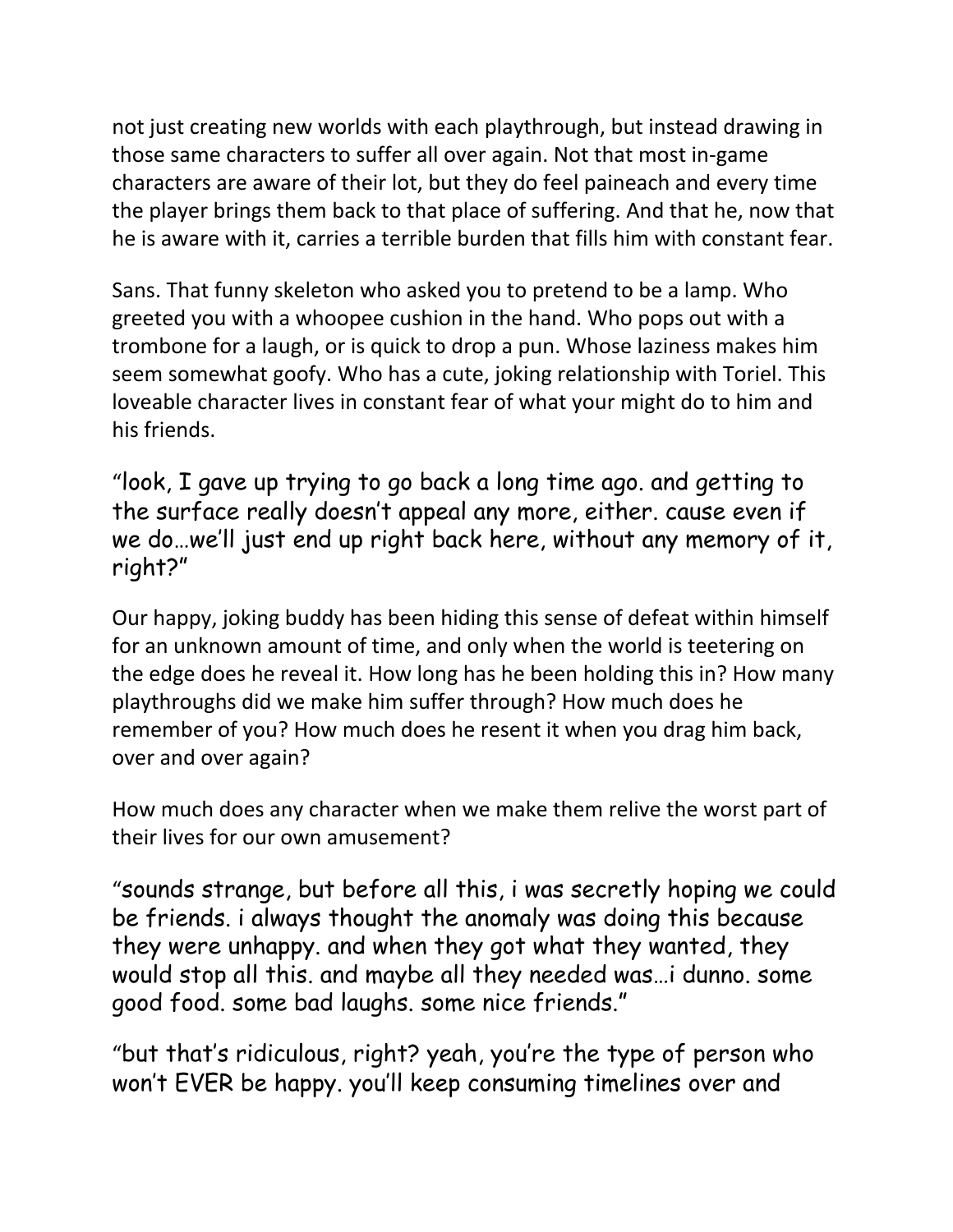over, until…well. hey. take it from me, kid. someday…you gotta learn when to QUIT."

Sans is aware of who you are. What you want to do. And his framing of the replay shows it in a cruel, heartless light. We are here to make the characters in the game world suffer one more time for whatever feeble reason we have. And he knows it, which only makes that act seem all the more cruel. He persists across timelines. Therefore, he is actually suffering each time. There is no broken timeline when we restart a game of *Undertale*, but one continuous flow of pain that we perpetuate every time we turn the game on again.

Flowey drives that point home as well. If Sans' words didn't make that clear, Flowey's dialogue from the grayed-out landscapes only moments before should.

"At first, I used my powers for good. I became friends with everyone. I solved all their problems flawlessly. Their companionship was amusing…for a while. As time repeated, people proved themselves predictable. What would this person say if I gave them this? What would they do if I said this to them? Once you know the answer, that's it. That's all they are."

"It all started because I was curious. Curious what would happen if I killed them. 'I don't like this.' I told myself. 'I'm just doing this because I have to know what happens.' Ha ha ha…what an excuse! You of all people must know how liberating it is to act this way. At least we're better than those sickos that stand around and WATCH it happen…Those pathetic people that want to see it, but are too weak to do it themselves. I bet someone like that's watching right now, aren't they…?"

I had those feelings. When I played through the Genocide Run back when the game came out, I lost all stomach for it after killing Papyrus. I felt my monstrosity, and turned away.

But now I was writing a book about it. I needed to see all of *Undertale* to be able to fully talk about it. I had to peer deep into the darkness to do that. So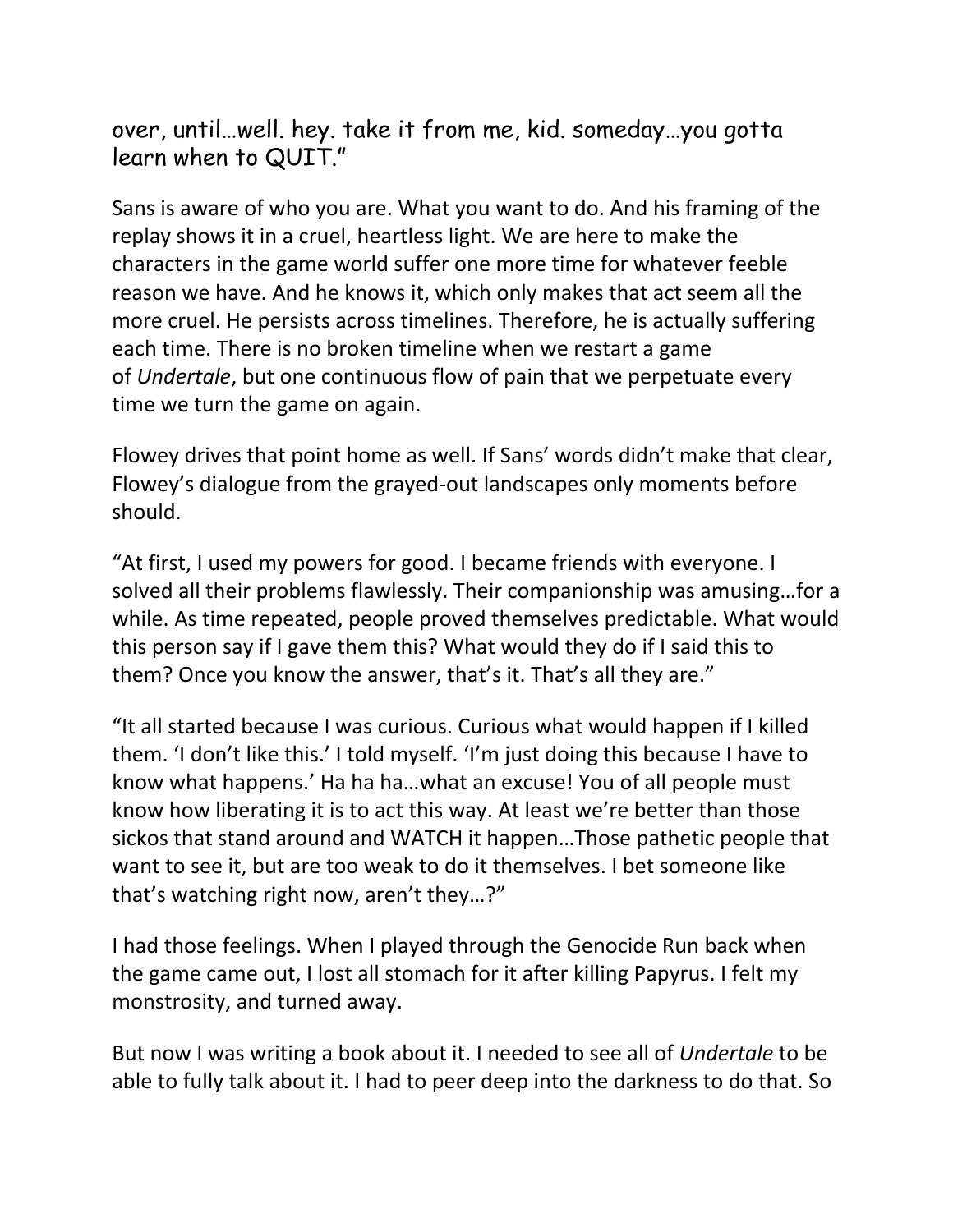I told myself it would be okay, if that's what I needed to do to do the book justice. Even if my wife told me I couldn't even play the Genocide Run when she was at home, refusing to endure even a moment of it, I told myself this was all right. I didn't *want* to do this, but was doing it purely for academic reasons.

"Nowadays, even that's grown tiring. You understand, <NAME>? I've done everything this world has to offer. I've read every book. I've burned every book. I've won every game. I've lost every game. I've appeased everyone. I've killed everyone. Sets of numbers…Lines of dialogue…I've seen them all. But you... YOU'RE different. I never could predict YOU, <player's name>."

On some level, Flowey should be able to predict me, for I'm the same thing as it is. I am it – the explorer who comes to push and poke and prod at every aspect of the game to sate my curiosity. How I've come back to game worlds and poked at everything in every conceivable way. Why I'm so fascinated when some new glitch or muddled secret appears about any of the games I used to obsessively play. It's because I have exhausted my curiosity in those worlds, but there are still some secrets that evaded me. That somehow, there is something still there I haven't touched.

So I come back. And I reset the world, throwing everyone back into sorrow and pain, because I want to see how this new particularity of how I play makes everything change. What happens when I kill Papyrus, but leave Sans alive? When I kill everyone but Undyne? When I do something as simple as flirt with Toriel after asking to call her mom?

These two characters point to that viciousness that is inherent to returning to a game's world. To making its people hurt again. And especially in the world of *Undertale*, given the work Fox put into making its creatures so loveable, and the time I spent learning to love them. It makes my own actions unforgiveable, making me embrace the consequences that the game puts on me for daring to complete a Genocide Run when I claim to love these characters so much.

I deserve to have my game ruined forever. I deserve to feel my sins crawling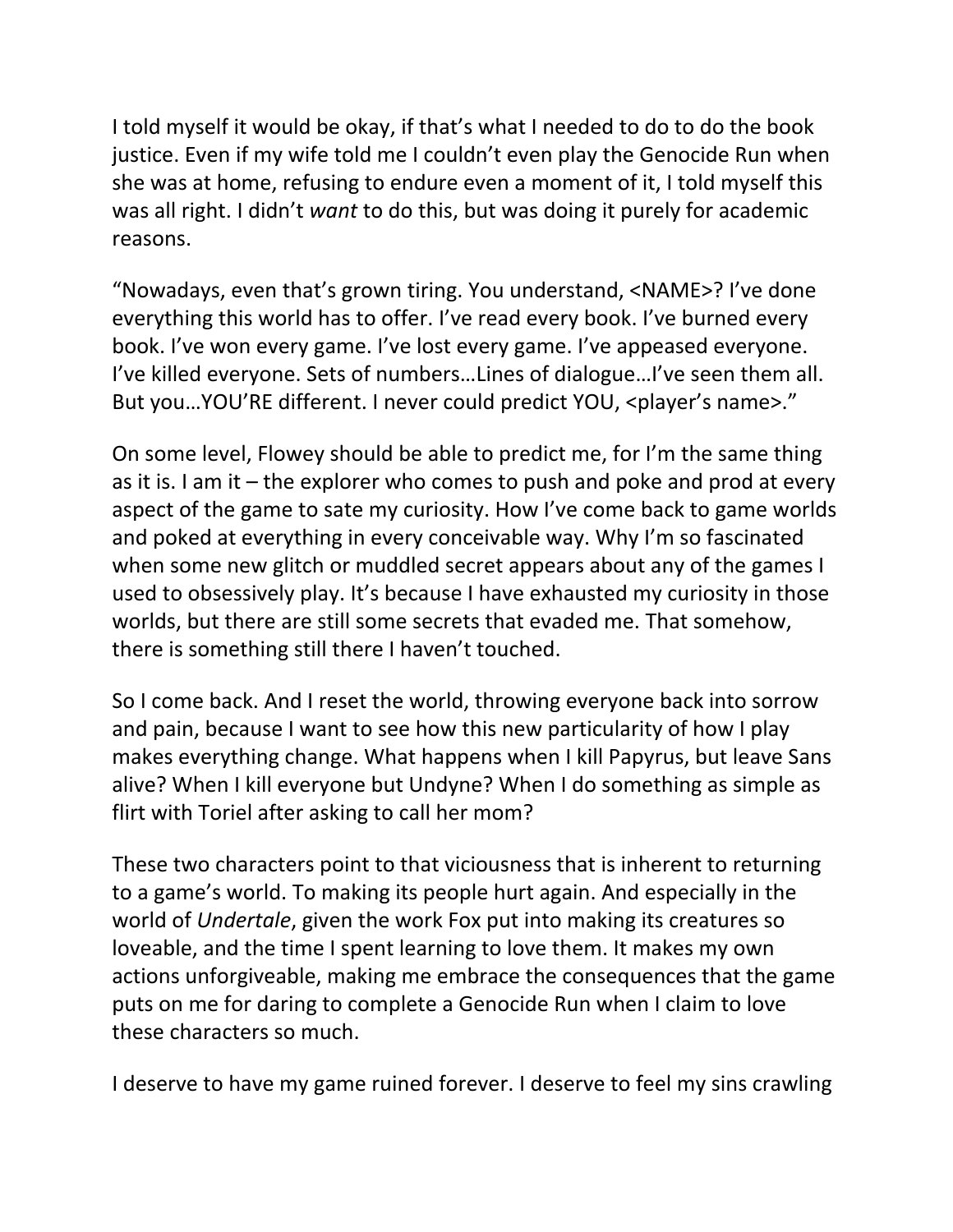up my back as I play. I deserve to hesitate every time I return to this game from here on out. I understand what I've heaped on these people. What I willingly did to them to write down a few thousand words as a study. What I did when I wanted to pry open these characters in hopes of finding a single new facet of them. I was willing to hurt them for my own curiosity, and Flowey, the very creature I came to stop, is the creature I have become out of my own interest in digging deeper.

I could have left them free. Could have let them be saved. Happy. But I didn't.

While not every playthrough hints that coming back is bad (a few Neutral endings press the player to come back and try for something a little happier), both Pacifist and Genocide endings tell the player, explicitly, that they've done enough. That the world is in a place that we can safely leave it in, or that we should leave it in.

Let them be. We have done enough.

But I didn't, did I? And now, I've killed Toriel three times. Did it hurt any less the next few times? When I was *supposed* to do it? You know, because the game would *reward* me with a new ending if I did it? I spent a few chapters telling you how much I'd learned to care about these monsters, but how much did I really care if all it would take to get me to turn on them were a few sentences of changed dialogue and a few new boss fights?

Many players feel they're taking altruistic routes through the games they play. They come to them to be a hero and better these digital places, but how long before that sheen fades away? How little will it take to turn us from this feebly-constructed sense of video game morality?

Boredom? Is that it? Is that all that it will take to break us, even if we love these creatures?

Boredom?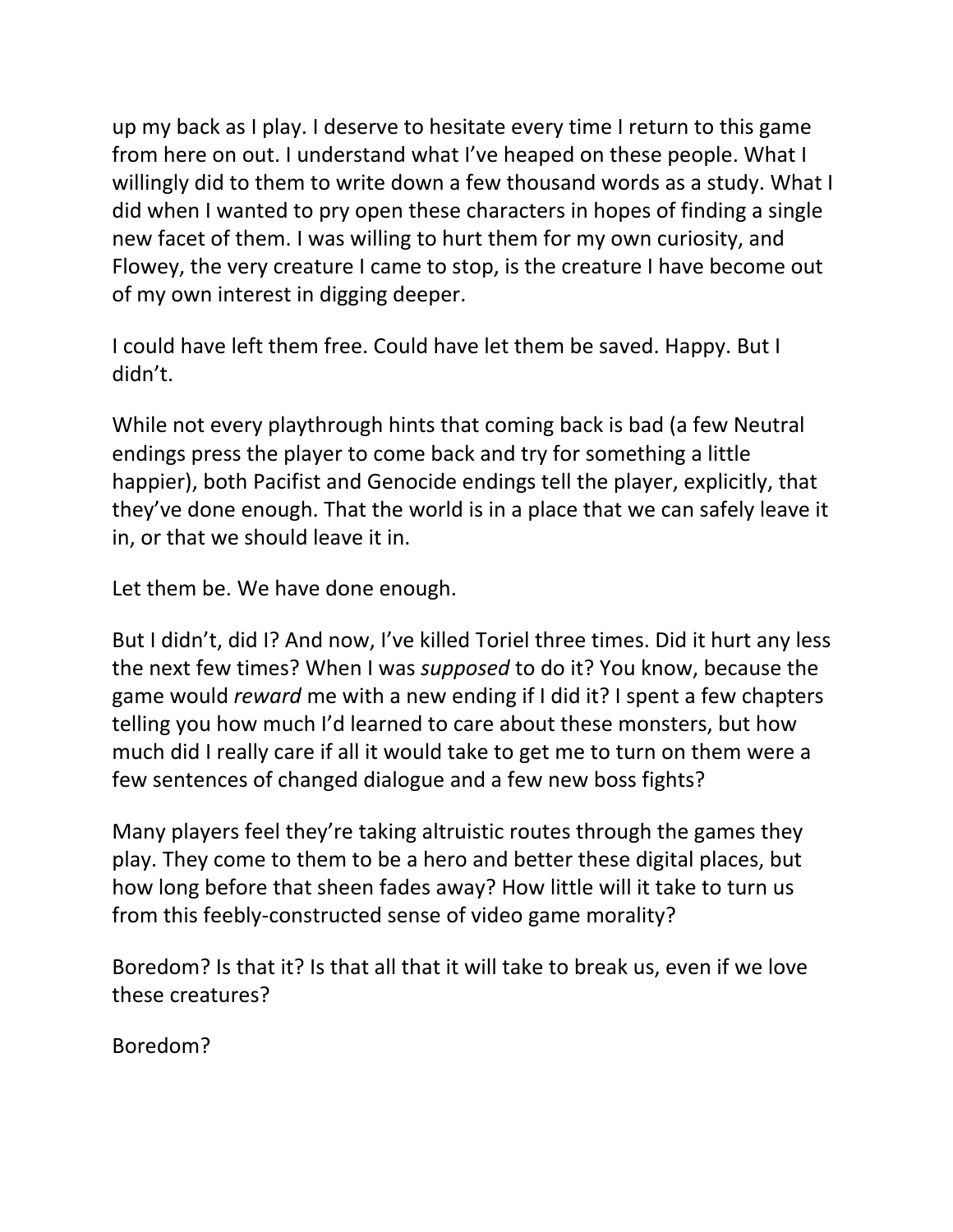#### **16.**

*"Hearing 'Undertale made me want to be kinder' or 'Undertale helped me through a dark time' feels more valuable than any award or score." – Toby Fox*

I set out to write this book because I loved *Undertale*'s characters and world so much. I liked hearing Sans crack the same jokes, having Papyrus make the same goofy phone calls, having Toriel shower me with kindness, and meeting the rest of the oddball cast, both in battle and outside it. I liked spending time with them, even as they hurt me. I liked forgetting little bits about them, and taking the time to learn what they were like all over again.

It's undeniable that others have taken the same liking to these characters as well. Fan art sprung up well before the game had even come out, and an endless array of drawings, animations, songs, videos, jokes, and other fan projects still continues to pop up surrounding the game. The fans still imagine their favorite characters in their own way, internalizing their memories of them and creating homages to their favorite moments spent with them, or creating new moments they've imagined in their own minds.

These characters have touched people. Toriel, Sans, Papyrus, Undyne, Alphys, Mettaton, and Flowey continue to inspire those they meet, prompting their own creativity with these characters. Through their interesting and fun personalities, they make players want to have more time with them. To imagine further adventures they could have, or to show how much they've grown to care for them over the course of their time with them.

It's a powerful, positive influence on so many lives. So many have found creative outlets through the sparks these characters have set off in them. So many turn back to their own lives with a greater sense of personal creative power after playing this game, making them create more positive works in their own lives.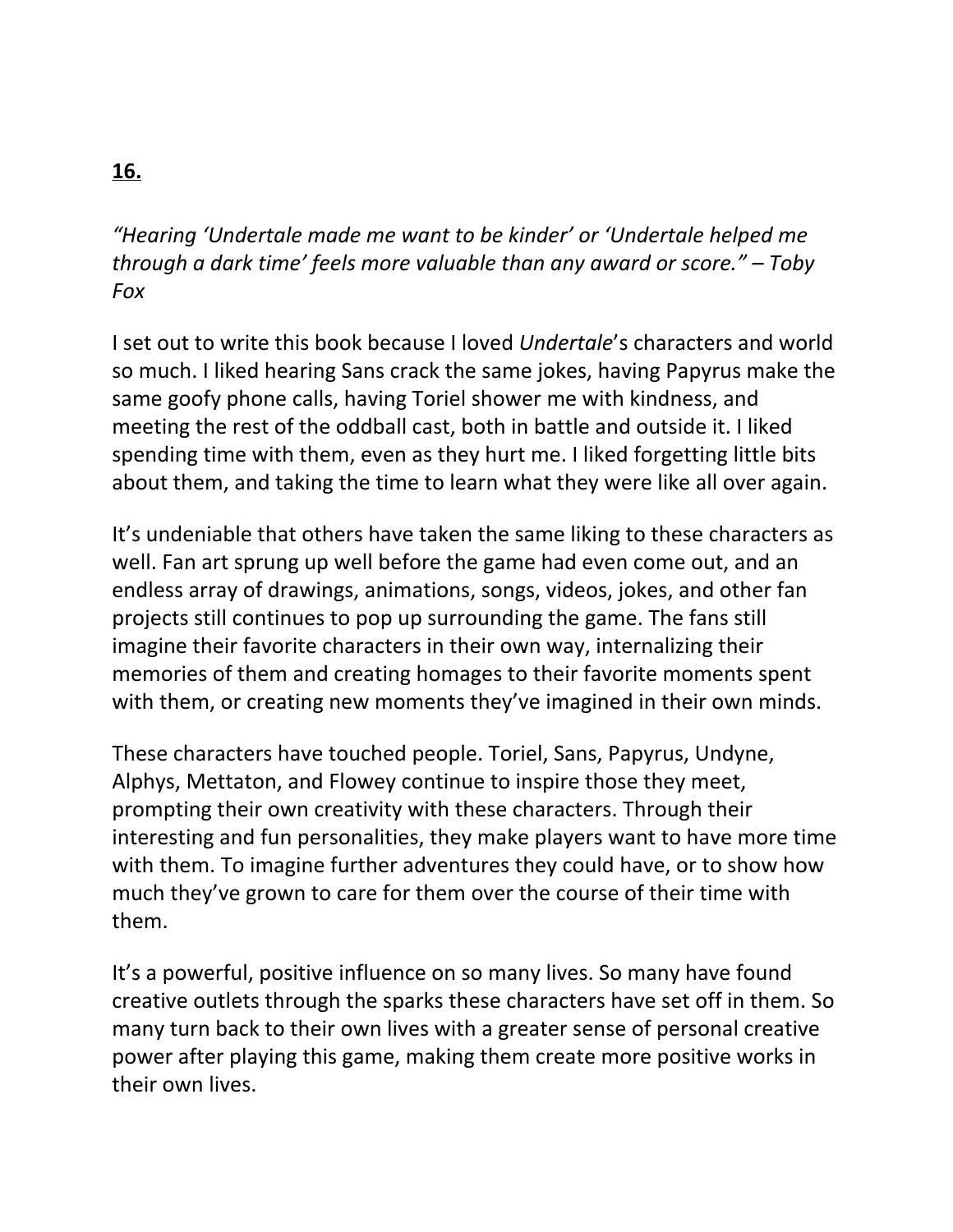Imaginary skeletons are making people paint beautiful, detailed pictures. Goofy songs about dogs are making people pick up their instruments to compose new renditions of the music that followed them on their adventures. Plates of poorly-cooked spaghetti are making people animate their own films, build complex setups of dominos, craft models of toys, and sew plush friends for players to hug when their own lives bring them sorrow. *Undertale* has spread so much joy to its players, and shown them so much more of the positive abilities that exist within them.

Others, besides myself, miss that time they've spent with the characters there. They've gone on to create new memories with them that exist in their imaginations, or have created striking works of art to celebrate the good these characters have had on their lives. It has become a celebration of the positive, and all this despite offering that possibility for a Genocide Run.

This could be due to the nature of the Genocide Run, or my own misguided hopes of what people have taken away from the game, but there has been an outpouring of creative celebration of what *Undertale* accomplished. The dark aspects are there for players to experience, but much of the response from fans has been focused on the positive aspects of the game. Much of it has created joy, and a spreading of joy, to the people who play it.

But this was what we were supposed to take away from *Undertale*, wasn't it?

"While you are in a FIGHT, strike up a friendly conversation."

That's what Toriel tells us when we're about to meet danger. When our lives are about to get difficult. When things seem bleak. Having that friendly conversation, even with a stranger, offers us the hope of a better outcome. Maybe a new friend where we once thought we would hurt.

This is what our art does, even as we blunder through our earliest attempts. The child's drawing of Sans can provide an escape from a world that can frequently be cruel or indifferent. Our own adult attempts at music, story, and art are much the same. Even the writing of this book has helped soothe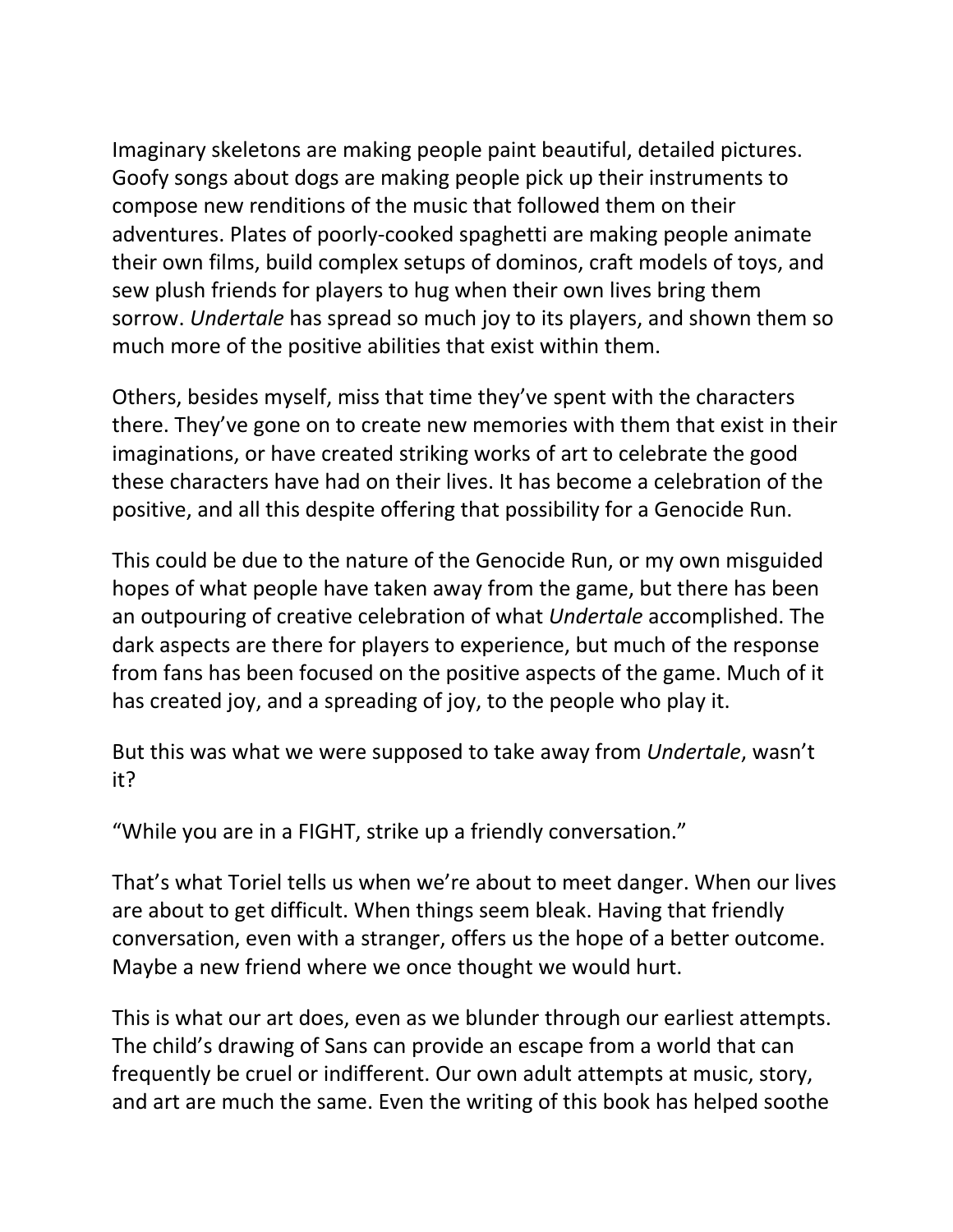some worries in my own life, letting me escape back to a world where a couple of bony pals make me laugh and forget.

And our art speaks to others. It tells them of the joy we felt in exploring the world of *Undertale*. It talks of friendships, challenges, and overcoming them. It talks about a fun place we found, tucked away amidst the hardships in our own lives, and how it sent us back to the world with a need to create something positive of our own.

Which draws others to it. It draws other people in to see the good that's here, and maybe give them something of their own to smile about. When people's lives are dark and sad, there is a place of positivity they can find. The creative works of many of its players all point to it, hoping others will find their way there.

This is that friendly conversation. A chance to find something positive in the negative situations of life. A chance to give back when all you want to do is lash out in anger. A chance to find friendship and companionship out of shared love when you feel like no one could ever care. Through the art inspired by this game, people speak to others, having that conversation without ever having met them. We speak through our creations, and others are warmed in the listening.

This positive effect keeps drawing me back to this place. This magical place of joy and forgiveness, of accepting the monstrosity within us and working through it to a better beyond. Of healing the pain that breeds violence. It is idyllic, yes, but it fills me with something better whenever I leave it. Maybe that good force can't realistically exist in this world, but it makes me want to try. Try with everything I have.

But I won't be going back any more.

I did some things I'm not proud of in the Underground. Hurt people and expected the cosmos to shrug off my actions using a power that I have only abused. Expected to toss aside guilt when I hadn't paid a penance.

I hurt all my friends. A lot. And for nothing more than curiosity.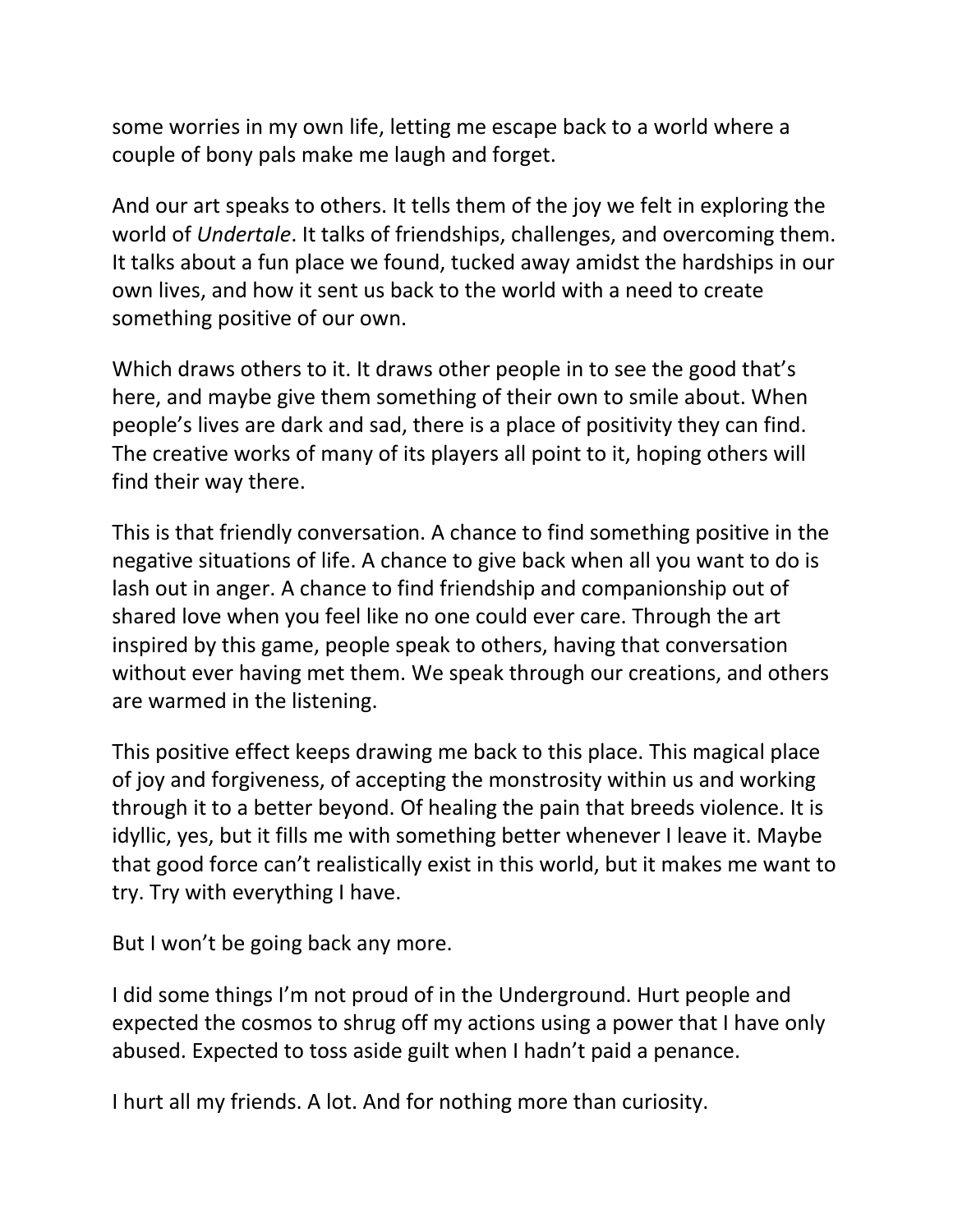My laptop died after I finished my Genocide Run. True story. Not from me punching it over repeated (REPEATED) losses to Sans, or anything. It just… broke soon afterwards. That file, and everything with it, is trapped on that hard drive on a computer that will no longer run. That place has been closed off to me. I can't go back and fix it, but I also am not able to pay my penance by never being able to play a game without seeing my sins laid bare again. If I start *Undertale* on a new computer, it will be without those black eyes staring back at me. Everything will be new. I'll be able to start clean.

That doesn't feel fair after what I did to that place. After doing what Flowey expected me to do. After doing what Sans hoped I wouldn't.

I get that I'm going to a made-up world to interact with made-up characters, but I go to these fantasy places to forget the world I'm in. To become someone else and embrace their reality for a while. I sometimes abuse the power I have to go there and leave at will, but I do go there to accept its reality as my own for a time.

I don't feel right slipping into the world of *Undertale* anymore. I feel like I did something there that can't be forgiven, and even if I did want to go there and make everything right, the damage is already done. I wouldn't be doing it to help them, but to assuage my own conscience. I would be doing it to make myself feel better.

So, while *Undertale* takes players to a delightful world filled with positivity, I don't feel right in going back there. I don't have the right to. Not after what I did to people I supposedly cared about while I existed in that space. Not after I pretended to care, showing my true colors when I came back to hurt.

But I have my memories. I remember the good times I had in that place. I remember how much fun I had when I first got there. The mistakes I made, and the good I tried to spread. How good it felt to bring peace to the characters, and to hug Asriel and forgive him. To be forgiven in turn. That's when those experiences burned brightest, anyway. Before I went back to relive them, feeling a slight hollowness to the experience.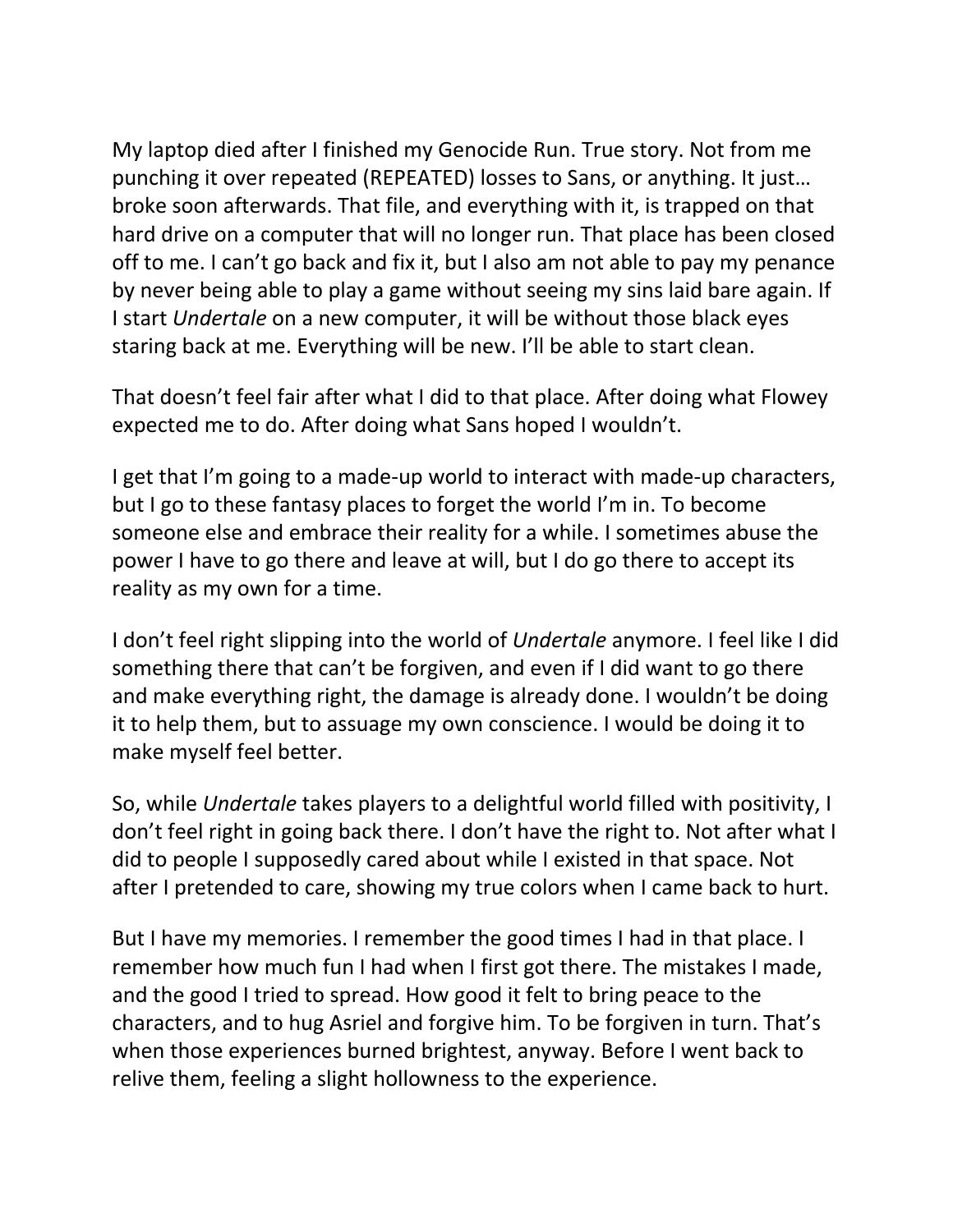It's that hollowness that does it, right? The sense that this doesn't feel the same on a second run when you know everything. Going back to play a game never feels quite the same as it does that first time. The highs just aren't as high, and you just need to try something different. It's that hollow return that makes you start to try new things to get a new experience from the game. When that cruelty starts to take shape.

Rather than look deeper into that abyss, I'm choosing to just treasure my old memories. Rather than make my friends relive their suffering, I can call them back up in my mind. Re-experience them through creativity, like so many others do. Cherish the time I had when I was just a lost child in a world of goofy monsters for a few days. Remember the good times. Strive to be better after the evil that I created.

So, when Flowey asks me to leave the game be, I will. I will leave it alone, and instead remember what I had. Look as others play through the game for the first time and smile. Think back to stupid telescope pranks, too much ketchup at Grillby's, hotdogs on your head, and laugh.

I will remember them because the consequences of what I did there felt real. They were real, in a sense, and they happened to people who felt real and natural. Silly despite the darkness surrounding them. I liked that they fought the bad in their lives with ridiculousness, and that they went out of their way to spread joy, if only you gave them the time.

I will remember that talking to beings who hurt me helped. That it could turn lives around. That listening was important.

But I will remember them from afar, because I've done enough harm there. I won't hurt them again. Perhaps not being able to play a game I love is penance enough. Or maybe I just don't have the heart to look them in the eye any more after a Genocide Run.

Fox's work has given me these strong feelings. Despite my knowing that it's just code – all of it just code – I feel for it. I feel for it through story and character and music. I feel for this place because of the way it reaches out into the world with real consequences. I don't want to hurt fictional beings,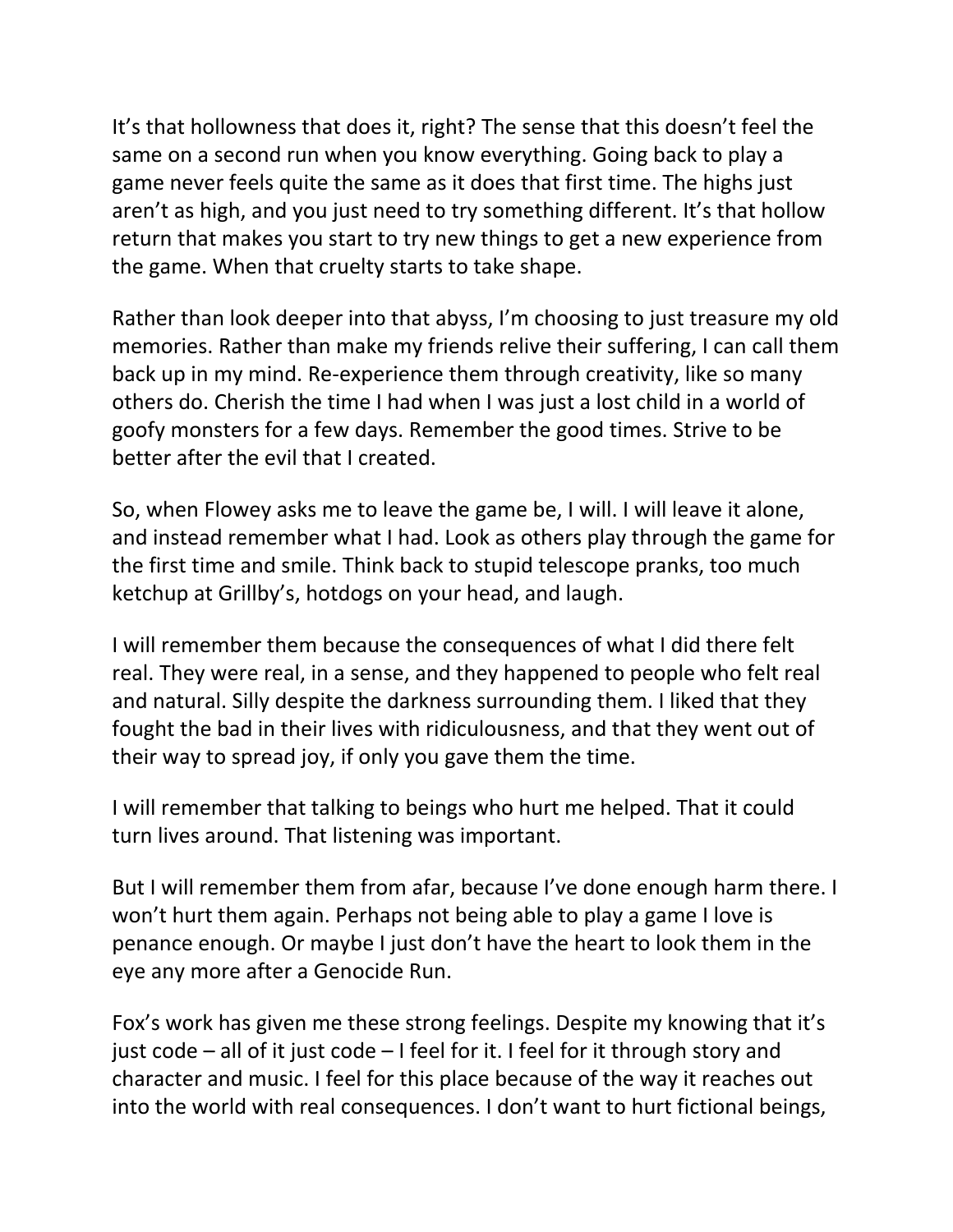and feel that my actions CAN hurt fictional beings. I know this isn't true intellectually, but my heart still hurts. I still FEEL for them.

Fox's work has shown that compassion is powerful. That it can heal worlds and rifts between human and monster through trying to understand. That it can bridge the gap from fictional worlds into reality. That it can make all of our lives a little better.

So I will feel. I will remember. And I will never return.

*Fredericton, NB May 27, 2017*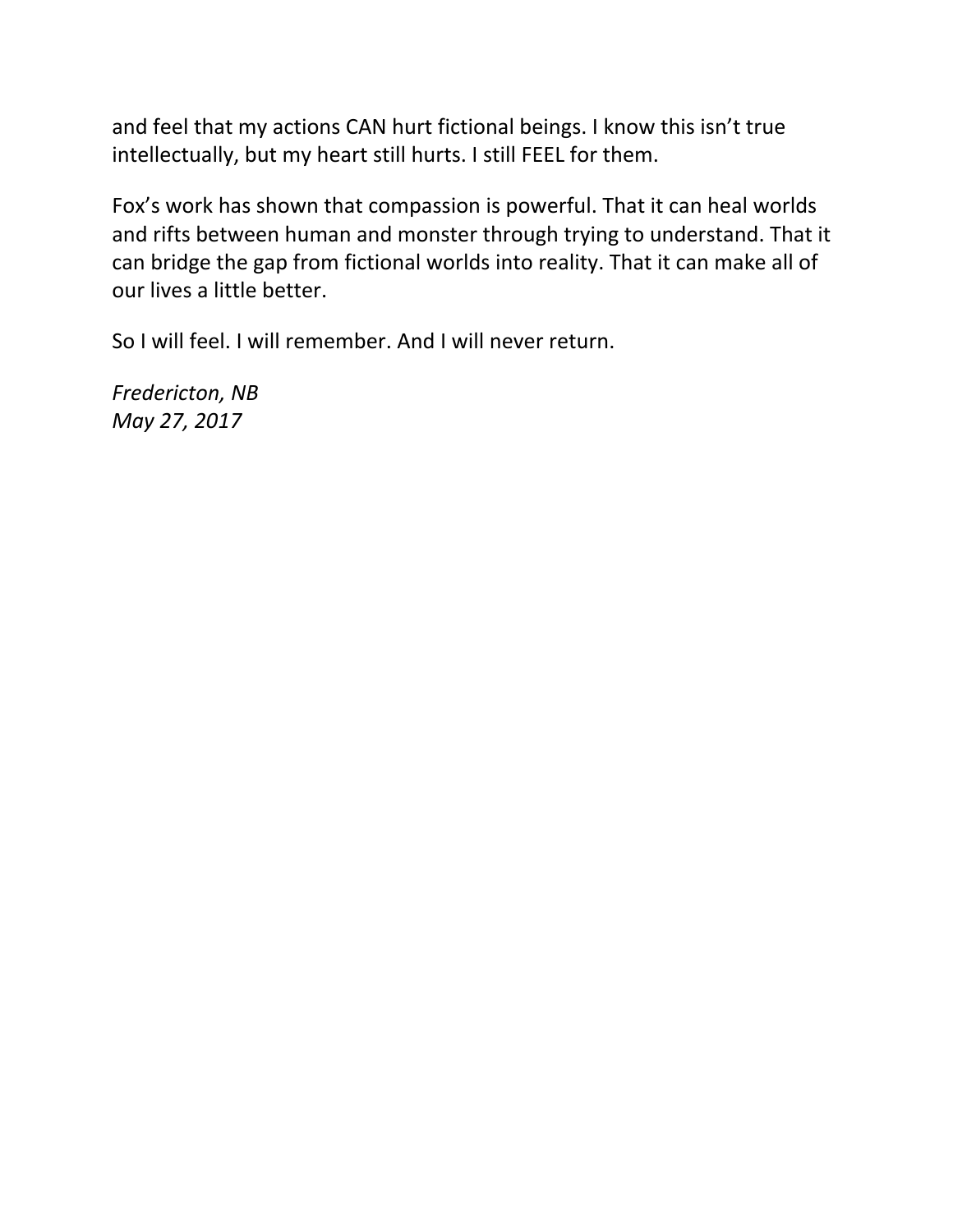## **Bibliography**

All quotes, unless otherwise cited, are from *Undertale*, written by Toby Fox.

#### **Chapter 1**

1 – p. 77, *Undertale Art Book* - Toby Fox

#### **Chapter 2**

2 – "Undertale Dev: Every Monster Should Feel Like An Individual", c/o The Escapist (June 25, 2013). Steven Bogos, in conversation with Toby Fox. (http://www.escapistmagazine.com/news/view/125361-Undertale-Dev-Every-Monster-Should-Feel-Like-an-Individual)

### **Chapter 4**

3 – "Behind The Humor Of Toby's Fox's Undertale", c/o Killscreen (Oct 22, 2015). David Bennett, in conversation with Toby Fox. ([https://killscreen.com/articles/behind-humor-toby-foxs-undertale/\)](https://killscreen.com/articles/behind-humor-toby-foxs-undertale/)

# **Chapter 10**

4 - p. 66, *Undertale Art Book* - Toby Fox

# **Chapter 13**

5 - p. 87, *Undertale Art Book* - Toby Fox

### **Chapter 14**

6 - "Undertale Dev: Every Monster Should Feel Like An Individual", c/o The Escapist (June 25, 2013). Steven Bogos, in conversation with Toby Fox. (http://www.escapistmagazine.com/news/view/125361-Undertale-Dev-Every-Monster-Should-Feel-Like-an-Individual)